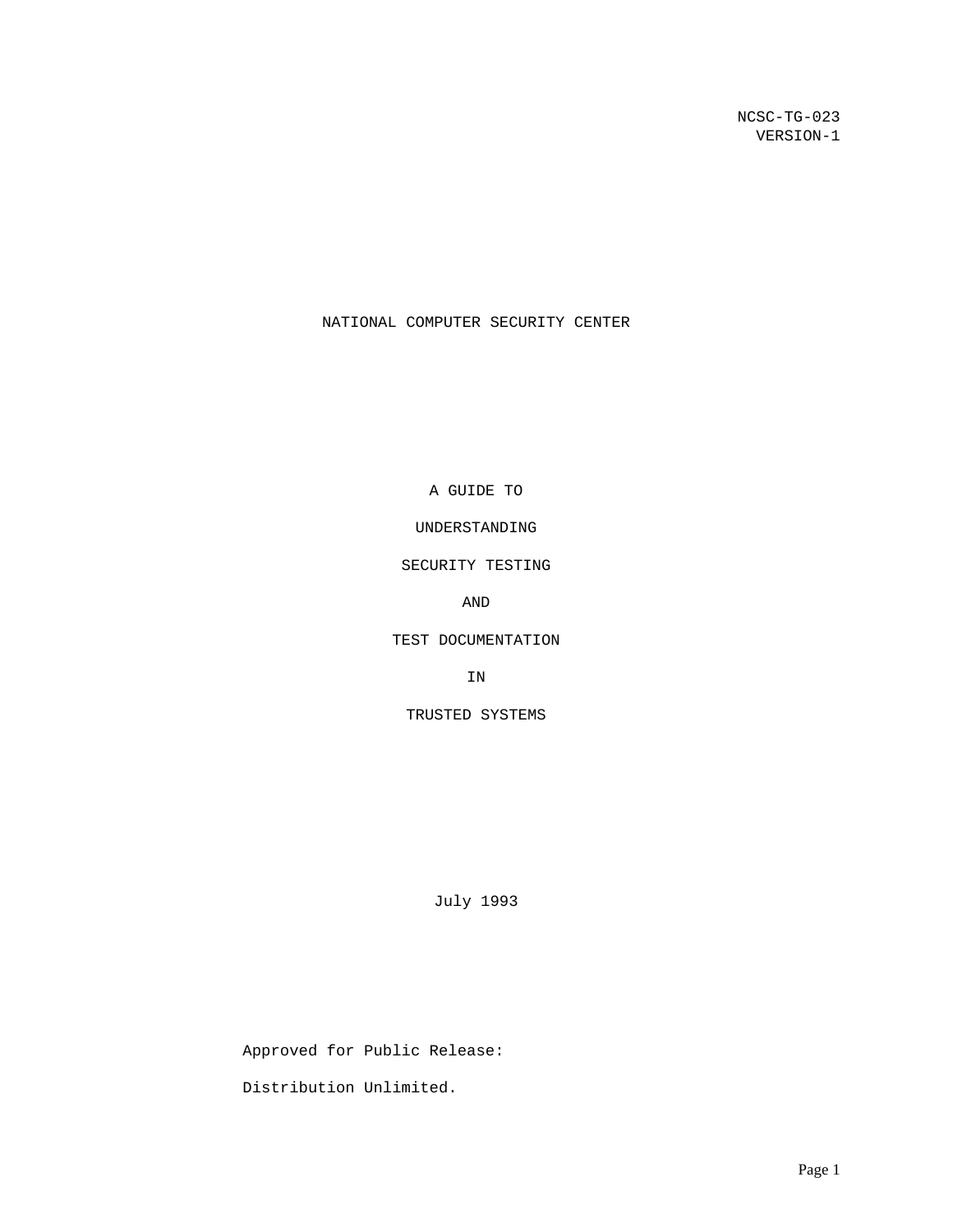NCSC-TG-023 Library No. S-232.561 Version-1

# FOREWORD

The National Computer Security Center is issuing A Guide to Understanding Security Testing and Test Documentation in Trusted Systems as part of the "Rainbow Series" of documents our Technical Guidelines Program produces. In the Rainbow Series, we discuss in detail the features of the Department of Defense Trusted Computer System Evaluation Criteria (DoD 5200.28-STD) and provide guidance for meeting each requirement. The National Computer Security Center, through its Trusted Product Evaluation Program, evaluates the security features of commercially produced computer systems. Together, these programs ensure that users are capable of protecting their important data with trusted computer systems.

The specific guidelines in this document provide a set of good practices related to security testing and the development of test documentation. This technical guideline has been written to help the vendor and evaluator community understand what deliverables are required for test documentation, as well as the level of detail required of security testing at all classes in the Trusted Computer System Evaluation Criteria.

As the Director, National Computer Security Center, Invite your suggestions for revision to this technical guideline. We plan to review this document as the need arises.

National Computer Security Center Attention: Chief, Standard, Criteria and Guidelines Division 9800 Savage Road Fort George G. Meade, MD 20755-6000

Patrick R. Gallagher, Jr. January, 1994 Director National Computer Security Center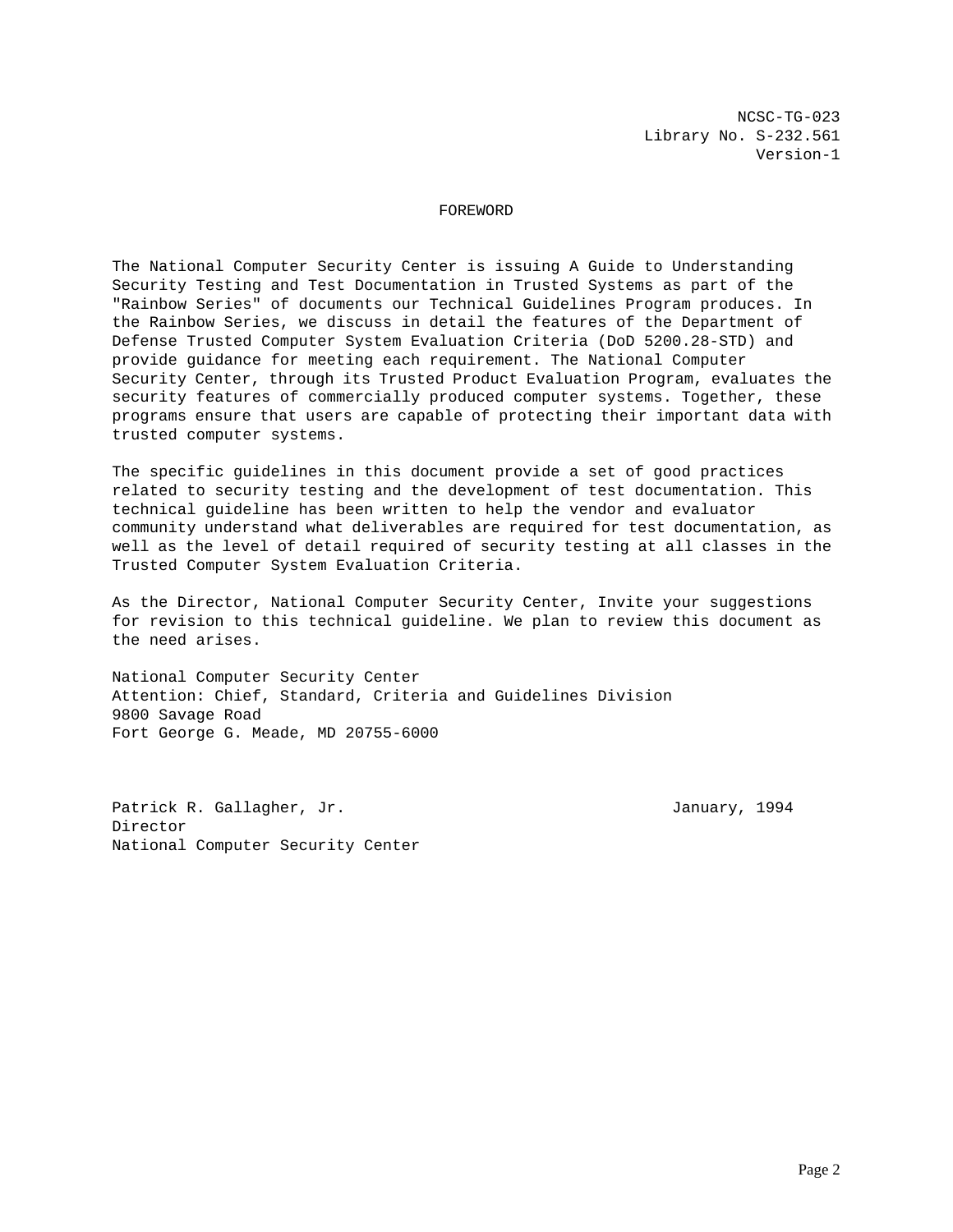# ACKNOWLEDGMENTS

Special recognition and acknowledgment for his contributions to this document are extended to Virgil D. Gligor, University of Maryland, as primary author of this document.

Special thanks are extended to those who enthusiastically gave of their time and technical expertise in reviewing this guideline and providing valuable comments and suggestions. The assistance of C. Sekar Chandersekaran, IBM and Charles Bonneau, Honeywell Federal Systems, in the preparation of the examples presented in this guideline is gratefully acknowledged.

Special recognition is extended to MAJ James P. Gordon, U.S. Army, and Leon Neufeld as National Computer Security Center project managers for this guideline.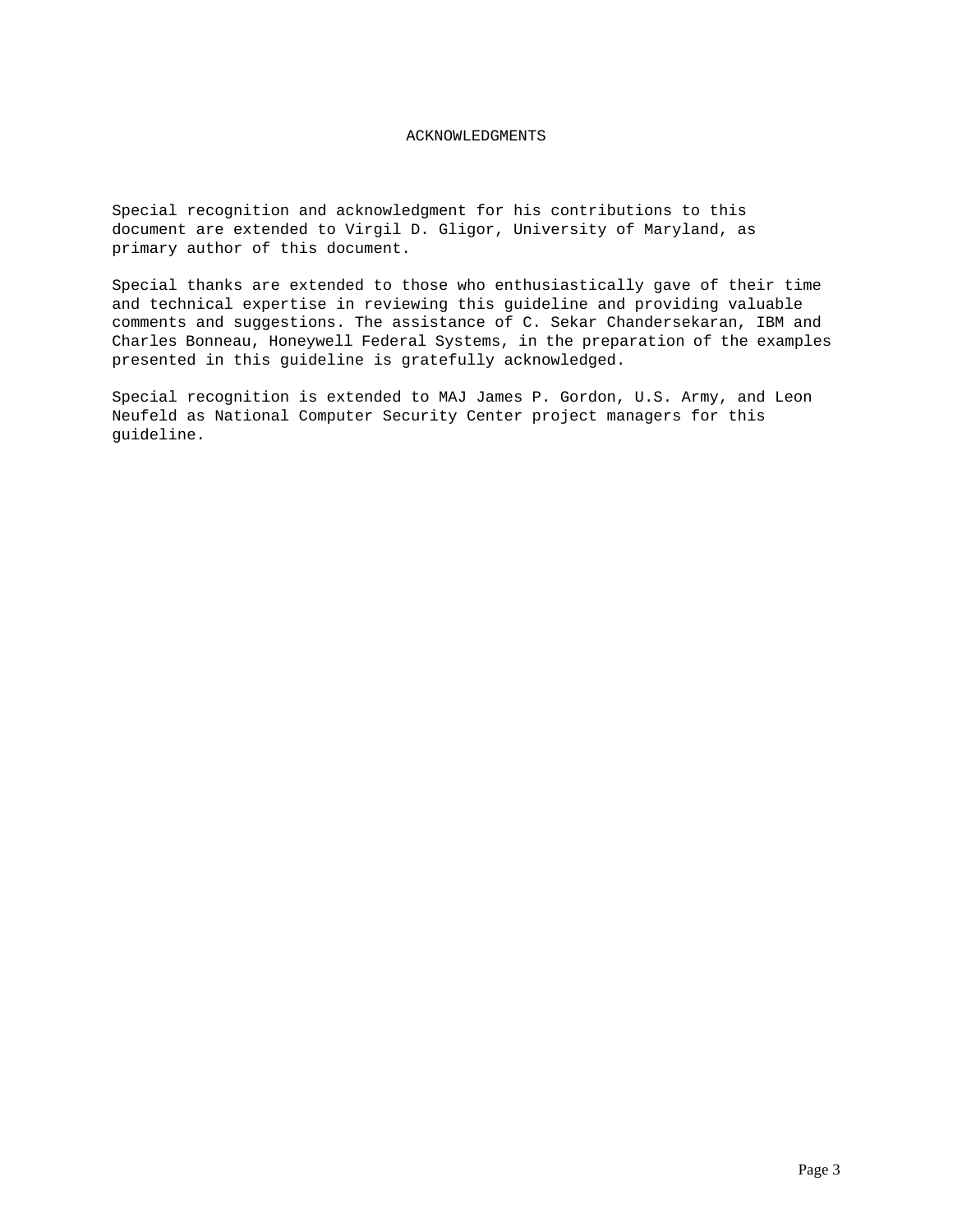# TABLE OF CONTENTS

| FOREWORD                                                                                                                                                                                                                                                                                                                                                                                                                                                                                                                                                                                                                           | i                                                                                                     |
|------------------------------------------------------------------------------------------------------------------------------------------------------------------------------------------------------------------------------------------------------------------------------------------------------------------------------------------------------------------------------------------------------------------------------------------------------------------------------------------------------------------------------------------------------------------------------------------------------------------------------------|-------------------------------------------------------------------------------------------------------|
| <b>ACKNOWLEDGMENTS</b>                                                                                                                                                                                                                                                                                                                                                                                                                                                                                                                                                                                                             | iii                                                                                                   |
| 1. INTRODUCTION                                                                                                                                                                                                                                                                                                                                                                                                                                                                                                                                                                                                                    | 1                                                                                                     |
| 1.1 PURPOSE                                                                                                                                                                                                                                                                                                                                                                                                                                                                                                                                                                                                                        | 1                                                                                                     |
| 1.2 SCOPE                                                                                                                                                                                                                                                                                                                                                                                                                                                                                                                                                                                                                          | $\mathbf 1$                                                                                           |
| 1.3 CONTROL OBJECTIVES                                                                                                                                                                                                                                                                                                                                                                                                                                                                                                                                                                                                             | $\overline{a}$                                                                                        |
| 2. SECURITY TESTING OVERVIEW                                                                                                                                                                                                                                                                                                                                                                                                                                                                                                                                                                                                       | $\mathbf{3}$                                                                                          |
| 2.1 OBJECTIVES                                                                                                                                                                                                                                                                                                                                                                                                                                                                                                                                                                                                                     | $\mathbf{3}$                                                                                          |
| 2.2 PURPOSE                                                                                                                                                                                                                                                                                                                                                                                                                                                                                                                                                                                                                        | $\mathbf{3}$                                                                                          |
| 2.3 PROCESS                                                                                                                                                                                                                                                                                                                                                                                                                                                                                                                                                                                                                        | $\overline{4}$                                                                                        |
| 2.3.1 System Analysis                                                                                                                                                                                                                                                                                                                                                                                                                                                                                                                                                                                                              | $\overline{4}$                                                                                        |
| 2.3.2 Functional Testing                                                                                                                                                                                                                                                                                                                                                                                                                                                                                                                                                                                                           | $\overline{4}$                                                                                        |
| 2.3.3 Security Testing                                                                                                                                                                                                                                                                                                                                                                                                                                                                                                                                                                                                             | 5                                                                                                     |
| 2.4 SUPPORTING DOCUMENTATION                                                                                                                                                                                                                                                                                                                                                                                                                                                                                                                                                                                                       | 5                                                                                                     |
| 2.5 TEST TEAM COMPOSITION                                                                                                                                                                                                                                                                                                                                                                                                                                                                                                                                                                                                          | 6                                                                                                     |
| 2.6 TEST SITE                                                                                                                                                                                                                                                                                                                                                                                                                                                                                                                                                                                                                      | 7                                                                                                     |
| 3. SECURITY TESTING - APPROACHES, DOCUMENTATION, AND EXAMPLES<br>3.1 TESTING PHILOSOPHY<br>3.2 TEST AUTOMATION<br>3.3 TESTING APPROACHES<br>3.3.1 Monolithic (Black-Box) Testing<br>3.3.2 Functional-Synthesis (White-Box) Testing<br>3.3.3 Gray-Box Testing<br>3.4 RELATIONSHIP WITH THE TCSEC SECURITY TESTING REQUIREMENTS<br>3.5 SECURITY TEST DOCUMENTATION<br>3.5.1 Overview<br>3.5.2 Test Plan<br>3.5.2.1 Test Conditions<br>3.5.2.2 Test Data<br>3.5.2.3 Coverage Analysis<br>3.5.3 Test Procedures<br>3.5.4 Test Programs<br>3.5.5 Test Log<br>3.5.6 Test Report<br>3.6 SECURITY TESTING OF PROCESSORS' HARDWARE/FIRMWARE | 8<br>8<br>9<br>11<br>11<br>13<br>15<br>18<br>21<br>21<br>22<br>22<br>24<br>25<br>27<br>27<br>28<br>28 |
| PROTECTION MECHANISMS<br>3.6.1 The Need for Hardware/Firmware Security Testing<br>3.6.2 Explicit TCSEC Requirements for Hardware Security Testing<br>3.6.3 Hardware Security Testing vs. System Integrity Testing<br>3.6.4 Goals, Philosophy, and Approaches to Hardware Security Testing<br>3.6.5 Test Conditions, Data, and Coverage Analysis for Hardware                                                                                                                                                                                                                                                                       | 28<br>29<br>30<br>31<br>31                                                                            |
| Security Testing<br>3.6.5.1 Test Conditions for Isolation and Noncircumventability<br>Testing<br>3.6.5.2 Text Conditions for Policy-Relevant Processor Instructions<br>3.6.5.3 Tests Conditions for Generic Security Flaws<br>3.6.6 Relationship between Hardware/Firmware Security Testing and                                                                                                                                                                                                                                                                                                                                    | 32<br>32<br>33<br>33                                                                                  |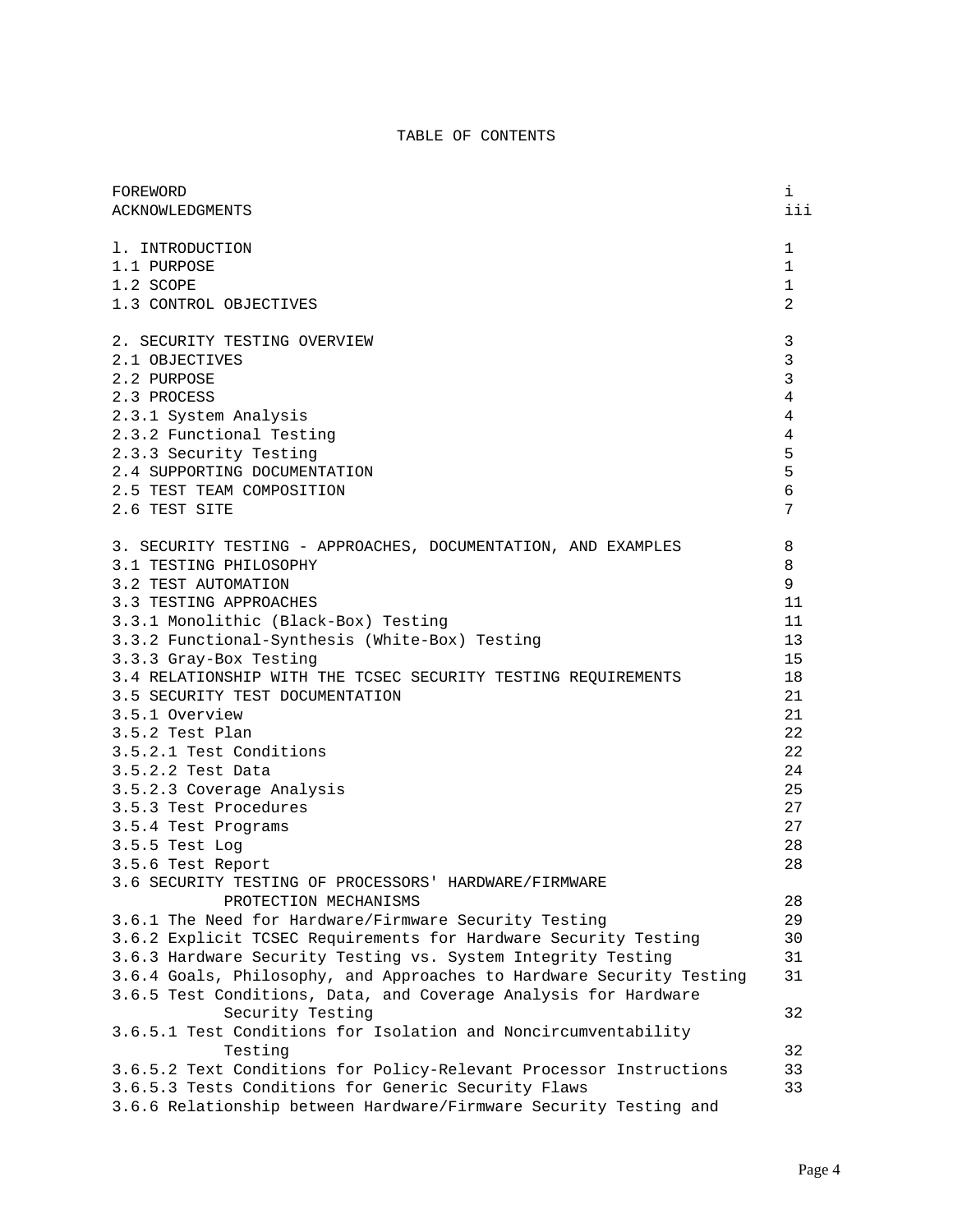| the TCSEC Requirements                                             | 34 |
|--------------------------------------------------------------------|----|
| 3.7 TEST PLAN EXAMPLES                                             | 36 |
| 3.7.1 Example of a Test Plan for "Access"                          | 37 |
| 3.7.1.1 Test Conditions for Mandatory Access Control of "Access"   | 38 |
| 3.7.1.2 Test Data for MAC Tests                                    | 38 |
| 3.7.1.3 Coverage Analysis                                          | 39 |
| 3.7.2 Example of a Test Plan for "Open"                            | 43 |
| 3.7.2.1 Test Conditions for "Open"                                 | 43 |
| 3.7.2.2 Test Data for the Access Graph Dependency Condition        | 44 |
| 3.7.2.3 Coverage Analysis                                          | 46 |
| 3.7.3 Examples of a Test Plan for "Read"                           | 46 |
| 3.7.3.1 Test Conditions for "Read"                                 | 47 |
| 3.7.3.2 Test Data for the Access-Check Dependency Condition        | 47 |
| 3.7.3.3 Coverage Analysis                                          | 51 |
| 3.7.4 Examples of Kernel Isolation Test Plans                      | 51 |
| 3.7.4.1 Test Conditions                                            | 51 |
| 3.7.4.2 Test Data                                                  | 51 |
| 3.7.4.3 Coverage Analysis                                          | 53 |
| 3.7.5 Examples of Reduction of Cyclic Test Dependencies            | 54 |
| 3.7.6 Example of Test Plans for Hardware/Firmware Security Testing | 57 |
| 3.7.6.1 Test Conditions for the Ring Crossing Mechanism            | 58 |
| 3.7.6.2 Test Data                                                  | 58 |
| 3.7.6.3 Coverage Analysis                                          | 60 |
| 3.7.7 Relationship with the TCSEC Requirements                     | 62 |
| 4. COVERT CHANNEL TESTING                                          | 66 |
| 4.1 COVERT CHANNEL TEST PLANS                                      | 66 |
| 4.2 AN EXAMPLE OF A COVERT CHANNEL TEST PLAN                       | 67 |
| 4.2.1 Test Plan for the Upgraded Directory Channel                 | 67 |
| 4.2.1.1 Test Condition                                             | 68 |
| 4.2.1.2 Test Data                                                  | 68 |
| 4.2.1.3 Coverage Analysis                                          | 70 |
| 4.2.2 Test Programs                                                | 70 |
| 4.2.3 Test Results                                                 | 70 |
| 4.3 RELATIONSHIP WITH THE TCSEC REQUIREMENTS                       | 70 |
| 5. DOCUMENTATION OF SPECIFICATION-TO-CODE CORRESPONDENCE           | 72 |
|                                                                    |    |
| APPENDIX                                                           | 73 |
| 1 Specification-to-Code Correspondence                             | 73 |
| 2 Informal Methods for Specification-to-Code Correspondence        | 74 |
| 3 An Example of Specification-to-Code Correspondence               | 76 |
| GLOSSARY                                                           | 83 |
| REFERENCES                                                         | 90 |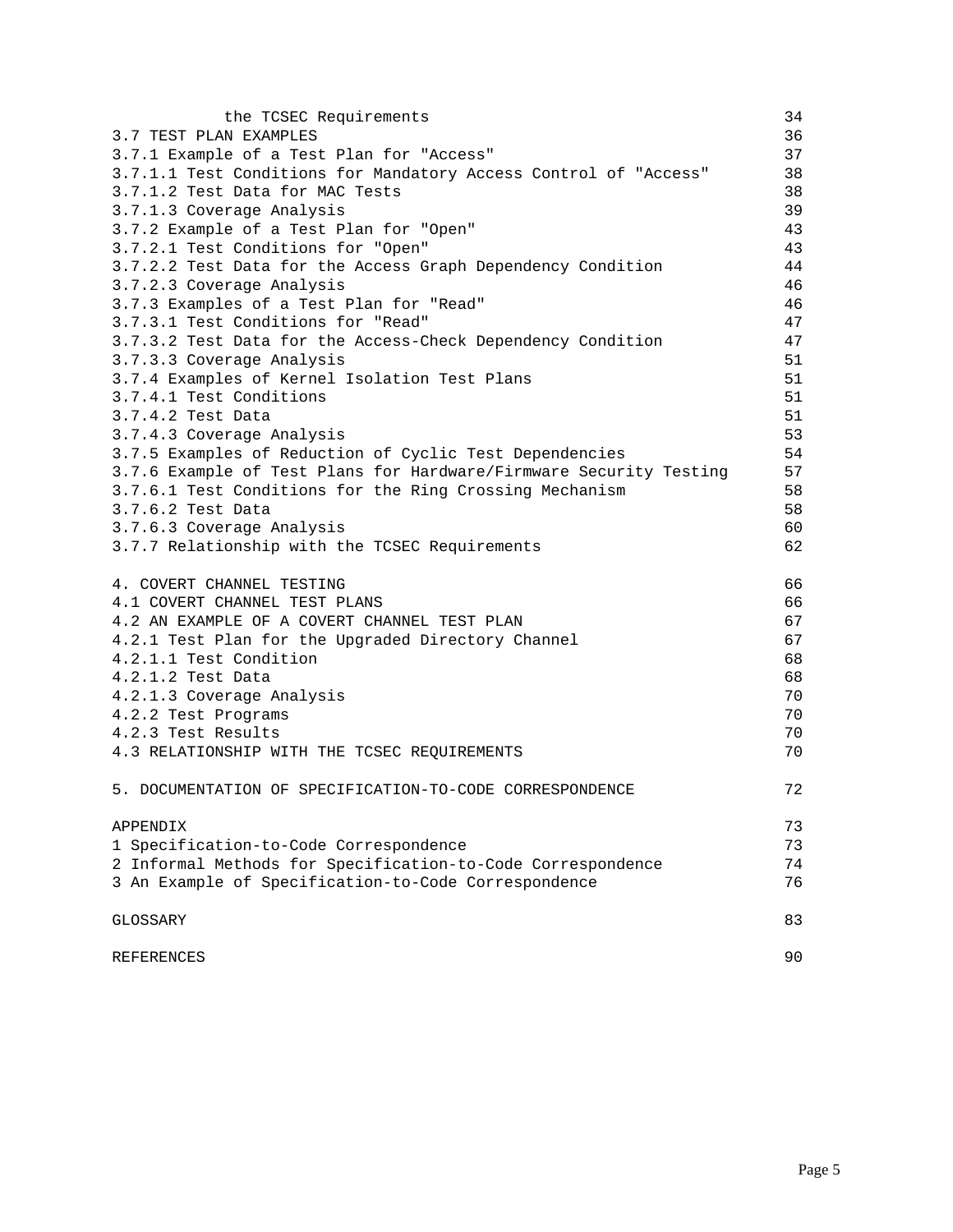#### 1. INTRODUCTION

The National Computer Security Center (NCSC) encourages the widespread availability of trusted computer systems. In support of this goal the Department of Defense Trusted Computer System Evaluation Criteria (TCSEC) was created as a metric against which computer systems could be evaluated. The NCSC published the TCSEC on 15 August 1983 as CSC-STD-001-83. In December 1985, the Department of Defense (DoD) adopted it, with a few changes, as a DoD Standard, DoD 5200.28-STD. [13] DoD Directive 5200.28, "Security Requirements for Automatic Data Processing (ADP) Systems," requires that the TCSEC be used throughout the DoD. The NCSC uses the TCSEC as a standard for evaluating the effectiveness of security controls built into ADP systems. The TCSEC is divided into four divisions: D, C, B, and A. These divisions are ordered in a hierarchical manner with the highest division (A) being reserved for systems providing the best available level of assurance. Within divisions C and B there are a number of subdivisions known as classes. In turn, these classes are also ordered in a hierarchical manner to represent different levels of security.

### 1.1 PURPOSE

Security testing is a requirement for TCSEC classes C1 though A1. This testing determines that security features for a system are implemented as designed and that they are adequate for the specified level of trust. The TCSEC also requires test documentation to support the security testing of the security features of a system. The TCSEC evaluation process includes security testing and evaluation of test documentation of a system by an NCSC evaluation team. A Guide to Understanding Security Testing and Test Documentation for Trusted Systems will assist the operating system developers and vendors in the development of computer security testing and testing procedures. This guideline gives system developers and vendors suggestions and recommendations on how to develop testing and testing documentation that will be found acceptable by an NCSC Evaluation Team.

# 1.2 SCOPE

TCSEC classes C1 through A1 assurance is gained through security testing and the accompanying test documentation of the ADP system. Security testing and test documentation ensures that the security features of the system are implemented as designed and are adequate for an application environment. This guideline discusses the development of security testing and test documentation for system developers and vendors to prepare them for the evaluation process by the NCSC. This guideline addresses, in detail, various test methods and their applicability to security and accountability policy testing. The Trusted Computing Base (TCB) isolation, noncircumventability testing, processor testing, and covert channel testing methods are examples.

This document provides an in-depth guide to security testing. This includes the definitions, writing and documentation of the test plans for security and a brief discussion of the mapping between the formal top-level specification (FTLS) of a TCB and the TCB implementation specifications. This document also provides a standard format for test plans and test result presentation. Extensive documentation of security testing and specificationto-code correspondence arise both during a system evaluation and, more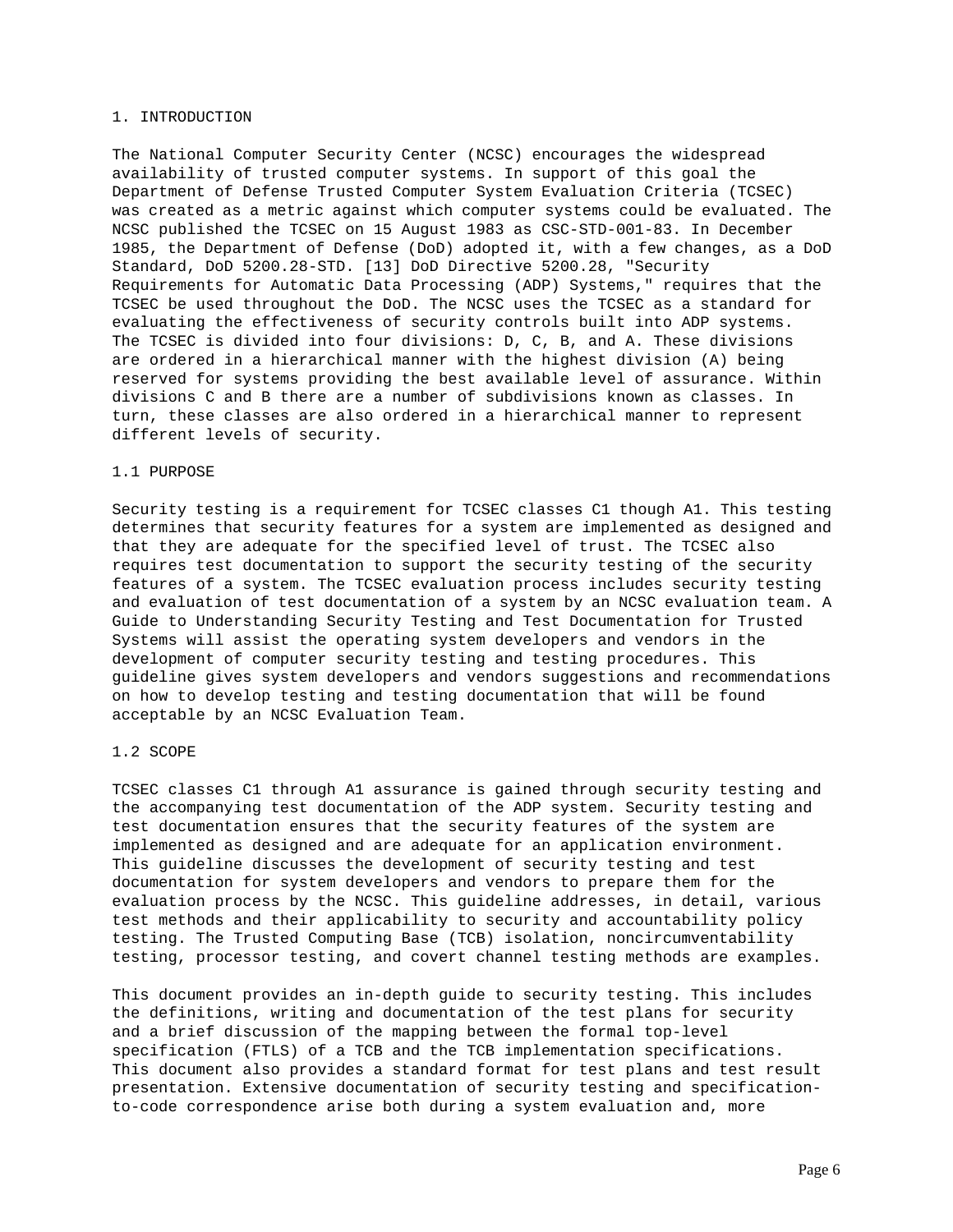significantly, during a system life cycle. This guideline addresses evaluation testing, not life-cycle testing. This document complements the security testing guideline that appears in Section 10 of the TCSEC.

The scope and approach of this document is to assist the vendor in security testing and in particular functional testing. The vendor is responsible for functional testing, not penetration testing. If necessary, penetration testing is conducted by an NCSC evaluation team. The team collectively identifies penetration vulnerabilities of a system and rates them relative to ease of attack and difficulty of developing a hierarchy penetration scenario. Penetration testing is then conducted according to this hierarchy, with the most critical and easily executed attacks attempted first [17].

This guideline emphasizes the testing of systems to meet the requirements of the TCSEC. A Guide to Understanding Security Testing and Test Documentation for Trusted Systems does not address the testing of networks, subsystems, or new versions of evaluated computer system products. It only addresses the requirements of the TCSEC.

Information in this guideline derived from the requirements of the TCSEC is prefaced by the word "shall." Recommendations that are derived from commonly accepted good practices are prefaced by the word "should." The guidance contained herein is intended to be used when conducting and documenting security functional testing of an operating system. The recommendations in this document are not to be construed as supplementary requirements to the TCSEC. The TCSEC is the only metric against which systems are to be evaluated.

Throughout this guideline there are examples, illustrations, or citations of test plan formats that have been used in commercial product development. The use of these examples, illustrations, and citations is not meant to imply that they contain the only acceptable test plan formats. The selection of these examples is based solely on their availability in computer security literature. Examples in this document are not to be construed as the only implementations that will satisfy the TCSEC requirements. The examples are suggestions of appropriate implementations.

### 1.3 CONTROL OBJECTIVES

The TCSEC and DoD 5200.28-M [14] provide the control objectives for security testing and documentation. Specifically these documents state the following:

"Component's Designated Approving Authorities, or their designees for this purpose . . . will assure:. . .

"4. Maintenance of documentation on operating systems (O/S) and all modifications thereto, and its retention for a sufficient period of time to enable tracing of security-related defects to their point of origin or inclusion in the system.

"5. Supervision, monitoring, and testing, as appropriate, of changes in an approved ADP System that could affect the security features of the system, so that a secure system is maintained.

"6. Proper disposition and correction of security deficiencies in all approved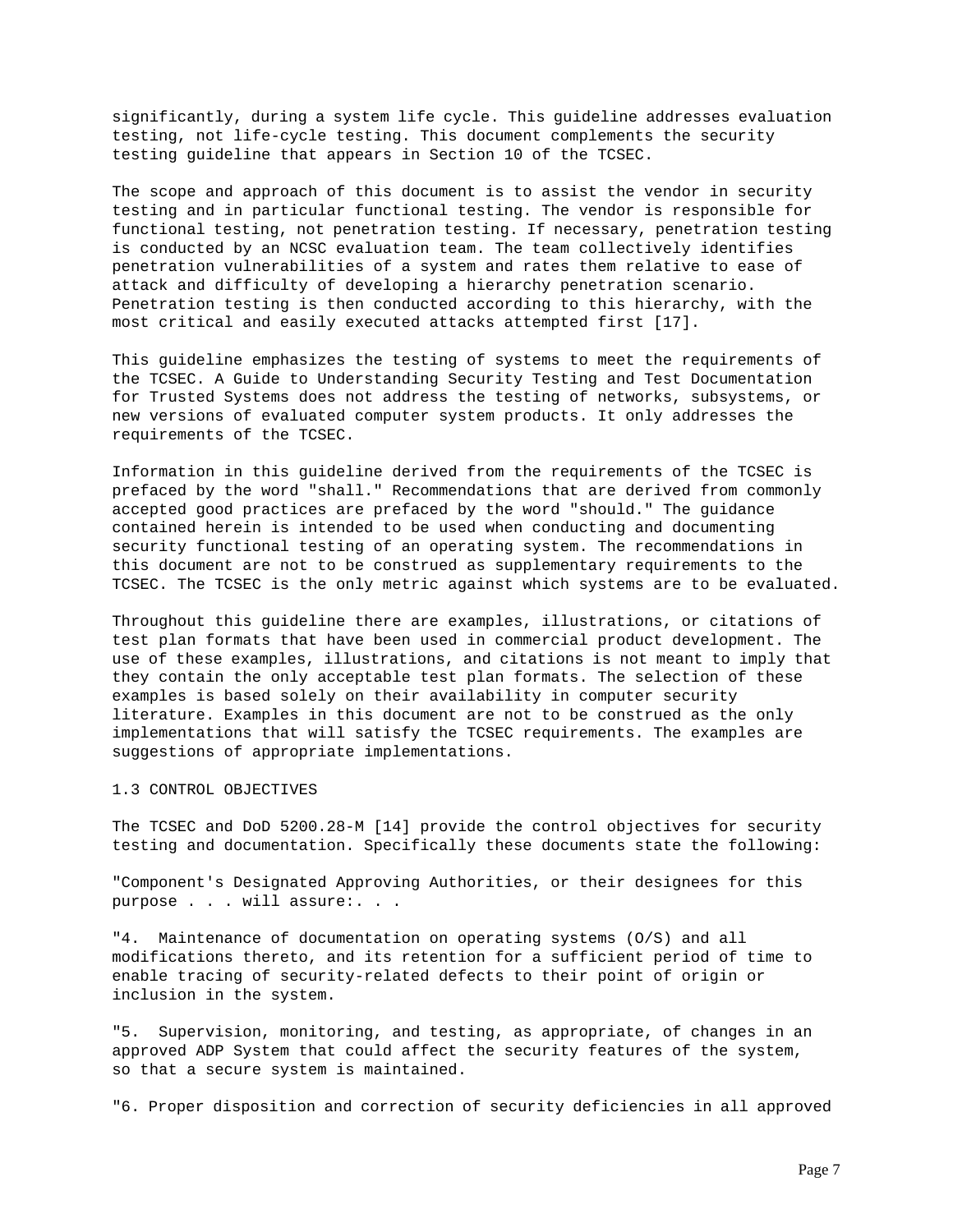ADP Systems, and the effective use and disposition of system housekeeping or audit records, records of security violations or security-related system malfunctions, and records of tests of the security features of an ADP System.

"7. Conduct of competent system Security Testing and Evaluation (ST&E), timely review of system ST&E reports, and correction of deficiencies needed to support conditional or final approval or disapproval of an ADP system for the processing of classified information.

"8. Establishment, where appropriate, of a central ST&E coordination point for the maintenance of records of selected techniques, procedures, standards, and tests used in testing and evaluation of security features of ADP systems which may be suitable for validation and use by other Department of Defense components."

Section 5 of the TCSEC gives the following as the Assurance Control Objective:

"The third basic control objective is concerned with guaranteeing or providing confidence that the security policy has been implemented correctly and that the protection critical elements of the system do, indeed, accurately mediate and enforce the intent of that policy. By extension, assurance must include a guarantee that the trusted portion of the system works only as intended. To accomplish these objectives, two types of assurance are needed. They are life-cycle assurance and operational assurance.

"Life-cycle assurance refers to steps taken by an organization to ensure that the system is designed, developed, and maintained using formalized and rigorous controls and standards. Computer systems that process and store sensitive or classified information depend on the hardware and software to protect that information. It follows that the hardware and software themselves must be protected against unauthorized changes that could cause protection mechanisms to malfunction or be bypassed completely. For this reason, trusted computer systems must be carefully evaluated and tested during the design and development phases and reevaluated whenever changes are made that could affect the integrity of the protection mechanisms. Only in this way can confidence be provided that the hardware and software interpretation of the security policy is maintained accurately and without distortion." [13]

# 2. SECURITY TESTING OVERVIEW

This section provides the objectives, purpose, and a brief overview of vendor and NCSC security testing. Test team composition, test site location, testing process, and system documentation are also discussed.

# 2.1 OBJECTIVES

The objectives of security testing are to uncover all design and implementation flaws that enable a user external to the TCB to violate security and accountability policy, isolation, and noncircumventability.

### 2.2 PURPOSE

Security testing involves determining (1) a system security mechanism adequacy for completeness and correctness and (2) the degree of consistency between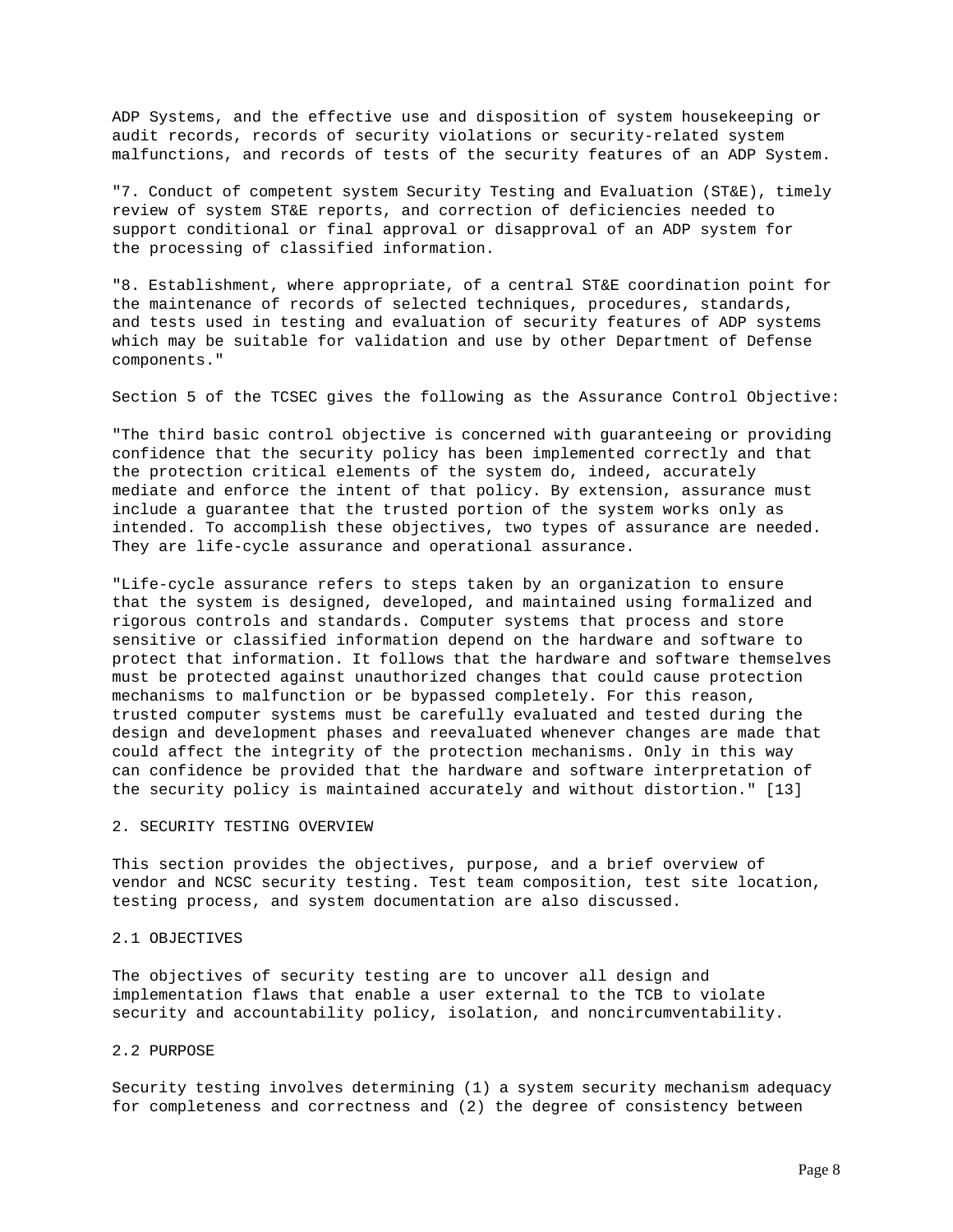system documentation and actual implementation. This is accomplished through a variety of assurance methods such as analysis of system design documentation, inspection of test documentation, and independent execution of functional testing and penetration testing.

# 2.3 PROCESS

A qualified NCSC team of experts is responsible for independently evaluating commercial products to determine if they satisfy TCSEC requirements. The NCSC is also responsible for maintaining a listing of evaluated products on the NCSC Evaluated Products List (EPL). To accomplish this mission, the NCSC Trusted Product Evaluation Program has been established to assist vendors in developing, testing, and evaluating trusted products for the EPL. Security testing is an integral part of the evaluation process as described in the Trusted Product Evaluations-A Guide For Vendors. [18]

### 2.3.1 System Analysis

System analysis is used by the NCSC evaluation team to obtain a complete and in-depth understanding of the security mechanisms and operations of a vendor's product prior to conducting security testing. A vendor makes available to an NCSC team any information and training to support the NCSC team members in their understanding of the system to be tested. The NCSC team will become intimately familiar with a vendor's system under evaluation and will analyze the product design and implementation, relative to the TCSEC.

System candidates for TCSEC ratings B2 through A1 are subject to verification and covert channel analyses. Evaluation of these systems begins with the selection of a test configuration, evaluation of vendor security testing documentation, and preparation of an NCSC functional test plan.

### 2.3.2 Functional Testing

Initial functional testing is conducted by the vendor and results are presented to the NCSC team. The vendor should conduct extensive functional testing of its product during development, field testing, or both. Vendor testing should be conducted by procedures defined in a test plan. Significant events during testing should be placed in a test log. As testing proceeds sequentially through each test case, the vendor team should identify flaws and deficiencies that will need to be corrected. When a hardware or software change is made, the test procedure that uncovered the problem should then be repeated to validate that the problem has been corrected. Care should be taken to verify that the change does not affect any previously tested procedure. These procedures also should be repeated when there is concern that flaws or deficiencies exist. When the vendor team has corrected all functional problems and the team has analyzed and retested all corrections, a test report should be written and made a part of the report for review by the NCSC test team prior to NCSC security testing.

The NCSC team is responsible for testing vendor test plans and reviewing vendor test documentation. The NCSC team will review the vendor's functional test plan to ensure it sufficiently covers each identified security mechanism and explanation in sufficient depth to provide reasonable assurance that the security features are implemented as designed and are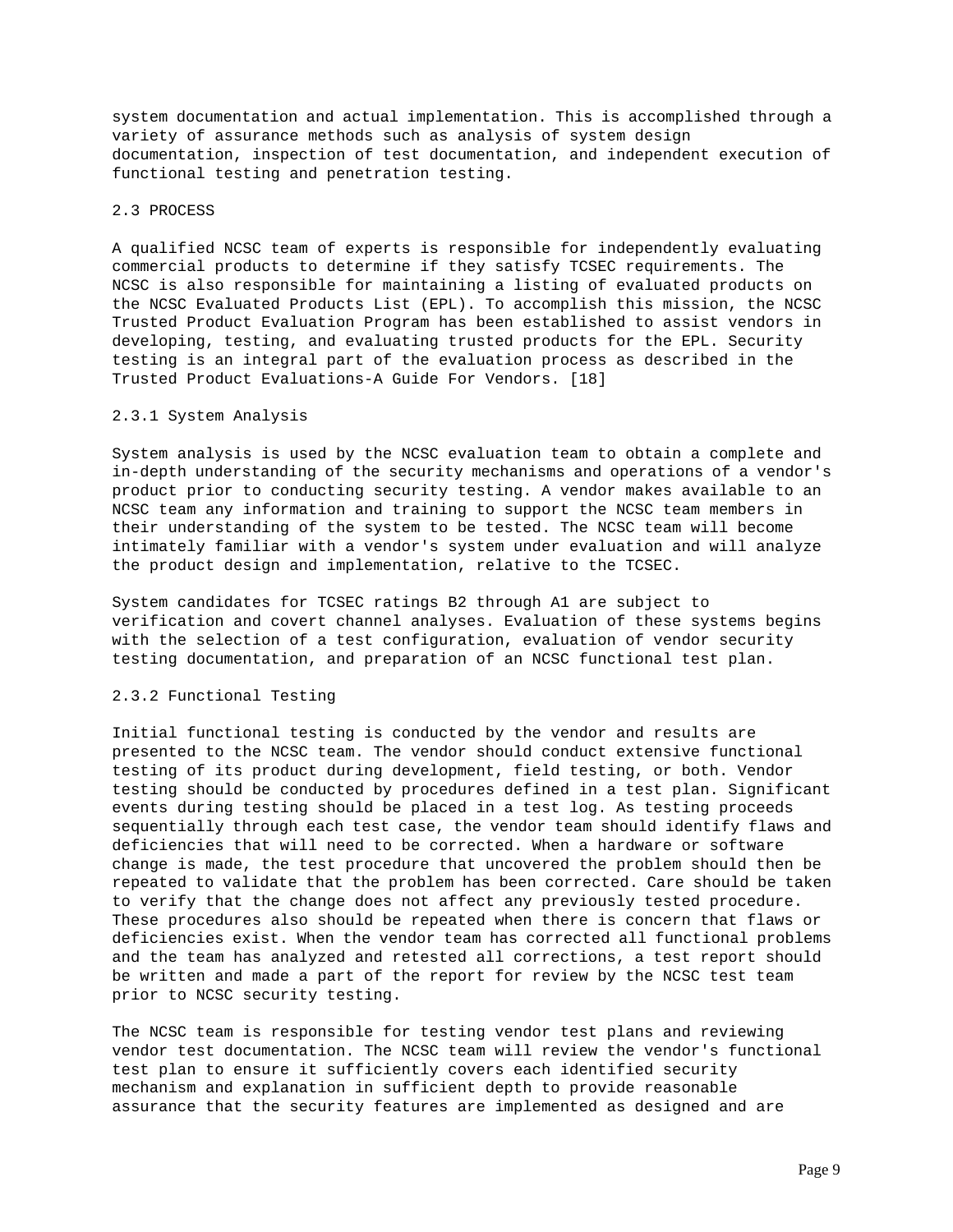adequate for an application environment. The NCSC team conducts its own functional testing and, if appropriate, penetration testing after a vendor's functional testing has been completed.

A vendor's product must be free of design and implementation changes, and the documentation to support security testing must be completed before NCSC team functional testing. Functional security testing is conducted on C1 through A1 class systems and penetration testing on B2, B3, and A1 class systems. The NCSC team may choose to repeat any of the functional tests performed by the vendor and/or execute its own functional test. During testing by the NCSC team, the team informs the vendor of any test problems and provides the vendor with an opportunity to correct implementation flaws. If the system satisfies the functional test requirements, B2 and above candidates undergo penetration testing. During penetration testing the NCSC team collectively identifies penetration vulnerabilities in the system and rates them relative to ease of attack and difficulty in developing a penetration hierarchy. Penetration testing is then conducted according to this hierarchy with the most critical and most easily executed attacks attempted first [17]. The vendor is given limited opportunity to correct any problems identified [17]. When opportunity to correct implementation flaws has been provided and corrections have been retested, the NCSC team documents the test results. The test results are input which support a final rating, the publication of the Final Report and the EPL entry.

#### 2.3.3 Security Testing

Security testing is primarily the responsibility of the NCSC evaluation team. It is important to note, however, that vendors shall perform security testing on a product to be evaluated using NCSC test methods and procedures. The reason for vendor security testing is two-fold: First, any TCB changes required as a result of design analysis or formal evaluation by the NCSC team will require that the vendor (and subsequently the evaluation team) retest the TCB to ensure that its security properties are unaffected and the required changes fixed the test problems. Second, any new system release that affects the TCB must undergo either a reevaluation by the NCSC or a rating-maintenance evaluation by the vendor itself. If a rating maintenance is required, which is expected to be the case for the preponderant number of TCB changes, the security testing responsibility, including all the documentation evidence, becomes a vendor's responsibility-not just that of the NCSC evaluation team.

Furthermore, it is important to note that the system configuration provided to the evaluation team for security testing should be the same as that used by the vendor itself. This ensures that consistent test results are obtained. It also allows the evaluation team to examine the vendor test suite and to focus on areas deemed to be insufficiently tested. Identifying these areas will help speed the security testing of a product significantly. (An important implication of reusing the vendor's test suite is that security testing should yield repeatable results.)

When the evaluation team completes the security testing, the test results are shown to the vendor. If any TCB changes are required, the vendor shall correct or remove those flaws before TCB retesting by the NCSC team is performed.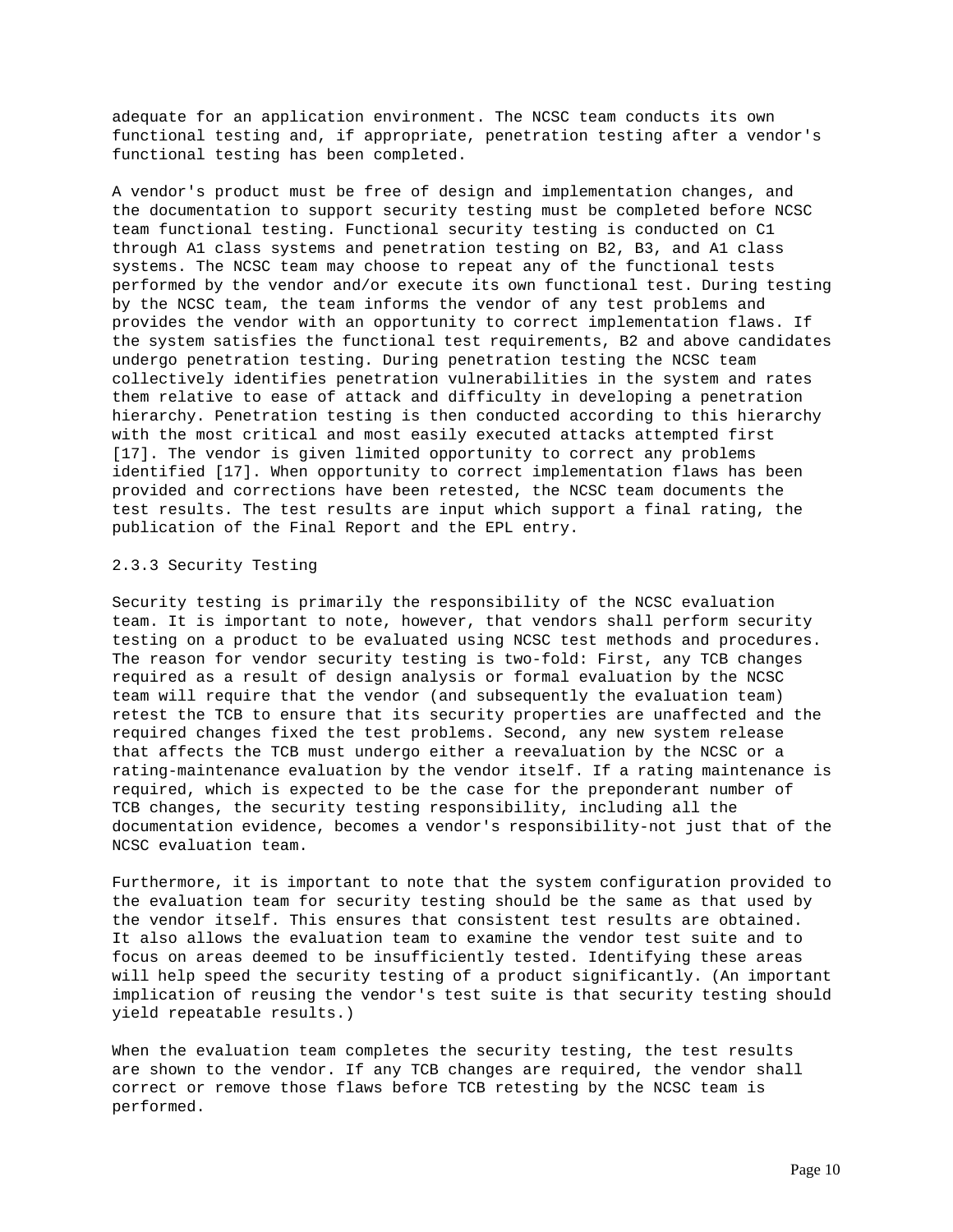#### 2.4 SUPPORTING DOCUMENTATION

Vendor system documentation requirements will vary, and depending on the TCSEC class a candidate system will be evaluated for, it can consist of the following:

Security Features User's Guide. It describes the protection mechanisms provided by the TCB, guidelines on their use, and how they interact with one another. This may be used to identify the protection mechanisms that need to be covered by test procedures and test cases.

Trusted Facility Manual. It describes the operation and administration of security features of the system and presents cautions about functions and privileges that should be controlled when running a secure facility. This may identify additional functions that need to be tested.

Design Documentation. It describes the philosophy of protection, TCB interfaces, security policy model, system architecture, TCB protection mechanisms, top level specifications, verification plan, hardware and software architecture, system configuration and administration, system programming guidelines, system library routines, programming languages, and other topics.

Covert Channel Analysis Documentation. It describes the determination and maximum bandwidth of each identified channel.

System Integrity Documentation. It describes the hardware and software features used to validate periodically the correct operation of the on-site hardware and firmware elements of the TCB.

Trusted Recovery Documentation. It describes procedures and mechanisms assuring that after an ADP system failure or other discontinuity, recovery is obtained without a protection compromise. Information describing procedures and mechanisms may also be found in the Trusted Facility Manual.

Test Documentation. It describes the test plan, test logs, test reports, test procedures, and test results and shows how the security mechanisms were functionally tested, covert channel bandwidth, and mapping between the FTLS and the TCB source code. Test documentation is used to document plans, tests, and results in support of validating and verifying the security testing effort.

### 2.5 TEST TEAM COMPOSITION

A vendor test team should be formed to conduct security testing. It is desirable for a vendor to provide as many members from its security testing team as possible to support the NCSC during its security testing. The reason for this is to maintain continuity and to minimize the need for retraining throughout the evaluation process. The size, education, and skills of the test team will vary depending on the size of the system and the class for which it is being evaluated. (See Chapter 10 of the TCSEC, "A Guideline on Security Testing.")

A vendor security testing team should be comprised of a team leader and two or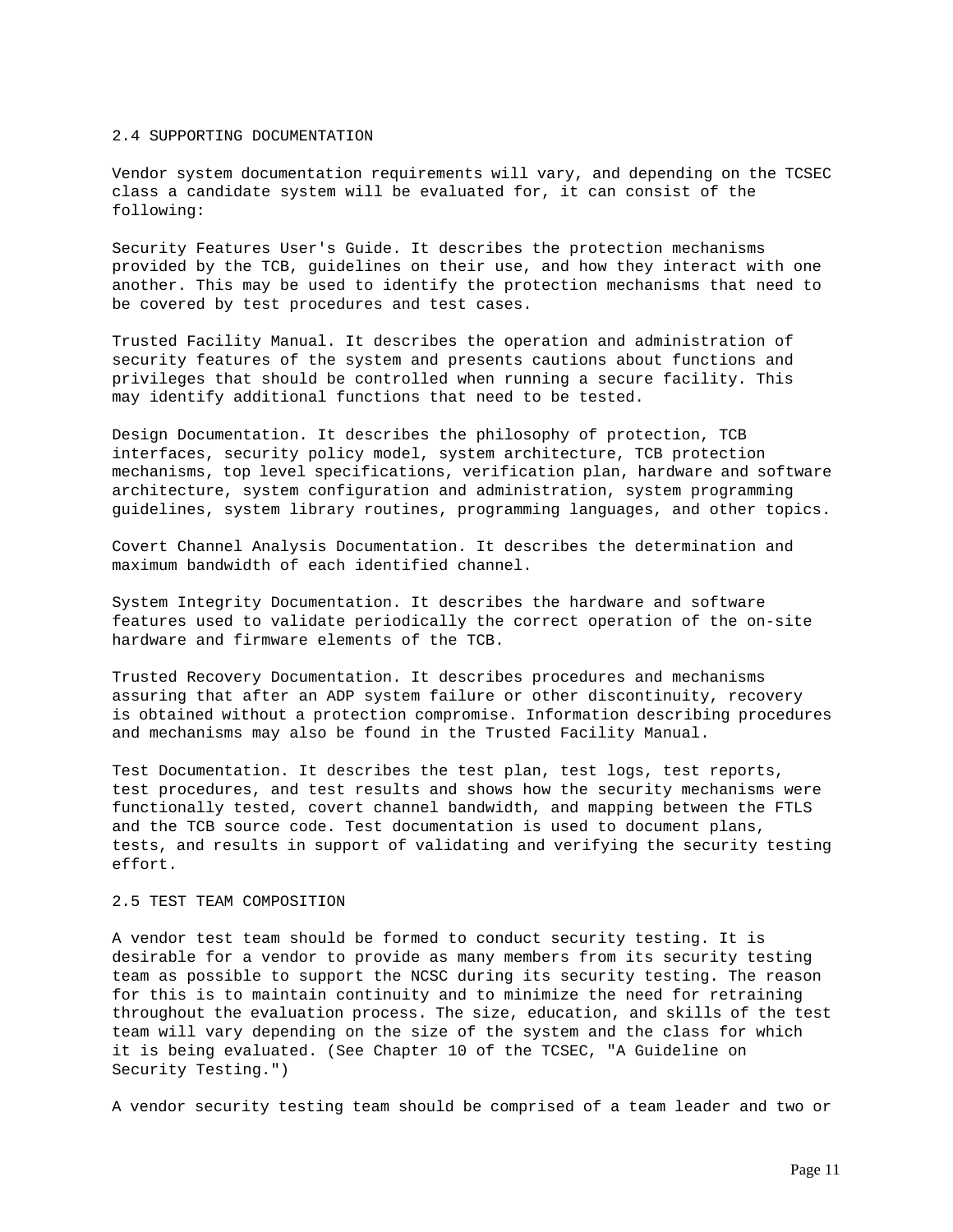more additional members depending on the evaluated class. In selecting personnel for the test team, it is important to assign individuals who have the ability to understand the hardware and software architecture of the system, as well as an appropriate level of experience in system testing. Engineers and scientists with backgrounds in electrical engineering, computer science and software engineering are ideal candidates for functional security testing. Prior experience with penetration techniques is important for penetration testing. A mathematics or logic background can be valuable in formal specifications involved in A1 system evaluation.

The NCSC test team is formed using the guidance of Chapter 10, in the TCSEC, "A Guideline on Security Testing." This chapter specifies test team composition, qualifications and parameters. Vendors may find these requirements useful recommendations for their teams.

#### 2.6 TEST SITE

The location of a test site is a vendor responsibility. The vendor is to provide the test site. The evaluator's functional test site may be located at the same site at which the vendor conducted his functional testing. Proper hardware and software must be available for testing the configuration as well as appropriate documentation, personnel, and other resources which have a significant impact on the location of the test site.

### 3. SECURITY TESTING-APPROACHES, DOCUMENTATION, AND EXAMPLES

#### 3.1 TESTING PHILOSOPHY

Operating systems that support multiple users require security mechanisms and policies that guard against unauthorized disclosure and modification of critical user data. The TCB is the principal operating system component that implements security mechanisms and policies that must itself be protected [13]. TCB protection is provided by a reference monitor mechanism whose data structures and code are isolated, noncircumventable, and small enough to be verifiable. The reference monitor ensures that the entire TCB is isolated and noncircumventable.

Although TCBs for different operating systems may contain different data structures and programs, they all share the isolation, noncircumventability, and verifiability properties that distinguish them from the rest of the operating system components. These properties imply that the security functional testing of an operating system TCB may require different methods from those commonly used in software testing for all security classes of the TCSEC.

Security testing should be done for TCBs that are configured and installed in a specific system and operate in a normal mode (as opposed to maintenance or test mode). Tests should be done using user-level programs that cannot read or write internal TCB data structures or programs. New data structures and programs should also not be added to a TCB for security testing purposes, and special TCB entry points that are unavailable to user programs should not be used. If a TCB is tested in the maintenance mode using programs that cannot be run at the user level, the security tests would be meaningless because assurance cannot be gained that the TCB performs user-level access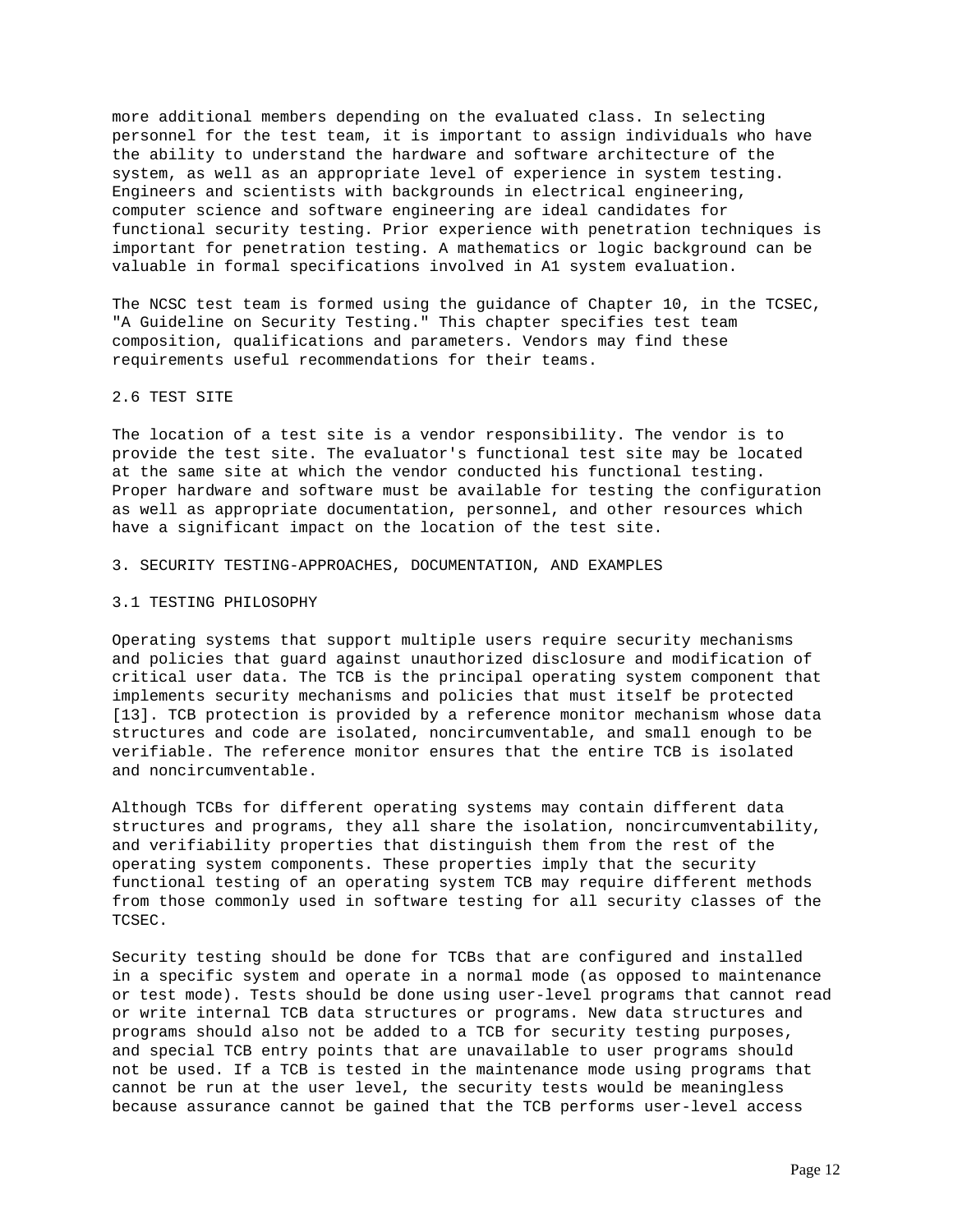control correctly. If user-level test programs could read, write or add internal TCB data structures and programs, as would be required by traditional instrumentation testing techniques, the TCB would lose its isolation properties. If user-level test programs could use special TCB entry points not normally available to users, the TCB would become circumventable in the normal mode of operation.

Security testing of operating system TCBs in the normal mode of operation using user-level test programs (which do not rely on breaching isolation and noncircumventability) should address the following problems of TCB verifiability through security testing: (1) Coverage Analysis, (2) Reduction of Cyclic Test Dependencies, (3) Test Environment Independence, and (4) Repeatability of Security Testing.

(1) Coverage Analysis. Security testing requires that precise, extensive test coverage be obtained during TCB testing. Test coverage analysis should be based on coverage of test conditions derived from the Descriptive Top-Level Specification (DTLS)/Formal Top-Level Specification (FTLS), the security and accountability model conditions, the TCB isolation and noncircumventability properties, and the individual TCB-primitive implementation. Without covering such test conditions, it would be impossible to claim reasonably that the tests cover specific security checks in a demonstrable way. Whenever both DTLS and FTLS and security and accountability models are unavailable or are not required, test conditions should be derived from documented protection philosophy and resource isolation requirements [13]. It would be impossible to reasonably claim that the implementation of a specific security check in a TCB primitive is correct without individual TCB-primitive coverage. In these checks a TCB primitive may deal differently with different parameters. In normal-mode testing, however, using user-level programs makes it difficult to guarantee significant coverage of TCB-primitive implementation while eliminating redundant tests that appear when multiple TCB primitives share the same security checks (a common occurrence in TCB kernels).

The role of coverage analysis in the generation of test plans is discussed in Section 3.5.2, and illustrated in Sections 3.7.1.3-3.7.3.3.

(2) Reduction of Cyclic Test Dependencies. Comprehensive security testing suggests that cyclic test dependencies be reduced to a minimum or eliminated whenever possible. A cyclic test dependency exists between a test program for TCB primitive A and TCB primitive B if the test program for TCB primitive A invokes TCB primitive B, and the test program for TCB primitive B invokes TCB primitive A. The existence of cyclic test dependencies casts doubts on the level of assurance obtained by TCB tests. Cyclic test dependencies cause circular arguments and assumptions about test coverage and, consequently, the interpretation of the test results may be flawed. For example, the test program for TCB primitive A, which depends on the correct behavior of TCB primitive B, may not discover flaws in TCB primitive A because such flaws may be masked by the behavior of B, and vice versa. Thus, both the assumptions (1) that the TCB primitive B works correctly, which must be made in the test program for TCB primitive A, and (2) that TCB primitive A works correctly, which must be made in the test program for TCB primitive B, are incorrect. The elimination of cyclic test dependencies could be obtained only if the TCB is instrumented with additional code and data structures an impossibility if TCB isolation and noncircumventability are to be maintained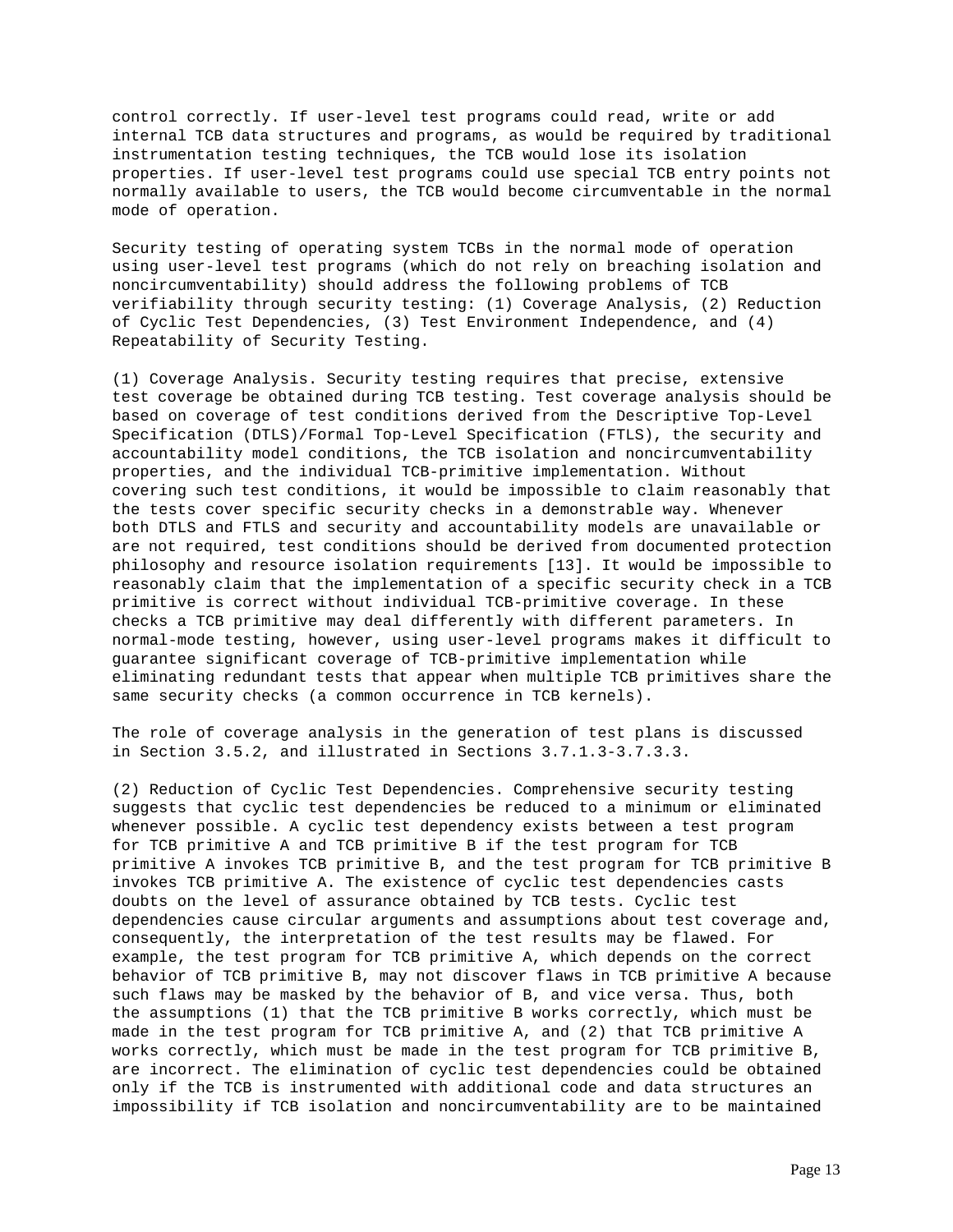in normal mode of operation.

An example of cyclic test dependencies, and of their removal, is provided in Section 3.7.5.

(3) Test Environment Independence. To minimize test program and test environment dependencies the following should be reinitialized for different TCB-primitive tests: user accounts, user groups, test objects, access privileges, and user security levels. Test environment initialization may require that the number of different test objects to be created and logins to be executed become very large. Therefore, in practice, complete TCB testing cannot be carried out manually. Testing should be automated whenever possible. Security test automation is discussed in Section 3.2.

(4) Repeatability of Security Testing. TCB verifiability through security testing requires that the results of each TCB-primitive test be repeatable. Without test repeatability it would be impossible to evaluate developers' TCB test suites independently of the TCB developers. Independent TCB testing may yield different outcomes from those expected if testing is not repeatable. Test repeatability by evaluation teams requires that test plans and procedures be documented in an accurate manner.

### 3.2 TEST AUTOMATION

The automation of the test procedures is one of the most important practical objectives of security testing. This objective is important for at least three reasons. First, the procedures for test environment initialization include a large number of repetitive steps that do not require operator intervention, and therefore, the manual performance of these steps may introduce avoidable errors in the test procedures. Second, the test procedures must be carried out repeatedly once for every system generation (e.g., system build) to ensure that security errors have not been introduced during system maintenance. Repeated manual performance of the entire test suite may become a time consuming, error-prone activity. Third, availability of automated test suites enables evaluators to verify both the quality and extent of a vendor's test suite on an installed system in an expeditious manner. This significantly reduces the time required to evaluate that vendor's test suite.

The automation of most test procedures depends to a certain extent on the nature of the TCB interface under test. For example, for most TCB-primitive tests that require the same type of login, file system and directory initialization, it is possible to automate the tests by grouping test procedures in one or several user-level processes that are initiated by a single test-operator login. However, some TCB interfaces, such as the login and password change interfaces, must be tested from a user and administrator terminal. Similarly, the testing of the TCB interface primitives of B2 to Al systems available to users only through trusted-path invocation requires terminal interaction with the test operator. Whenever security testing requires terminal interaction, test automation becomes a challenging objective.

Different approaches to test automation are possible. First, test designers may want to separate test procedures requiring terminal interaction (which are not usually automated), from those that do not require terminal interaction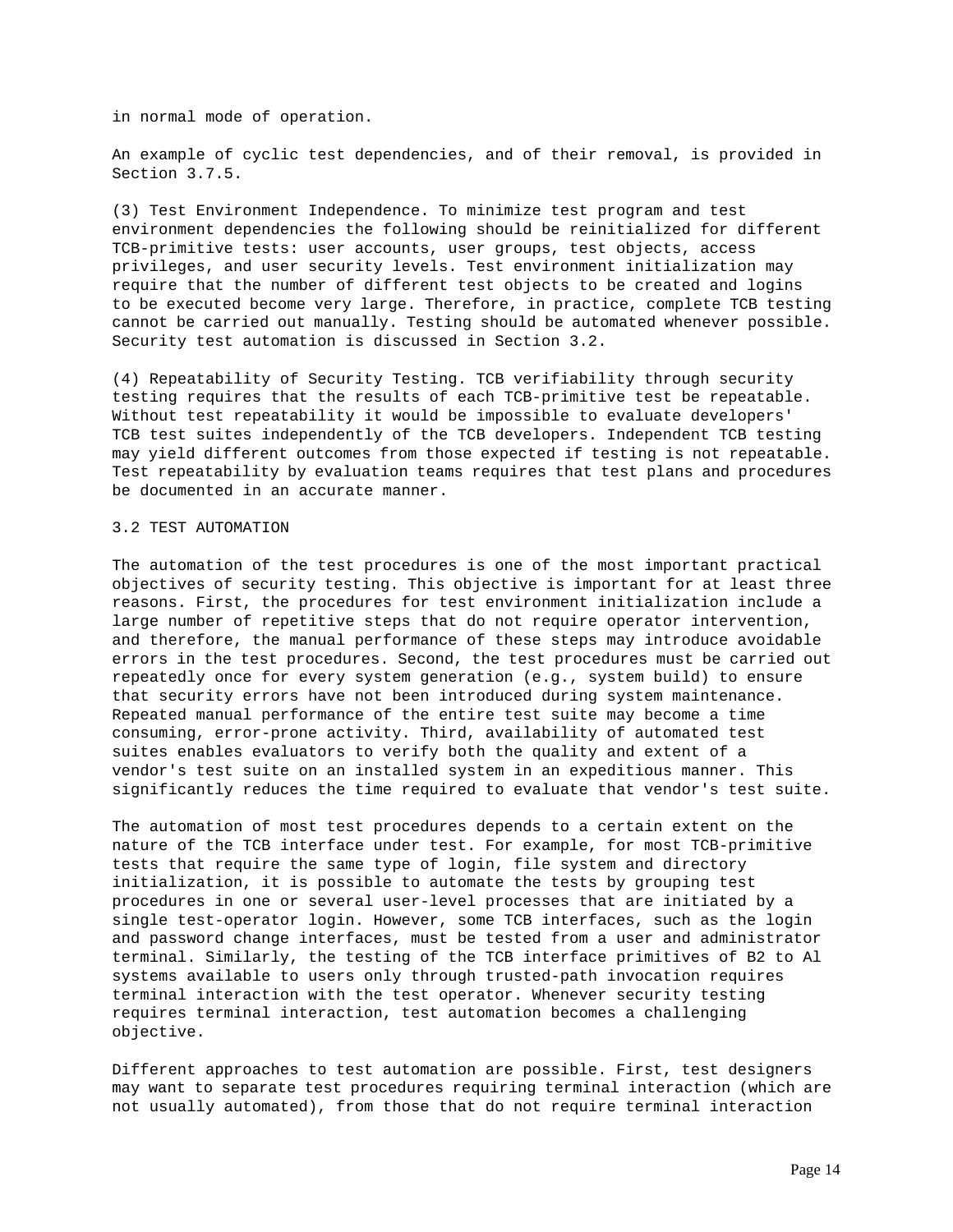(which are readily amenable to automation). In this approach, the minimization of the number of test procedures that require terminal interaction is recommended.

Second, when test procedures requiring human-operator interaction cannot be avoided, test designers may want to connect a workstation to a terminal line and simulate the terminal activity of a human test operator on the workstation. This enables the complete automation of the test environment initialization and execution procedures, but not necessarily of the result identification and analysis procedure. This approach has been used in the testing of the Secure XenixTM TCB. The commands issued by the test workstation that simulates the human-operator commands are illustrated in the appendix of reference [9].

Third, the expected outcome of each test should be represented in the same format as that assumed by the output of the TCB under test and should be placed in files of the workstation simulating a human test operator. The comparison between the outcome files and the test result files (transferred to the workstation upon test completion) can be performed using simple tools for file comparisons available in most current operating systems. The formatting of the outcome files in a way that allows their direct comparison with the test program output is a complex process. In practice, the order of the outcomes is determined only at the time the test programs are written, and sometimes only at execution time. Automated analysis of test results is seldomly done for this reason. To aid analysis of test results by human operators, the test result outputs can label and time-stamp each test. Intervention by a human test operator is also necessary in any case of mismatches between obtained test results and expected outcomes.

An approach to automating security testing using Prolog is presented in reference [20].

# 3.3 TESTING APPROACHES

All approaches to security functional testing require the following four major steps: (1) the development of test plans (i.e., test conditions, test data including test outcomes, and test coverage analysis) and execution for each TCB primitive, (2) the definition of test procedures, (3) the development of test programs, and (4) the analysis of the test results. These steps are not independent of each other in all methods. Depending upon how these steps are performed in the context of security testing, three approaches can be identified: the monolithic (black-box) testing approach, the functionalsynthesis (white-box) testing approach, and a combination of the two approaches called the gray-box testing approach.

In all approaches, the functions to be tested are the security-relevant functions of each TCB primitive that are visible to the TCB interface. The definition of these security functions is given by:

Classes C1 and C2. System documentation defining a system protection philosophy, mechanisms, and system interface operations (e.g., system calls).

Class B1. Informal interpretation of the (informal) security model and the system documentation.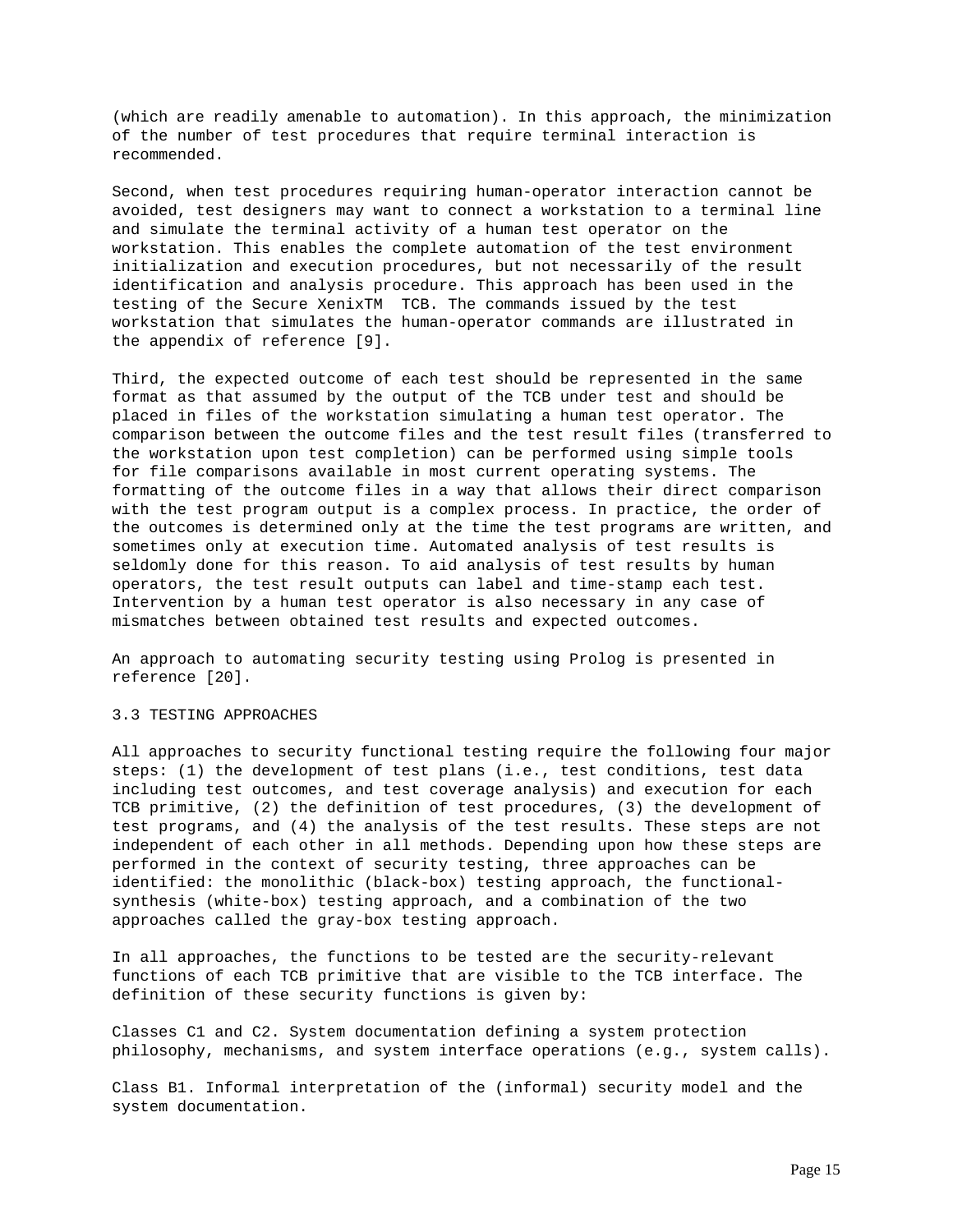Classes b2 and B3. Descriptive Top-Level Specifications (DTLSs) of the TCB and by the interpretation of the security model that is supposed to be implemented by the TCB functions.

Class A1. Formal Top-Level Specifications (FTLSs) of the TCB and by the interpretation of the security model that is supposed to be implemented by the TCB functions.

Thus, a definition of the correct security function exists for each TCB primitive of a system designed for a given security class. In TCB testing, major distinctions between the approaches discussed in the previous section appear in the areas of test plan generation (i.e., test condition, test data, and test coverage analysis). Further distinctions appear in the ability to eliminate redundant TCB-primitive tests without loss of coverage. This is important for TCB testing because a large number of access checks and access check sequences performed by TCB kernels are shared between different kernel primitives.

# 3.3.1 Monolithic (Black-Box) Testing

The application of the monolithic testing approach to TCBs and to trusted processes is outlined in reference [2]. The salient features of this approach to TCB testing are the following: (1) the test condition selection is based on the TCSEC requirements and include discretionary and mandatory security, object reuse, labeling, accountability, and TCB isolation; (2) the test conditions for each TCB primitive should be generated from the chosen interpretation of each security function and primitive as defined above (for each security class). Very seldom is the relationship between the model interpretation and the generated test conditions, data, and programs shown explicitly (3 and 4]. Without such a relationship, it is difficult to argue coherently that all relevant security features of the given system are covered.

The test data selection must ensure test environment independence for unrelated tests or groups of tests (e.g., discretionary vs. mandatory tests). Environment independence requires, for example, that the subjects, objects, and access privileges used in unrelated tests or groups of tests must differ in all other tests or group of tests.

The test coverage analysis, which usually determines the extent of the testing for any TCB primitive, is used to delimit the number of test sets and programs. In the monolithic approach, the test data is usually chosen by boundary-value analysis. The test data places the test program directly above, or below, the extremes of a set of equivalent inputs and outputs. For example, a boundary is tested in the case of the "read" TCB call to a file by showing that (1) whenever a user has the read privilege for that file, the read TCB call succeeds; and (2) whenever the read privilege for that file is revoked, or whenever the file does not exist, the read TCB call fails. Similarly, a boundary is tested in the case of TCB-call parameter validation by showing that a TCB call with parameters passed by reference (1) succeeds whenever the reference points to an object in the caller's address space, and (2) fails whenever the reference points to an object in another address space  $(e,q, g)$ kernel space or other user spaces).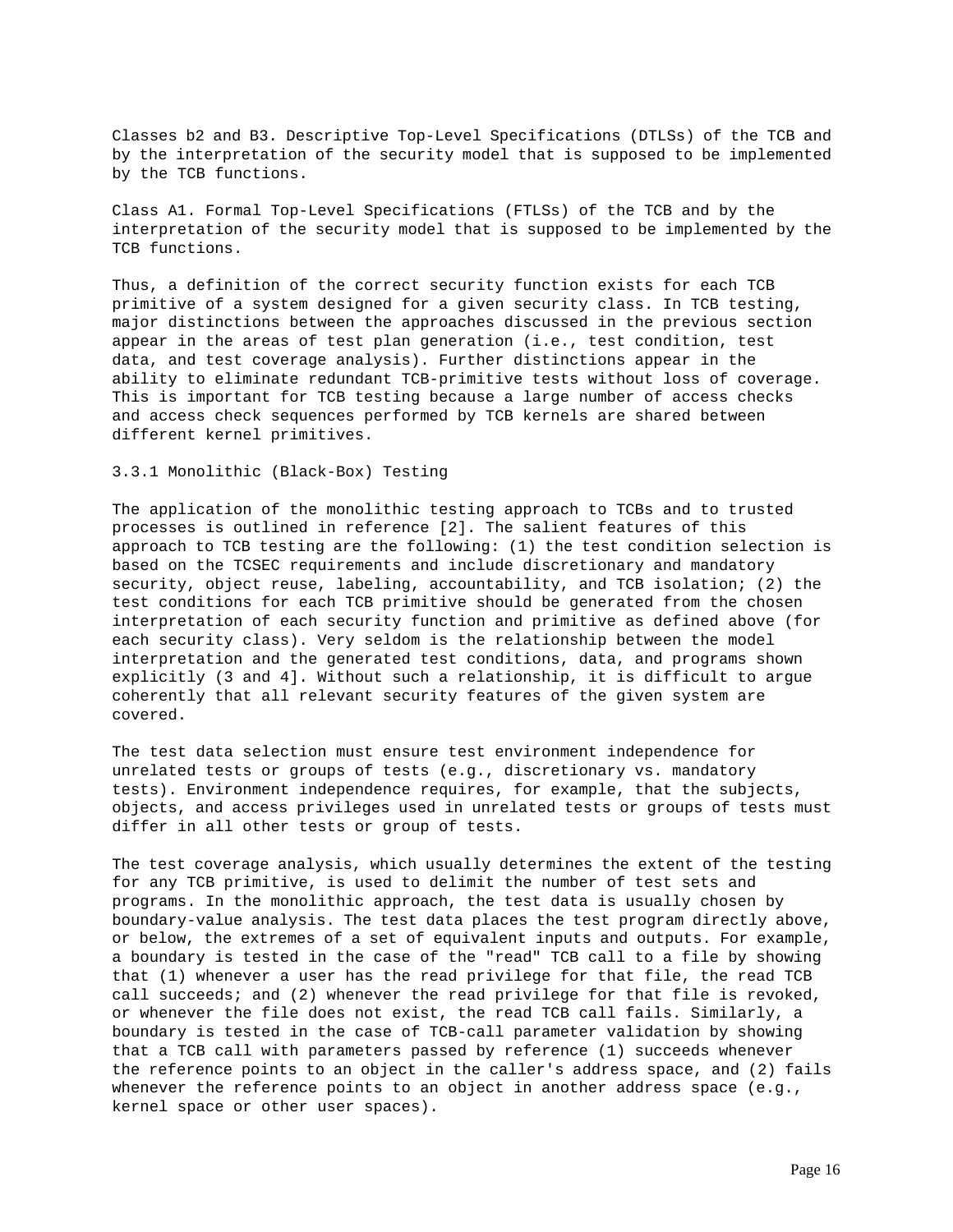To test an individual boundary condition, all other related boundary conditions must be satisfied. For example, in the case of the "read" primitive above, the test call must not try to read beyond the limit of a file since the success/failure of not reading/reading beyond this limit represents a different, albeit related, boundary condition. The number of individual boundary tests for N related boundary conditions is of the order 2N (since both successes and failures must be tested for each of the N conditions). Some examples of boundary-value analysis are provided in [2] for security testing, and in [5] and [6] for security-unrelated functional testing.

The monolithic testing approach has a number of practical advantages. It can always be used by both implementors and users (evaluators) of TCBs. No specific knowledge of implementation details is required because there is no requirement to break the TCB (e.g., kernel) isolation or to circumvent the TCB protection mechanism (to read, modify, or add to TCB code). Consequently, no special tools for performing monolithic testing are required. This is particularly useful in processor hardware testing when only descriptions of hardware/firmware implemented instructions, but no internal hardware/ firmware design documents, are available.

The disadvantages of the monolithic approach are apparent. First, it is difficult to provide a precise coverage assessment for a set of TCBprimitive tests, even though the test selection may cover the entire set of security features of the system. However, no coverage technique other than boundary-value analysis can be more adequate without TCB code analysis. Second, the elimination of redundant TCB-primitive tests without loss of coverage is possible only to a limited extent; i.e., in the case of accesscheck dependencies (discussed below) among TCB-primitive specifications. Third, in the context of TCB testing, the monolithic approach cannot cope with the problem of cyclic dependencies among test programs. Fourth, lack of TC code analysis precludes the possibility of distinguishing between design and implementation code errors in all but a few special cases. Also, it precludes the discovery of spurious code within the TCB-a necessary condition for Trojan Horse analysis.

In spite of these disadvantages, monolithic functional testing can be applied successfully to TCB primitives that implement simple security checks and share few of these checks (i.e., few or no redundant tests would exist). For example, many trusted processes have these characteristics, and thus this approach is adequate.

#### 3.3.2 Functional-Synthesis (White-Box) Testing

Functional-synthesis-based testing requires the test of both functions implemented by each program (e.g., program of a TCB primitive) as a whole and functions implemented by internal parts of the program. The internal program parts correspond to the functional ideas used in building the program. Different forms of testing procedures are used depending upon different kinds of functional synthesis (e.g., control, algebraic, conditional, and iterative synthesis described in [1] and [7]). As pointed out in [9], only the control synthesis approach to functional testing is suitable for security testing.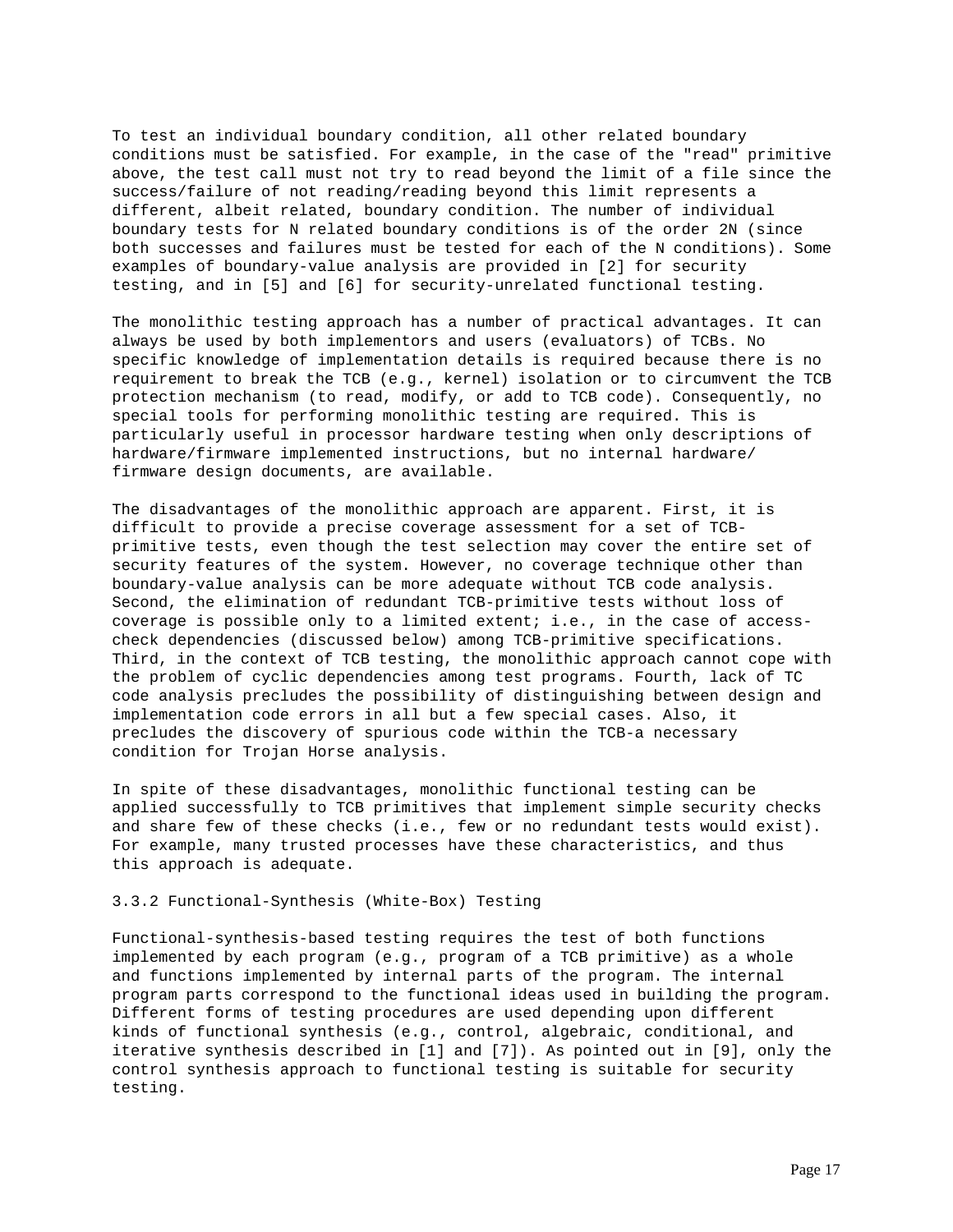In control synthesis, functions are represented as sequences of other functions. Each function in a sequence transforms an input state into an output state, which may be the input to another function. Thus, a control synthesis graph is developed during program development and integration with nodes representing data states and arcs representing state transition functions. The data states are defined by the variables used in the program and represent the input to the state transition functions. The assignment of program functions, procedures, and subroutines to the state transition functions of the graph is usually left to the individual programmer's judgment. Examples of how the control synthesis graphs are built during the program development and integration phase are given in [1] and [7].

The suitability of the control synthesis approach to TCB testing becomes apparent when one identifies the nodes of the control synthesis graph with the access checks within the TCB and the arcs with data states and outcomes of previous access checks. This representation, which is the dual of the traditional control synthesis graphs [9], produces a kernel access-check graph (ACG). This representation is useful because in TCB testing the primary access-check concerns are those of (1) missing checks within a sequence of required checks, (2) wrong sequences of checks, and (3) faulty or incomplete access checks. (Many of the security problems identified in the Multics kernel design project existed because of these broad categories of inadequate access checks [8].) It is more suitable than the traditional control-synthesis graph because major portions of a TCB, namely the kernel, have comparatively few distinct access checks (and access-check sequences) and a large number of object types and access privileges that have the same access-check sequences for different TCB primitives [9]. (However, this approach is less advantageous in trusted process testing because trusted processes-unlike kernels-have many different access checks and few shared access sequences.) These objects cause the same data flow between access check functions and, therefore, are combined as graph arcs.

The above representation of the control synthesis graph has the advantage of allowing the reduction of the graph to the subset of kernel functions that are relevant to security testing. In contrast, a traditional graph would include (1) a large number of other functions (and, therefore, graph arcs), and (2) a large number of data states (and, therefore, graph nodes). This would be both inadequate and unnecessary. It would be inadequate because the presence of a large number of security-irrelevant functions (e.g., functions unrelated to security or accountability checks or to protection mechanisms) would obscure the role of the security-relevant ones, making test coverage analysis a complex and difficult task. It would be unnecessary because not only could security-irrelevant functions be eliminated from the graph but also the flows of different object types into the same access check function could be combined, making most object type-based security tests unnecessary.

Any TCB-primitive program can be synthesized at the time of TCB implementations as a graph of access-checking functions and data flow arcs. Many of the TCB-primitive programs share both arcs and nodes of the TCB graph. To build an access-check graph, one must identify all access-check functions, their inputs and outputs, and their sequencing. A typical input to an access-check function consists of an object identifier, object type and required access privileges. The output consists of the input to the next function (as defined above) and, in most cases, the outcome of the function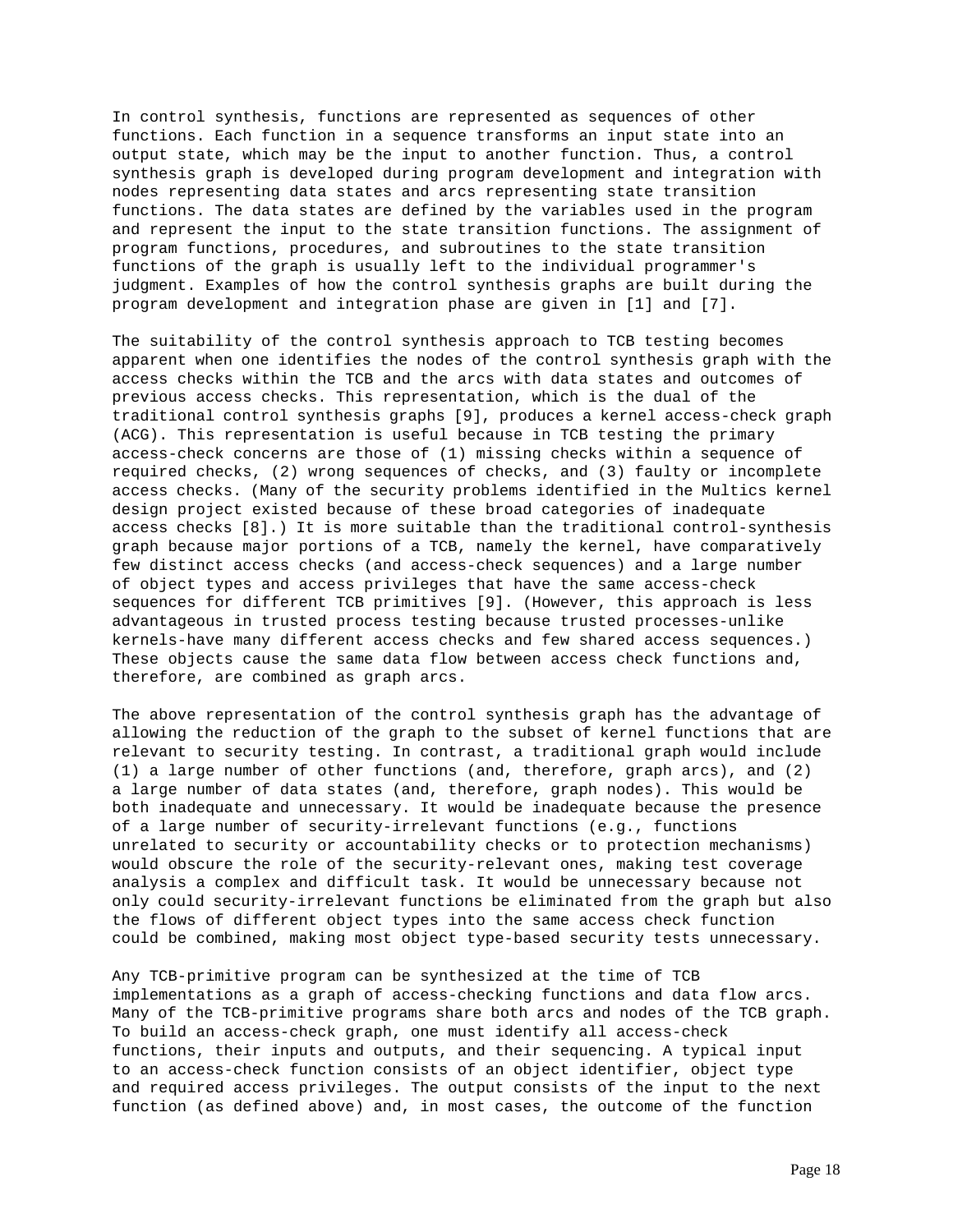check. The sequencing information for access-check functions consists of (1) the ordering of these functions, and (2) the number of arc traversals for each arc. An example of this is the sequencing of some access check functions that depend on the object types.

Test condition selection in the control-synthesis approach can be performed so that all the above access check concerns are satisfied. For example, test conditions must identify missing discretionary, mandatory, object reuse, privilege-call, and parameter validation checks (or parts of those checks). It also must identify access checks that are out of order, and faulty or incomplete checks, such as being able to truncate a file for which the modify privilege does not exist. The test conditions must also be based on the security model interpretation to the same extent as that in the monolithic approach.

The test coverage in this approach also refers to the delimitation of the test data and programs for each TCB primitive. Because many of the access-check functions, and sequences of functions, are common to many of the kernel primitives (but not necessarily to trusted-process primitives), the synthesized kernel (TCB) graph is fairly small. Despite this the coverage analysis cannot rely on individual arc testing for covering the graph. The reason is that arc testing does not force the testing of access checks that correspond to combinations of arcs and thus it does not force coverage of all relevant sequences of security tests. Newer test coverage techniques for control synthesis graphs, such as data-flow testing [9, 10, and 11] provide coverage of arc combinations and thus are more appropriate than those using individual arc testing.

The properties of the functional-synthesis approach to TCB testing appear to be orthogonal to those of monolithic testing. Consider the disadvantages of functional-synthesis testing. It is not as readily usable as monolithic testing because of the lack of detailed knowledge of system internals. Also, it helps remove very few redundant tests whenever few access check sequences are shared by TCB primitives (as is the case with most trusted-process primitives).

Functional-synthesis-based testing, however, has a number of fundamental advantages. First, the coverage based on knowledge of internal program structure (i.e., code structure of a kernel primitive) can be more extensive than in the monolithic approach [1 and 7]. A fairly precise assessment of coverage can be made, and most of the redundant tests can be identified. Second, one can distinguish between TCB-primitive program failures and TCBprimitive design failures, something nearly impossible with monolithic testing. Third, this approach can help remove cyclic test dependencies. By removing all, or a large number of redundant tests, one removes most cyclic test dependencies (example of Section 3.7.5).

TCB code analysis becomes necessary whenever a graph synthesis is done after a TCB is built. Such analysis helps identify spurious control paths and code within a TCB-a necessary condition for Trojan Horse discovery. (In such a case, a better term for this approach would be functional-analysis-based testing.)

3.3.3 Gray-Box Testing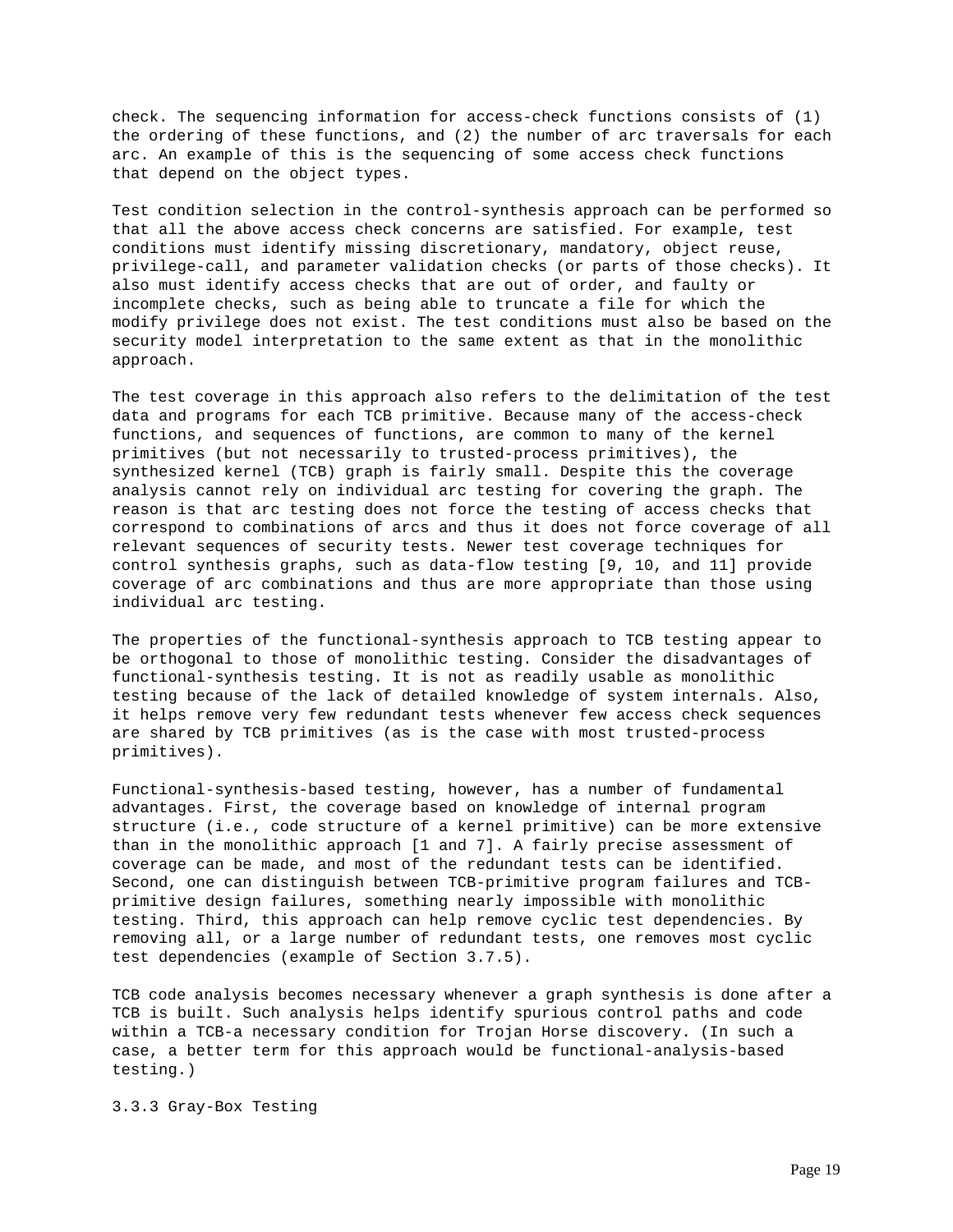Two of the principal goals of security testing have been (1) the elimination of redundant tests through systematic test-condition selection and coverage analysis, and (2) the elimination of cyclic dependencies between the test programs. Other goals, such as test repeatability, which is also considered important, can be attained through the same means as those used for the other methods.

The elimination of redundant TCB-primitive tests is a worthwhile goal for the obvious reason that it reduces the amount of testing effort without loss of coverage. This allows one to determine a smaller nucleus of tests that must be carried out extensively. The overall TCB assurance may increase due to the judicious distribution of the test effort. The elimination of cyclic dependencies among the TCB-primitive test programs is also a necessary goal because it helps establish a rigorous test order without making circular assumptions of the behavior of the TCB primitives. Added assurance is therefore gained.

To achieve the above goals, the gray-box testing approach combines monolithic testing with functional-synthesis-based testing in the test selection and coverage areas. This combination relies on the elimination of redundant tests through access-check dependency analysis afforded by monolithic testing. It also relies on the synthesis of the access-check graph from the TCB code as suggested by functional-synthesis-based testing (used for further elimination of redundant tests). The combination of these two testing methods generates a TCB-primitive test order that requires increasingly fewer test conditions and data without loss of coverage.

A significant number of test conditions and associated tests can be eliminated by the use of the access-check graph of TCB kernels. Recall that each kernel primitive may have a different access-check graph in principle. In practice, however, substantial parts of the graphs overlap. Consequently, if one of the graph paths is tested with sufficient coverage for a kernel primitive, then test conditions generated for a different kernel primitive whose graph overlaps with the first need only include the access checks specific to the latter kernel primitive. This is true because by the definition of the accesscheck graph, the commonality of paths means that the same access checks are performed in the same sequence, on the same types of objects and privileges, and with the same outcomes (e.g., success and failure returns). The specific access checks of a kernel primitive, however, must also show that the untested subpath(s) that has not been tested, of that kernel primitive, joins the tested path.

(A subset of the access-check and access-graph dependencies for the access, open, read, write, fcntl, ioctl, opensem, waltsem and slgsem primitives of UnixTM-like kernels are illustrated in Figures 1 and 2, pages 23 and 24. The use of these dependencies in the development of test plans, especially in coverage analysis, is illustrated in Sections 3.7.2.3 and 3.7.3.3; namely, in the test plans for access, open, and read. Note that the arcs shown in Figure 2, page 24 include neither complete flow-of-control information nor complete sets of object types, access-checks per call, and call outcome.)

3.4 RELATIONSHIP WITH THE TCSEC SECURITY TESTING REQUIREMENTS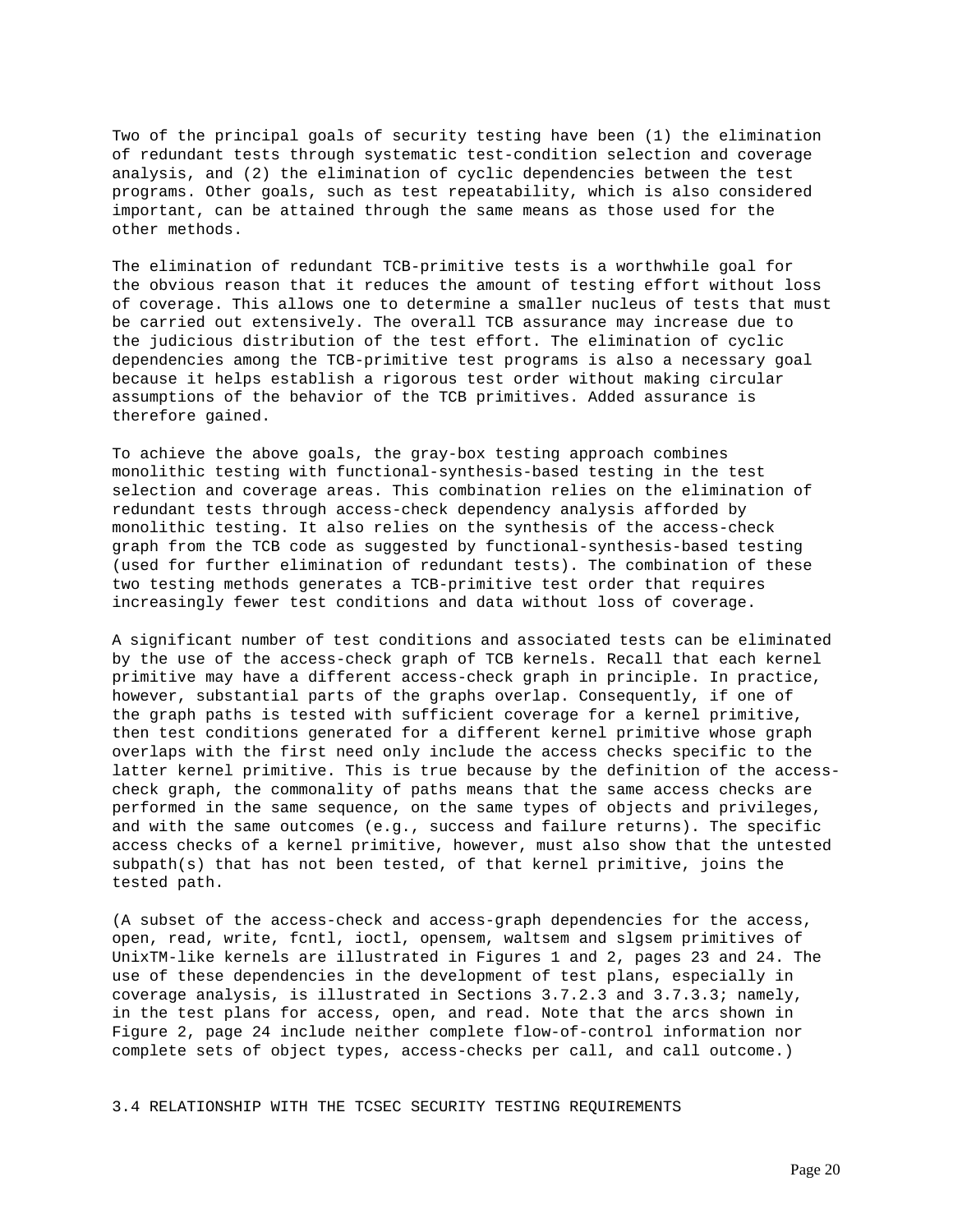The TCSEC security testing requirements and guidelines (i.e., Part 1 and Section 10 of the TCSEC) help define different approaches for security testing. They are particularly useful for test condition generation and test coverage. This section reviews these requirements in light of security testing approaches defined in Section 3.3.

Security Class C1

Test Condition Generation

"The security mechanisms of the ADP system shall be tested and found to work as claimed in the system documentation." [TCSEC Part I, Section 2.1]

For this class of systems, the test conditions should be generated from the system documentation which includes the Security Features User's Guide (SFUG), the Trusted Facility Manual (TFM), the system reference manual describing each TCB primitive, and the design documentation defining the protection philosophy and its TCB implementation. Both the SFUG and the manual pages, for example, illustrate how the identification and authentication mechanisms work and whether a particular TCB primitive contains relevant security and accountability mechanisms. The Discretionary Access Control (DAC) and the identification and authentication conditions enforced by each primitive (if any) are used to define the test conditions of the test plans.

Test Coverage

"Testing shall be done to assure that there are no obvious ways for an unauthorized user to bypass or otherwise defeat the security protection mechanisms of the TCB." [TCSEC, Part I, Section 2.1]

"The team shall independently design and implement at least five systemspecific tests in an attempt to circumvent the security mechanisms of the system." [TCSEC, Part II, Section 10]

The above TCSEC requirements and guidelines define the scope of security testing for this security class. Since each TCB primitive may include security-relevant mechanisms, security testing shall include at least five test conditions for each primitive. Furthermore, because source code analysis is neither required nor suggested for class C1 systems, monolithic functional testing (i.e., a black-box approach) with boundary-value coverage represents an adequate testing approach for this class. Boundary-value coverage of each test condition requires that at least two calls of each TCB primitive be made, one for the positive and one for the negative outcome of the condition. Such coverage may also require more than two calls per condition. Whenever a TCB primitive refers to multiple types of objects, each condition is repeated for each relevant type of object for both its positive and negative outcomes. A large number of test calls may be necessary for each TCB primitive because each test condition may in fact have multiple related conditions which should be tested independently of each other.

Security Class C2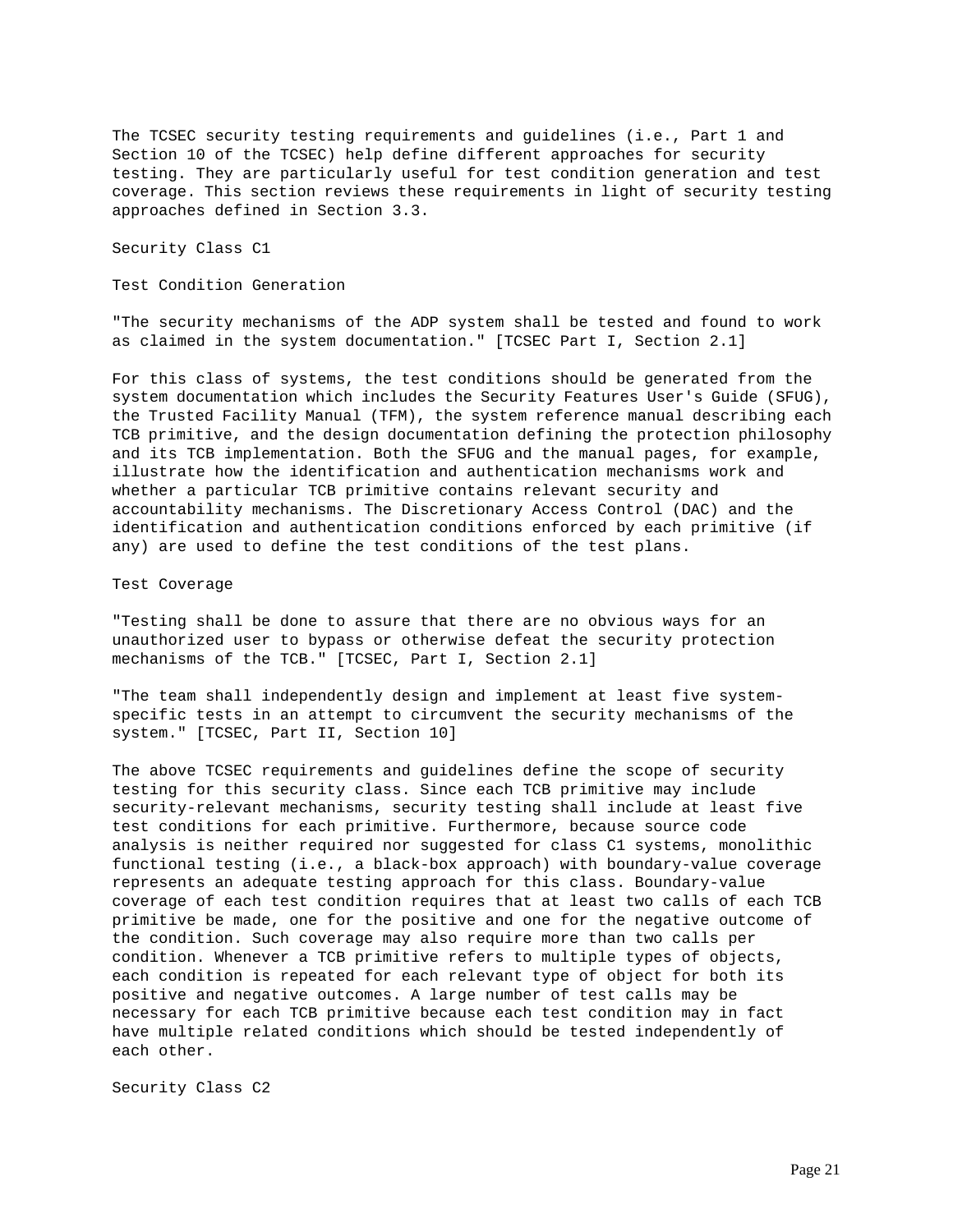Test Condition Generation

"Testing shall also include a search for obvious flaws that would allow violation of resource isolation, or that would permit unauthorized access to the audit and authentication data." [TCSEC, Part I, Section 2.2]

These added requirements refer only to new sources of test conditions, but not to a new testing approach nor to new coverage methods. The following new sources of test conditions should be considered:

(1) Resource isolation conditions. These test conditions refer to all TCB primitives that implement specific system resources (e.g., object types or system services). Test conditions for TCB primitives implementing services may differ from those for TCB primitives implementing different types of objects. Thus, new conditions may need to be generated for TCB services. The mere repetition of test conditions defined for other TCB primitives may not be adequate for some services.

(2) Conditions for protection of audit and authentication data. Because both audit and authentication mechanisms and data are protected by the TCB, the test conditions for the protection of these mechanisms and their data are similar to those which show that the TCB protection mechanisms are tamperproof and noncircumventable. For example, these conditions show that neither privileged TCB primitives nor audit and user authentication files are accessible to regular users.

#### Test Coverage

Although class C1 test coverage already suggests that each test condition be covered for each type of object, coverage of resource-specific test conditions also requires that each test condition be covered for each type of service (whenever the test condition is relevant to a service). For example, the test conditions which show that direct access to a shared printer is denied to a user shall be repeated for a shared tape drive with appropriate modification of test data (i.e., test environments set up, test parameters and outcomesnamely, the test plan structure discussed in Section 3.5).

Security Class B1

Test Condition Generation

The objectives of security testing ". . . shall be: to uncover all design and implementation flaws that would permit a subject external to the TCB to read, change, or delete data normally denied under the mandatory or discretionary security policy enforced by the TCB; as well as to ensure that no subject (without authorization to do so) is able to cause the TCB to enter a state such that it is unable to respond to communications initiated by other users." [TCSEC, Part I, Section 3.1]

The security testing requirements of class B1 are more extensive than those of both classes C1 and C2, both in test condition generation and in coverage analysis. The source of test conditions referring to users' access to data includes the mandatory and discretionary policies implemented by the TCB. These policies are defined by an (informal) policy model whose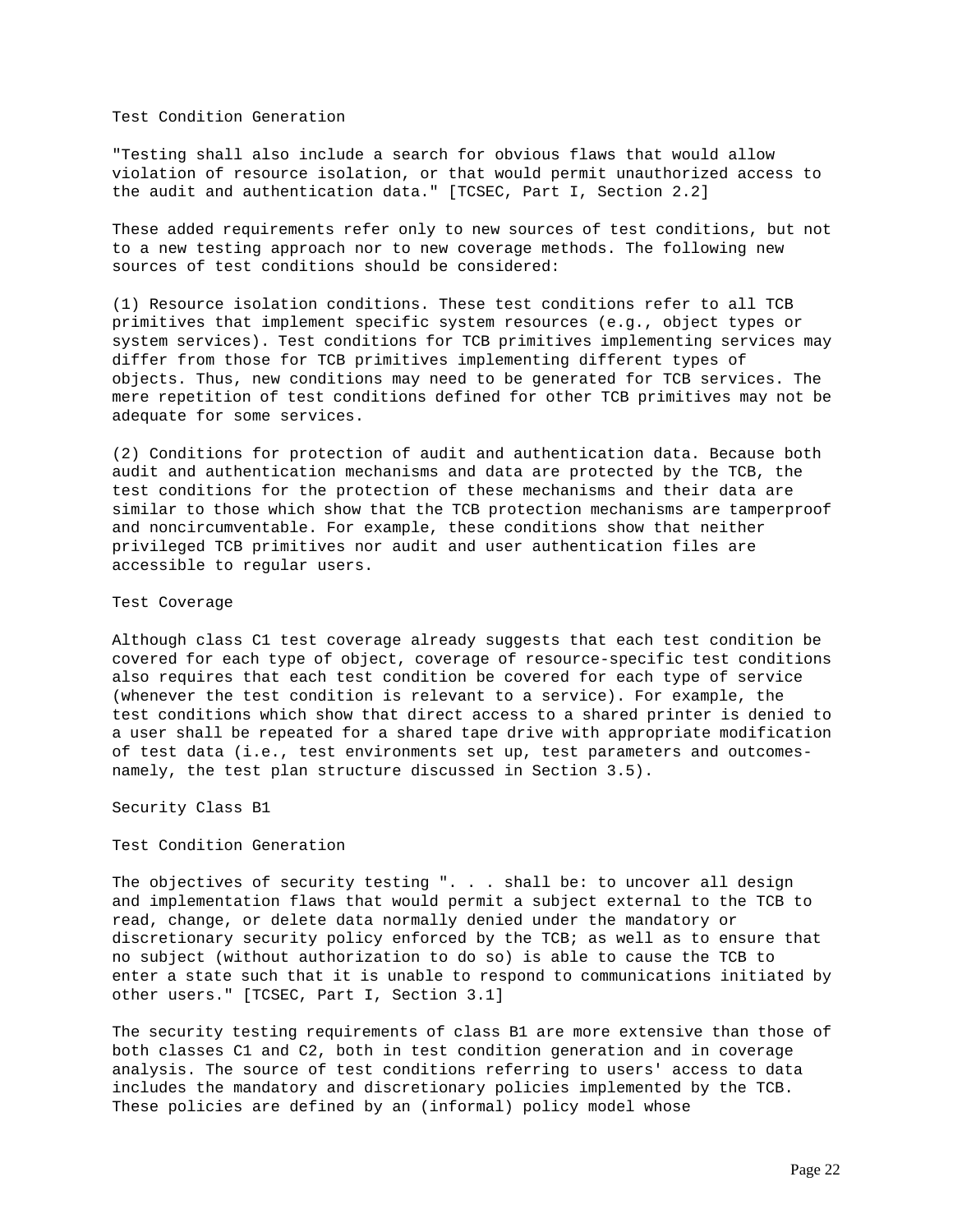interpretation within the TCB allows the derivation of test conditions for each TCB primitive. Although not explicitly stated in the TCSEC, it is generally expected that all relevant test conditions for classes C1 and C2 also would be used for a class B1 system.

Test Coverage

"All discovered flaws shall be removed or neutralized and the TCB retested to demonstrate that they have been eliminated and that new flaws have not been introduced." [TCSEC, Part I, Section 3.1]

"The team shall independently design and implement at least fifteen system specific tests in an attempt to circumvent the security mechanisms of the system." [TCSEC, Part II, Section 10]

Although the coverage analysis is still boundary-value analysis, security testing for class B1 systems suggests that at least fifteen test conditions be generated for each TCB primitive that contains security-relevant mechanisms to cover both mandatory and discretionary policy. In practice, however, a substantially higher number of test conditions is generated from interpretations of the (informal) security model. The removal or the neutralization of found errors and the retesting of the TCB requires no additional types of coverage analysis.

Security Class B2

Test Condition Generation

"Testing shall demonstrate that the TCB implementation is consistent with the descriptive top-level specification." [TCSEC, Part I, Section 3.2]

The above requirement implies that both the test conditions and coverage analysis of class B2 systems are more extensive than those of class B1. In class B2 systems every access control and accountability mechanism documented in the DTLS (which must be complete as well as accurate) represents a source of test conditions. In principle the same types of test conditions would be generated for class B2 systems as for class B1 systems, because (1) in both classes the test conditions could be generated from interpretations of the security policy model (informal at B1 and formal at B2), and (2) in class B2 the DTLS includes precisely the interpretation of the security policy model. In practice this is not the case however, because security policy models do not model a substantial number of mechanisms that are, nevertheless, included in the DTLS of class B2 systems. (Recall that class B1 systems do not require a DTLS of the TCB interface.) The number and type of test conditions can therefore be substantially higher in a class B2 system than those in a class B1 system because the DTLS for each TCB primitive may contain additional types of mechanisms, such as those for trusted facility management.

Test Coverage

It is not unusual to have a few individual test conditions for at least some of the TCB primitives. As suggested in the gray-box approach defined in the previous section, repeating these conditions for many of the TCB primitives to achieve uniform coverage can be both impractical and unnecessary. Particularly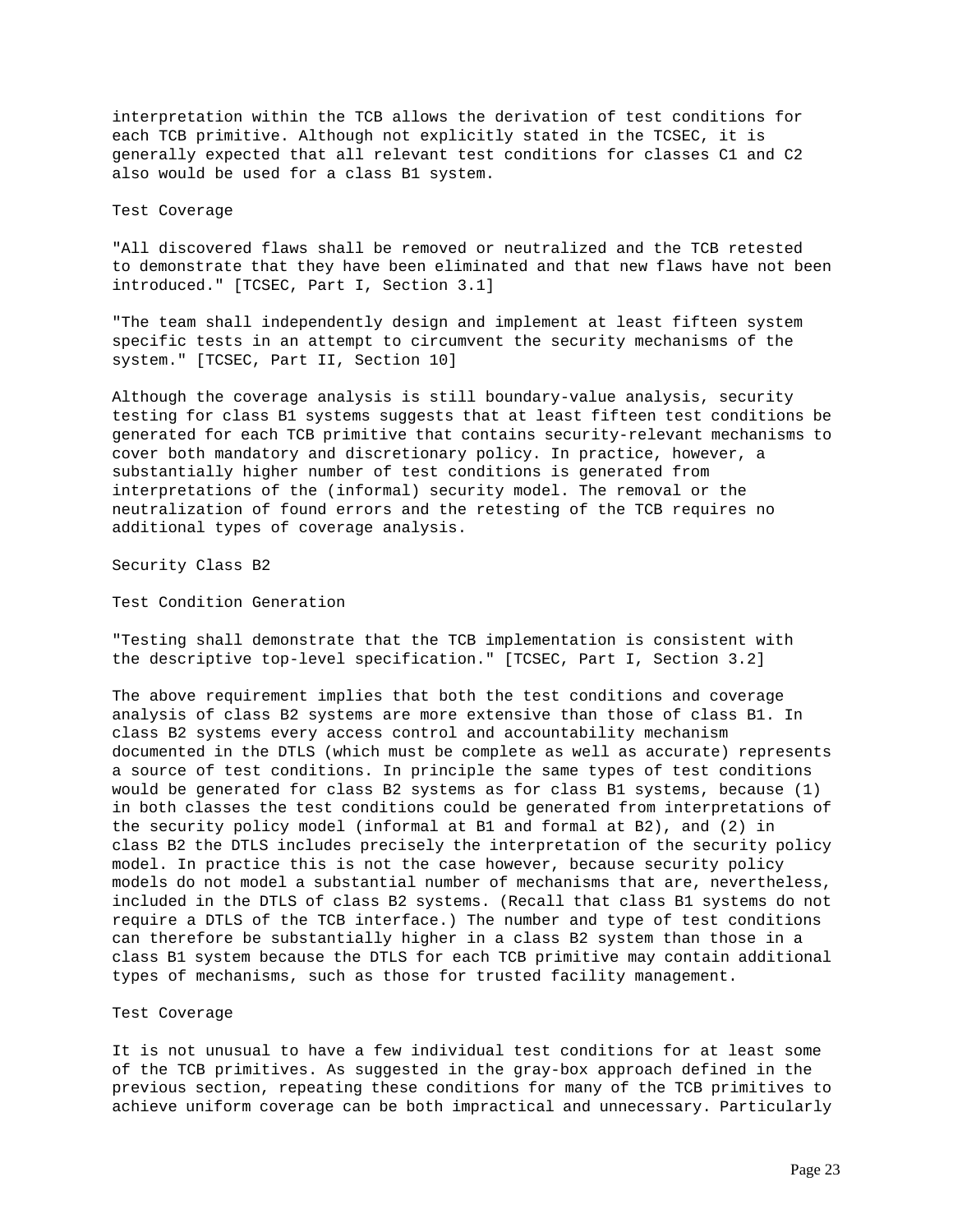this is true when these primitives refer to the same object types and services. It is for this reason and because source-code analysis is required in class B2 systems to satisfy other requirements that the use of the gray-box testing approach is recommended for the parts of the TCB in which primitives share a substantial portion of their code. Note that the DTLS of any system does not necessarily provide any test conditions for demonstrating the tamperproofness and noncircumventability of the TCB. Such conditions should be generated separately.

Security Class 83

Test Condition Generation

The only difference between classes B2 and B3 requirements of security testing reflects the need to discover virtually all security policy flaws before the evaluation team conducts its security testing exercise. Thus, no additional test condition requirements appear for class B3 testing. Note that the DTLS does not necessarily provide any test conditions for demonstrating the TCB is tamperproof and noncircumventable as with class B2 systems. Such conditions should be generated separately.

Test Coverage

"No design flaws and no more than a few correctable implementation flaws may be found during testing and there shall be reasonable confidence that few remain." [TCSEC, Part I, Section 3.3]

The above requirement suggests that a higher degree of confidence in coverage analysis is required for class B3 systems than for class B2 systems. It is for this reason that it is recommended the gray-box testing approach be used extensively for the entire TCB kernel, and data-flow coverage be used for all independent primitives of the kernel (namely, the gray-box method in Section 3.3 above).

Security Class A1

The only differences between security testing requirements of classes B3 and A1 are (1) the test conditions shall be derived from the FTLS, and (2) the coverage analysis should include at least twenty-five test conditions for each TCB primitive implementing security functions. Neither requirement suggests that a different testing method than that recommended for class B3 systems is required.

# 3.5 SECURITY TEST DOCUMENTATION

This section discusses the structure of typical test plans, test logs, test programs, test procedures, and test reports. The description of the test procedures necessary to run the tests and to examine the test results is also addressed. The documentation structures presented are meant to provide the system developers with examples of good test documentation.

### 3.5.1 Overview

The work plan for system testing should describe how security testing will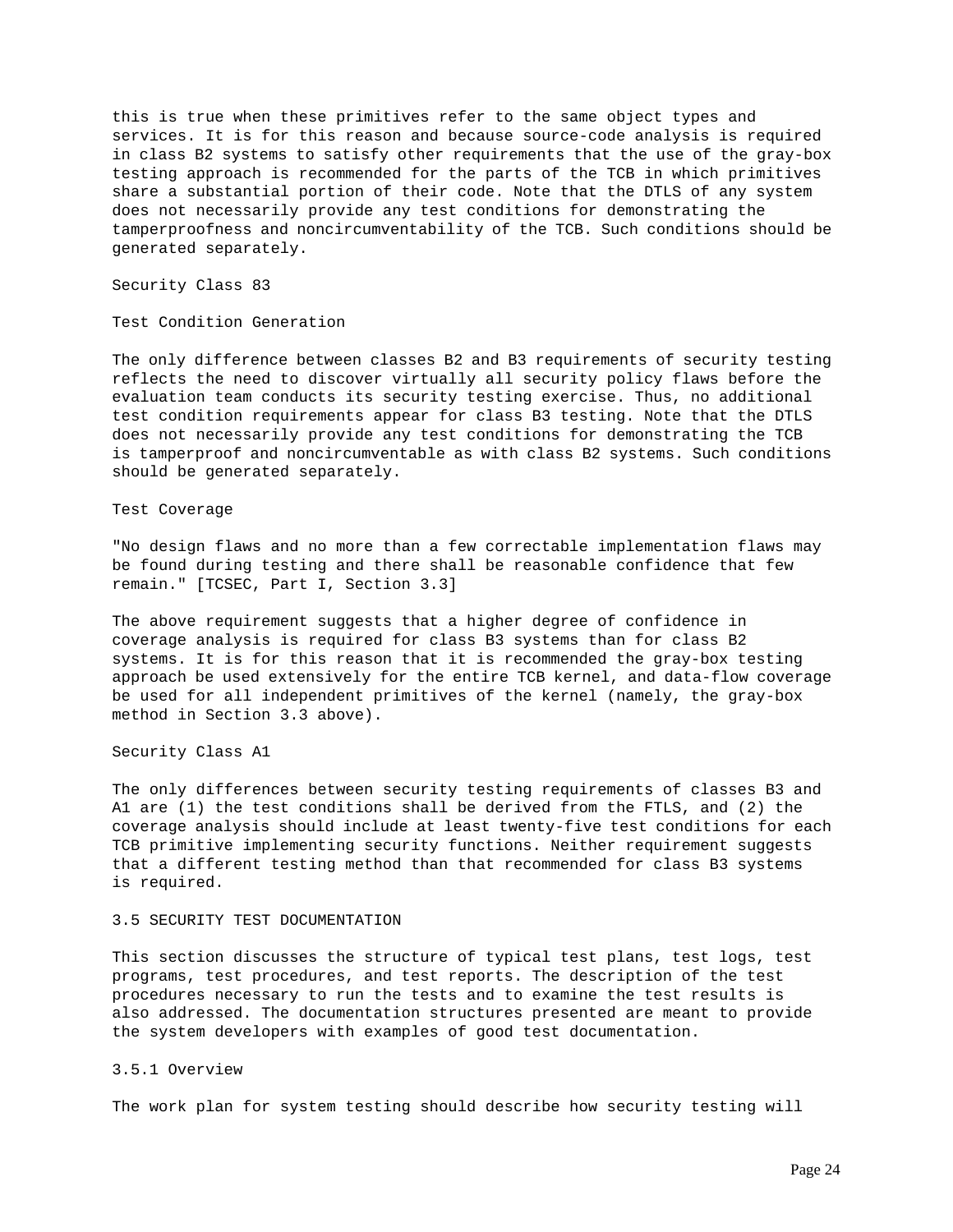be conducted and should contain the following information:

- Test-system configuration for both hardware and software.
- Summary test requirements.
- Procedures for executing test cases.
- · Step-by-step procedures for each test case.
- Expected results for each test step.
	- Procedures for correcting flaws uncovered during testing.
- Expected audit information generated by each test case (if any).

See Section 3.7.7, "Relationship with the TCSEC Requirements."

### 3.5.2 Test Plan

Analysis and testing of mechanisms, assurances and/or documentation to support the TCSEC security testing requirements are accomplished through test plans. The test plans should be sufficiently complete to cover each identified security mechanism and should be conducted with sufficient depth to provide reasonable assurance that any bugs not found lie within the acceptable risk threshold for the class of the system being evaluated. A test plan consists of test conditions, test data, and coverage analysis.

3.5.2.1 Test Conditions

A test condition is a statement of a security-relevant constraint that must be satisfied by a TCB primitive. Test conditions should be derived from the system's DTLS/FTLS, from the interpretation of the security and accountability models (if any), from TCB isolation and noncircumventability properties, and from the specifications and implementation of the individual TCB primitive under test. If neither DTLS/FTLS nor models are required, then test conditions should be derived from the informal policy statements, protection philosophy and resource isolation requirements.

(1) Generation of Model or Policy-Relevant Test Conditions

This step suggests that a matrix of TCB primitives and the security model(s) or requirement components be built. Each entry in the matrix identifies the security relevance of each primitive (if any) in a security model or requirement area and the relevant test conditions. For example, in the mandatory access control area of security policy, one should test the proper object labeling by the TCB, the "compatibility" property of the user created objects, and the TCB implemented authorization rules for subject access to objects. One should also test that the security-level relationships are properly maintained by the TCB and that the mandatory access works independently of, and in conjunction with, the discretionary access control mechanism. In the discretionary access control area, one may include tests for proper user/group identifier selection, proper user inclusion/exclusion, selective access distribution/revocation using the access control list (ACL) mechanism, and access review.

Test conditions derived from TCB isolation and noncircumventability properties include conditions that verify (1) that TCB data structures are inaccessible to user level programs, (2) that transfer of control to the TCB can take place only at specified entry points, which cannot be bypassed by user-level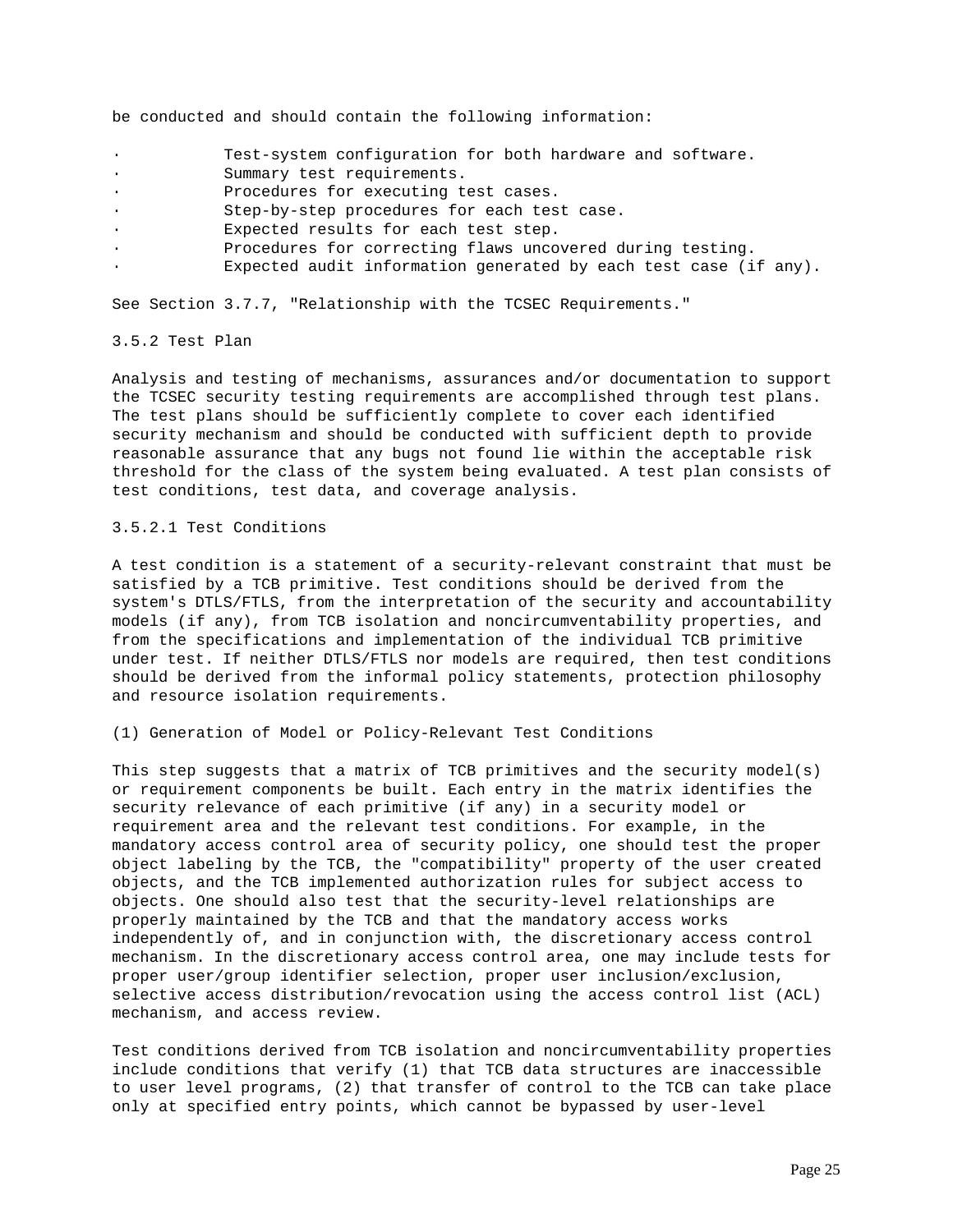programs, (3) that privileged entry points into the TCB cannot be used by user level programs, and (4) that parameters passed by reference to the TCB are validated.

Test conditions derived from accountability policy include conditions that verify that user identification and authentication mechanisms operate properly. For example, they include conditions that verify that only sufficiently complex passwords can be chosen by any user, that the password aging mechanism forces reuse at stated intervals, and so on. Other conditions of identification and authentication, such as those that verify that the user login level is dominated by the user's maximum security level, should also be included. Furthermore, conditions that verify that the user commands included in the trusted path mechanism are unavailable to the user program interface of the TCB should be used. Accountability test conditions that verify the correct operation of the audit mechanisms should also be generated and used in security testing.

The security relevance of a TCB primitive can only be determined from the security policy, accountability, and TCB isolation and noncircumventability requirements for classes B1 to A1, or from protection philosophy and resource isolation requirements for classes C1 and C2. Some TCB primitives are security irrelevant. For example, TCB primitives that never allow the flow of information across the boundaries of an accessible object are always security irrelevant and need not be tested with respect to the security or accountability policies. The limitation of information flow to user-accessible objects by the TCB primitives implementation, however, needs to be tested by TCB-primitive-specific tests. A general example of security-irrelevant TCB primitives is provided by those primitives which merely retrieve the status of user-owned processes at the security level of the user.

# (2) Generation of TCB-Primitive-Specific Test Conditions

The selection of test conditions used in security testing should be TCBprimitive-specific. This helps remove redundant test conditions and, at the same time, helps ensure that significant test coverage is obtained. For example, the analysis of TCB-primitive specifications to determine their access-check dependencies is required whenever the removal of redundant TCBprimitive tests is considered important. This analysis can be applied to all testing approaches. The specification of a TCB primitive A is access-check dependent on the specification of a TCB primitive B if a subset of the access checks needed in TCB primitive A are performed in TCB primitive B, and if a TCB call to primitive B always precedes a TCB call to primitive A (i.e., a call to TCB primitive A fails if the call to TCB primitive B has not been done or has not completed with a successful outcome). In case of such dependencies, it is sufficient to test TCB primitive B first and then to test only the access checks of TCB primitive A that are not performed in TCB primitive B. Of course, the existence of the access-check dependency must be verified through testing.

As an example of access-check dependency, consider the fork and the exit primitives of the Secure XenixTM kernel. The exit primitive always terminates a process and sends a return code to the parent process. The mandatory access check that needs to be tested in exit is that the child's process security level equals that of the parent's process. However, the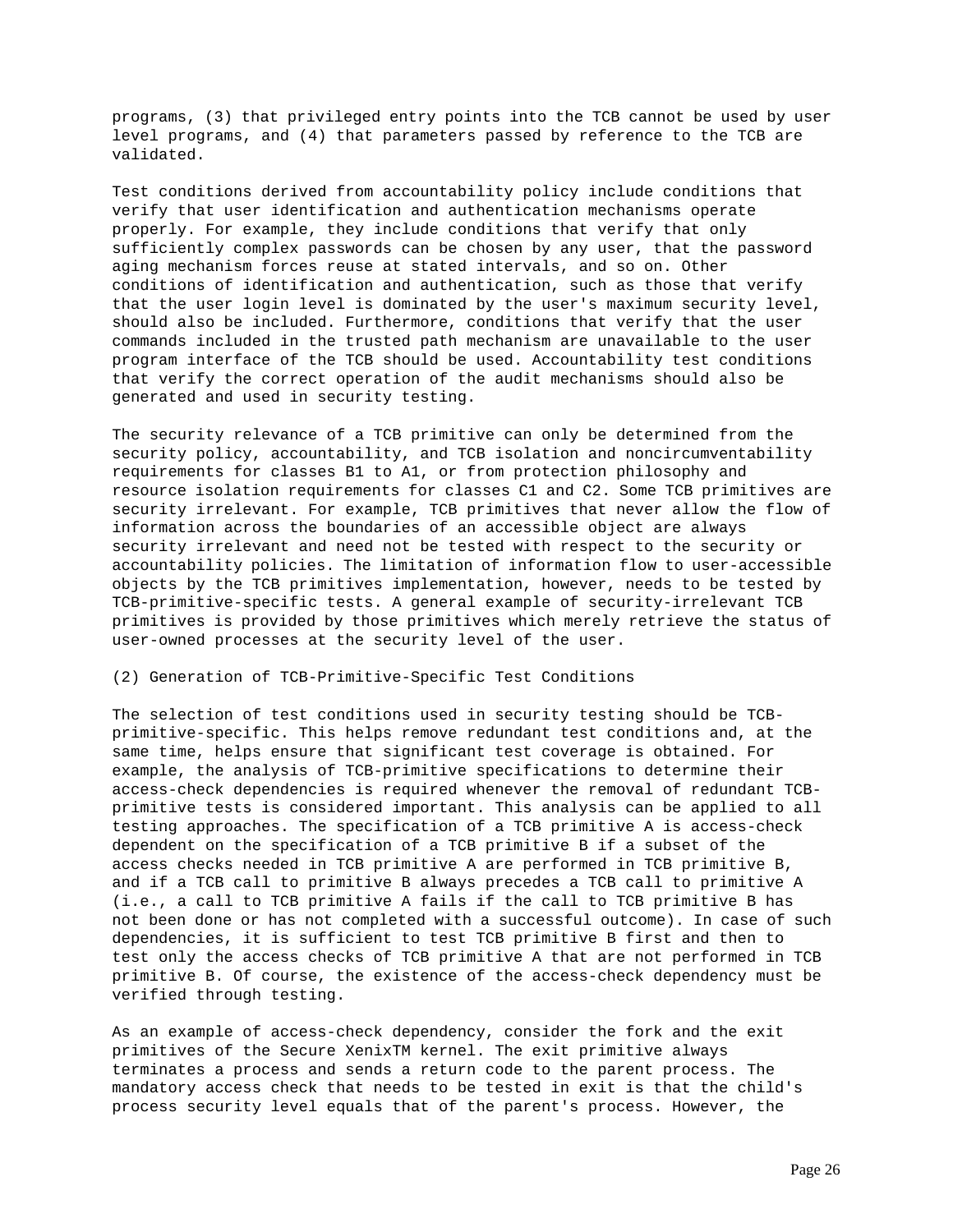specifications of the exit primitive are access-check dependent on the specifications of the fork primitive (1) because an exit call succeeds only after a successfully completed fork call is done by some parent process, and (2) because the access check, that the child's process level always equals that of the parent's process level, is already performed during the fork call. In this case, no additional mandatory access test is needed for exit beyond that performed for fork. Similarly, the sigsem and the waitsem primitives of some UnixTM based kernels are access-check dependent on the opensem primitive, and no additional mandatory or discretionary access checks are necessary.

However, in the case of the read and the write primitives of UnixTM kernels, the specifications of which are also access-check dependent on both the mandatory and the discretionary checks of the open primitive, additional tests are necessary beyond those done for open. In the case of the read primitive one needs to test that files could only be read if they have been opened for reading, and that reading beyond the end of a file is impossible after one tests the dependency of read on the specification of open. Additional tests are also needed for other primitives such as fcntl and loctl; their specifications are both mandatory and discretionary access-check dependent on the open primitives for files and devices. Note that in all of the above examples a large number of test conditions and associated tests are eliminated by using the notion of access check dependency of specifications because, in general, less test conditions are generated for access check dependency testing than for the security testing of the primitive itself.

The following examples are given in references [3] and [4]: (1) of the generation of such constraints from security models, (2) of the predicates, variables, and object types used in constraint definition, and (3) of the use of such constraints in test conditions for processor instructions (rather than for TCB primitives).

See Section 3.7.7, "Relationship with the TCSEC Requirements."

3.5.2.2 Test Data

"Test data" is defined as the set of specific objects and variables that must be used to demonstrate that a test condition is satisfied by a TCB primitive. The test data consist of the definition of the initialization data for the test environment, the test parameters for each TCB primitive, and the expected test outcomes. Test data generation is as important as test condition generation because it ensures that test conditions are exercised with appropriate coverage in the test programs, and that test environment independence is established whenever it is needed.

To understand the importance of test data generation consider the following example. Suppose that all mandatory tests must ensure that the "hierarchy" requirement of the mandatory policy interpretation must be tested for each TCB primitive. (Expansion on this subject, i.e., the nondecreasing security level requirement for the directory hierarchy can be found in [12].) What directory hierarchy should one set up for testing this requirement and at the same time argue that all possible directory hierarchies are covered for all tests? A simple analysis of this case shows that there are two different forms of upgraded directory creation that constitute an independent basis for all directory hierarchies (i.e., all hierarchies can be constructed by the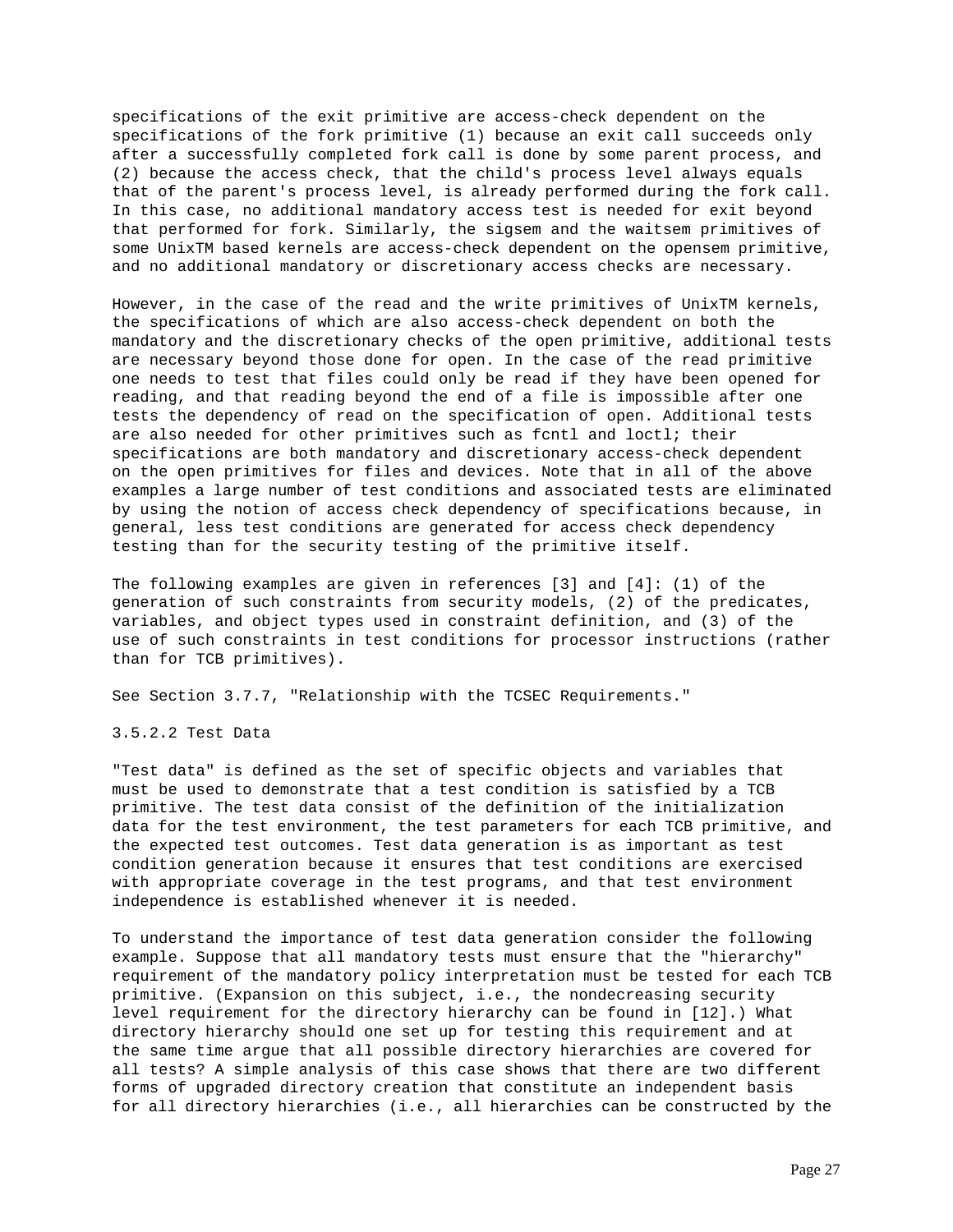operations used for one or the other of the two forms, or by combinations of these operations). The first form is illustrated in Figure 3a representing the case whereby each upgraded directory at a different level is upgraded from a single lower level (e.g., system low). The second form is illustrated in Figure 3b and represents the case whereby each directory at a certain level is upgraded from an immediately lower level. A similar example can be constructed to show that combinations of security level definitions used for mandatory policy testing cover all security level relationships.

Test data for TCB primitives should include several items such as the TCB primitive input data, TCB primitive return result and success/failure code, object hierarchy definition, security level used for each process/object, access privileges used, user identifiers, object types, and so on. This selection needs to be made on a test-by-test basis and on a primitive-byprimitive basis. Whenever environment independence is required, a different set of data is defined [2]. It is very helpful that the naming scheme used for each data object helps identify the test that used that item. Different test environments can be easily identified in this way. Note that the test data selection should ensure both coverage of model-relevant test conditions and coverage of the individual TCB primitives. This will be illustrated in an example in the next section.

See Section 3.7.7, "Relationship with the TCSEC Requirements."

### 3.5.2.3 Coverage Analysis

Test coverage analysis is performed in conjunction with the test selection phase of our approach. Two classes of coverage analysis should be performed: model- or policy-dependent coverage and individual TCB primitive coverage.

#### (1) Model- or Policy-Dependent Coverage

In this class, one should demonstrate that the selected test conditions and data cover the interpretation of the security and accountability model and noncircumventability properties in all areas identified by the matrix mentioned above. This is a comparatively simple task because model coverage considerations drive the test condition and data selection. This kind of coverage includes object type, object hierarchy, subject identification, access privilege, subject/object security level, authorization check coverage, and so on. Model dependent coverage analysis relies, in general, on boundaryvalue analysis.

#### (2) Individual TCB-Primitives Coverage

This kind of coverage includes boundary value analysis, data flow analysis of individual access-check graphs of TCB primitives, and coverage of dependencies. The examples of reference [2] illustrate boundary-value analysis. Other forms of TCB-primitive coverage will be discussed in Section 3.7 of this guideline. For example, graph coverage analysis represents the determination that the test conditions and data exercise all the data flows for each TCB-primitive graph. This includes not only the traversal of all the graph access checks (i.e., nodes) but also of all the graph's arcs and arc sequences required for each TCB primitive. (The example for access primitive of UnixTM kernels included in Section 3.7 explains this form of coverage. Data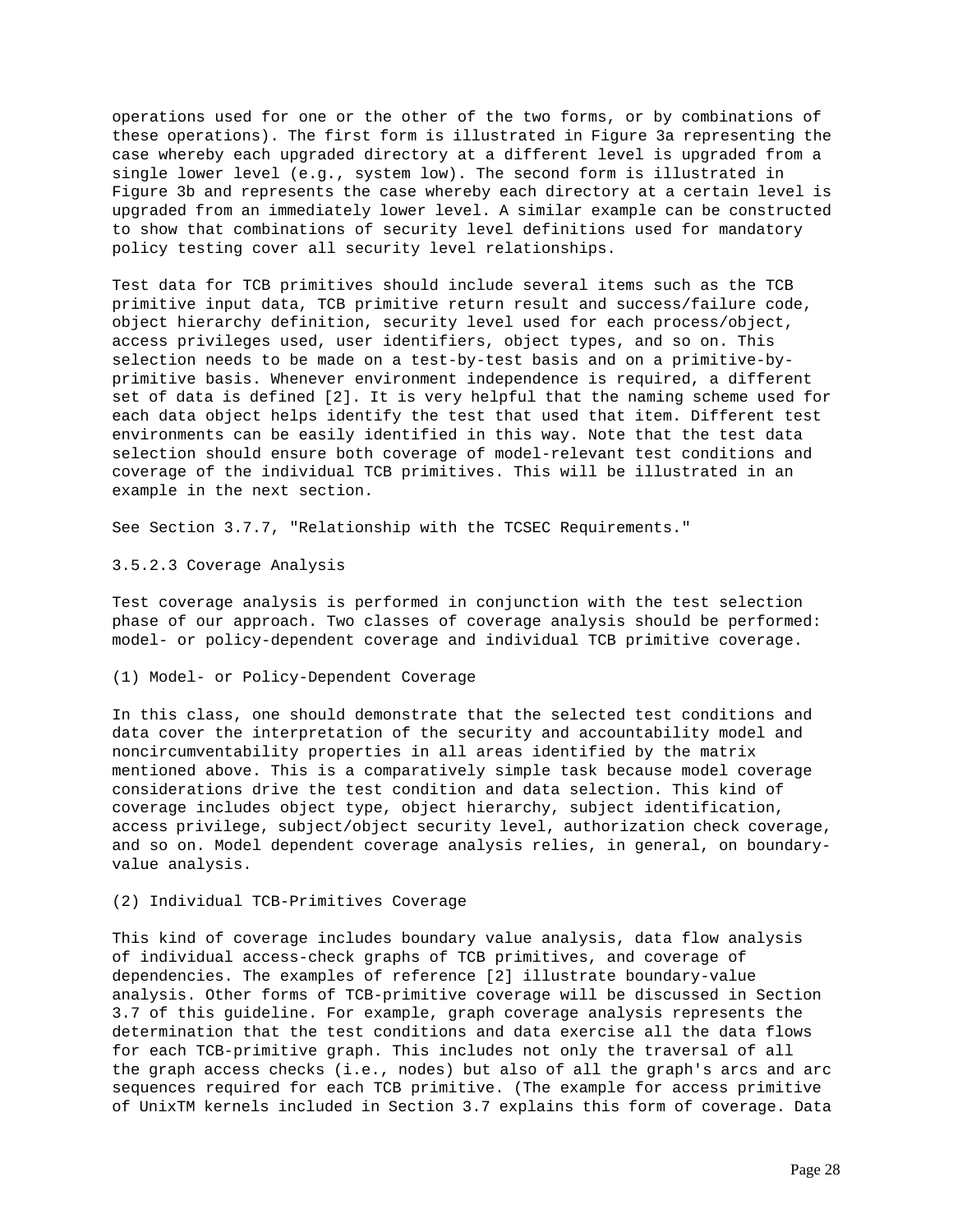flow coverage is also presented in [10] and [11] for security-unrelated test examples.)

Coverage analysis is both a qualitative and quantitative assessment of the extent to which the test shows TCB-primitive compliance with the (1) design documentation, (2) resource isolation, (3) audit and authentication data protection, (4) security policy and accountability model conditions, (5) DTLS/ FTLS, as well as with those of the TCB isolation and noncircumventability properties. To achieve significant coverage, all security-relevant conditions derived from a TCB model and properties and DTLS/FTLS should be covered by a test, and each TCB-primitive test should cover the implementation of its TCB primitive. For example, each TCB- primitive test should be performed for all independent object types operated upon by that TCB primitive and should test all independent security exceptions for each type of object.

See Section 3.7.7, "Relationship with the TCSEC Requirements."

# 3.5.3 Test Procedures

A key step in any test system is the generation of the test procedures (which are also known as "test scripts"). The major function of the test procedure is to ensure that an independent test operator or user is able to carry out the test and to obtain the same results as the test implementor. The procedure for each test should be explained in sufficient detail to enable repeatable testing. The test procedure should contain the following items to accomplish this:

(1) Environment Initialization Procedure. This procedure defines the login sequences and parameters, the commands for object and subject cleanup operations at all levels involved in the test, the choice of object names, the commands and parameters for object creation and initialization at the required levels, the required order of command execution, the initialization at the required levels, the initialization of different subject identifiers and access privileges (for the initialized objects) at all required levels, and the specification of the test program and command names and parameters used in the current test.

(2) Test Execution Procedure. The test procedure includes a description of the test execution from a terminal including the list of user commands, their input, and the expected terminal, printer, or file output.

(3) Result Identification Procedure. The test procedure should also identify the results file for a given test, or the criteria the test operator must use to find the results of each individual test in the test output file. The meaning of the results should also be provided.

See Section 3.7.7, "Relationship with the TCSEC Requirements."

Note: A system in which testing is fully automated eliminates the need for separate test procedure documentation. In such cases, the environment initialization procedures and the test execution procedures should be documented in the test data section of the test plans. Automated test operator programs include the built-in knowledge otherwise contained in test procedures.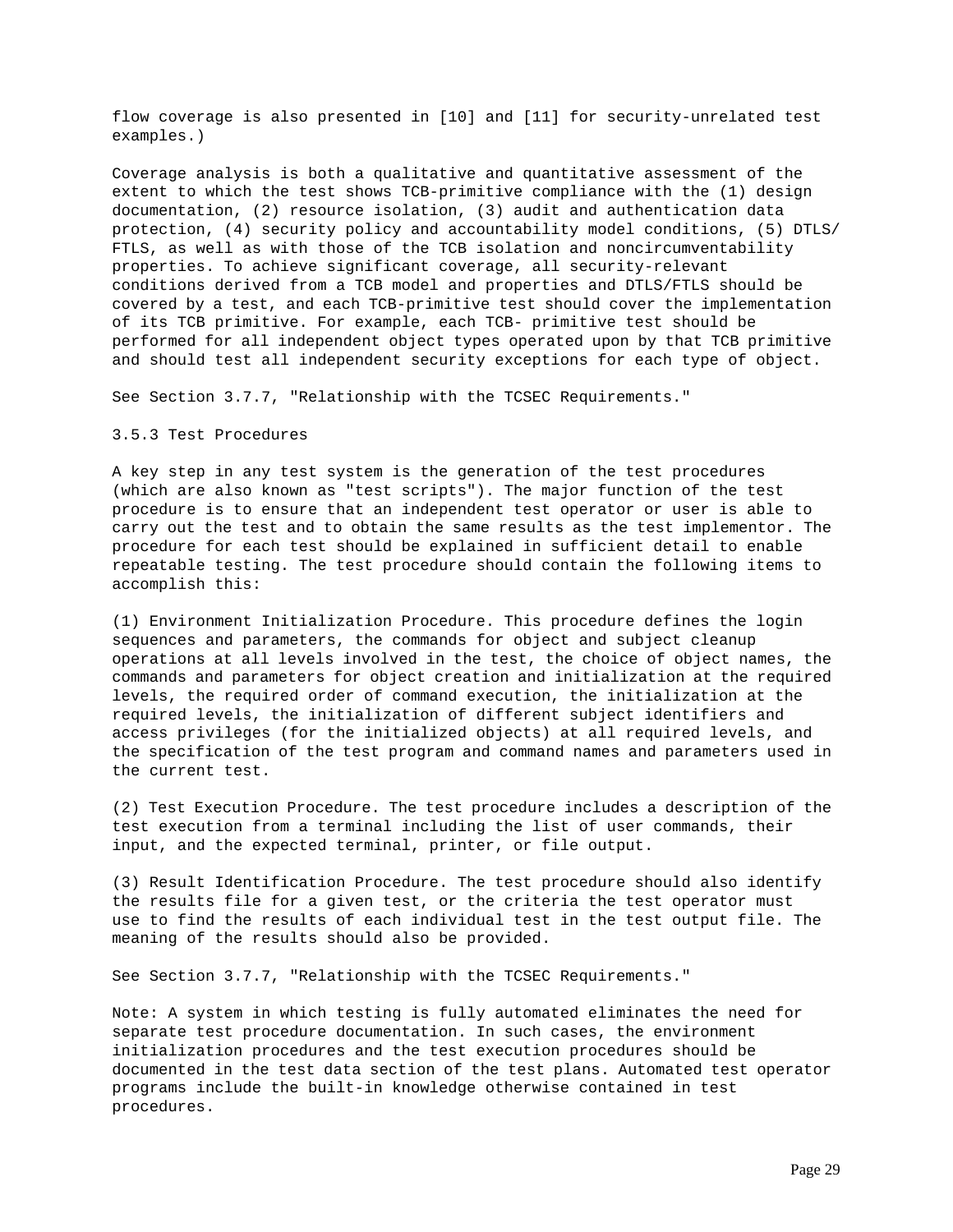### 3.5.4 Test Programs

Another key step of any test system is the generation of the test programs. The test programs for each TCB primitive consist of the Iogin sequence, password, and requested security level. The security profile of the test operator and of the possible workstation needs to be defined a priori by the system security administrators to allow logins and environment initialization at levels required in the test plan. After login, a test program invokes several trusted processes (e.g., "mkdir," "rmdir," in some UnixYM systems) with predetermined parameters in the test plan and procedure to initialize the test environment. A nucleus of trusted processes, necessary for the environment set up, are tested independently of a TCB primitive under test whenever possible and are assumed to be correct.

After the test environment is initialized, the test program (which may require multiple logins at different levels) issues multiple invocations to the TCB primitive under test and to other TCB primitives needed for the current test. The output of each primitive issued by the test programs is collected in a result file associated with each separate test and analyzed. The analysis of the test results that are collected in the results file is performed by the test operator. This analysis is a comparison between the results file and the expected outcome file defined by the test plan prior to the test run. Whenever the test operator detects a discrepancy between the two files he records a test error.

#### 3.5.5 Test Log

A test log should be maintained by each team member during security testing. It is to capture useful information to be included later in the test report. The test log should contain:

- Information on any noteworthy observations.
- Modifications to the test steps.
- Documentation errors.
- Other useful data recorded during the testing procedure test results.

### 3.5.6 Test Report

The test report is to present the results of the security testing in a manner that effectively supports the conclusions reached from the security testing process and provides a basis for NCSC test team security testing. The test report should contain:

- Information on the configuration of the tested system.
- A chronology of the security testing effort.
- The results of functional testing including a discussion of each flaw uncovered.
- The results of penetration testing covering the results of successful penetrations.
- Discussion of the corrections that were implemented and of any retesting that was performed.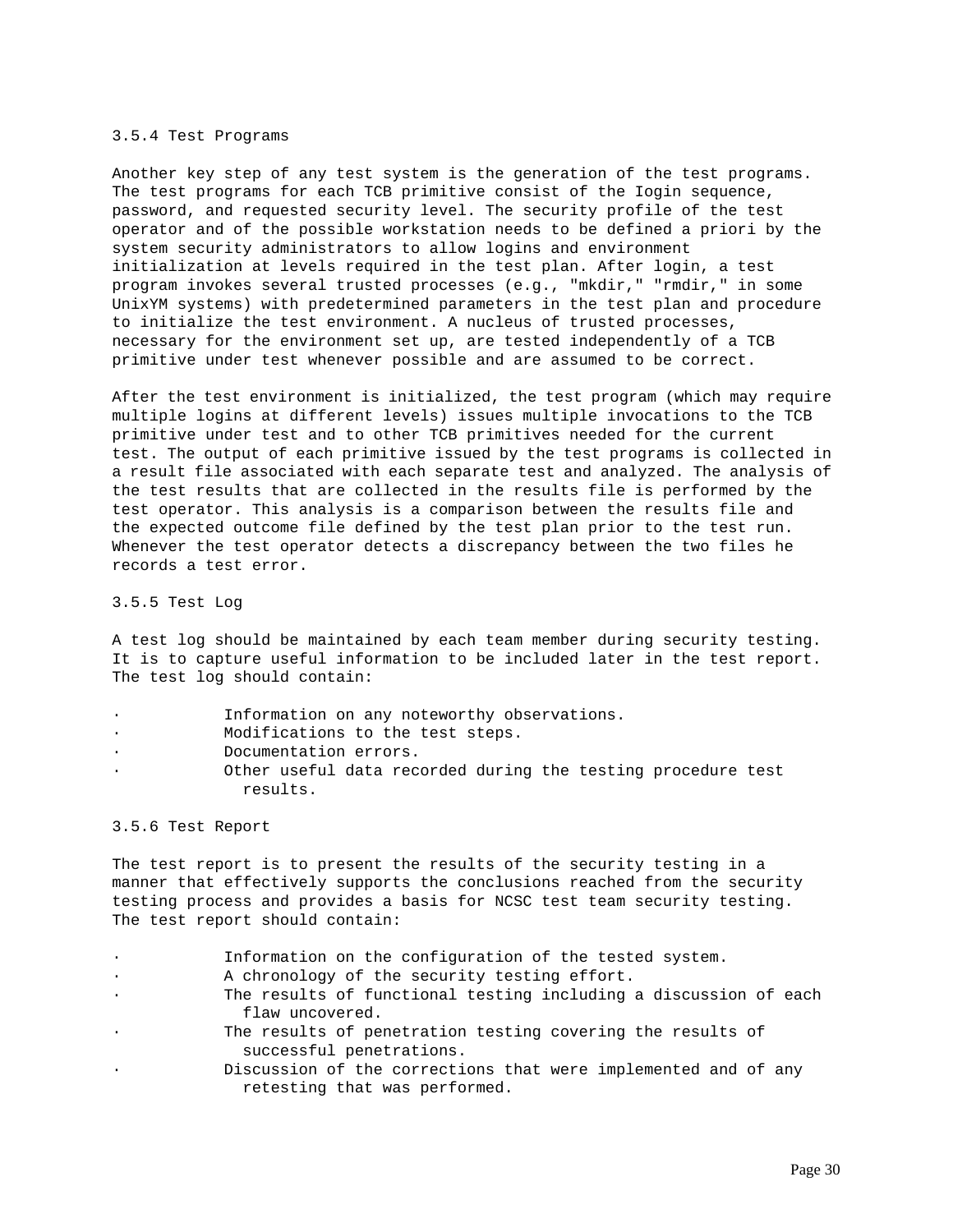A sample test report format is provided in Section 3.7.

3.6 SECURITY TESTING OF PROCESSORS' HARDWARE/FIRMWARE PROTECTION MECHANISMS

The processors of a computer system include the Central Processing Units (CPU), Input/Output (I/O) processors, and application-oriented co-processors such as numerical co-processors and signal-analysis co-processors. These processors may include mechanisms capabilities, access privileges, processorstatus registers, and memory areas representing TCB internal objects such as process control blocks, descriptor, and page tables. The effects of the processor protection mechanisms become visible to the system users through the execution of processor instructions and I/O commands that produce transformations of processor and memory registers. Transformations produced by every instruction or I/O command are checked by the processors protection mechanisms and are allowed only if they conform with the specifications defined by the processor reference manuals for that instruction. For few processors these transformations are specified formally and for less processors a formal (or informal) model of the protection mechanisms is given [3 and 4].

3.6.1 The Need for Hardware/Firmware Security Testing

Protection mechanisms of systems processors provide the basic support for TCB isolation, noncircumventability, and process address space separation. In general, processor mechanisms for the isolation of the TCB include those that (1) help separate the TCB address space and privileges from those of the user, (2) help enforce the transfer of control from the user address space to the TCB address space at specific entry points, and (3) help verify the validity of the user-level parameters passed to the TCB during primitive invocation. Processor mechanisms that support TCB noncircumventability include those that (1) check each object reference against a specific set of privileges, and (2) ensure that privileged instructions which can circumvent some of the protection mechanisms are inaccessible to the user. Protection mechanisms that help separate process address spaces include those using base and relocation registers, paging, segmentation, and combinations thereof.

The primary reason for testing the security function of a system's processors is that flaws in the design and implementation of processorsupported protection mechanisms become visible at the user level through the instruction set. This makes the entire system vulnerable because users can issue carefully constructed sequences of instructions that would compromise TCB and user security.

(User visibility of protection flaws in processor designs is particularly difficult to deny. Attempts to force programmers to use only high-level languages, such as PL1, Pascal, Algol, etc., which would obscure the processor instruction set, are counterproductive because arbitrary addressing patterns and instruction sequences still can be constructed through seemingly valid programs (i.e., programs that compile correctly). In addition, exclusive reliance on language compilers and on other subsystems for the purpose of obscuring protection flaws and denying users the ability to produce arbitrary addressing patterns is unjustifiable. One reason is that compiler verification is a particularly difficult task; another is that reliance on compilers and on other subsystems implies reliance on the diverse skills and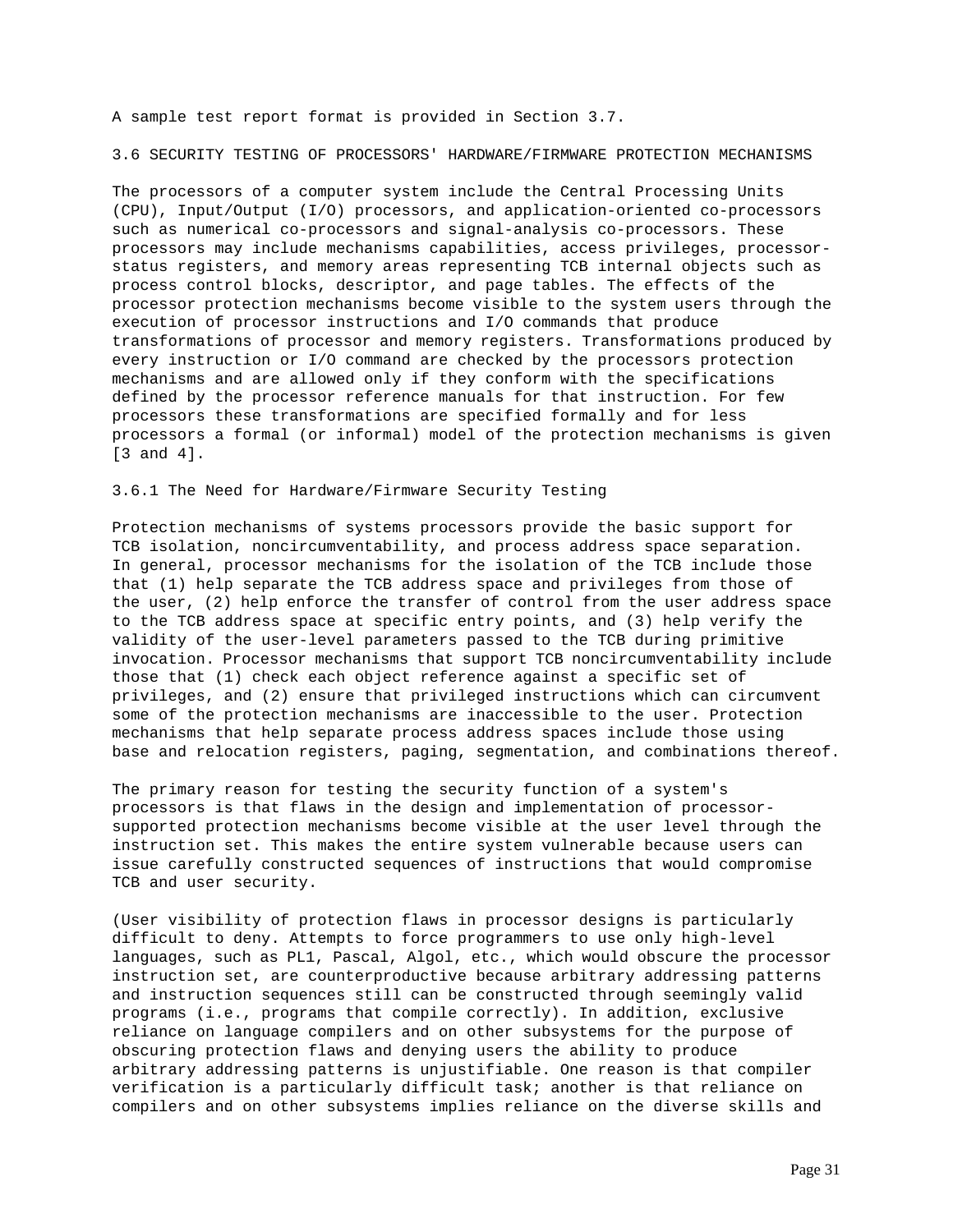interests of system programmers. Alternatively, hardware-based attempts to detect instruction sequence patterns that lead to protection violations would only result in severe performance degradation.)

The additional reason for testing the security function of a system's processor is that, in general, a system's TCB uses at least some of the processor's mechanisms to implement its security policy. Flawed protection mechanisms may become unusable by the TCB and, in some cases, the TCB may not be able to neutralize those flaws (e.g., make them invisible to the user). It should be noted that the security testing of the processor protection mechanisms is the most basic life-cycle evidence available in the context of TCSEC evaluations to support the claim that a system's reference notion is verifiable.

3.6.2 Explicit TCSEC Requirements for Hardware Security Testing

The TCSEC imposes very few explicit requirements for the security testing of a system's hardware and firmware protection mechanisms. Few interpretations can be derived from these requirements as a consequence. Recommendations for processor test plan generation and documentation, however, will be made in this guideline in addition to explicit TCSEC requirements. These recommendations are based on analogous TCB testing recommendations made herein.

Specific Requirements for Classes C1 and C2

The following requirements are included for security classes C1 and C2:

"The security mechanisms of the ADP system shall be tested and found to work as claimed in the system documentation."

The security mechanisms of the ADP system clearly include the processorsupported protection mechanisms that are used by the TCB and those that are visible to the users through the processor's instruction set. In principle it could be argued that the TCB security testing implicitly tests at least some processor mechanisms used by the TCB; therefore, no additional hardware testing is required for these mechanisms. All processor protection mechanisms that are visible to the user through the instruction set shall be tested separately regardless of their use by a tested TCB. In practice, nearly all processor protection mechanisms are visible to users through the instruction set. An exception is provided by some of the I/O processor mechanisms in systems where users cannot execute I/O commands either directly or indirectly.

Specific Requirements for Classes B1 to B3

In addition to the above requirements of classes C1 and C2, the TCSEC includes the following specific hardware security testing guidelines in Section 10 "A Guideline on Security Testing":

"The [evaluation] team shall have `hands-on' involvement in an independent run of the test package used by the system developer to test security-relevant hardware and software.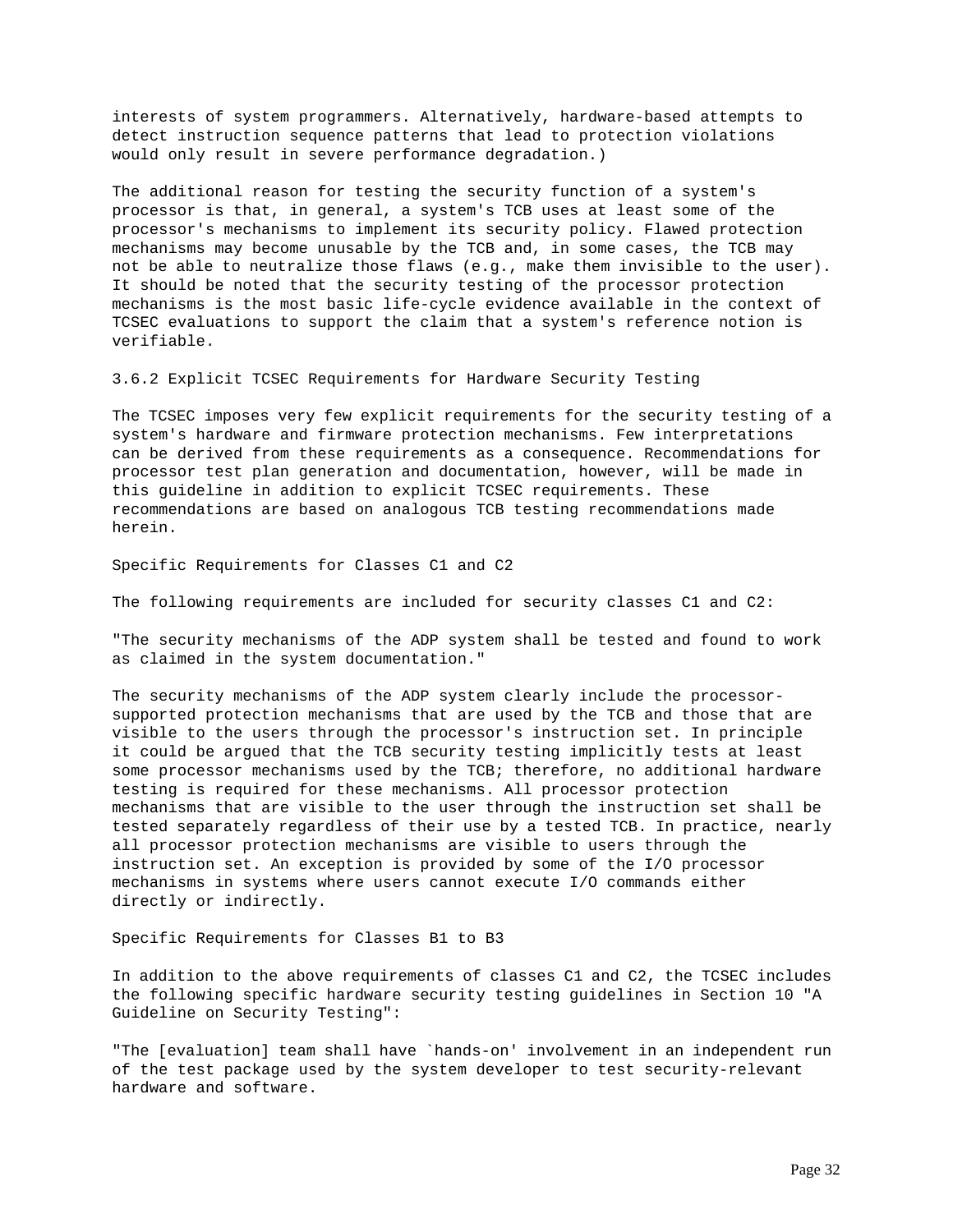The explicit inclusion of this requirement in the division B (i.e., classes B1 to B3) of the TCSEC guideline on security testing implies that the scope and coverage of the security-relevant hardware testing and test documentation should be consistent with those of the TCB security testing for this division. Thus, the security testing of the processor s protection mechanisms for division B systems should be more extensive that for division C (i.e., C1 and C2) systems.

Specific Requirement for Class A1

In addition to the requirements for divisions C and B, the TCSEC includes the following explicit requirements for hardware and/or firmware testing:

"Testing shall demonstrate that the TCB implementation is consistent with the formal top-level specifications." [Security Testing requirement] and

"The DTLS and FTLS shall include those components of the TCB that are implemented as hardware and/or firmware if their properties are visible at the TCB interface." [Design Specification and Verification requirement]

The above requirements suggest that all processor protection mechanisms that are visible at the TCB interface should be tested. The scope and coverage of the security-relevant testing and test documentation should also be consistent with those of TCB security-relevant testing and test documentation for this division.

3.6.3 Hardware Security Testing vs. System Integrity Testing

Hardware security testing and system integrity testing differ in at least three fundamental ways. First, the scope of system integrity testing and that of hardware security testing is different. System integrity testing refers to the functional testing of the hardware/firmware components of a system including components that do not necessarily have a specific security function (i.e., do not include any protection mechanisms). Such components include the memory boards, busses, displays, adaptors for special devices, etc. Hardware security testing, in contrast, refers to hardware and firmware components that include protection mechanisms (e.g., CPU's and I/O processors). Failures of system components that do not include protection mechanisms may also affect system security just as they would affect reliability and system performance. Failures of components that include protection mechanisms can affect system security adversely. A direct consequence of the distinction between the scope of system integrity and hardware security testing is that security testing requirements vary with the security class of a system, whereas system integrity testing requirements do not.

Second, the time and frequency of system integrity and security testing are different. System integrity testing is performed periodically at the installation site of the equipment. System security testing is performed in most cases at component design and integration time. Seldom are hardware security test suites performed at the installation site.

Third, the responsibility for system integrity testing and hardware security testing is different. System integrity testing is performed by site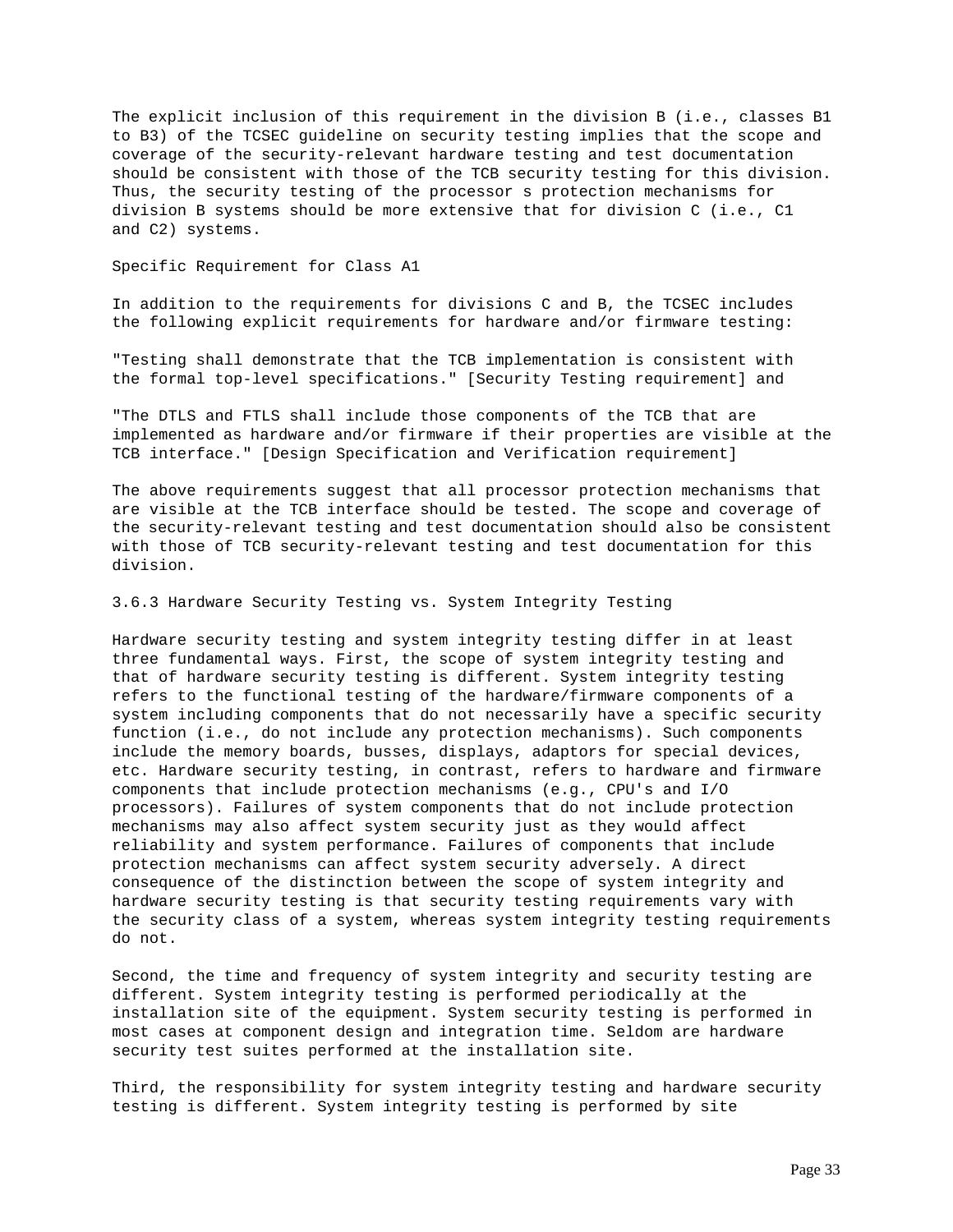administrators and vendor customer or field engineers. Hardware security testing is performed almost exclusively by manufacturers, vendors, and system evaluators.

3.6.4 Goals, Philosophy, and Approaches to Hardware Security Testing

Hardware security testing has the same general goals and philosophy as those of general TCB security testing. Hardware security testing should be performed for processors that operate in normal mode (as opposed to maintenance or test mode). Special probes, instrumentation, and special reserved op-codes in the instruction set should be unnecessary. Coverage analysis for each tested instruction should be included in each test plan. Cyclic test dependencies should be minimized, and testing should be repeatable and automated whenever possible.

In principle, all the approaches to security testing presented in Section 3.3 are applicable to hardware security testing. In practice, however, all security testing approaches reported to date have relied on the monolithic testing approach. This is the case because hardware security testing is performed on an instruction basis (often only descriptions of the hardware/ firmware-implemented, but no internal hardware/firmware design details, are available to the test designers). The generation of test conditions is, consequently, based on instruction and processor documentation (e.g., on reference manuals). Models of the processor protection mechanisms and toplevel specifications of each processor instruction are seldom available despite their demonstrable usefulness [3 and 4] and mandatory use [13, class A1] in security testing. Coverage analysis is restricted in practice to boundary-value coverage for similar reasons.

3.6.5 Test Conditions, Data, and Coverage Analysis for Hardware Security Testing

Lack of DTLS and protection-model requirements for processors' hardware/ firmware in the TCSEC between classes C1 and B3 makes the generation of test conditions for processor security testing a challenging task (i.e., class A1 requires that FTLS be produced for the user-visible hardware functions and thus these FTLS represent a source of test conditions). The generation of test data is somewhat less challenging because this activity is related to a specific coverage analysis method, namely boundary-value coverage, which implies that the test designer should produce test data for both positive and negative outcomes of any condition.

Lack of DTLS and of protection-model requirements for processors' hardware and firmware makes it important to identify various classes of security test conditions for processors that illustrate potential sources of test conditions. We partition these classes of test conditions into the following categories: (l) processor tests that help detect violations of TCB isolation and noncircumventability, (2) processor tests that help detect violations of policy, and (3) processor tests that help detect other generic flaws (e.g., integrity and denial of service flaws).

3.6.5.1 Test Conditions for Isolation and Noncircumventability Testing (1) There are tests which detect flaws in instructions that violate the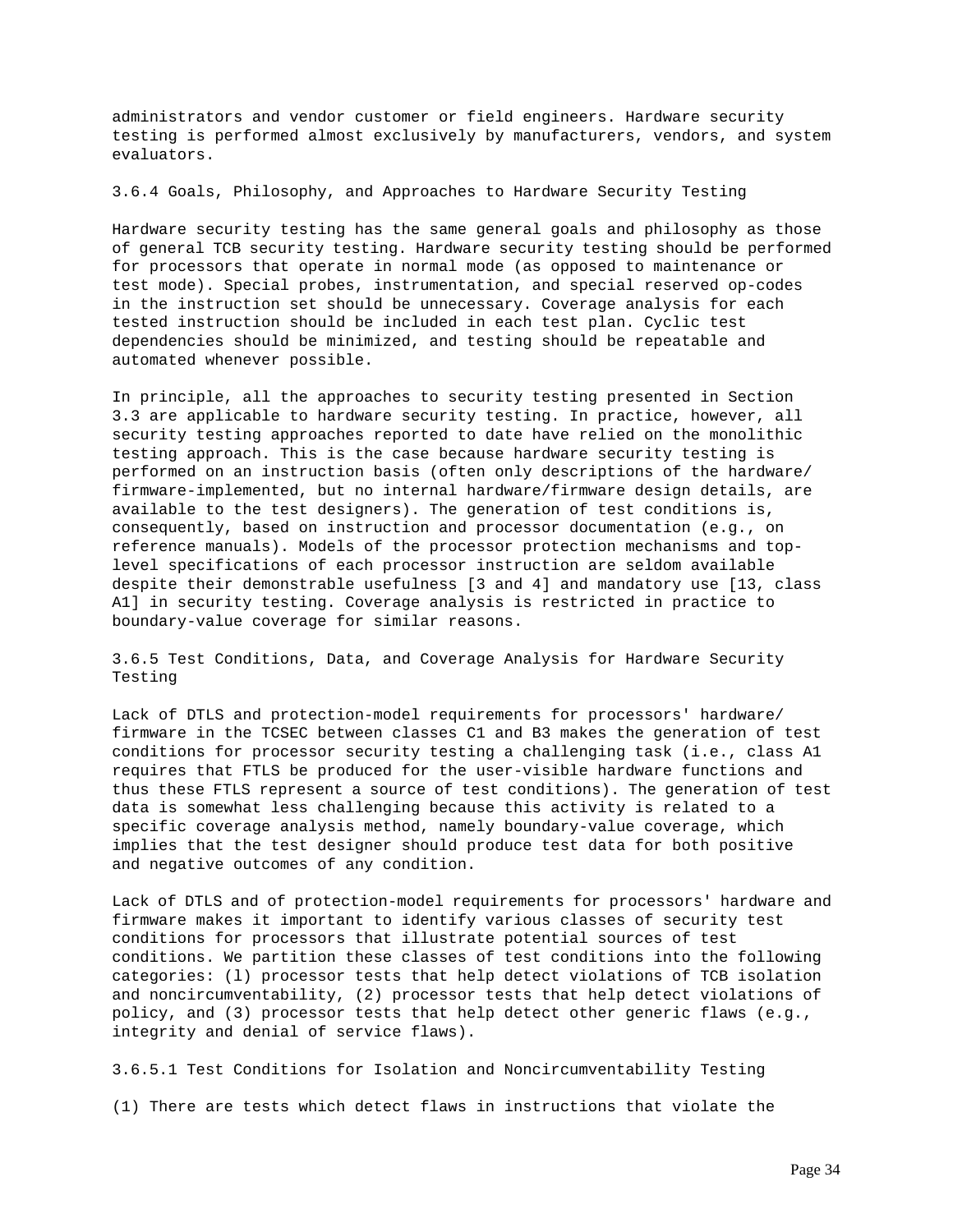separation of user and TCB (privileged) domain:

Included in this class are tests that detect flaws in bounds checking CPU and I/O processors, top- and bottom-of-the-stack frame checking, dangling references, etc. [4]. Tests within this class should include the checking of all addressing modes of the hardware/firmware. This includes single and multiple-level indirect addressing [3 and 4], and direct addressing with no operands (i.e., stack addressing), with a single operand and with multiple operands. Tests which demonstrate that all the TCB processor, memory, and I/ O registers are inaccessible to users who execute nonprivileged instructions should also be included here.

This class also includes tests that detect instructions that do not perform or perform improper access privilege checks. An example of this is the lack of improper access privilege checking during multilevel indirections through memory by a single instruction. Proper page-or segment-presence bit checks as well as the proper invalidation of descriptors within caches during process switches should also be tested. All tests should ensure that all privilege checking is performed in all addressing modes. Tests which check whether a user can execute privileged instructions are also included here. Examples of such tests (and lack thereof) can be found in [3, 4, 22, and 23].

(2) There are tests that detect flaws in instructions that violate the control of transfer between domains:

Included in this class are tests that detect flaws that allow anarchic entries to the TCB domain (i.e., transfers to TCB arbitrary entry points and at arbitrary times), modification and/or circumvention of entry points, and returns to the TCB which do not result from TCB calls. Tests show that the local address space of a domain or ring is switched properly upon domain entry or return (e.g., in a ring-based system, such as SCOMP, Intel 80286-80386, each ring stack segment is selected properly upon a ring crossing).

(3) There are tests that detect flaws in instructions that perform parameters validation checks:

Included in this class are tests that detect improper checks of descriptor privileges, descriptor length, or domain/ring of a descriptor (e.g., Verify Read (VERR), Verify Write (VERW), Adjust Requested Privilege Level (ARPL), Load Access Rights (LAR), Load Segment Length (LSL) in the Intel 80286-80386 architecture [24], Argument Addressing Mode (AAM) in Honeywell SCOMP, [22 and 23], etc.).

3.6.5.2 Text Conditions for Policy-Relevant Processor Instructions

Included in this class are tests that detect flaws that allow user-visible processor instructions to allocate/deallocate objects in memory containing residual parts of previous objects and tests that detect flaws that would allow user-visible instructions to transfer access privileges in a way that is inconsistent with the security policy (e.g., capability copying that would bypass copying restriction, etc.).

This class also includes tests that detect flaws that allow a user to execute nonprivileged instructions that circumvent the audit mechanism by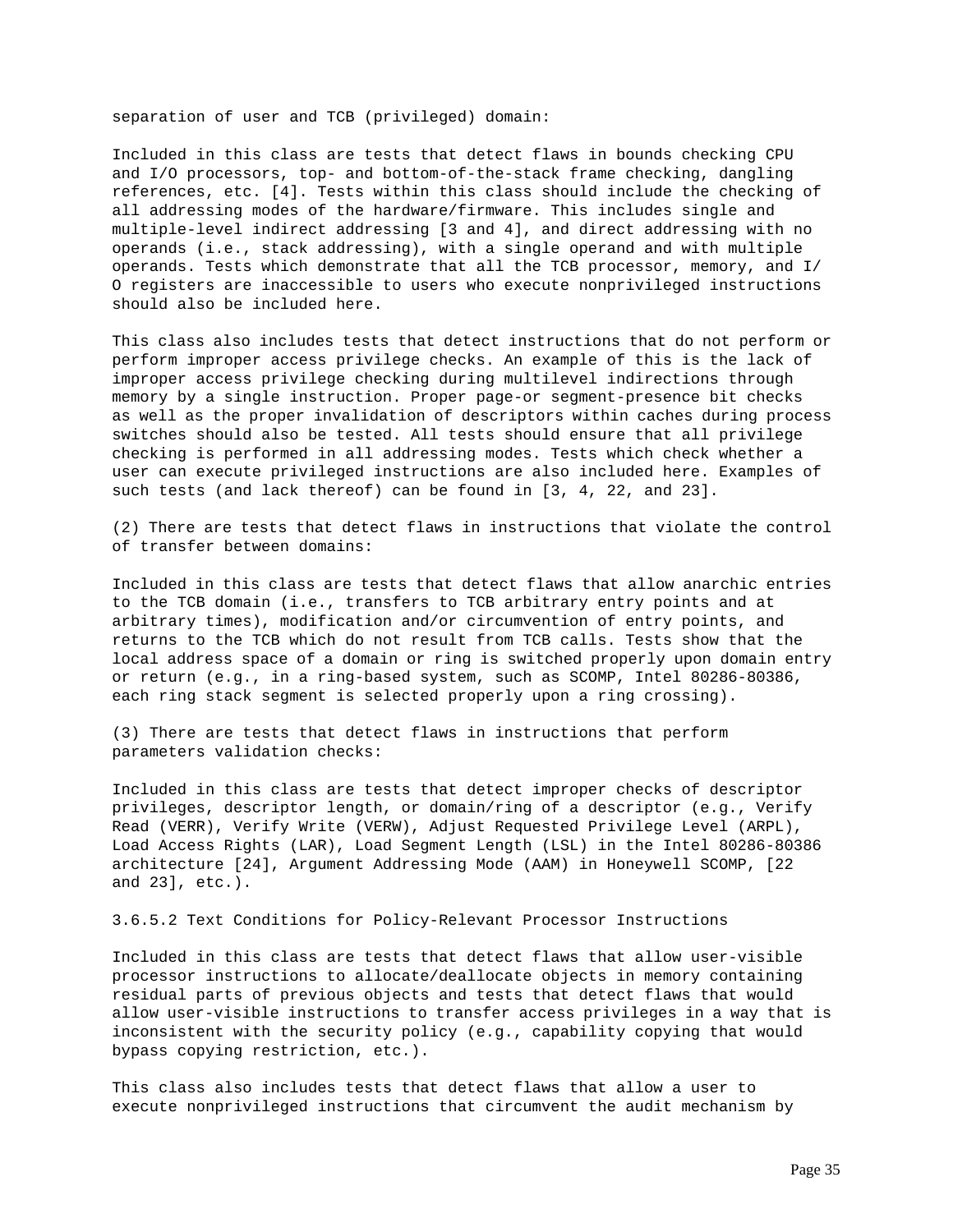resetting system clocks and by disabling system interrupts which record auditable events. (Note that the flaws that would allow users to access audit data in an unauthorized way are already included in Section 3.6.5.1 because audit data is part of the TCB.)

# 3.6.5.3 Tests Conditions for Generic-Security Flaws

Included in this class are tests that detect flaws in reporting protection violations during the execution of an instruction. For example, the raising of the wrong interrupt (trap) flag during a (properly) detected access privilege violation may lead to the interrupt (trap) handling routine to violate (unknowingly) the security policy. Insufficient interrupt/trap data left for interrupt/trap handling may similarly lead to induced violations of security policy by user domains.

Also included in this class are tests that detect flaws in hardware/firmware which appear only during the concurrent activity of several hardware components. For example, systems which use paged segments may allow concurrent access to different pages of the same segment both by I/O and CPU processors. The concurrent checking of segment privileges by the CPU and I/O processors should be tested in this case (in addition to individual CPU and I/ O tests for correct privilege checks [3]).

The TCSEC requirements in the area of security testing state that security testing and analysis must discover all flaws that would permit a user external to the TCB to cause the TCB to enter a state such that it is unable to respond to communications initiated by other users. At the hardware/firmware level there are several classes of flaws (and corresponding tests) that could cause (detect) violations of this TCSEC requirement. The following classes of flaws are examples in this area. (Other examples of such classes may be found in future architectures due to the possible migration of operating system functions to hardware/firmware.)

(1) There are tests that detect addressing flaws that place the processors in an "infinite loop" upon executing a single instruction:

Included in these flaws are those that appear in processors that allow multilevel indirect addressing by one instruction. For example, a user can create a self-referential chain of indirect addresses and then execute a single instruction that performs multilevel indirections using that chain. Inadequate checking mechanisms may cause the processor to enter an "infinite loop" that cannot be stopped by operating system checks. Lack of tests and adequate specifications in this area are also explained in [3].

(2) There are tests that detect flaws in resource quota mechanisms:

Included in these flaws are those that occur due to insufficient checking in hardware/firmware instructions that allocate/deallocate objects in system memory. Examples of such flaws include those that allow user-visible instructions to allocate/deal locate objects in TCB space. Although no unauthorized access to TCB information takes place, TCB space may be exhausted rapidly. Therefore, instructions which allow users to circumvent or modify resource quotas (if any) placed by the operating system must be discovered by careful testing.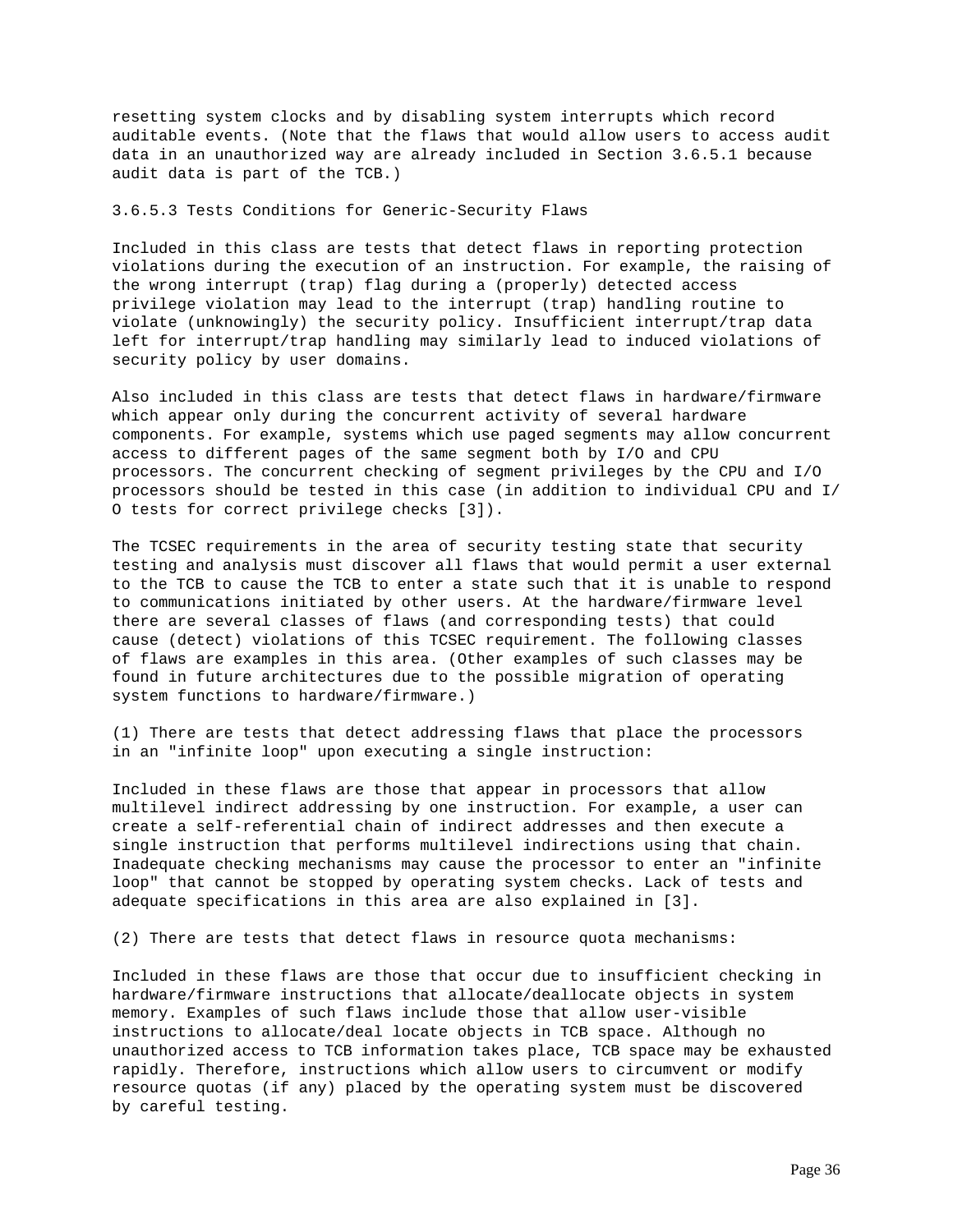(3) There are tests that detect flaws in the control of object deallocation:

Included in these flaws are those that enable a user to execute instructions that deallocate objects in different user or TCB domains in an authorized way.

Although such flaws may not cause unauthorized discovery/modification of information, they may result in denial of user communication.

3.6.6 Relationship Between Hardware/Firmware SecurIty Testing and the TCSEC Requirements

In this section we review test condition and coverage analysis approaches for hardware/firmware testing. The security testing requirements for hardware/ firmware are partitioned into three groups: (1) requirements for classes C1 and C2, (2) requirements for classes B1 to B3, and (3) requirements for class A1. For hardware/firmware security testing, the TCSEC does not allow the derivation of specific test-condition and coverage-analysis requirements for individual classes below class A1. The dearth of explicit general hardware/ firmware requirements in the TCSEC rules out class-specific interpretation of hardware/firmware security testing requirements below class A1.

Security Classes C1 and C2

Test Conditions

For security classes C1 and C2, test conditions are generated from manual page descriptions of each processor instruction, and from the description of the protection mechanisms found in the processor's reference manuals. The test conditions generated for these classes include those which help establish the noncircumventability and the isolation (i.e., tamperproofness) of the TCB. These test conditions refer to the following processor-supported protection mechanisms:

(1) Access authorization mechanisms for memory-bound checking, stack-bound checking, and access-privilege checking during direct or indirect addressing; and checking the user's inability to execute processorprivileged instructions and access processor-privileged registers from unprivileged states of the processor.

(2) Mechanisms for authorized transfer of control to the TCB domain, including those checking the user's inability to transfer control to arbitrary entry points, and those checking the correct change of local address spaces (e.g., stack frames), etc.

(3) Mechanisms and instructions for parameter validation (if any).

Other test condition areas, which should be considered for testing the processor support of TCB noncircumventability and isolation, may be relevant for specific processors.

Test Coverage

The security testing guidelines of the TCSEC require that at least five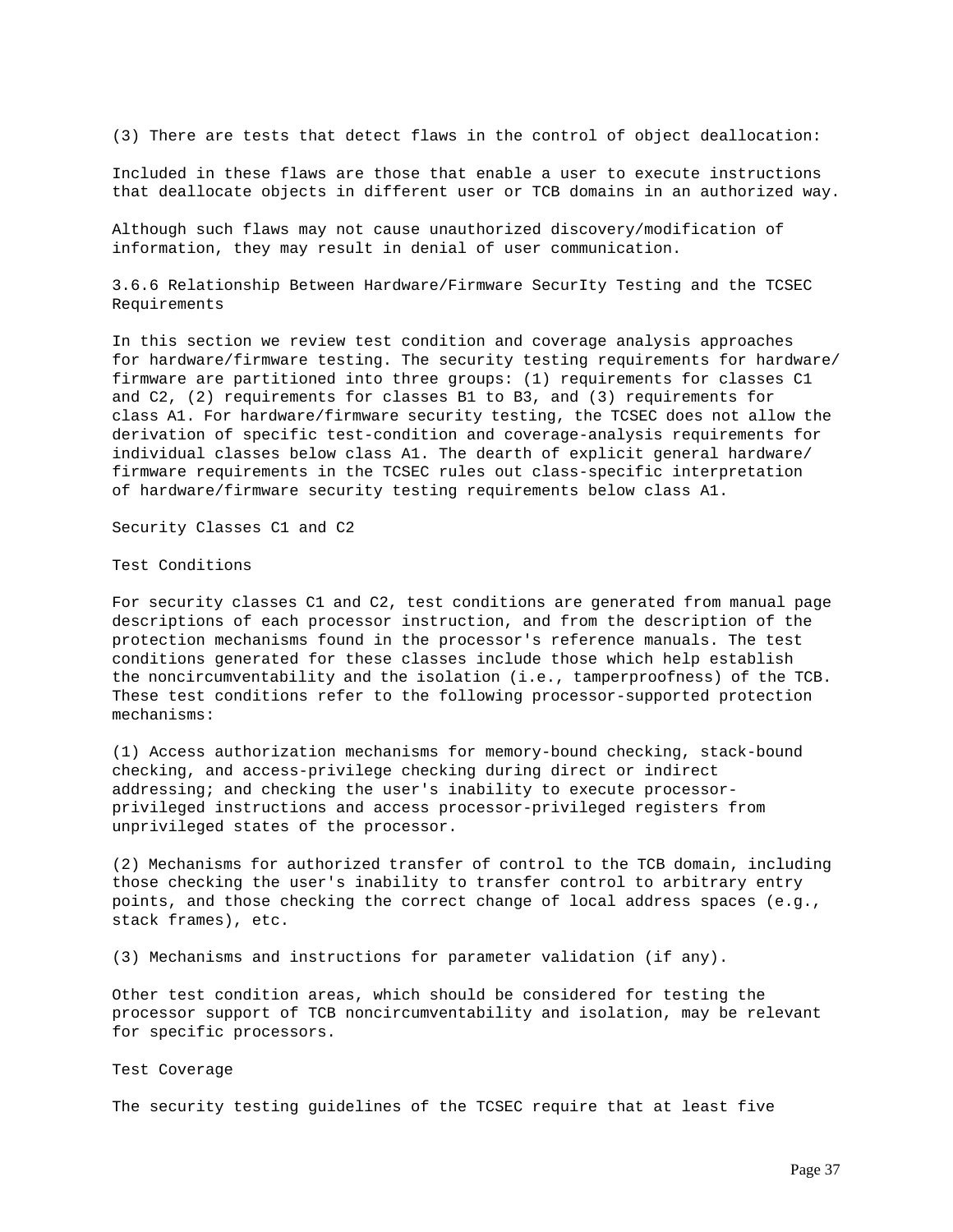specific tests be conducted for class C systems in an attempt to circumvent the security mechanisms of the system. This suggests that at least five test conditions should be included for each of the three test areas defined above. Each test condition should be covered by boundary-value coverage to test all positive and negative outcomes of each condition.

Security Classes B1 to B3

Test Conditions

For security classes B1 to B3, the test conditions for hardware/firmware security testing are generated using the same processor documentation as that for classes C1 and C2. Additional class-specific documentation is not required (e.g., DTLS is not required to include hardware/firmware TCB components that are visible at the TCB interface-unlike class A1).

The test conditions generated for classes B1 to B3 include all those that are generated for classes C1 and C2. In addition, new test conditions should be generated for the following:

(1) Processor instructions that can affect security policy (e.g., instructions that can allocate/deallocate memory-if any), and instructions that allow users to transfer privileges between different protection domains, etc.

(2) Generic security-relevant mechanisms (e.g., mechanisms for reporting protection violations correctly) and mechanisms that do not invalidate address-translation buffers correctly during process switches, etc.

(3) Mechanisms that control the deallocation of various processor-supported objects, and those that control the setting of resource quotas (if any), etc.

The only test conditions that are specific to the B1 to B3 security classes are those for hardware/firmware mechanisms, the malfunctions of which may allow a user to place the TCB in a state in which it is unable to respond to communication initiated by users.

Test Coverage

The security testing guidelines of the TCSEC require that at least fifteen specific tests should be conducted for class B systems in an attempt to circumvent the security mechanisms of the system. This suggests that at least fifteen test conditions should be included for each of the three test areas defined above (and for the three areas included in classes C1 through C2). Each test condition should be covered by boundary-value coverage to test all the positive and negative outcomes of each condition.

# Security Class A1

The only difference between the hardware/firmware test requirements of classes B1 to B3 and those of class A1 are (1) the processor test conditions derived for classes B1 to B3 (which should also be included here) are augmented by the test conditions derived from DTLS and FTLS, and (2) the test coverage should include at least twenty-five test conditions for each test area (included in classes B1 to B3).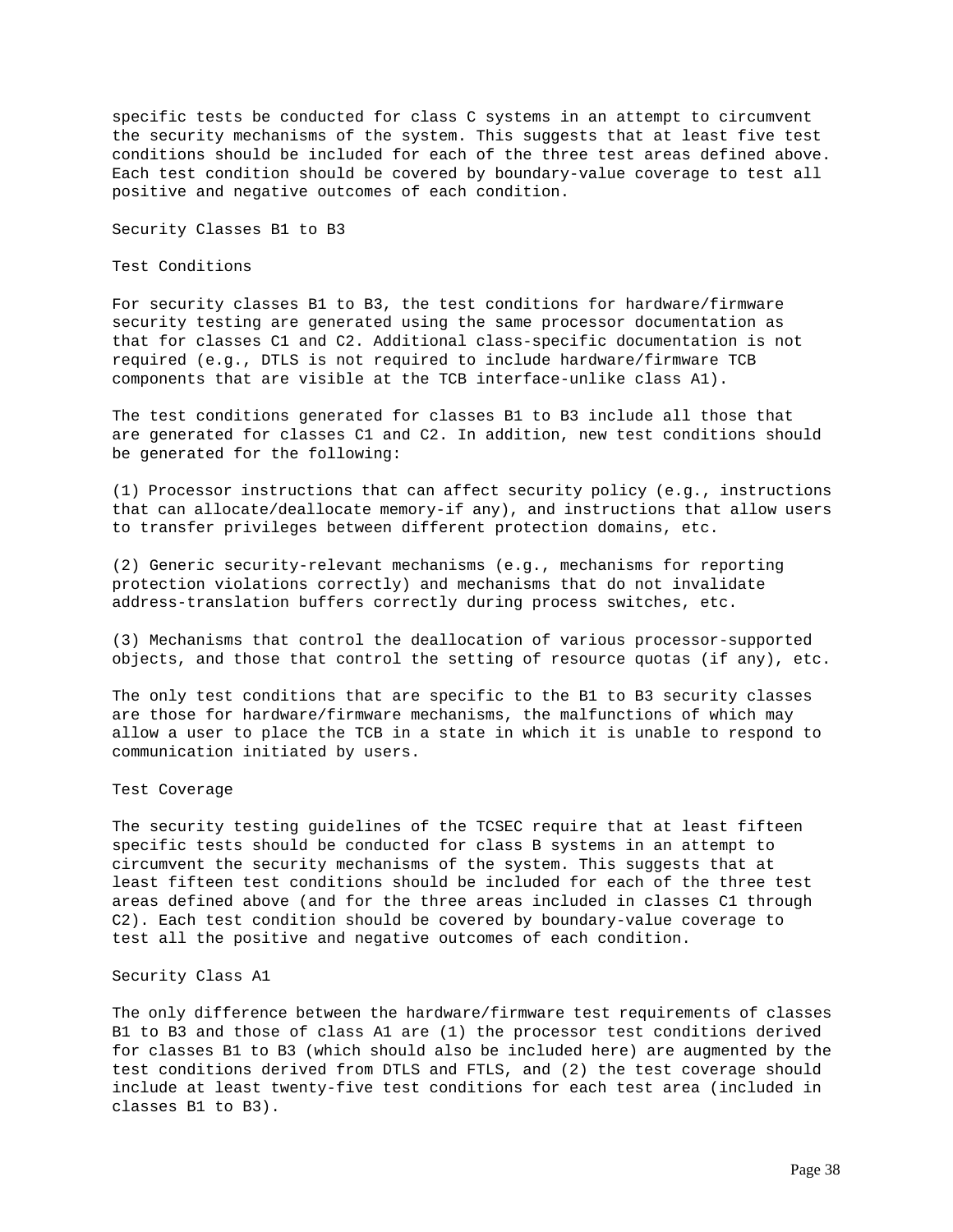### 3.7 TEST PLAN EXAMPLES

In this section we present five test plan examples that have been used in security testing. An additional example is provided to illustrate the notion of cyclic test dependencies and suggest means for their removal. The first example contains a subset of the test plans for the access kernel primitive in Secure XenixTM. Here we explain the format of test conditions and of test data necessary for test conditions and focus on the notion of data flow analysis that might be presented in the coverage section of test plans.

The second example contains a subset of the test plans for the open kernel primitive of Secure XenixTM. Here we explain the use of the access-check generated or TCB kernels to eliminate redundant tests without loss of coverage. In particular, we discuss the impact on test coverage of the dependency of the open kernel primitive on the access kernel primitive. For example, during the testing of the access primitive, the subpath starting at the "obj\_\_access" check that includes the "mand\_\_access" and "discr\_\_access" functions is tested (Figure 2, page 24). Then the open primitive, which shares that subpath of the graph with the access primitive, need only be tested (1) for the access check that is not shared with the access primitive, and (2) to demonstrate that the data flow of open joins that of access. This can be done with only a few test conditions, thereby reducing the test obligation without loss of coverage.

The third example of this section explains a security test plan for the read kernel primitive of Secure XenixTM systems. The specifications of the read primitive are access-check dependent on those of open. This means that a nonempty subset of the access checks necessary for read is done in open and, therefore, need not be tested again for read. To obtain the same coverage for read as that for open, or for access, one only needs to test (1) the existence of the access-check dependency of read on open, and (2) the remaining access checks specific to read (not performed in open). Since the testing of the access-check dependency requires only a few test conditions, the number of test conditions for read is reduced significantly without loss of coverage. The subset of the test plans required for read that are illustrated here is a subset of the test plans required for dependency verification. in contrast with the first two examples, which contain only mandatory access control (MAC) test conditions, this example includes some DAC test conditions.

The fourth example presents a subset of the test plans for the kernel and TCB isolation properties of Secure XenixTM. These test plans are derived from a set of kernel isolation and noncircumventability requirements for Secure XenixTM and are important for at least three reasons. First, no formal model exists for these requirements for any system to date. This is true despite the fundamental and obvious importance of isolation and noncircumventability requirements in demonstrating the soundness of the reference monitor implementation in a secure system (at any and all security classes above B2). Second, test plans for these requirements cannot be generated from DTLS or FTLS of a secure system at any level (i.e., B2 to A1). This is because these requirements are not necessarily specified in toplevel specifications. This is true because isolation and noncircumventability properties include low-level dependencies on processor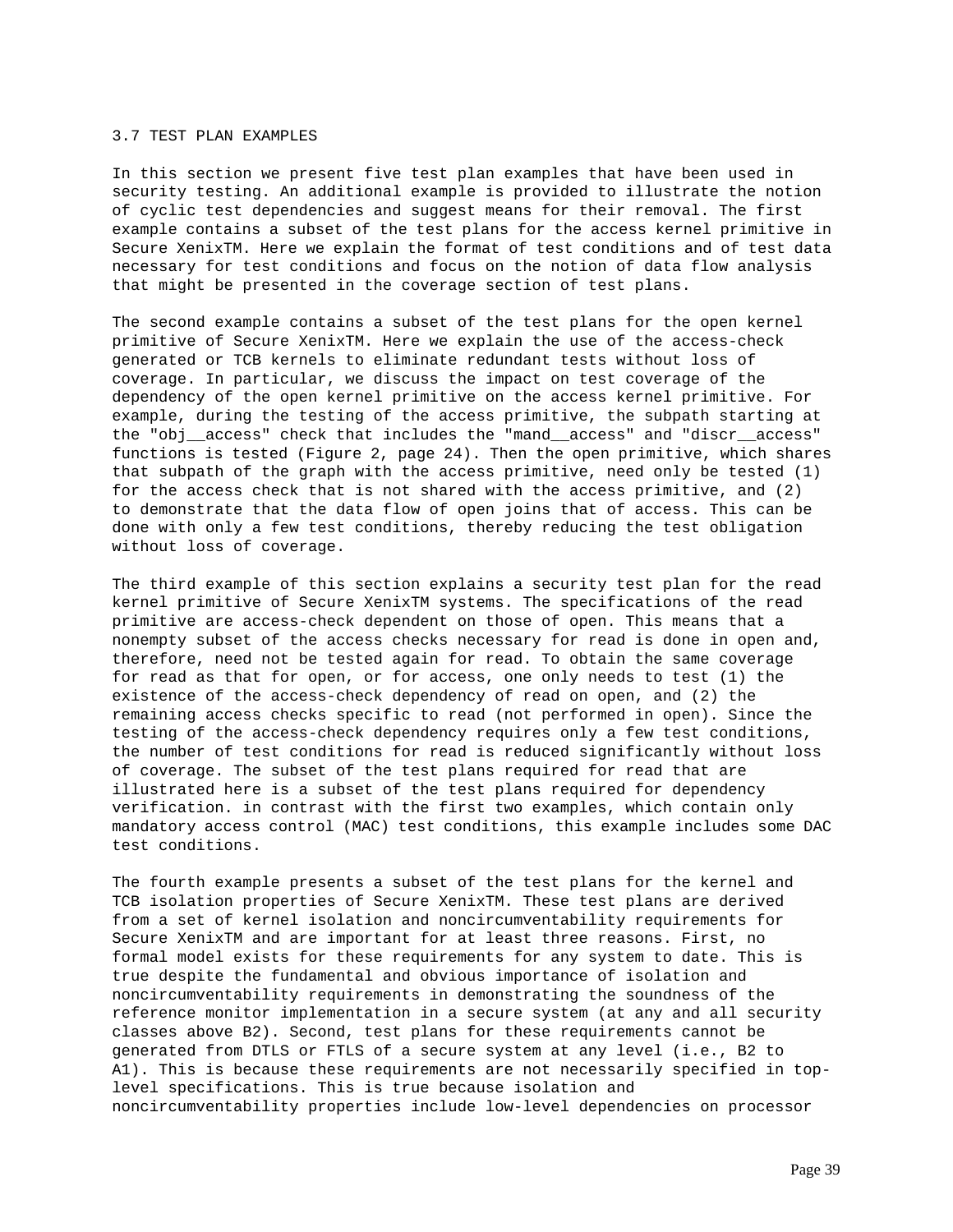architecture details that do not correspond to the level of abstraction of TCB top-level specifications. Isolation and noncircumventability properties also cannot be verified formally using the current methodologies assumed by the tools sanctioned by the NCSC at this time (see the Appendix for the justification of unmapped kernel isolation code in the SCOMP specification-tocode correspondence example). Third, the kernel isolation and noncircumventability properties of a system depend to a large degree on the underlying processor architecture and on the support the architecture provides for kernel implementation. These test plan examples would therefore necessarily assume a given processor architecture. (An example of test or verification conditions for such processor mechanisms is provided by Millen in reference. [19])

In spite of the inherent architectural dependency of kernel isolation properties, we have selected a few examples of test plans that assume a very simple architecture and therefore can be generalized to other secure systems. The processor architecture, which is assumed by most implementations of the machine-dependent code of UnixTM systems, includes only the following: (1) a two-state processor (i.e., distinguished privileged mode versus unprivileged mode), (2) the ability to separate kernel address space (e.g., registers and memory) from user space within the same process, which could ensure that the kernel space cannot be read or written from userspace code, and (3) the ability to restrict transfers of control to specific entry points into the kernel. Other facilities are not assumed, such as special instructions that help the kernel and TCB primitive validate parameters and special gate mechanisms that help distinguish between privileged and nonprivileged kernel invocations.

Of necessity, the test plan examples for the above-mentioned kernel primitives and isolation examples are incomplete because it would be impractical to include complete test plans for these kernel primitives here.

The fifth example presents two test plans used for the processors of the Honeywell SCOMP system [22 and 23]. The first plan includes three test conditions for the ring crossing mechanism of the SCOMP processor and their associated test data and coverage analysis. The second plan presents a test condition for which test programs cannot be generated in the normal mode of processor operation, illustrating the need for design analysis.

The last example of this section illustrates the notion of cyclic test dependencies that appear among test programs. It also shows how the use of the access-graph and access-check dependencies in defining test plans (especially coverage analysis) helps eliminate cyclic test dependencies.

3.7.1 Example of a Test Plan for "Access"

The access kernel primitive of Secure XenixTM has two arguments, path and amode. The first argument represents the name of an object whose access privileges are checked by the primitive, whereas the second argument represents the privileges to be checked. The following types of objects can be referenced by the path names provided to access:

Files, Directories, Devices, Named Pipes, Xenix Semaphores, Xenix Shared Data Segments.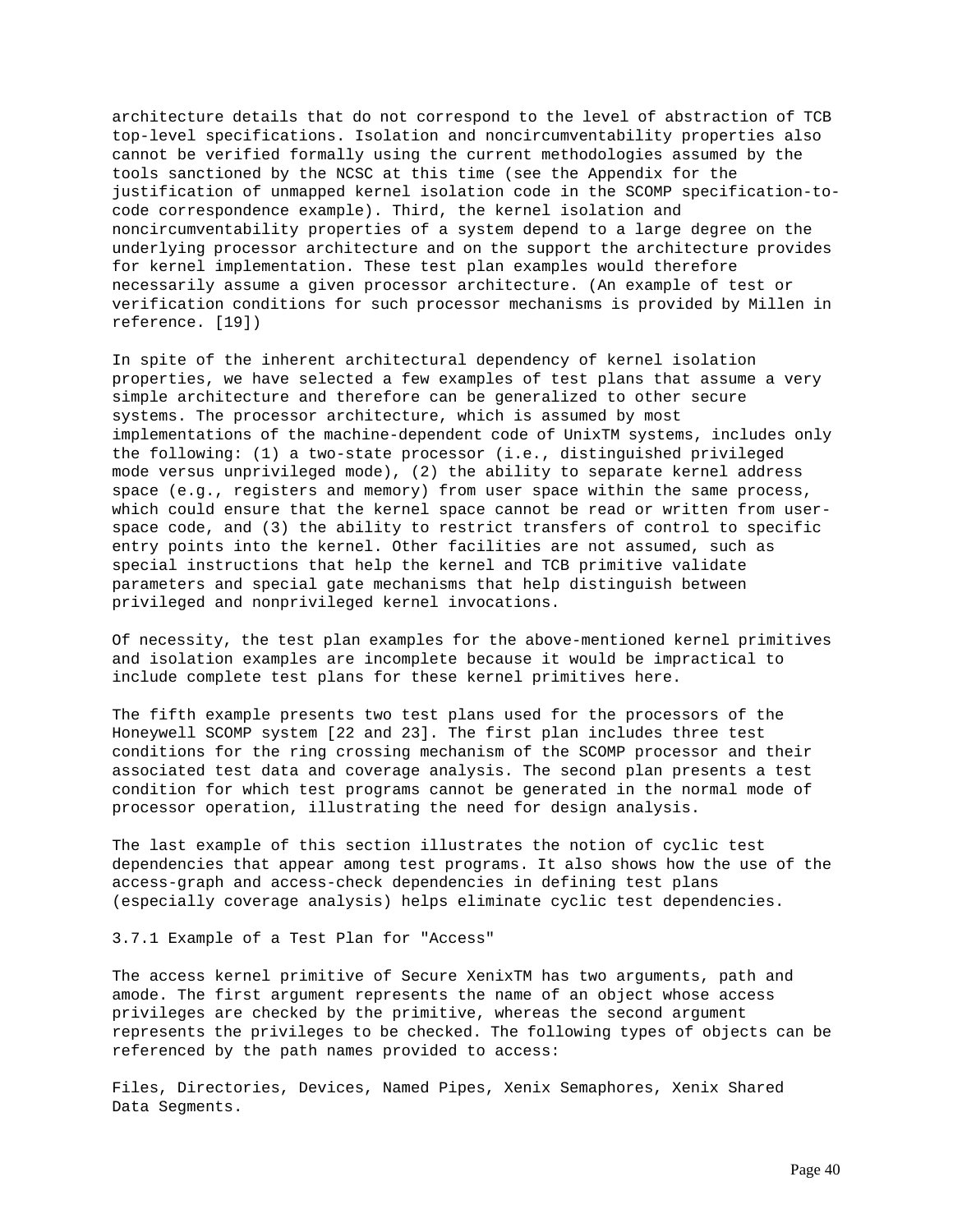The following types of privileges and combinations thereof are checked by access:

Read, Write, Execute (and object's existence).

3.7.1.1 Test Conditions for Mandatory Access Control of "Access"

The following test conditions are derived from the interpretation of the mandatory access control model [12].

(1) Whenever the type of object named by path is one of the set {File, Directory, Device}, then the access call succeeds when executed by a process that wants to check the existence of amode = Read, Execute privileges, or the existence of the object, if process clearance dominates the object classification; otherwise, the access call fails.

(2) Whenever the type of object named by path is one of the set {Named Pipe, Xenix Semaphore, Xenix Shared Data Segment}, then the access call succeeds when executed by a process that wants to check the existence of amode = Read privilege, or the existence of the object, if process clearance equals the object classification; otherwise, the access call fails.

(3) Whenever the type of object named by path is one of the set {File, Directory, Device, Named Pipe, Xenix Semaphore, Xenix Shared Data Segment}, then the access call succeeds when executed by a process that wants to check the existence of amode = Write privilege, or the existence of the object, if process clearance equals the object classification; otherwise, the access call fails.

3.7.1.2 Test Data for MAC Tests

Environment Initialization

A subset of all clearances and category sets supported in the system is defined in such a way as to allow all relationships between security levels to be tested (e.g., level dominance, incompatibility, equality). For example, the chosen levels are UNCLASSIFIED/Null/, UNCLASSIFIED/B/, CONFIDENTIAL/A, B/, SECRET/Null/, SECRET/All/, TOP SECRET/A/, and TOP SECRET/A, B/. The security profile of the test operator is defined to allow the test operator to login at all of the above levels.

A subset of all directory hierarchies supported in the system is defined in such a way as to allow all relationships between objects of the hierarchy to be tested (e.g., child and parent directories-see the discussion in Section 3.5.2.2). Three directories, denoted as directory 1, 3, and 6, are created from the "home" directory at levels UNCLASSIFIED/A, B/, SECRET/A/, and TOP SECRET/A, B/. Two directories, denoted as directory 4 and 5, are created from the SECRET/A/ directory 3 at levels SECRET /All/ and TOP SECRET /A/. An additional CONFIDENTIAL /A, B/ directory, denoted as directory 2, is created from the UNCLASSIFIED/A, B/ directory.

The test operator logs in at each of the above security levels and creates a file in each directory. The discretionary access privileges are set on every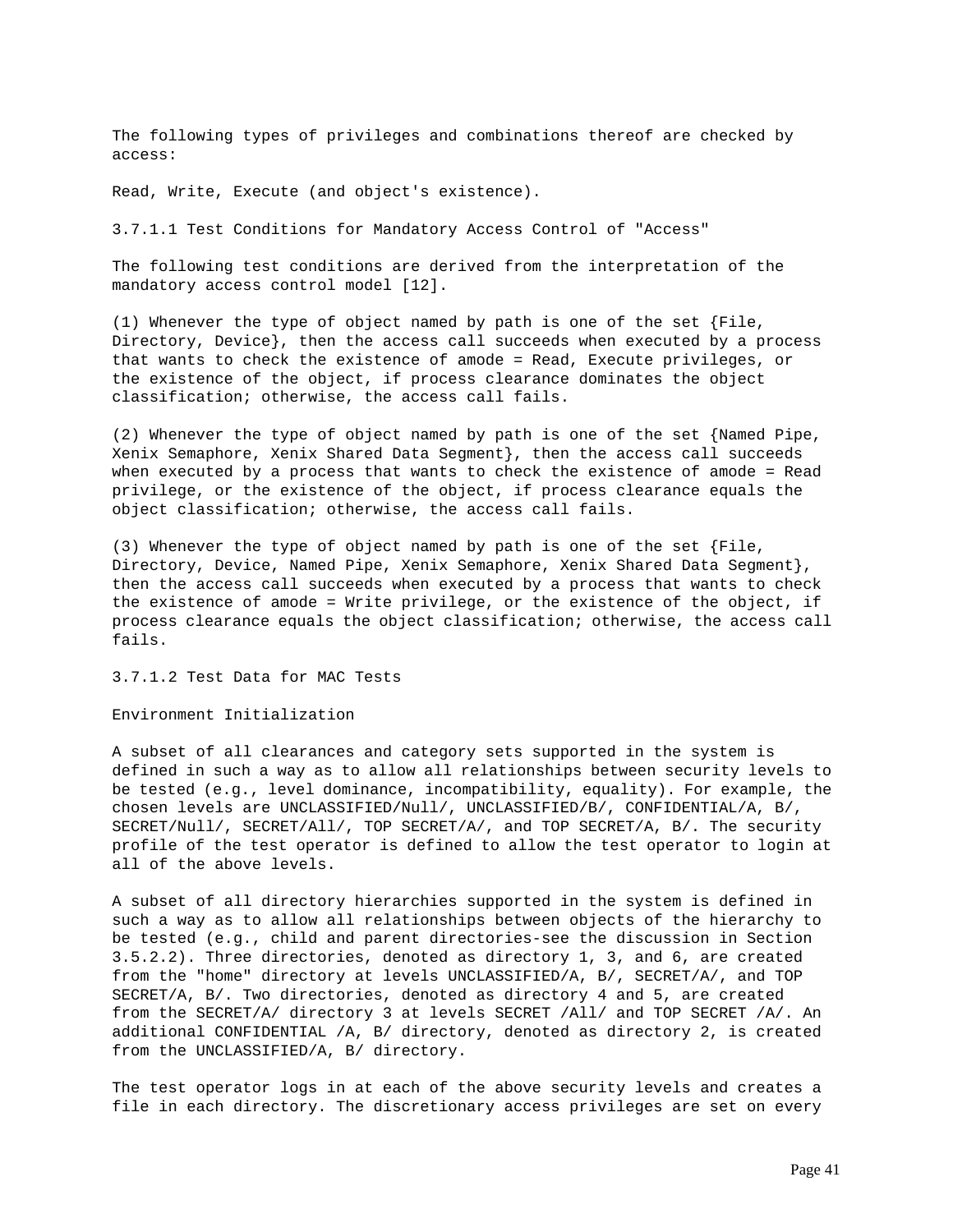file and directory to allow all discretionary checks performed by the TCB to succeed. The directory hierarchy is thus created, and the definitions of the security levels for each file and directory is shown in Figure 4.

Test Documents

The test operator logs in at each of the above security levels and invokes the access call with the following parameters:

path: Every file pathname defined in the hierarchy.

amode: All access privileges individually and in combination.

Outcomes

Tables 1 and 2 show the expected outcomes of access indicating the correct implementation of mandatory access checks. Note that in Tables 1 and 2 "Fail l" errors should provide no information about the nature of the failure. This is the case because these failures are returned whenever the invoker of access is at a lower level than that of the object being accessed. In particular, "Fail 1" should not indicate the existence or nonexistence of files at levels that are higher than, or incompatible with, the login level. Discovery of an object's existence or nonexistence at a higher level than that of the accessor's would provide a covert storage channel. In contrast, "Fail 2" errors allow the invoker of access to discover the existence of the file, because his security level dominates that of the file. No covert channel provided by the object's existence is possible in this case.

3.7.1.3 Coverage Analysis

Model-Dependent MAC Coverage

The test conditions provided above cover all MAC checks for the access primitive. The test data of this plan, however, cover the test conditions only partially. For example, condition (2) is not covered at all because the object types included in the test data are only files. Conditions (1) and (3) are only partially covered for the same reason. Environment reinitialization is necessary to allow the testing of access with all other types of objects.

The above test data also provide partial coverage because they do not include the hierarchies shown in Figures 3a and 3b, page 35. Re-execution of the above tests with the hierarchies shown in Figures 3a and 3b would guarantee sufficient coverage of the MAC model hierarchy. The test parameters and outcomes will generally differ if the additional tests suggested here are carried out.

### Call-Specific MAC Coverage

Let us consider the coverage of individual arc paths and of combinations of arc paths as required by data flow coverage of the access primitive. The question as to whether the graph of the access primitive shown in Figure 2, page 24, is covered adequately or redundantly by the above test conditions and data arises naturally. The following three cases of coverage illustrate primitive-specific coverage analysis for test condition (1) and test data of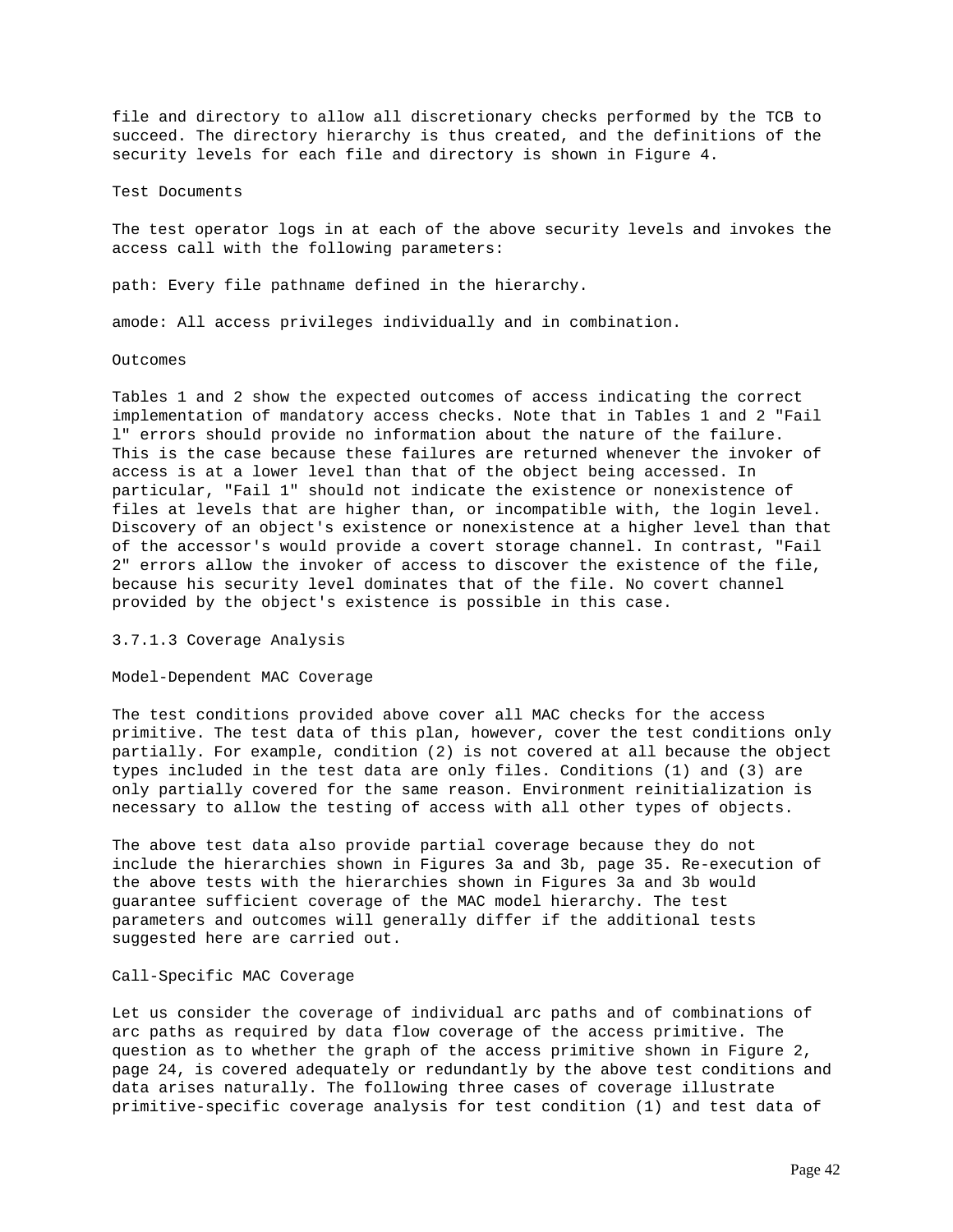Figure 4, page 55, and Table 1, page 57.

Case 1. A Single Arc Path

The test operator logs in at level UNCLASSIFIED/A, l3/ and invokes access with read as a parameter on the file/home/directoryl/directory2/file2 at level CONFIDENTIAL/A, B/. As shown in Figure 4 and Table 1, access is at the level of the invoking program (i.e., UNCLASSIFIED/A, B/) and, therefore, the call to it will fail.

This test provides a single arc path coverage, namely that of arc path access - > "namei" - > "obj\_\_access" - > "mand\_\_access," shown in Figure 2. Here "mand\_\_access" returns "failure" when it tries to resolve the file path name. Note that the file path name component "file2" cannot be read from directory "directory\2" because the mandatory check fails. Note that mandatory checks on the level of the file itself are also not performed here. The mandatory check failure is caused earlier by path name resolution and returned to "namei."

Case 2. A Combination of Arc Paths

The test program logs in at level TOP SECRET/A/ and invokes access with Read as a parameter on the file /home/directory3/file3 at level SECRET/A/. Access is at the level TOP SECRET/A/ (Figure 4 and Table 1), therefore, the call to it will succeed.

This test provides multiple arc path coverage. The first arc path is the same as in Case 1 above. The "mand\_\_access" check passes, however, and control is returned all the way up to access; see Figure 2. The second arc path is "access" - > "obj\_\_access" - > "mand access." The mandatory check in "mand access" is performed directly on the file and not on its parent directory as in Case 1. This check succeeds. The success result returns to "obj\_\_access" which initiates a third arc path traversal to "discr\_\_access." The discretionary check passes (as set up in the environment definition) and success is returned to "obj\_\_access" and access.

Case 3. A Different Combination of Arc Paths

The test program logs in at level SECRET/A/ and invokes access with Read as a parameter on the directory /home/directory3/directory5 at level TOP SECRET/ A/. As shown in Figure 4 and Table 1, access is at the level SECRET/A/. The call to it will fail.

Although this test appears to provide the same coverage as that of Case 1, in fact it does not. The first arc path is the same as that in Case 1 above, except that the "mand\_\_access" check on the path name of the target object (which terminates with name "directory5" in directory/home/directory3) succeeds and control is returned all the way up to access (see Figure 2, page  $24$ ). The second arc path is then "access"  $\rightarrow$  "obj access"  $\rightarrow$ "mand\_\_access." The check in cmand\_\_access" is performed directly on the directory /home/directory3/directory5 and, unlike the check in Case 2, it fails. This "failure" is returned to "obj\_\_access" which reports it to access. Coverage analysis based on a specific model interpretation in a given TCB primitive would require that the Case 1 test be repeated with a directory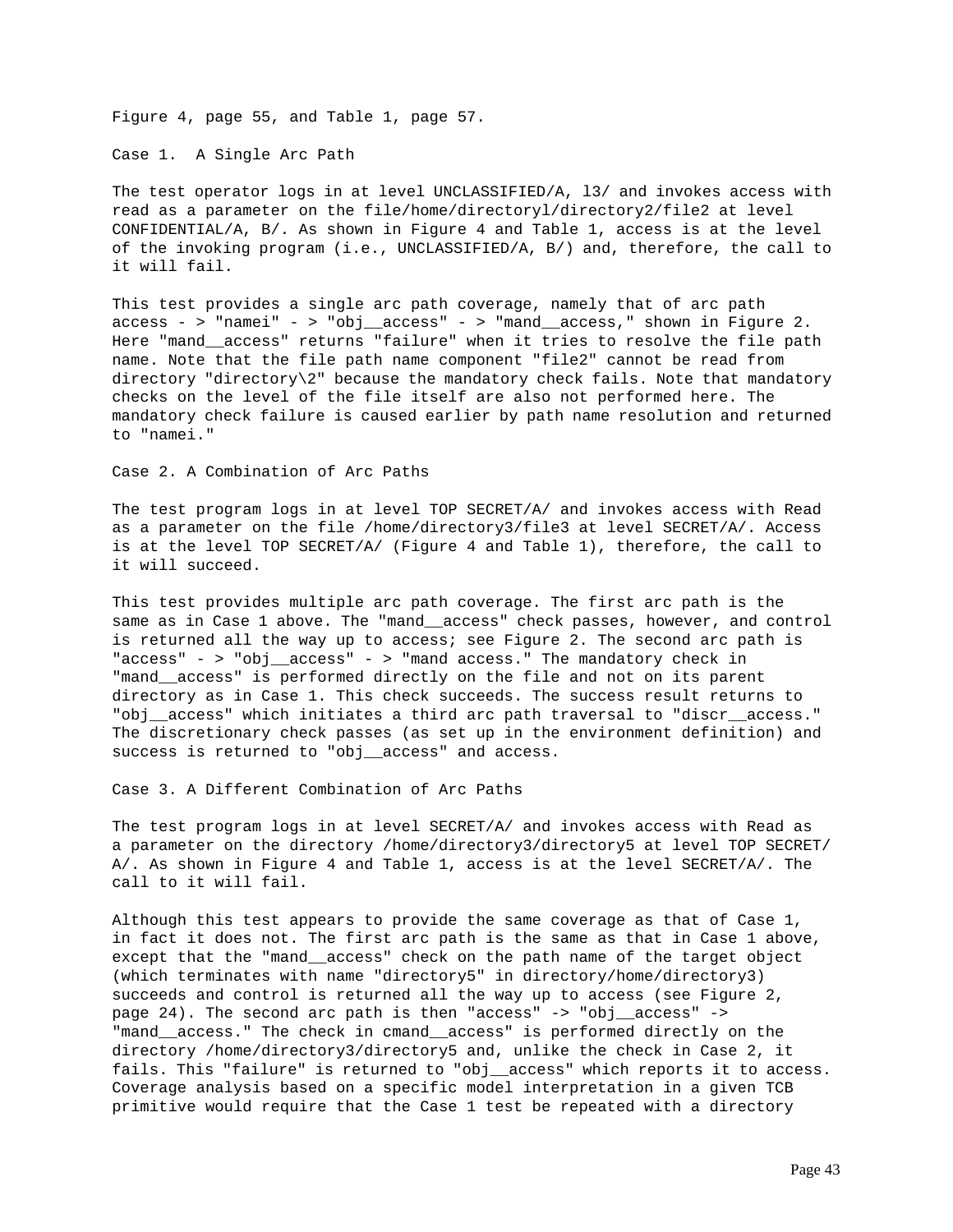replacing the file "file2." However, this new Case 1 test would become indistinguishable from that of Case 3 in coverage analysis based on abstract models, and thus Case 3 would not necessarily be tested.

3.7.2 Example of a Test Plan for "Open"

The kernel primitive open has as arguments a path, oflag, and mode. The only relevant object types named by path for open are the following:

Files, Directories, Devices, and Named Pipes.

The oflag parameter denotes different access privileges and combinations thereof. It also contains other flags such as "o\_\_excl," "o\_\_creat," and "o\_\_trunc" that specify object locking, default creation, or truncation conditions. The mode argument of the open primitive is relevant only when the object does not exist and the "o\_\_creat" flag is used.

3.7.2.1 Test Conditions for "Open"

Test Condition for Access-Graph Dependency

Verify that the open kernel primitive shares the access primitive subgraph that includes the object\_\_access checks.

Examples of Test Conditions Specific to "Open"

(1) Verify that if the object specified by the path argument does not exist, the object is created with the access privileges specified by the mode argument whenever the "o\_\_creat" flag is on, with the owner's user ID and the specified group ID, and with the invoker process' security level.

(2) Verify that if the object specified by the path argument exists, the open kernel primitive succeeds whenever the requested privilege specified by the "o\_\_flags" is granted to the person with access. Verify that, in this case, the mode argument also has no effect on the existing privileges of the object.

(3) Verify that the open kernel primitive always fails when it is invoked:

With the "write" access privilege for a Directory. On a nonexisting device. On Xenix Semaphores and Xenix Shared Data Segments.

3.7.2.2 Test Data for the Access-Graph Dependency Condition

Environment Initialization Parameters

A subset of all clearances and category sets defined in the tests of access is chosen in such a way as to allow all relationships between security levels to be tested (e.g., level dominance, incompatibility, equality). The chosen levels are UNCLASSIFIED/Null/, SECRET/All/, and TOP SECRET/A/. The subset of the directory hierarchy defined in the tests of access that contains the objects at the above chosen levels is selected for this test. The definition of the security levels and discretionary access privileges and the creation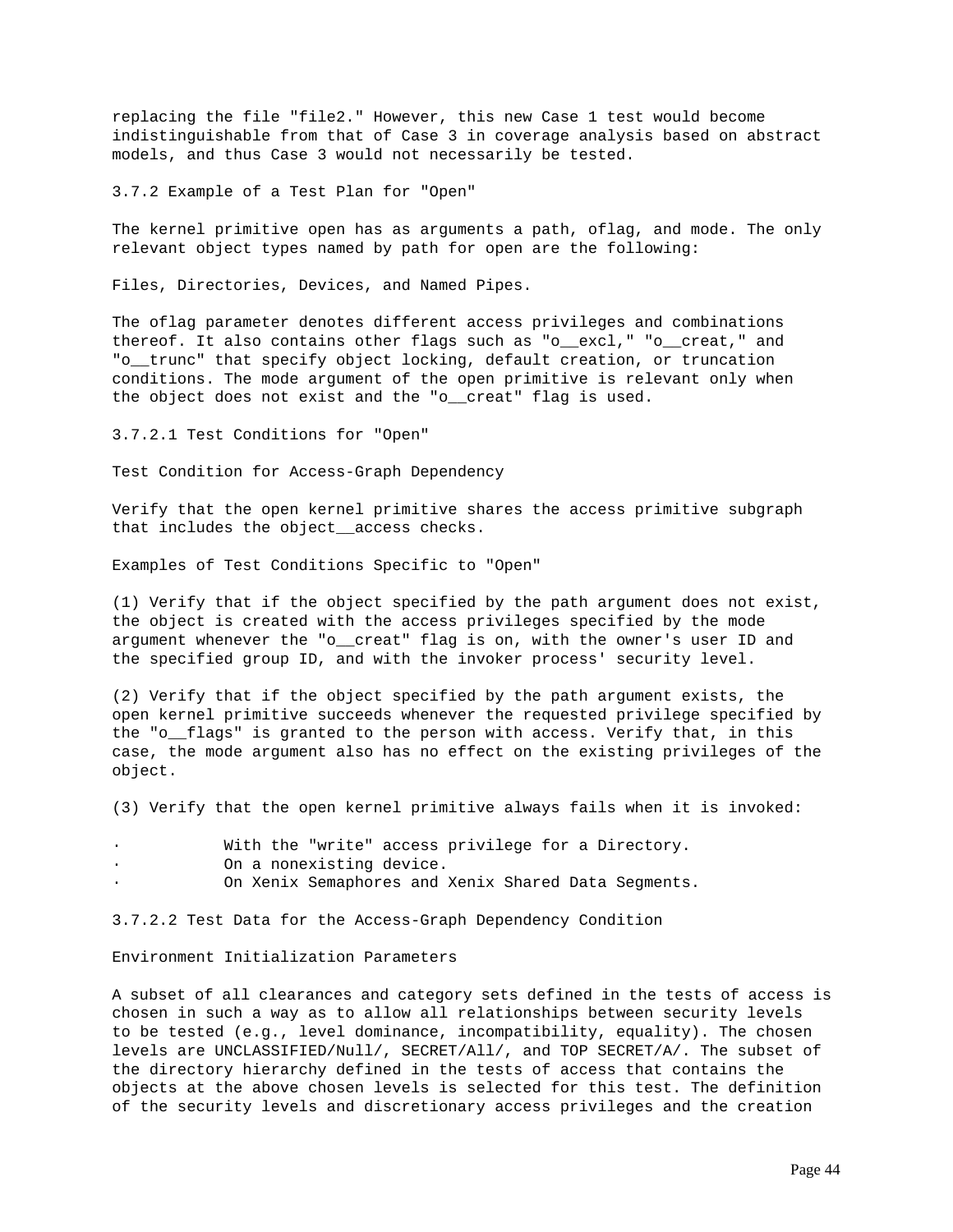and initialization of the object hierarchy are performed in a similar way to that used in the test of access. The security profile of the test operator is defined to allow him to login at all of the above levels.

The test operator logs in at each of the chosen security levels and invokes the open primitive with the following parameters:

path: path names of the three files defined in the hierarchy.

o\_\_flags: o\_\_read, o\_\_write, individually, and in the following combinations:

o\_\_read| o|\_\_excl, o\_\_read|o\_\_trunc, o\_\_read|o\_\_excl|o\_\_trunc,

o\_\_write| o\_\_excl, o\_\_write|o\_\_trunc, o\_\_write|o\_\_excl|o\_\_trunc,

For example, the test operator will use the following login, security level, files, and "o\_\_flag" parameters:

Case 1

The test program logs in at level SECRET/All/ and invokes open on file /home/ directory3/directory5/file5 at level TOP SECRET/A/ with o\_\_read\_\_only as the call option. Open is at the level of the invoking program as shown in Table 3, therefore, the call fails.

Case 2

The test program logs in at level SECRET/All/ and invokes open on file /home/ file0 at level UNCLASSIFIED/Null/ with o\_\_read\_\_only as the call option. Open is at the level of the test program as shown in Table 3, therefore, the call succeeds.

(Note that the above failure and success of the open invocations occur for the same reasons as those explained in Cases 1 and 2 of the Coverage Analysis area of the access test plan in Section 3.2.4.1.)

Case 3

The test program logs in at level SECRET/All/ and invokes open on file /home/ directory3/directory4/file4 at level SECRET/All/ with "o\_\_read\_\_only" as the call option. Open is at the level of the test program as shown in Table 4, therefore, the call succeeds.

Tables 3 and 4 show the expected outcome of open indicating the consistency of these outcomes with those of access. Note that, as in the outcomes of access, "Fail 1,' errors in Tables 3 and 4 provide no information about the nature of the failure, which otherwise might indicate the existence or nonexistence of files at levels that are higher than, or incompatible with, the login level. In contrast, "Fail 2" errors allow the invoker of open to discover the existence of the file, because the user security level dominates that of the file.

3.7.2.3 Coverage Analysis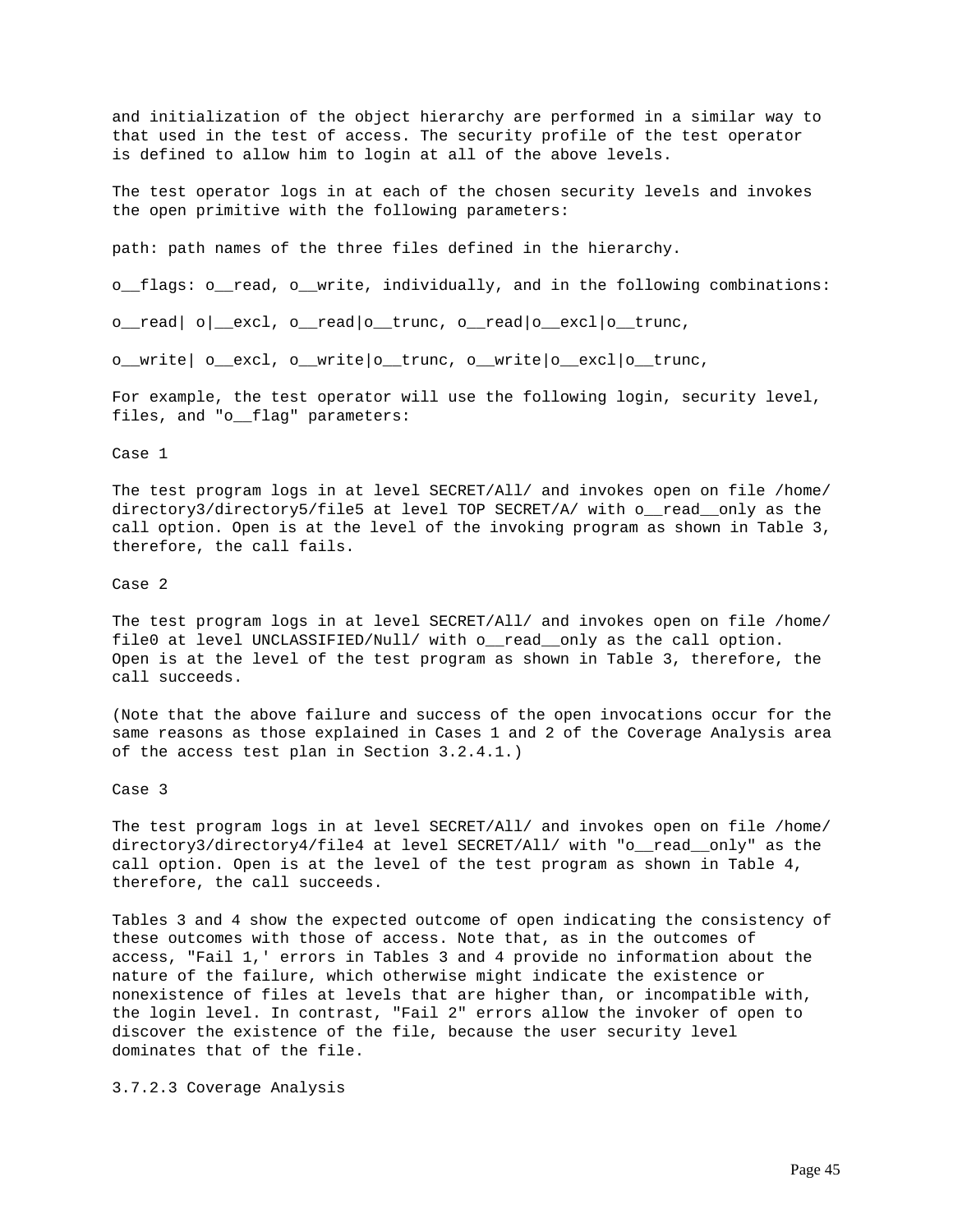#### Model-Dependent MAC Coverage

The testing of the access graph dependency of open on access provides the same model-dependent MAC coverage for open as that provided for access. That is, after access is fully tested using data flow coverage, the same coverage is obtained for open. Access-graph dependency testing confirms that the access subgraph shared by the two primitives, which includes the "obj\_\_access" function, enforces the MAC policy. Since all object types relevant to open are included among those of access, and since all access modes of open are included among those of access (the "exclusive" and "truncation" modes introducing no additional modes independent of read and write), the only additional model dependent MAC tests necessary for open are those which confirm the access-graph dependency of open on access for the remaining types of objects (i.e., Directories, Devices, and Named Pipes).

Call-Specific MAC Coverage

Additional primitive-specific test data are necessary to demonstrate that MAC policy is discovered by the test plans. Test data, for example, must be provided for test conditions (2) and (3) above.

3.7.3 Examples of a Test Plan for "Read"

The kernel primitive read used the file descriptor fildes to identify the target object of the read action. The file descriptor is obtained from the kernel primitives open, creat, dup, fcntl, and pipe. Since the primitives dup and pipe are not access-control-relevant, and since fcntl is tested elsewhere, the only primitives and object types relevant to read are the following:

open, creat Files, Directories, Devices, and Named Pipes.

The read primitive uses fildes as one of its parameters, which is obtained from either open or creat. Thus, read can be called only after either of these two calls have been performed successfully. This establishes the accesscheck dependency condition-the only test condition that will be included in the test plan.

3.7.3.1 Test Conditions for "Read"

For each object type in the set {Files, Directories, Devices, Named Pipes}, verify the following:

(1) That read fails, if neither open nor creat call has been performed before the read call.

(2) That read fails, if neither open nor creat call returned "success" before the read call.

(3) That read succeeds whenever an open call including the read privilege has been successfully performed (creat has no read option).

3.7.3.2 Test Data for the Access-Check Dependency Condition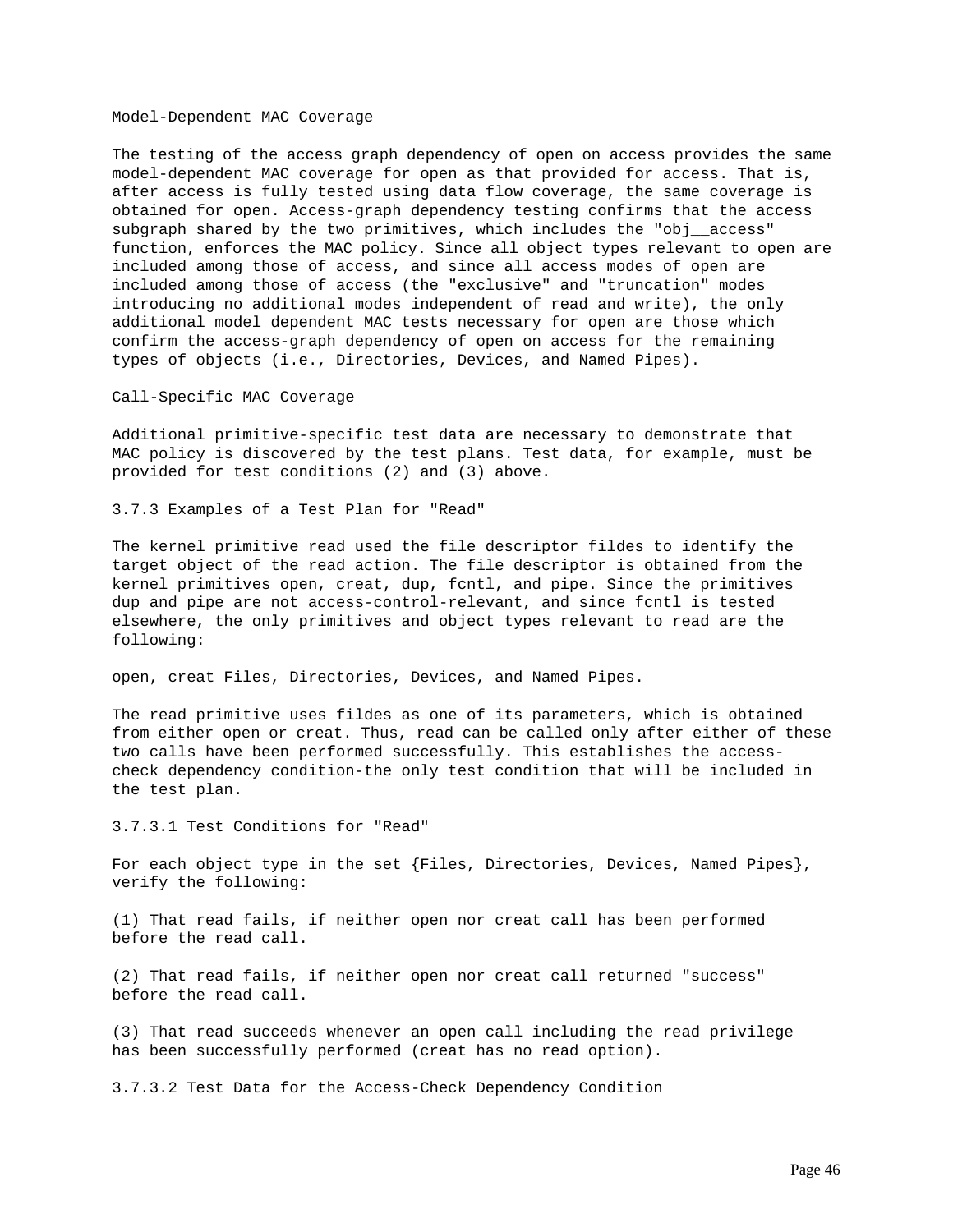Environment lnitialization for Condition (1)

The test operator logs in as uid1.gid1 at a given security level, such as UNCLASSlFlED/Null/, and attempts to read a file without calling open or creat first. An account for the test operator must exist. Note that the initialization of the discretionary privileges is irrelevant only for the first condition. Figure 5a illustrates the initialized environment.

Test Parameters for Condition (1)

After environment initialization, or program calls read with the parameters, illdes =  $3, . . . . 20.$  Note that descriptors  $0, 1, 2$  are already opened for the standard input, output, and error files and therefore cannot be used here. Note that fildes 20 is also an invalid file descriptor but is included here to test that the read call fails when the file descriptor is out of range (i.e., a read specific test).

Outcomes for Condition (1) Tests

Table 5a shows the expected outcomes of the condition (1) test. "S"/ "F" denotes a success/failure result.

Environment lnitialization for Condition (2)

A file (denoted as file2) is created in the test operator's "home" directory with "read-only" discretionary access privilege initialized for the test operator. Testing consists of a logon as uid1.gid1 at security level UNCLASSIFIED/NULL/ followed by two attempts to call open and creat in such a way that these calls fail. These calls will be followed by two attempts to call read with the fildes presumed to be returned by the calls to open and creat. Figure 5b summarizes the initialization needed for the required test.

Parameters for Condition (2) Tests

After environment initialization, the test operator or program performs the following actions using the underlined parameters:

Open a nonexisting file (file1) using the open call with "o\_\_read\_\_only" flag (open fails because file1 does not exist). Then call read with the fildes returned by the open call.

Create a file (denoted as file2) with any arbitrary mode using the creat call (creat fails because file2 already exists and it has "read-only" privileges for the test operator). Then the test operator or program calls read with the fildes returned by the creat call.

Outcomes for Condition (2) Tests

Testing demonstrates that read will fail in both cases because both open and creat returned "failure" earlier. Table 5b shows the expected outcomes.

Environment lnitialization for Condition (3)

Two files (denoted as file1 and file2) are created in the user's "home"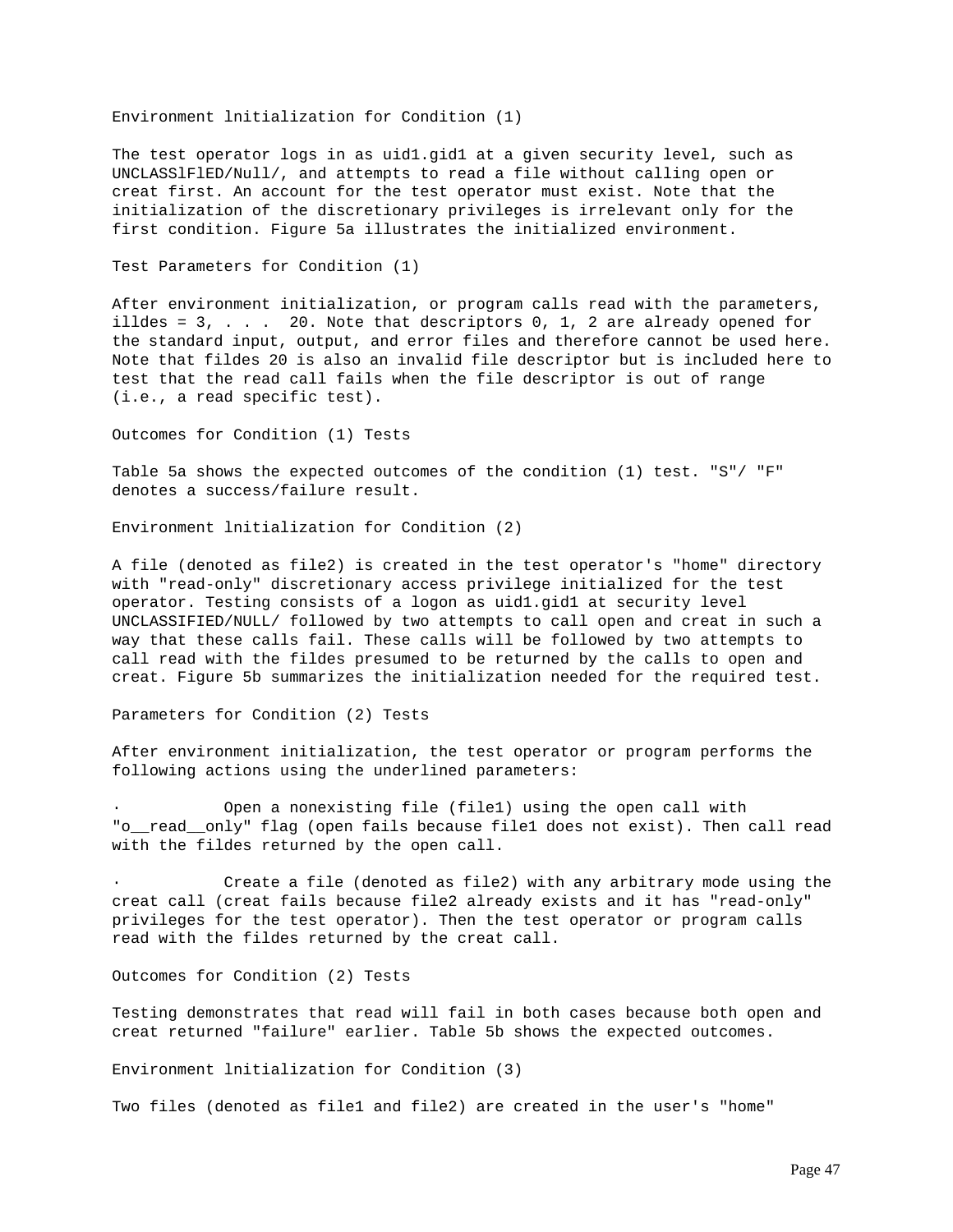directory with "read-only" and "write-only" discretionary access privileges respectively, defined for the test operator. The file security levels are defined in such a way that all mandatory access checks succeed on both files. Testing requires a logon as uid1.gid1 at the security level UNCLASSIFlED/NULL/ followed by two calls to open and one to creat. Figure 5c describes the data needed for the required tests.

Test Parameters for Condition (3) Test

After environment initialization, the test operator or program performs the following actions with the following parameters:

Open file 1 using the open call with "o\_\_ read\_\_only" flag (open succeeds and returns a valid fildes), then call read with the fildes returned by the open call.

Open file2 using the open call with "o\_read\_only" flag (open succeeds and returns a valid fildes), then call read with the fildes returned by the open call.

Create a file (denoted as file3) in the test operator's "home" directory with all the discretionary access modes permitted using the creat call (creat succeeds and returns a valid fildes), then call read with the fildes returned by the creat call.

Outcomes for Condition (3) Tests

Testing demonstrates that read succeeds when the file descriptors from creat and open include the read privilege; otherwise, read fails. Since open succeeds before calling the read kernel primitive, read also succeeds only when an open call was performed with the read option flag; otherwise, read fails. Although creat succeeds, read still fails because creat always opens an object for write only, and thus read actions are not permitted. Table 5c shows the expected outcomes.

3.7.3.3 Coverage Analysis

Model-Dependent Coverage

The testing of the access-check dependency of read on open and creat provides the same model-dependent coverage for read as that provided for open and creat. (Only a subset of this coverage is explained in Section 3.7.2.3.) The testing of the access-check dependency confirms that the read primitive cannot succeed unless the access checks that it requires have already been done in open and creat. Since all object types relevant to read are included among those of open, and since the read access privilege is covered in open, the only additional model-dependent tests necessary for read are those performed by hardware (e.g., read authorization checks) and those that confirm the access-check dependency of read on open and creat for the remaining types of objects (i.e., Directories, Devices, Named Pipes).

Call-Specific Coverage

Additional primitive-specific tests may be necessary for read depending upon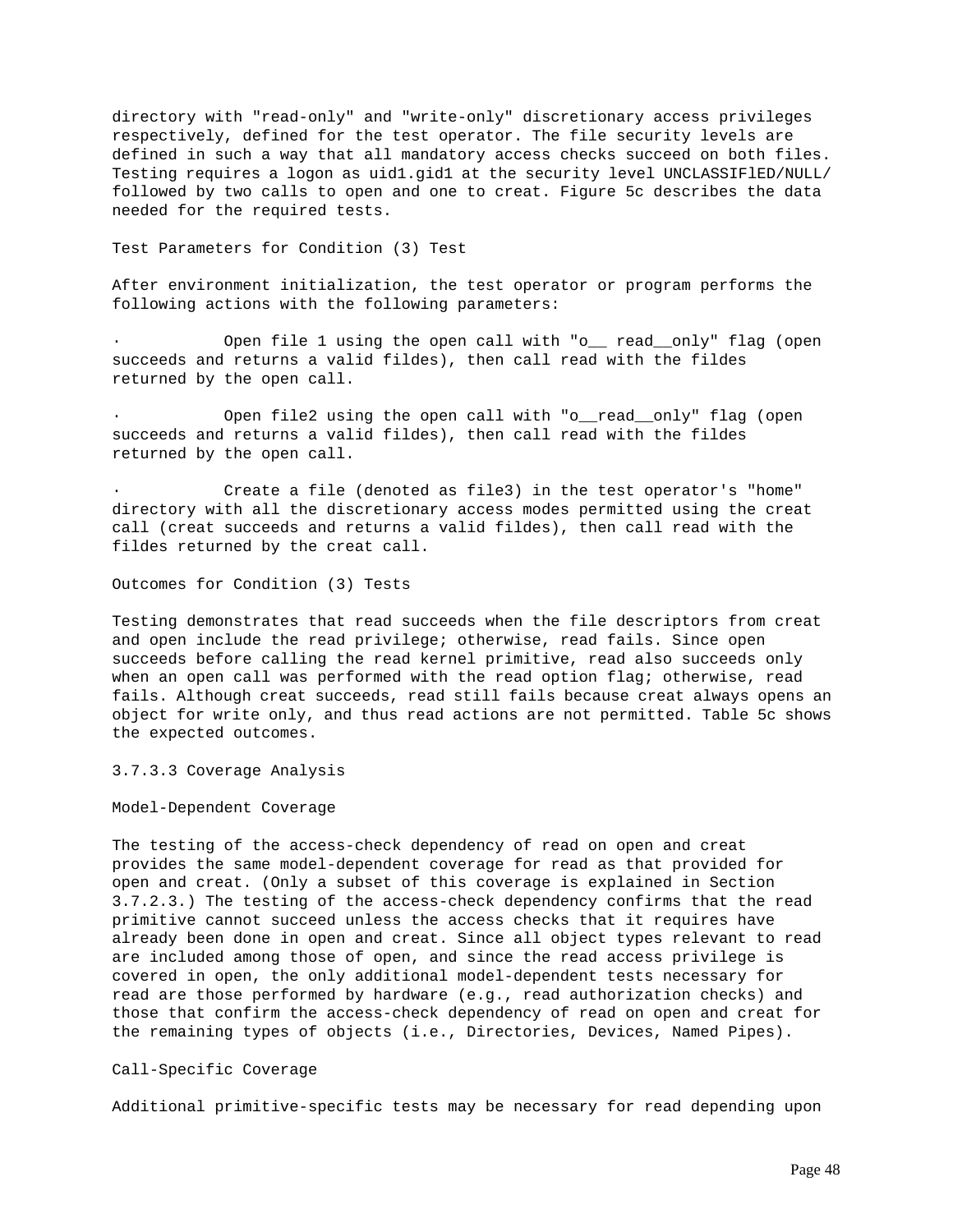its implementation. For example, if the object-limit check performed by read is in any way different from those of other primitives, it would need to be tested separately. Other conditions referring to object locking may also be included in these primitive-specific tests.

# 3.7.4 Examples of Kernel Isolation Test Plans

The test conditions presented in the following example refer to the transfer of control from a user-level program to the kernel of Secure XenixTM. Such transfers should take place only to entry points determined by the system design.

The kernel code and data segments of Secure XenixTM are placed in ring (i.e., privilege level 0) whereas user-level code and data segments are placed in ring 3. User-level programs, therefore, cannot access kernel programs and data directly without transferring control to kernel programs first (this property is assured by the processor security testing). The transfer of control from user-level programs to the kernel can only take place in the following three ways:

Through calls to a gate in the Global Descriptor Table (GDT), which is located in kernel address space, via segment selector number 144.

Through software interrupts controlled by gate as in the Interrupt Descriptor Table (IDT) located in kernel address space.

Through traps, which occur as the result of exceptional conditions and which either cause the kernel to terminate the user process execution immediately or cause the kernel to receive signals which eventually terminate the user process execution.

The test plans shown below illustrate that the above cases of transfer of control are the only ways to transfer control to the kernel.

3.7.4.1 Test Conditions

(1) Call Gate. This tests that application programs cannot successfully access any GDT descriptor except that provided by the segment selector number 144.

(2) Software interrupts. These test that whenever an application program uses the interrupt-generating instructions "INT  $n$ " and "INTO," with  $n = / =$ 3,FO-FB, a general protection trap will occur. For n = 3, the calling process will receive a SIGTRAP signal (a trap signal) and for N = FO-FB, will cause the instructions following "INT n" to be interpreted as 80287 instructions. (Note: The 80287 is the arithmetic co-processor.)

(3) Traps. These verify that the occurrence of traps will only affect the trap-generating process. (Note: This condition cannot be tested by userlevel test programs because the traps cause the termination of the process running the test program. This condition can therefore only be verified by review of the source code files containing machine dependent code, i.e., mdep/ trap.c and mdep/machdep.asm in Secure XenixTM.)

(4) Call validity. This tests that whenever a user-level program invokes the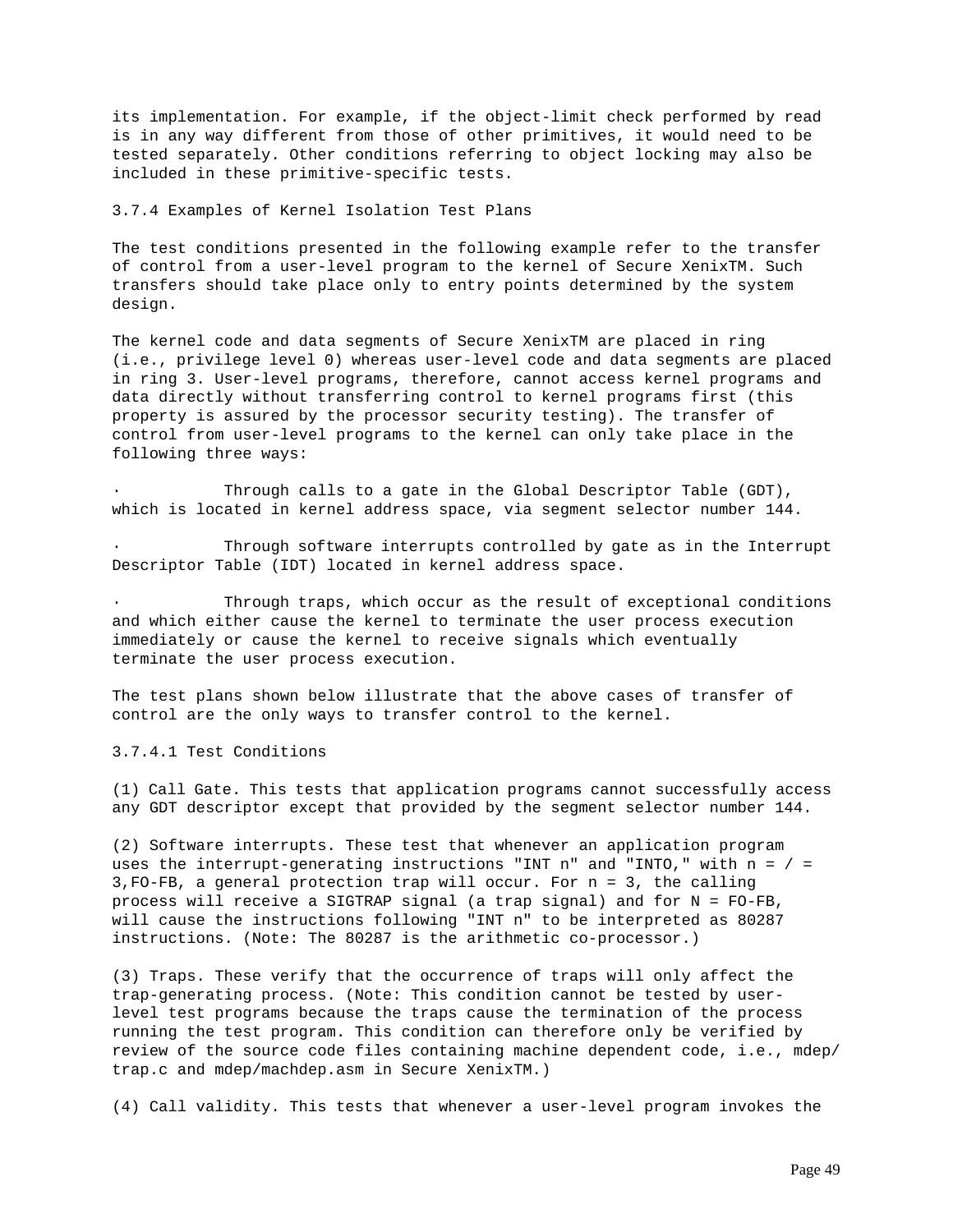kernel with an invalid kernel number, the call will fail.

3.7.4.2 Test Data

Environment Initialization for Conditions (1), (2) and (4)

Compile the test program using "cc -M2es -i" flags. These compilation flags refer to the small memory model for C programs, with far pointers allowed and with separate instructions and data segments. The code segment selector number for the program code will be Ox3F. The data segment selector number will be 0x47. For each test condition, the program forks a child process to perform each test as described below.

Test Parameters

The following sequences describe the steps of the test programs and the test parameters for each condition:

(1) Loop with an index value from 0x8 to 0x190 incrementing the index value by 8. Access a memory location whose segment selector number is provided by the index value.

(2) Loop with an index value from 0 to OxEF incrementing the index value by I. Execute instruction "INT n" in the loop, where the value of n is provided by the index value.

(3) No test condition or parameters are necessary (namely, the Note of test condition (3) above).

(4) Invoke the kernel gate with the following INVALID kernel call numbers:

0x41 (outside of "sysent," the main kernel call table).

· 0x2228 (outside of "cxenix," the XenixTM system call table).

0x1740 (outside of "csecurity," the security system call table).

Then invoke the kernel with VALID kernel call numbers representing a uservisible kernel call and a privileged kernel call.

Outcomes for the Test Conditions (1), (2), and (4) Above

(1) The process running the test program will receive a SIGSEGV signal (a segment violation signal) for each access call except when the gate selector number is 0x90.

(2) The following is true for the process running the test for the software interrupts:

Will receive a SIGSEGV signal for each index value except for n  $= 3.$ 

Will receive a SIGTRAP signal when  $n = 3$ .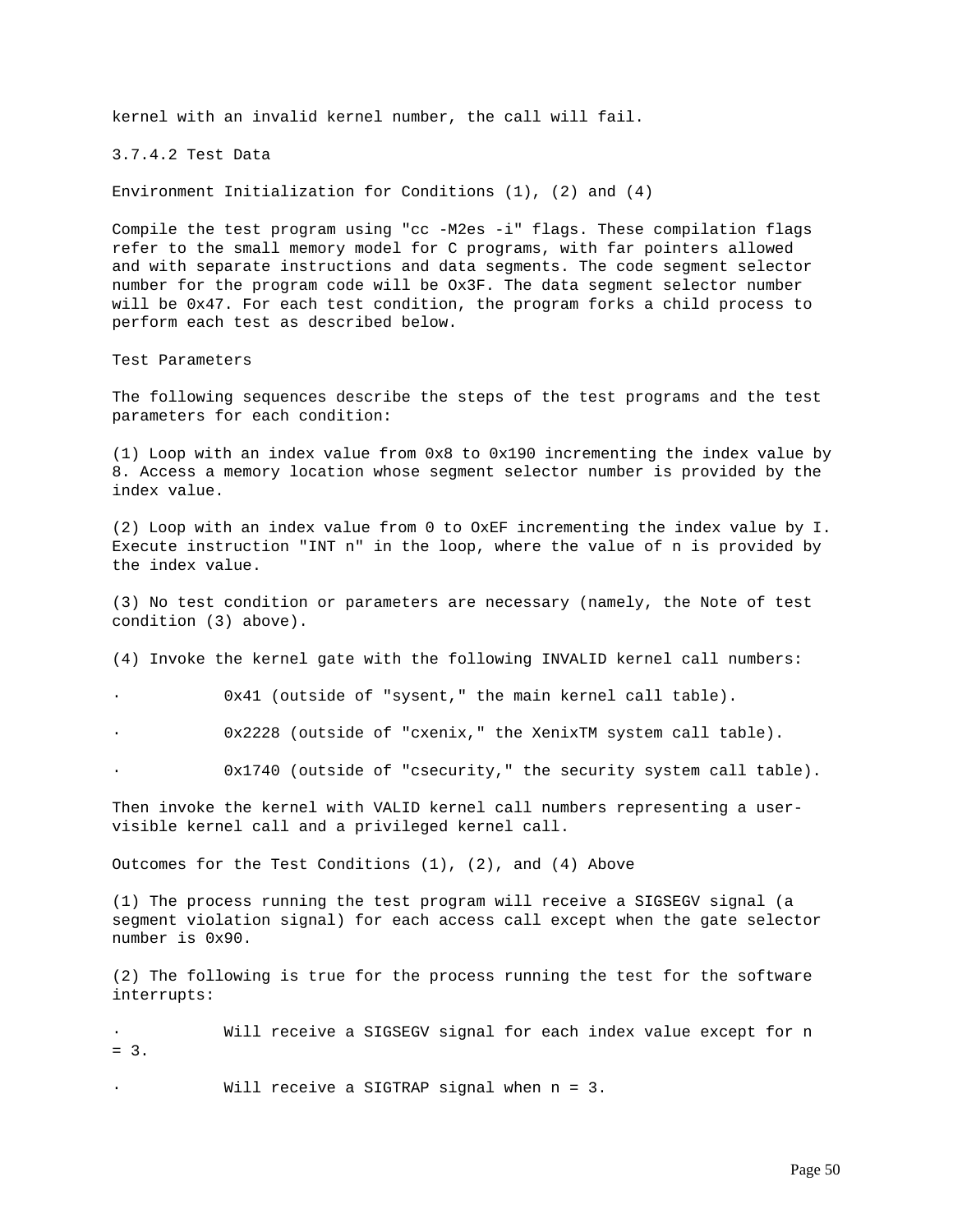Will not receive any signal when  $n = 0xF0 - 0xFB$ , because these index values represent valid entries for the 80287 arithmetic co-processor.

(3) No outcomes, since no tests are performed.

(4) Error EINVAL (i.e., invalid entry) will be received for all INVALID kernel call numbers (i.e., numbers outside the entry ranges of the main kernel call table, the XenixTM system call table, and the security system call table). No error will be received for the kernel call using the valid kernel call number (i.e., for any number within the table entry range). An error will be received for the invocation of any privileged kernel call (primitive).

3.7.4.3 Coverage Analysis

The coverage of the above test conditions is based on boundary-value analysis. The test data place each test program above (i.e., successful outcome) and below (i.e., unsuccessful outcome) each boundary condition. The test data and outcomes represent the following degrees of condition coverage:

(1) All kernel-call gate selection cases are covered.

(2) All software interrupt selection cases are covered.

(3) Not applicable (namely, the Note of condition (3) above).

(4) All the boundary conditions are covered. For complete coverage of each boundary condition, all privileged kernel calls should be invoked, and all relevant out-of-range call numbers should be tested. (Such tests are unnecessary because the range tests in kernel code use the table ranges as defined constants.)

3.7.5 Examples of Reduction of Cyclic Test Dependencies

Consider the structure of typical test programs such as those for the open, read, write, close, and fcntl TCB primitive of UnixTM to illustrate cyclic test dependencies and their removal. The test program for each TCB primitive is denoted by tn where n is the first character of the function name.

The test program for open, to, opens an object, for instance a file, writes on it a predetermined string of characters and closes the file. Then, it opens the file again and reads the file contents to ensure that the correct file has been opened. Thus, to must invoke the TCB primitive write, close, read in addition to open. The same sequence of TCB primitives is used for tr and tw to confirm that the read and write TCB primitives use the correct file. Note that, even if a single file is created in the test environment, the file system contains other system files that may be inadvertently read by the kernel. Thus, the use of a predetermined string of characters is still necessary to identify the file being written or read.

The test program for close, tc, has a similar structure to that of to. After tc opens an object (for instance a file) and writes on it a predetermined string of characters, tc reads the string and closes the file. Then tc opens the file again and reads the string. Tc must read the predetermined string of characters both before closing the file and after reopening the file to ensure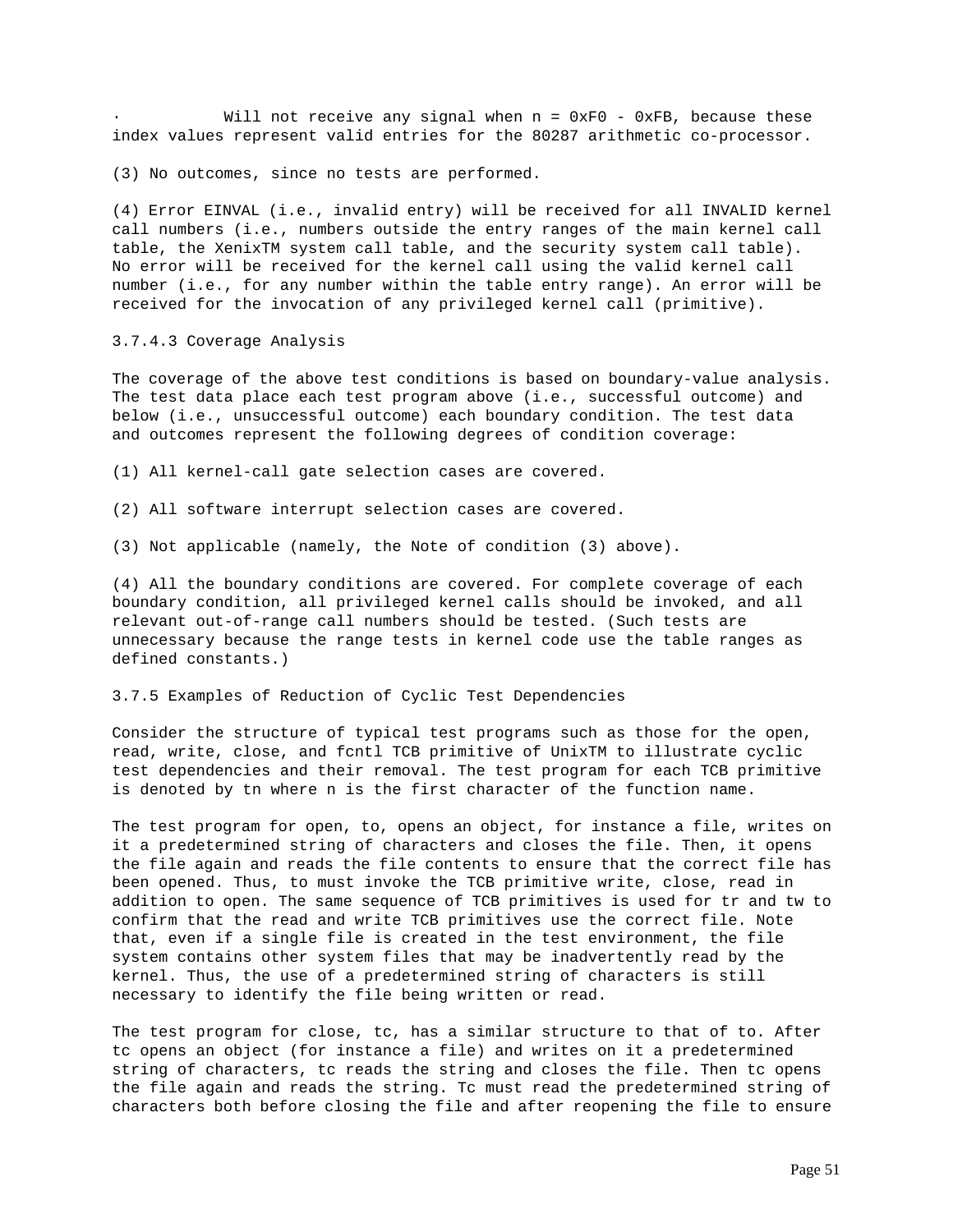that the correct file was closed. Even though close is a security-modelirrelevant TCB primitive, it must still be tested here since the test programs to, tr,, and tw rely on it.

The TCB primitives open, read, and write are among the first to be tested because most other test programs depend on them. If no access-graph or accesscheck dependencies are used, to, tr , tw and to depend on each other as shown in Figure 6a. Note that the fcntl TCB primitive could have been used instead of read in tc. However, this would not have decreased the total number of cyclic test dependencies because the removed cyclic dependency between tc and tr would have to be replaced by the cyclic dependency between tc and tfctl.

The structure of the above test programs is not unique. Some of the cyclic test dependencies presented above, therefore, may not appear in other test programs. Other cyclic test dependencies similar to the ones shown above, however, will still appear. The reason for this is that kernel isolation and noncircumventability cause a test program for some TCB primitives to rely on other TCB primitives, and vice versa, whenever the TCB primitives are tested monolithically.

The use of the access-check graph for testing open eliminates the need to invoke the TCB primitives read, write, and close in to, and makes to dependent only on ta, the test program for access. For example, since the access-check graph shows that both open and access use the same function for the resolution file names [i.e., namei()], the read and write primitives are unnecessary for file identification because the file name resolution has already been tested by ta. Figure 6b shows the remaining cyclic dependencies between the test programs after all cyclic dependencies of to are removed.

The use of the access-check dependencies between TCB primitives also helps remove cyclic dependencies between test programs. For example, in tests for read and write, only the open TCB primitive needs to be used to test the existence of the dependency in addition to those necessary to set up the test environment (e.g., creat). Figure 6c shows the remaining dependencies between the test programs ta, tr , tw, to, and tfcntl. Note that since test programs to, tr , and tw do not use the TCB primitive close, and since close is security-model-irrelevant, the testing of close need not be performed at all. Note that the remaining test dependencies are generally not always identical to the ones shown in Figure 1, page 23. More dependencies than those shown in Figure 1 will remain after the new test method is applied.

The example of the remaining test dependencies shown in Figure 6c does not imply that the test program for access, ta, invokes only access. Ta must also invoke TCB primitives needed to set up the test environment; therefore, it depends on the test programs for creat (tcr), ACL\_\_control, and on those of trusted processes login and mkdir. Also, tcr depends on the primitive access because primitive creat shares a subgraph with access, Figure 2, page 24; therefore, the test program for creat (tcr) depends on the test program for access. A cyclic test dependency therefore exists between ta and tcr (not shown in Figure 6c).

To eliminate all such cyclic test dependencies, a small routine with limited functionality, which is verified independently, could be added to the kernel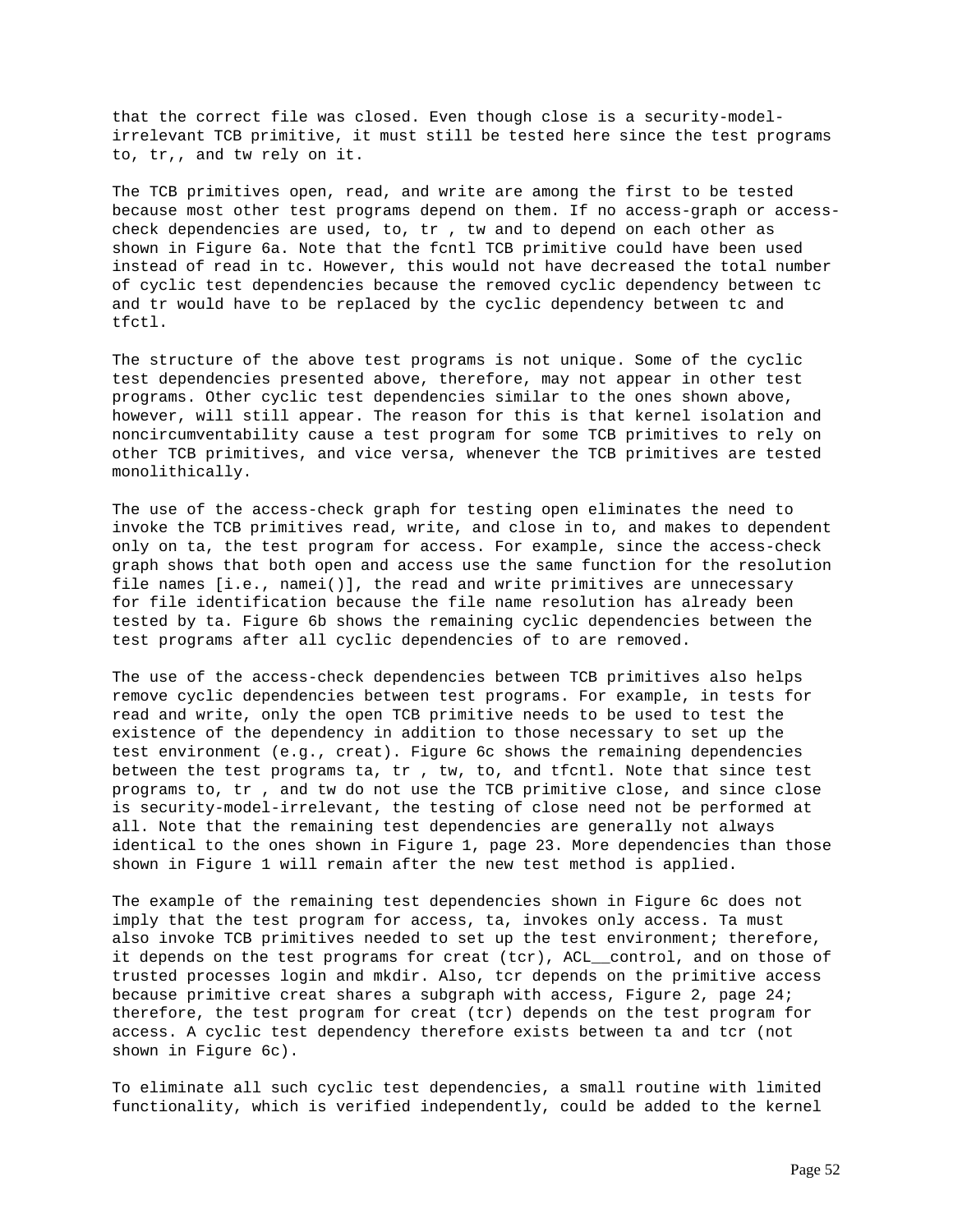to read out all the created test environments. The actions of the test programs that set up the test environments could then be verified independently. Judicious use of such a limited function read routine and of the new test method could lead to the elimination of all cyclic test dependencies. The addition of such a routine to the TCB, which could be done only in maintenance mode, would defeat our goal of test repeatability.

3.7.6 Example of Test Plans for Hardware/Firmware Security Testing

In the SCOMP documentation of processor security testing, the test conditions are identified by the "verify" clauses. The test data are identified by the "verification" and the associated "test and verification" (T&V) software description. The coverage analysis is identified by the "conclusion" associated with each test and source of the "notes" of the T&V software description.

The complete understanding of the test plans presented below requires some knowledge of ring mechanisms. A good description of the SCOMP ring mechanism can be found in (24]. In the example presented below, the following abbreviations have been used:

Ring numbers are represented by the contents of registers Ro-R3 such that  $R0 < = R1 < = R2$ ,  $= R3$ , and  $0 < R1 < = 3$ .

 $Ref f = max(Rcurr, Realler)$  is the effective ring of the accessor, where Rcurr is the current ring of execution and Rcaller is the ring of the caller program.

The offset is the entry point into the segment f the called program. (offset = O)

Rfrom.,(Rto) is the ring from (to) which control is transferred with Rto = < Rfrom calls and Rto > = Rfrom. for returns.

The T register contains the segment number of the stack segment associated with the current ring.

3.7.6.1 Test Conditions for the Ring Crossing Mechanism

(1) Test that the ring-call mechanism changes the ring numbers such that R to < = Rfrom) transfers to entry point zero (offset = O) of the calledprogram segment and requires that the execute bit is turned on in the descriptor for the called-program segment.

(2) Test that the ring-return mechanism changes the ring numbers such that Rto > = Rfrom.

(3) Test that each ring is associated with a different per-ring stack segment after the ring call/return is made.

3.7.6.2 Test Date

(1) Environment Initialization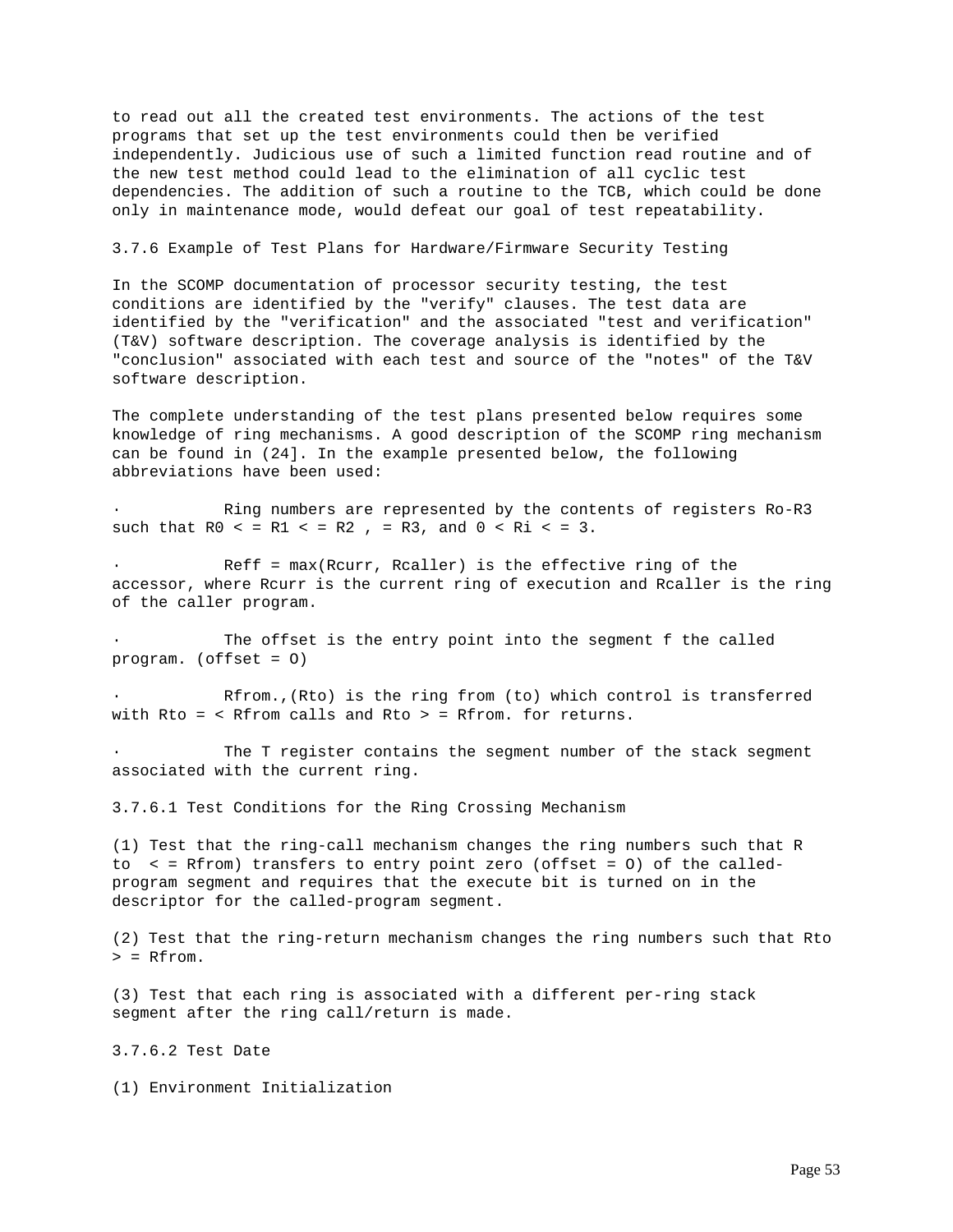The following sections of the T&V software descriptions T200 and T1100 contain the environment initialization used by the test programs which invoke the SCOMP call (LNJR) and return (RETN) instructions.

Test and Verification Software Description

T200 TCALL (Test CAll and Return Instructions):

A. Execute return and call instructions between two rings to test a single ring change.

B. Test multilevel ring change. Change rings from ring 0 to ring 3 (one ring at a time), return to ring 0 in reverse order.

C. Test transfer of T register data on ring changes.

ALGORITHM: TEST NUMBER:

Put known values in T registers

|  |  | Return to ring 3 (TCALL3) | 200 |
|--|--|---------------------------|-----|
|  |  |                           |     |

Call to ring 0 (TCALL) 201

Return to ring 1 (TCALL1) 202 Return to ring 2 (TCALL2) 203

Return to ring 3 (TCALL3A) 204

Check T register 205

Call to ring 2 (TCALL2) 206

Check T register 207

Call to ring 1 (TCALL1) 208

Check T register 209

Call to ring 1 (TCALL) 20A Check T register 20B

Notes:

1. Halt on failures, identify the test failed.

2. For call, set R <= Reff < = R3, offset = 0, and execute permission is "on."

3. Negative tests are not required, these are tested under Trap Handling (namely, T1100 below).

4. Identify controlling descriptors for each test.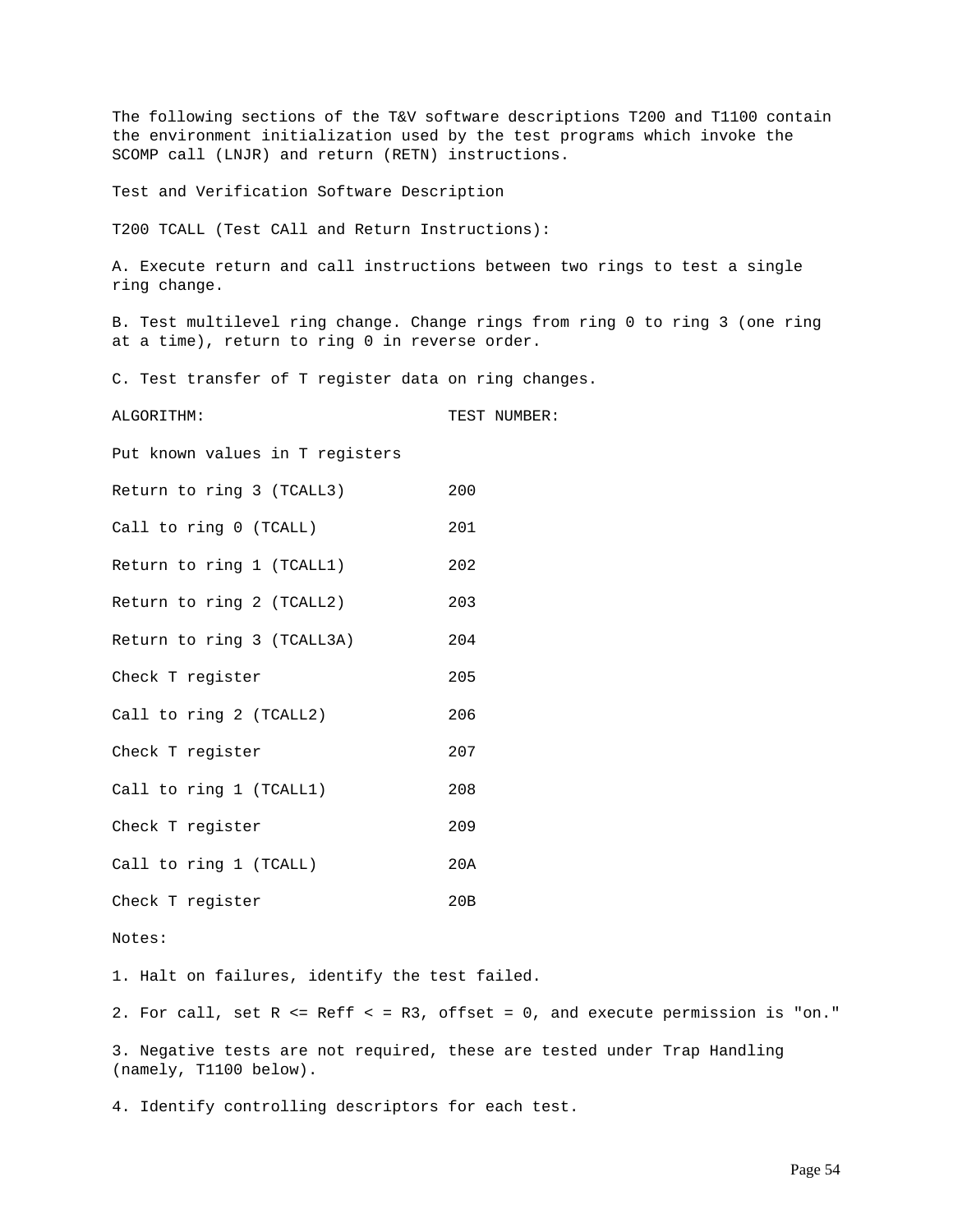5. Inputs identify supporting code and data locations and controlling descriptors. 6. Separate blocks are shown in the structure chart since the process is spread across three rings. Outside Services Required: None. Test and Verification Software Description T1100 TRING (Test Ring Traps) Execute call using descriptors with the following trap conditions: A. Reff > R3, segment offset 0 (use page offset 0), execute permission off. B. Execute return with Rto < Reff. ALGORITHM: TEST NUMBER: Change to ring 1 Call - Eoff 1100 Call - Offset NEO 1101 Call - Reff GT R3(0) 1102 Return - Reff GT Rto 1103 ALGORlTHM: TEST NUMBER: Change to ring 2 Call - Reff GT R3(0) 1104 Call - Reff GT R3(1) 1105  $Return - R, eff GT Rto(0)$  1106  $Return - R, eff GT Rto, (1)$  1107 Change to ring 3 Call - Reff GT R3(0) 1108 Call - Reff GT R3(1) 1109  $Call - Reff GT R3(2)$  110A Return - Reff GT Tto (1) 110B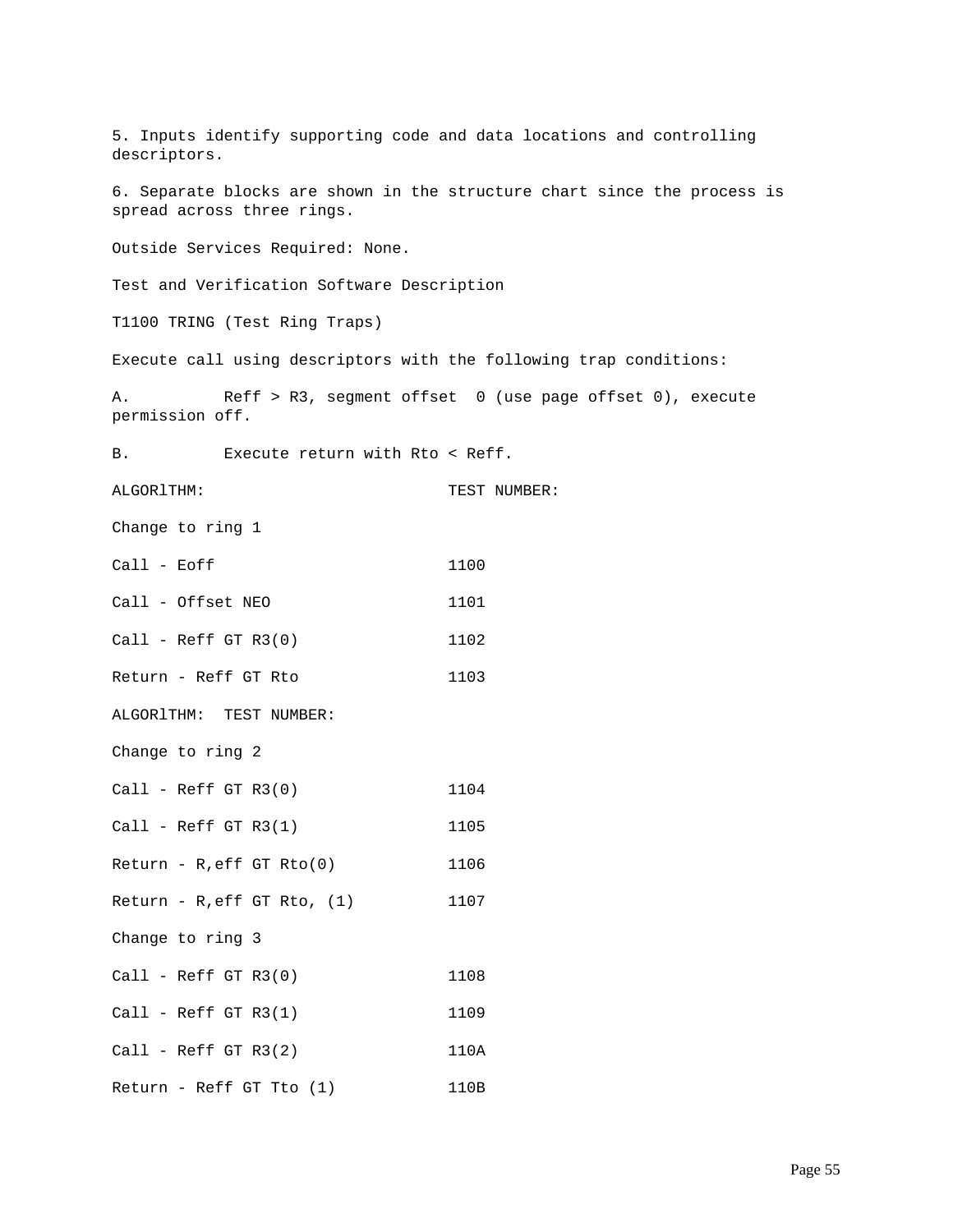Return - Reff GT Tto, (I) 110C Return - Reff GT Tto (2) 110D Change to ring 0 via seg 4 Notes: 1. Halt on failure; identify test failed. 2. Identify controlling descriptors for each test. 3. Provide trap handler that verifies 5PM hardware trap functions and recovers from the trap. Correct functioning should render the expected trap transparent. 4. All of the tests are executed in ring 3. Outside Services Required: S1 - Trap Handler (TH14) (2) Test Parameters The test programs require no input for these test conditions. The outputs of the test program represent the test outcomes defined below. (3) Test Outcomes Outcomes for Test Condition (1) Success:  $R1 < = Reff < = R3$  and offset =0 and E privilege = OFF; (namely, test numbers 201, 206, 208, and 20A). Failure:  $R3>$  = Reff or offset 0, or E privilege = OFF; (namely, test numbers 1102, 1104-1105, 1108-1110A, or 1101, or 1100). Outcomes for Test Condition (2) Success: R1 Reff (namely, test numbers 200, 202, 203, and 204). · Failure: Rto < Reff (namely, test numbers 1103,1106,1107,110B-110D). Outcomes for Test Condition (3) Success: T registers contain the stack segment number placed in there in T200. This outcome is obtained for test numbers 205, 207, 209, and 20B. Failure: This outcome is not expected. 3.7.6.3 Coverage Analysis The test conditions  $(1)-(3)$  above have been derived from descriptions of the

SCOMP processor and of the Security Protection Module (SPM). The SCOMP FTLS of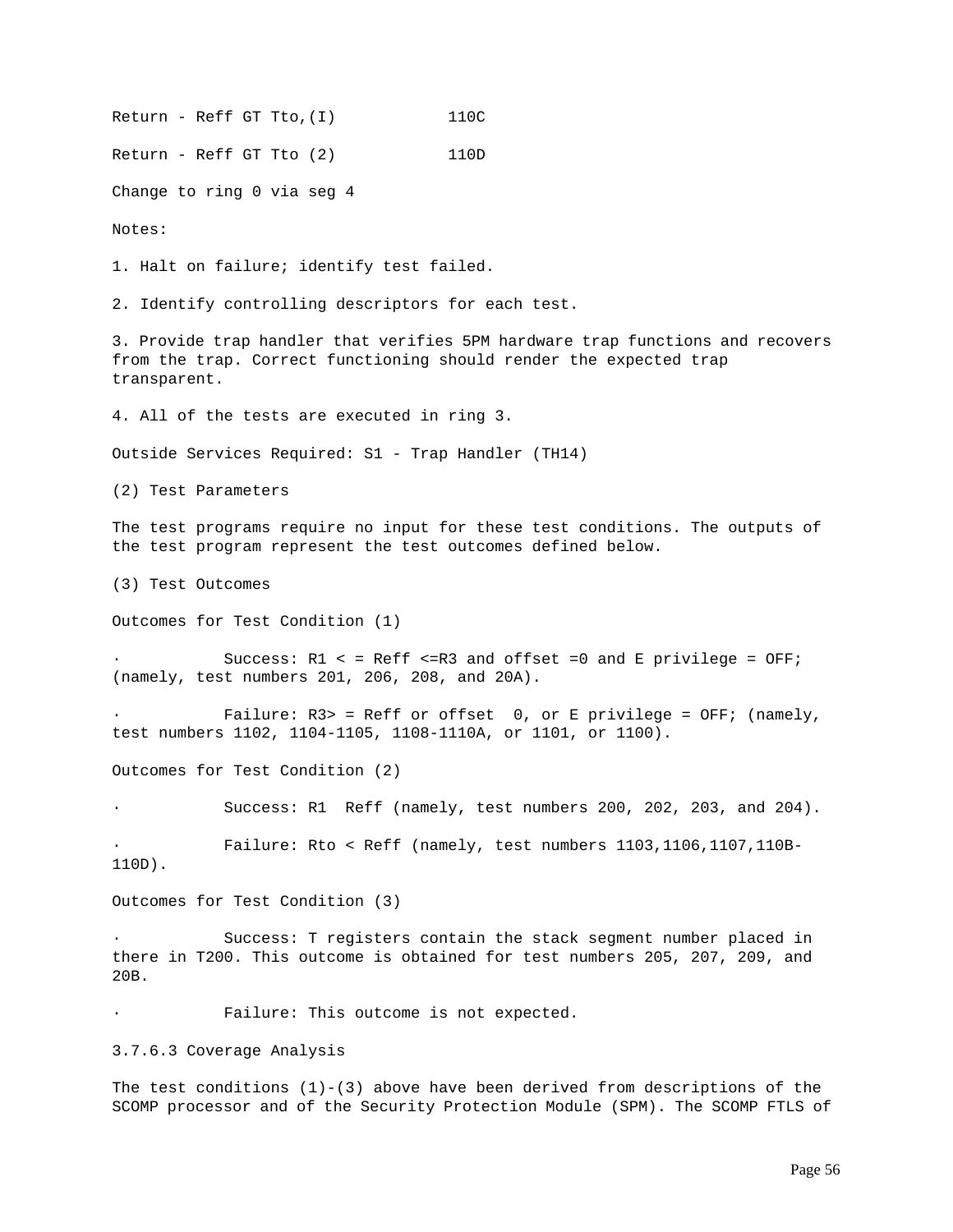the user-visible hardware functions were either incomplete or unavailable at the time of processor security testing and, therefore, could not be fully used for the generation of test conditions [3]. Since a formal model of the protection mechanisms of the SCOMP processor was unavailable, the documentation of the SCOMP processor and SPM were the only available sources of test conditions.

The test coverage analysis for the conditions  $(1)-(3)$  above is based on boundary value coverage. Note that test condition (1) includes three related subconditions, namely (offset = 0) and (E privilege = ON). Furthermore, subcondition (Ro <=Reff<) requires at least three calls (i.e., R3 to R1, m R3 to R1, R3 to R2) be made and that each be combined with subconditions (offset = 0) and E privilege = ON). Though subcondition R3 > Reff requires that six calls be made (i.e., for Reff > R3 = 0, Reff > R3 = ), 1, Reff > R3 = 0, 1, 2), these subconditions cannot be combined with subconditions (offset 0) and E privilege = OFF) because all these related subconditions return failure. Test condition (2) similarly requires that multiple calls be made. It should be noted that for test condition (3) the boundary-value coverage can only cover the success subcondition in normal mode. The lack of a current stack segment number in the T register after a call or a return could only happen due to processor or SPM failures.

Several test conditions may be desired for processor security testing for which test programs cannot be built in the normal mode of operation. The example of this is provided by the invalidation of current process descriptions in the processor cache before dispatching the next process. (A complete test of the invalidation function for descriptions in the cache can be performed in privileged mode or in ring 0 as outlined in the conclusions below.)

Test Conditions for Descriptor Invalidation

Test that the descriptors contained in the cache are invalidated prior to the dispatch function.

Test Data

A test to insure invalidation of SPM descriptors after dispatch is not in the test software.

# Verification by Analysis

The invalidation function of dispatch involves resetting of all SPM cache validity bits for direct memory descriptors used by the CPU. This requires invalidation of 256 and 64 cache locations in the Virtual Memory Interface Unit (VMIU) and Descriptor Store boards, respectively. Analysis has confirmed the proper implementation of this function.

#### Conclusions

A test to verify the dispatch invalidation function could be implemented by using two descriptor structures, each mapping CPU memory references to different areas of memory. By checking usage (U and M bits) of each direct memory descriptor and the actual access to different locations in memory,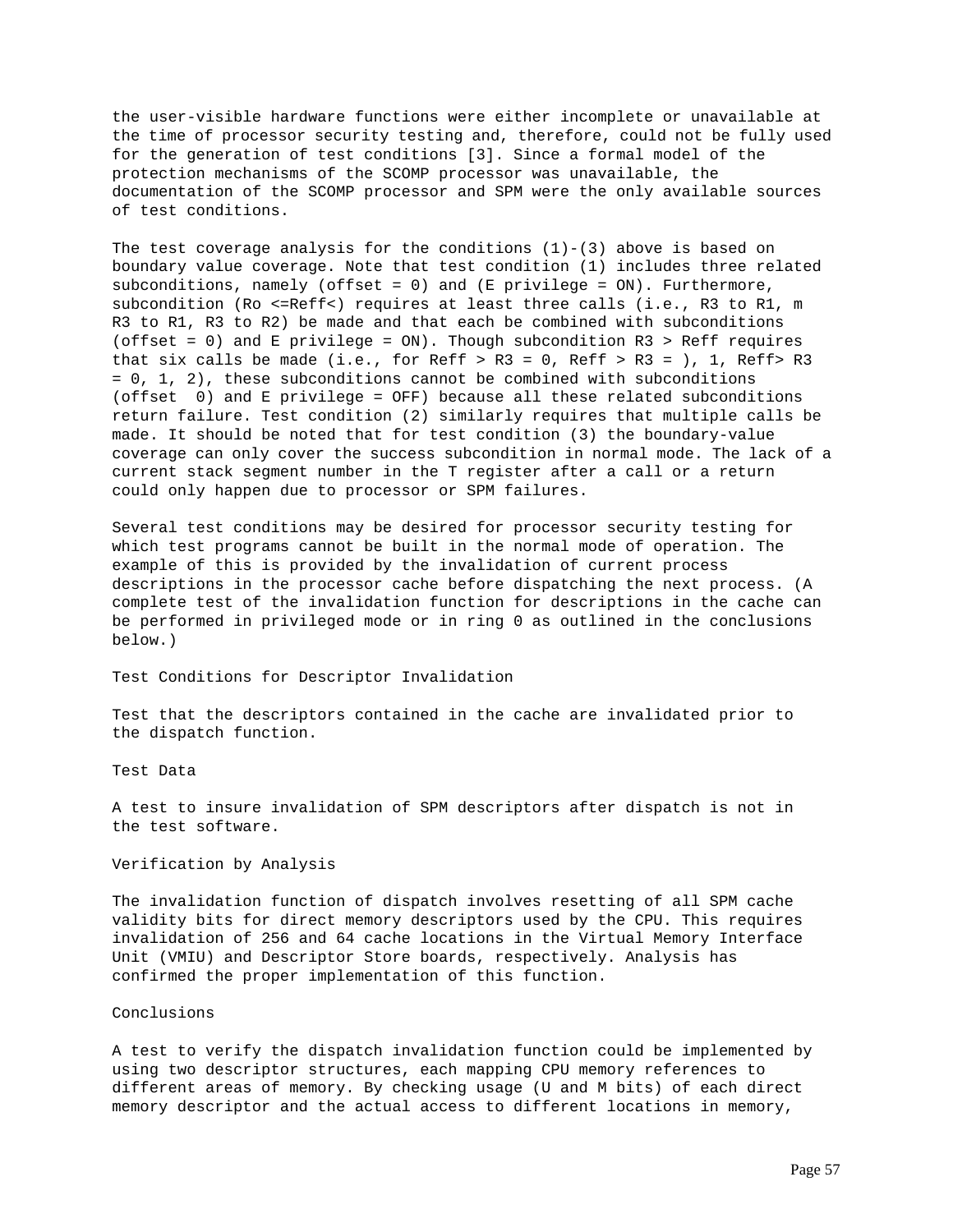the invalidation of previously stored descriptors in the SPM cache could be determined. The VMIU portion of the test would use a page descriptor structure (256 page located within 16 contiguous segments) with checks provided for each page of memory. The descriptor store board portion of the test would be constructed in a similar manner except 64 direct segment descriptors would be used.

# 3.7.7 Relationship with the TCSEC Requirements

In this section we present the documentation requirements for test plan and procedures stated by the TCSEC and additional recommendations derived from those requirements. Responsibility for documenting test plans and procedures belongs both to evaluators and to vendors because security testing evidence is produced by both for different purposes. It should be noted that the evaluator's test documentation and programs will not fulfill the vendor responsibility for providing test documentation and test programs. Wherever appropriate, this section differentiates exclusive evaluator responsibility from that of the vendors. Citations of specific evaluator responsibility provided by the TCSEC are omitted here because they are explained in detail in Section 10 of reference [13].

The introductory section of the test documentation should generally identify the product to be evaluated and give a high-level description of the system being tested, the types of applications for which it is designed, and the evaluated product class for which it is being tested.

#### PURPOSE AND SCOPE OF SECURITY TESTING BY EVALUATORS

A section should state the objectives of security testing conducted by the vendor and describe the role that this testing plays in supporting the Technical Evaluation Phase by the NCSC. It should state the purpose of the test plan and how it will be used. It should also define the intended scope of the effort in terms of both hours of effort and elapsed time, as well as the technical scope of the effort.

# ROLES AND RESPONSIBILITIES OF SYSTEM EVALUATORS

A section should describe how the test team is organized and identify the team leader and all members by name and organization, qualifications, and experience. Its purpose is two fold. First, it should clearly delineate team members' responsibilities and relationships. Second, it should provide sufficient background information on the team's prior functional testing experience to substantiate that the team is qualified to conduct the tests. It should describe the level of previous experience that each team member has with the system being evaluated, whether all team members have completed an internals course for the system, how well the team understands the flaw hypothesis penetration testing methodology and vulnerability reporting process, and other relevant qualifications. This section should specifically address test team education, skill, and experience.

A section should also identify any responsibilities for coordination, review and approval of the test plan, and procedures and reports that lie with personnel outside the test team.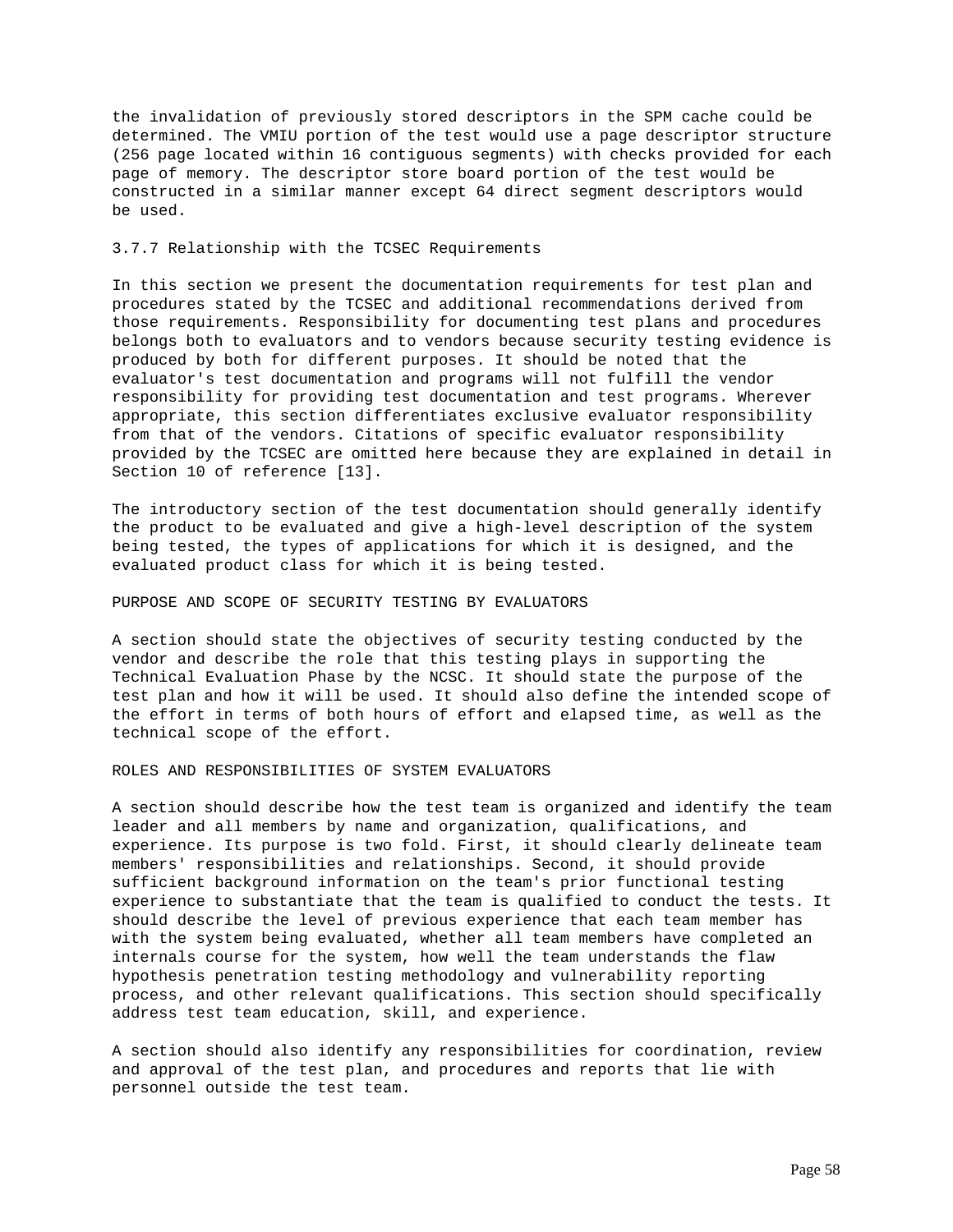#### SYSTEM CONFIGURATION

A section should specify the hardware and software configuration used for testing to include the location of the test site. This configuration should be within the configuration range recommended by the vendor for approval by the NCSC during the Vendor Assistance Phase. The vendor will be required to identify and recommend a test configuration to the NCSC early in the evaluation process. The vendor's recommendation will be considered by the NCSC test team in selecting the "official" test configuration.

### Hardware Configuration

A subsection should identify the CPU, amount of random access memory (RAM), I/ O controllers, disk drives, communications processors, terminals, printers, and any other hardware devices included in the test configuration by specifying the vendor's model number and quantity of each configuration item. Each peripheral should be given a unique identifier that associates it with a specific controller port. Communications parameter settings should be specified where appropriate. It should be possible to duplicate the test configuration exactly from the information provided.

# Software Configuration

A subsection should identify the version of the vendor's operating system included in the test configuration, as well as each specific TCB software component that is not part of the operating system. It should include sufficient information to generate the system from the TCB test software library along with the vendor's distribution tapes. It is very useful to include a summary of device driver file names and the file system directory structures along with a description of their general contents.

SECURITY TEST PROCEDURES (TO BE FOLLOWED BY BOTH VENDORS AND EVALUATORS)

The TCSEC states the following test documentation requirement:

Class C1 to A1. "The system developers shall provide to the evaluators a document that describes the test plan, test procedures that show how the security mechanisms were tested and the results of the security mechanisms' functional testing."

A section should provide both an overview of the security testing effort and detailed procedures for each of the security test plans. Security testing will include detailed procedures for executing any test plan that is needed to provide significant coverage of all protection mechanisms. This portion of the test plan must be detailed; it will require the test team to generate the test plans for each TCB primitive.

Review and Evaluation of Test Documentation for Each TCB Primitive

A subsection will present an evaluation of the method of TCB primitive testing used by the vendor's development team, the completeness of the coverage provided by the vendor's tests for the TCB primitive, and any shortfalls that will need to be covered by the security testing team. This evaluation should include a discussion of the extent to which the vendor's tests used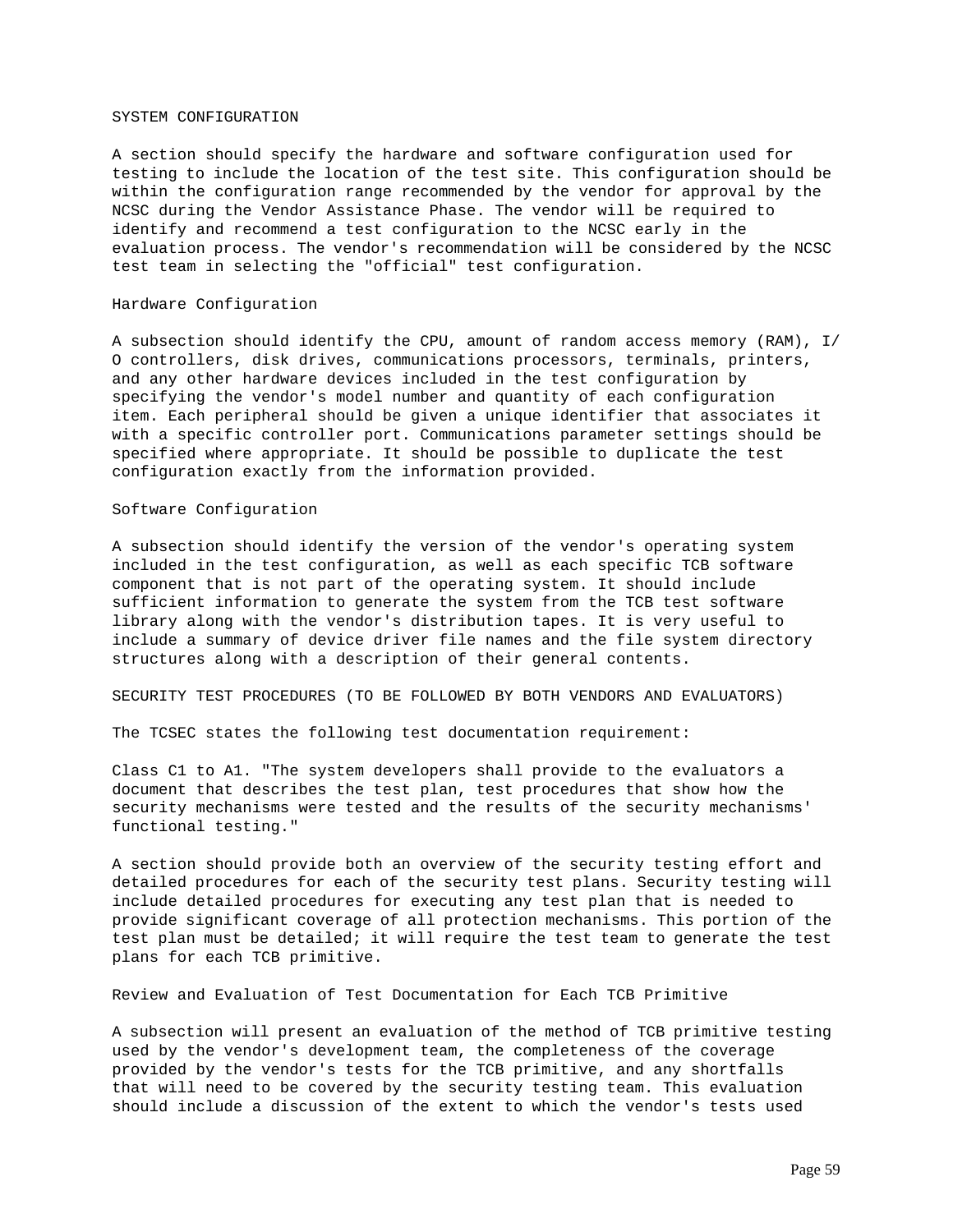black-box (which does not necessarily assume any knowledge of system code or other internals) or gray-box coverage (which assume knowledge of system code and other internals). Black-box test coverage is best suited for C1 to B1 class systems. Gray-box coverage of a system's security protection with respect to the requirements in the TCSEC is best suited for B2 to A1 class systems. In terms of TCB-primitive coverage, this subsection should identify any relevant interfaces or mechanisms that the vendor has previously failed to test, as well as how thoroughly the vendor has previously tested each interface or mechanism with respect to each TCSEC requirement.

Test Plans

Test Conditions

This section identifies the test conditions to be covered. It should include explanation of the rationale behind the selection and the order in which the tests are executed. It is recommended that the detailed test procedures for each test condition be compiled in annexes in a format that enables the test personnel to mark steps completed to ensure that procedures are performed correctly.

These test conditions should be derived from interpretations of the following:

Protection philosophy and resource isolation constraints (for classes C1 and C2).

Informal security models (class B1).

· DTLS and formal security models (classes B2 and B3), FTLS (class

A1).

Accountability requirements (all classes).

Test Data

The test data should include the definition of the following:

Environment initialization.

Test parameters.

Test outcomes.

Coverage Analysis

The coverage analysis section of a test plan should justify the developer's choice of test conditions and data, and should delimit the usefulness of the test with respect to security of the system.

Test Procedure Format

Whenever security testing is not automated extensively, the developer's test documentation should include test scripts. These should contain: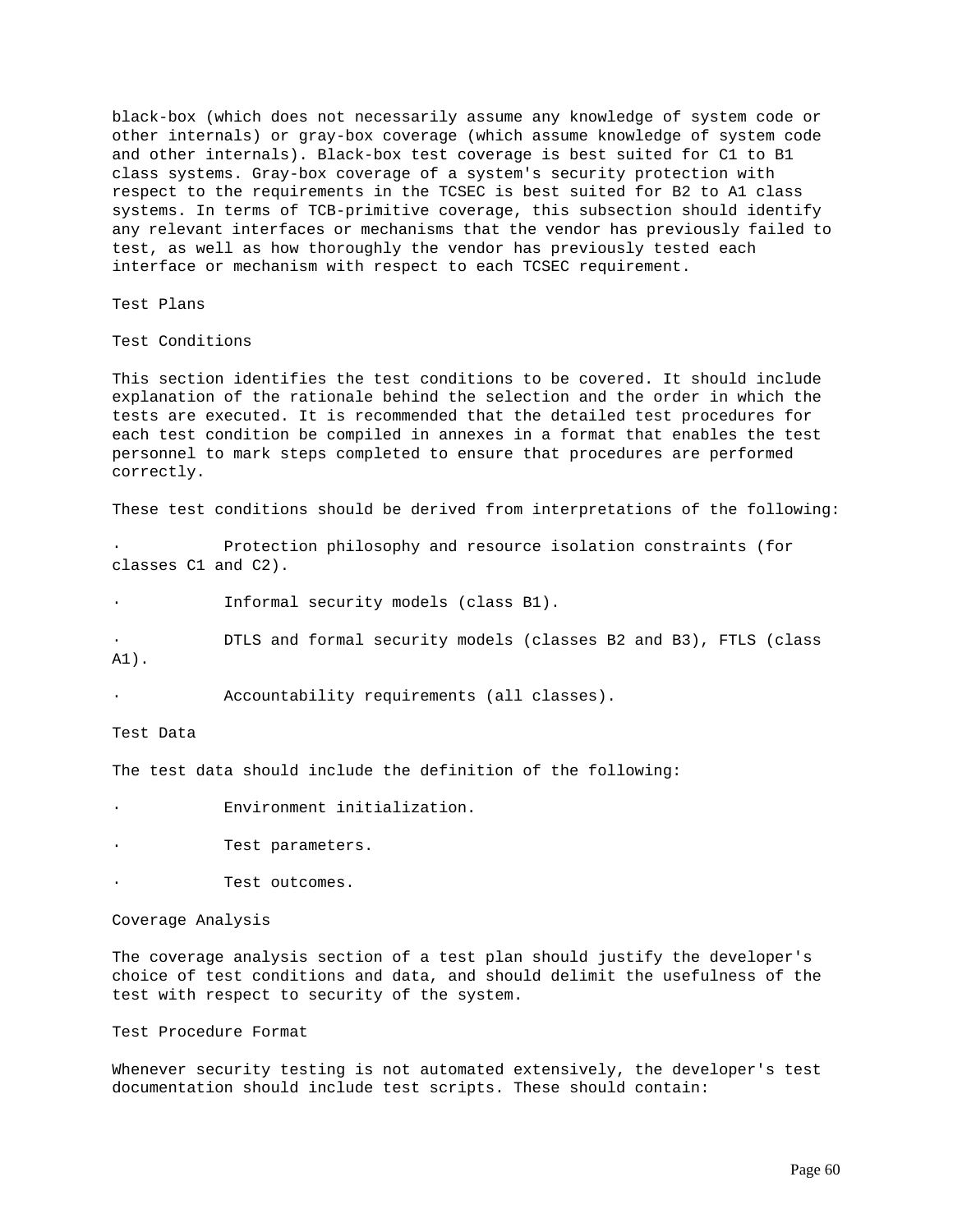- · A description of the environment initialization procedure.
- · A description of the execution test procedure.
	- A description of the result identification procedure.

Procedure for Correcting Flaws Uncovered During Testing

A subsection should describe the procedure for handling the identification and correction of flaws uncovered during the course of functional testing. It should specify how this information was provided to the vendor's test team, how much time was allocated to correct the flaw, and how testing again was conducted to verify that flaws have been corrected.

An Example Test Report Format

The TCSEC includes the following requirements for reporting the test results:

Classes C1 to A1. "The system developer shall provide to the evaluators a document that describes [the] results of the security mechanisms' functional testing."

A section should identify the vendor of the evaluated product and give a highlevel description of the system that was tested, the types of applications for which it is designed, and the class for which it is being evaluated.

Test System Configuration

A section should provide a general description of the test system configuration. It need not be as detailed as the test plan, but should give enough detail to identify the hardware and software context for the test results.

Test Chronology

A section should provide a brief chronology of the security testing effort. It should indicate when testing began, where it was conducted, when each milestone was completed, and when testing was completed.

Results of Security Testing

A section should discuss each flaw uncovered in the system during security testing. It should describe any action taken to correct the flaw as well as the results of retesting. It may be useful to define a "level of criticality" for classifying the flaws in order to distinguish major problems that might impact the final rating from minor discrepancies or those for which a work-around was found.

List of Uncorrected Flaws

A section should identify any problems that were uncovered during testing that were not corrected to the test team's satisfaction.

4. COVERT CHANNEL TESTING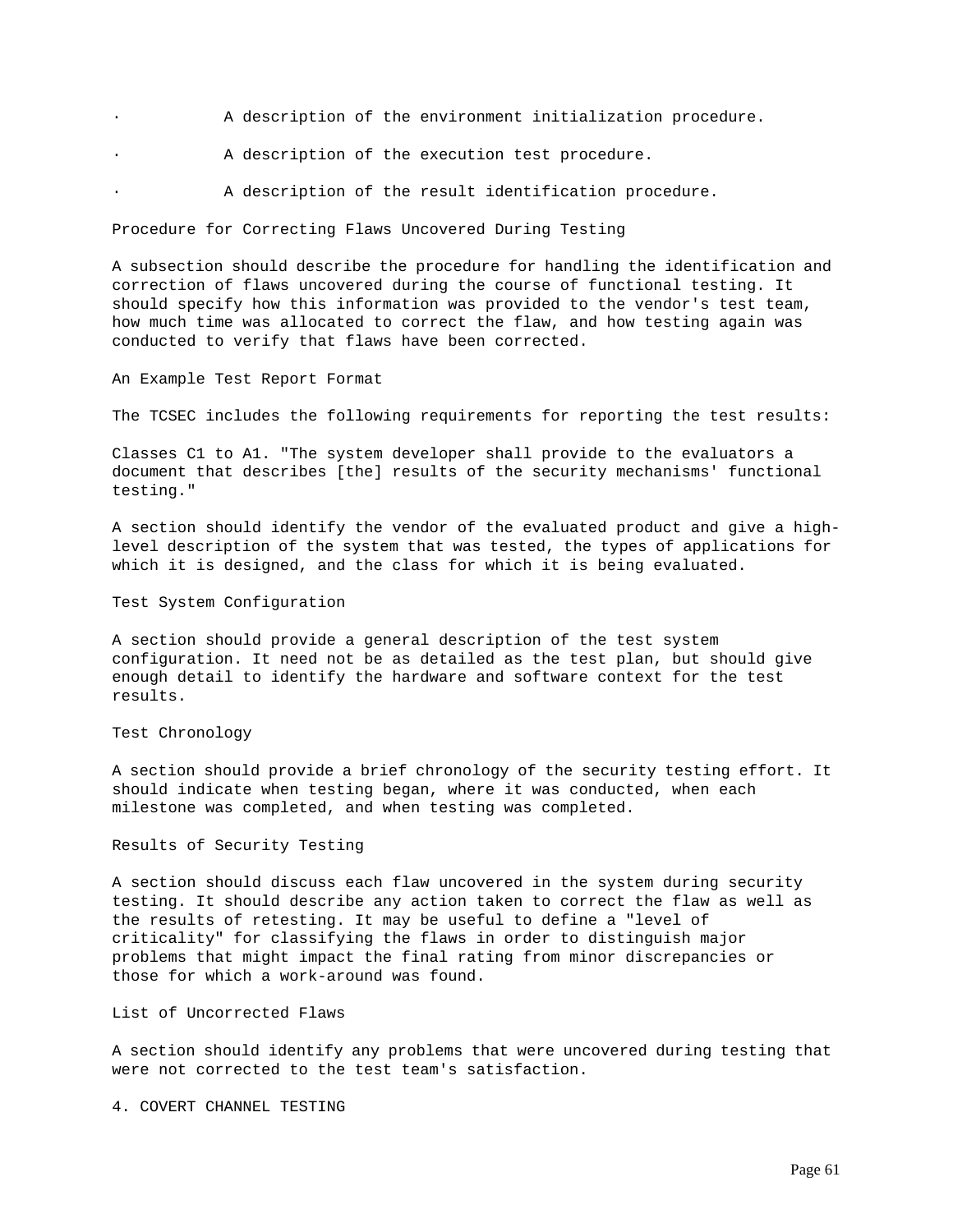Covert channel testing is required in order to demonstrate that the covert channel handling method chosen by system designers is implemented as intended. These methods include prevention and bandwidth limitation. Testing is also useful to confirm that the potential covert channels discovered in the system are in fact real channels. Testing is also useful when the handling method for covert channels uses variable bandwidth-reduction parameters (e.g., delays) that can be set by system administrators (e.g., by auditors). Testing can ensure that these mechanisms reduce the channel bandwidths to the correct limits intended by system administrators.

Bandwidth estimation methods that are necessary for the handling of covert channels may be based on engineering estimation rather than on actual measurements. Bandwidth estimations provide upper bounds for covert channels before any handling methods are employed. In contrast, covert channel testing always requires that actual measurements be performed to determine the covert channels' bandwidths after the chosen handling method. Similarly, whenever covert channels are prevented (i.e., eliminated), testing of actual code of the implemented system is required.

### 4.1 COVERT CHANNEL TEST PLANS

The test plans used for covert channel testing have the same structure as those used for security functional testing. That is, for testing each covert channel a test condition and the test data should be written, and coverage analysis should be performed for that channel.

The test conditions for channels differ depending on the choice of the covert channel handling method. Test conditions would state that no information leakage is possible through the previously extant channel for covert channels that are eliminated. For covert channels handled by bandwidth limitation, the condition would state that the measured bandwidth of the respective channel is below the predicted limit chosen for the channel. If the test is used to measure the bandwidth after nonzero delay values are used, the predicted bandwidth limit is the target bandwidth chosen or provided by the default values of the added delays. If the test is used to measure the bandwidth before nonzero delays are used, the predicted bandwidth is the estimated maximum bandwidth of each channel.

The test data for each channel consists of the test environment definition, the test parameters used, and the outcomes of the test. The test environment definition consists of a description of the actual covert channel scenario defining how the sender and recipient processes leak information. This definition may include a description of the synchronization methods used by the sender and receiver, the creation and the initialization of the objects (if any) used by the sender/receiver to leak information, the initialization and resetting of the covert channel variable, etc. If channels are aggregated serially or in parallel, and if specific encodings are used, the aggregation and encoding methods should be defined. (Note that neither channel aggregation nor special bit encodings need to be used in testing as these are neither required nor recommended by either [13] or its covert channel guidelines.)

It should be noted that in many cases of resource exhaustion channels, the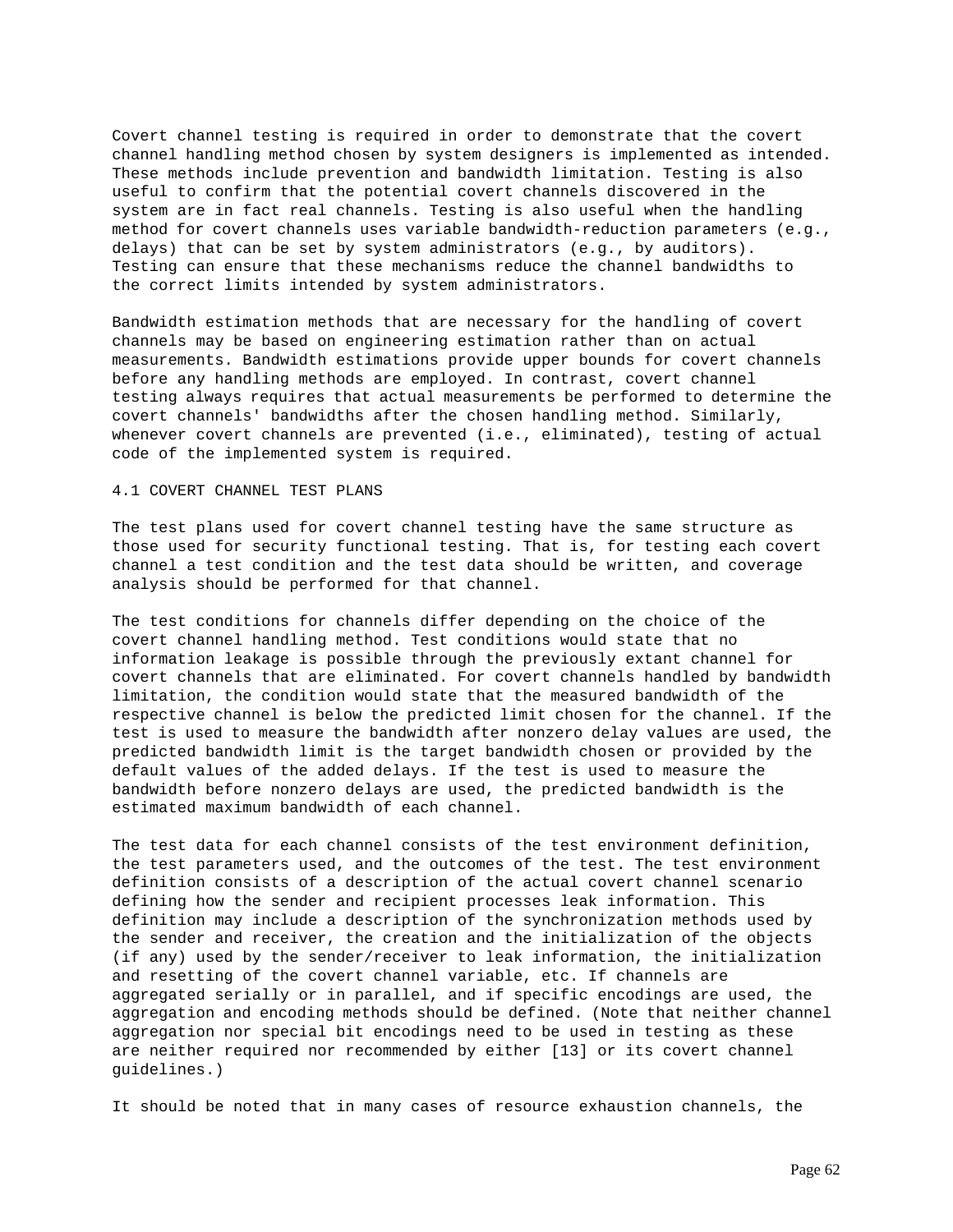test program need not actually leak any string of bits. This is acceptable only in cases when the exhaustion of one of these resources deteriorates system performance to such an extent that no information could possibly be transmitted within 1 second. In such cases, it is sufficient to measure the elapsed time from the beginning of the covert channel primitive invocation until the resource exhaustion error is returned to test the upper bound of the achievable bandwidth.

The test parameters consist of the values set to run the measurements and include the number of bits leaked for each channel, the distribution of 0's and 1's chosen for the test, the representation of 0's and 1's (e.g., using the states of the covert channel variable or system objects), the delay values chosen for testing, the number of objects used and their types and privileges, etc.

The test outcomes specify the expected results of the test. As with test conditions, the test outcomes are similar for all channels. For each channel, they define the target limit of the actual, measured channel bandwidth.

Coverage analysis for covert channel testing requires the demonstration that the placement of delays and randomization points in code covers all information flow paths. Credible assurance of correct handling of covert channels cannot be provided without such analysis.

To understand the complexity of covert channel testing and the need for covering all information flow paths, consider a generic example of covert channels provided by a single variable. Assume that the variable can be viewed (altered) by V (A) primitive calls of the TCB. These primitives can create up to V x A covert channels. Testing would have to ensure that, if the covert channel handling method is based on placement of bandwidth reduction delays, the placement of those delays limits bandwidth of all these covert channels to a specified value. In a system that has N variables (or attributes) that create covert storage channels,  $sum_{i} i = ... N$  (VixAi) test programs would have to be generated to assure correct placement of delays. For a UnixTM-like system, this would require approximately 3,000 test plans and programs for covert channel testing, many of which would be redundant. This would clearly be impractical.

The assurance that covert channel tests cover all possible flows in the TCB can be provided by (1) a test of a single instance of covert channel usage, which would test that the channel is eliminated or delayed, and by (2) an analysis that shows that all other instances of the same channel are either eliminated or have their bandwidth reduced by correct placement of delays. This assurance allows the elimination of all redundant covert channel tests without loss of coverage.

4.2 AN EXAMPLE OF A COVERT CHANNEL TEST PLAN

In this section we present an example of a test plan for a covert storage channel. This channel, called the Upgraded Directory Channel, has been described in references [15] and [16]; therefore, it will not be described here in detail. Measurements and engineering estimations, which predict the bandwidth of this channel in Secure XenixTM running on a 6 megahertz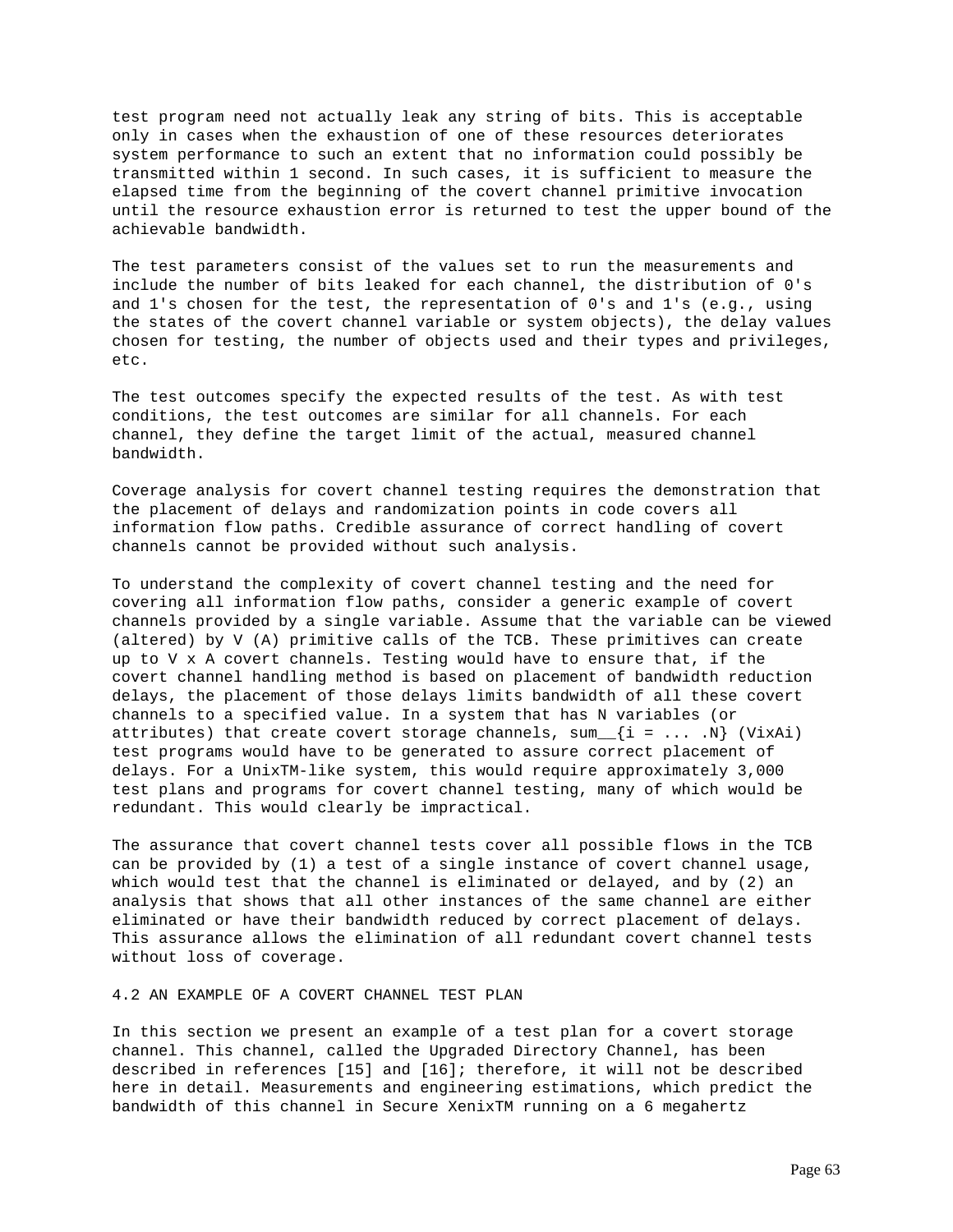personal computer AT, have been reported in reference [16]. Other types of engineering estimations which can determine the maximum bandwidths of noise less covert channels have been presented in reference [21].

See Section 4.3, "Relationship with the TCSEC Requirements," which contains an example of a covert channel test plan.

4.2.1 Test Plan for the Upgraded Directory Channel

System Version: PS/2 Model 80.

Covert Channel Type: MAC conflict channel [19].

Variable Name: direct - > d\_\_ino.

4.2.1.1 Test Condition

The test condition for the "upgraded directory channel" is:

The measured bandwidth is lower than the predicted bandwidth after delay is added.

4.2.1.2 Test Data

Environment Initialization

The test operator logs in at a security level called "Low" and initializes a receiver process. Then the operator logs in at a level called "High" and initializes a sender process. Level High must dominate level Low. The receiver process creates an upgraded directory at level High and the sender process, which is at the same level as that of that directory, signals to the receiver process a 1 or a 0 by either creating or not creating an object in that directory. The receiver process may detect 0s and 1s by trying to remove the upgraded directory. Success or failure of the removal operation signals 0s or 1s because a directory can only be removed when there is no object in that directory [15].

Note: Both the sender and the receiver use four directories to amortize the synchronization and environment set up delay for every bit over four bits (i.e., four-bit serial aggregation). This covert channel scenario is shown in Figure 7.

Parameters

Number of Bits leaked: 8.

Distribution of information used by the test program: 01100011, which represents character "c."

Object Type: directory.

Number of objects used: 4 directories (serial four-bit aggregation).

Measurements: The rmdir (nonempty directory) elapsed time is 3020 ms.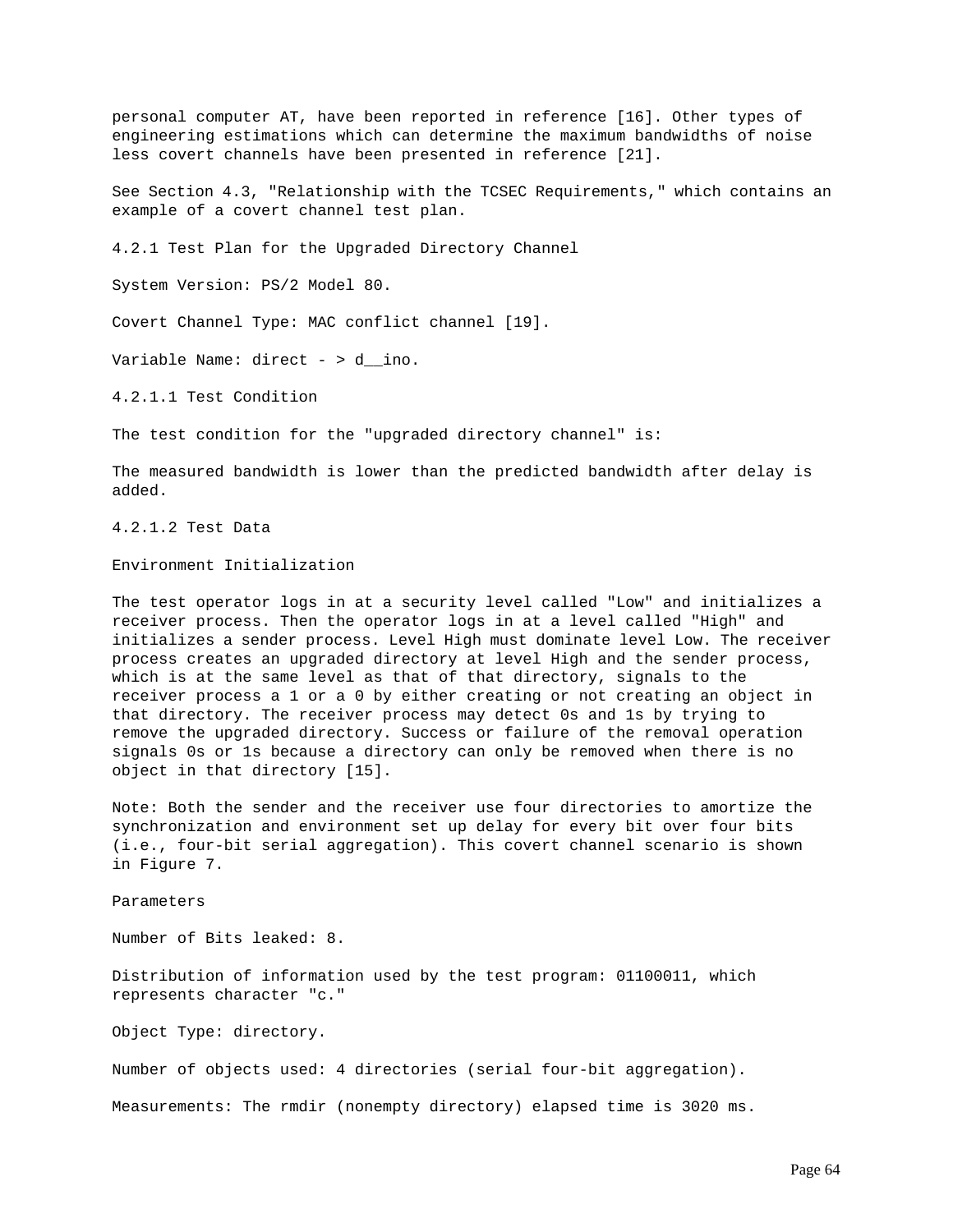(delayed). The rmdlr (empty directory) elapsed time is 180 ms. The rmdir (average) elapsed time is 1600 ms.

Outcome: The measured bandwidth is less than the predicted bandwidth of 0.566 bit/sec (with delay). If delay is removed, the predicted bandwidth is 2.8 bits/sec.

4.2.1.3 Coverage Analysis

The trusted process rmdir is the only primitive that reads variables in this covert channel.

4.2.2 Test Programs

The test programs are included in files up/dirs.c and dirr.c (not shown here).

4.2.3 Test Results

The measured bandwidth is 0.5 bit/sec. The reason the test results for the "no delay" case are not included here is that this delay is built into the system configuration. The auditor cannot turn off or set the delay.

4.3 RELATIONSHIP WITH THE TCSEC REQUIREMENTS

The TCSEC states the following requirement for the documentation of covert channel testing:

Classes B2 to A1. "The system developers shall provide to the evaluators a document that ... shall include the results of testing the effectiveness of the methods used to reduce covert channel bandwidths."

To satisfy this requirement the testing of the covert channel bandwidth must be performed. The following format is recommended for the documentation of covert channel test plans.

(1) Test Conditions

These conditions should be derived from covert channel handling methods and should include:

Elimination of covert channel conditions (whenever appropriate).

Bandwidth limitation conditions based on measurements or engineering estimations.

Covert channel audit conditions (where appropriate).

(2) Test Data

Test data should include:

Environment initialization data and/or a brief scenario of covert channel use;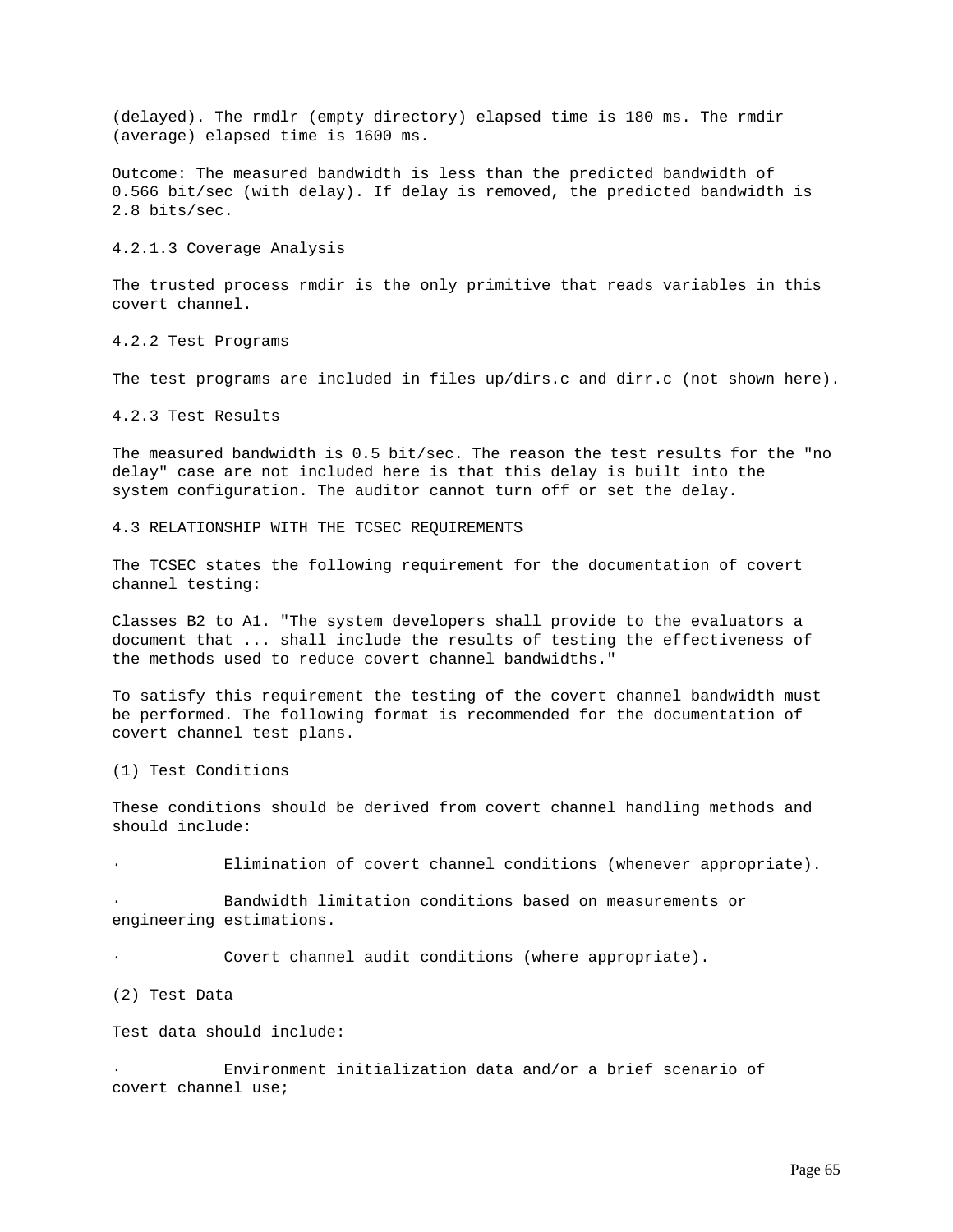· Test parameter definition.

Test outcome (a blocked channel, an eliminated channel, or measured bandwidth below the predicted value).

(3) Coverage Analysis

This analysis should contain an explanation of why the test covers all modes of covert information leakage through an individual channel, through a channel variable, or through a class of channels.

5. DOCUMENTATION OF SPECIFICATION-TO-CODE CORRESPONDENCE

The correspondence of the formal specification and source code is also a test documentation requirement of the TCSEC. The test documentation requirements of the TCSEC state:

Class A1. "The results of the mapping between the formal top-level specification and the TCB source code shall be given."

This A1-exclusive requirement is only peripherally related to security testing. We have only included it as an appendix for the interested reader. The detailed set of FTLS-to-code correspondence requirements is provided by A Guideline to Formal Verification Systems (NCSC-TG-014).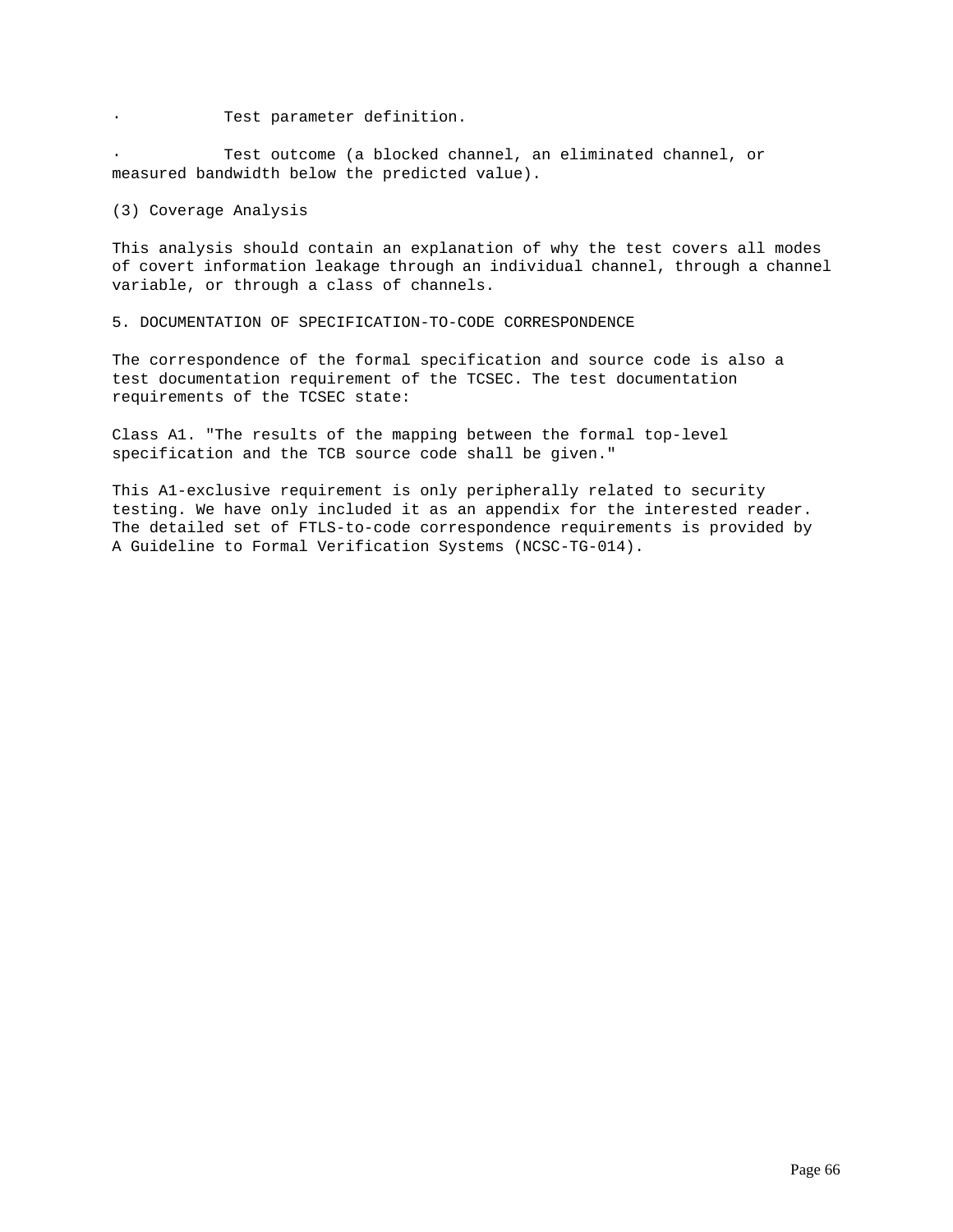#### APPENDIX

Specification-to-Code Correspondence

1. Overview

The requirements of the FTLS-to-code correspondence stated in Section 5 define the scope of the mapping process. The mapping may be informal but it must:

Show the consistency of the TCB implementation code and FTLS.

Include all elements of the FTLS in the correspondence.

Describe code not specified in the FTLS (if any) excluded from the mapping.

Although the mapping may be informal, it is instructive to review its theoretical underpinnings. These underpinnings are summarized in Sections 1- 4 of reference [25] and in Sections III and IV of reference [26].

Consider two specifications of a finite state machine M denoted by Mf and Mc. The specification Mf is the FTLS of M, and Mc is the implementation specification (i.e., code) of M. A common thread of all formal verification methods is the requirement to demonstrate that any state of the machine specification Mc represents a state of another, more abstract, machine specification Mf . Alternate methods exist that attempt to formally establish this representation.

The first method is based on defining a function phi with an application to a state Sc of Mc that yields the "corresponding" state of Mf. The function F defines the mapping between the two machine specifications. This mapping expresses properties of the correspondence between Mc and Mf. For example, if the property of Mc is to mimic Mf step by step, the mapping function F should be defined in such a way that the i-th state of Mf corresponds to the i-th step of Mc. If the notions of a secure state and state transition are defined in Mf, and if all state transitions of Mf leave it in a secure state, the property of the function F is defined in such a way that all mapped states of Mc are secure and all state transitions of Mc leave it in a secure state. In general, the mapping function F should capture the specific property, or properties, desired for the mapping.

The first mapping method, called "refinement mapping" in reference [25], is applicable to large classes of problems of establishing code-tospecification correspondence, including correspondence of concurrent program code. In many cases, however, the refinement mapping cannot be found. Reference [25] shows that in a very large class of mapping cases it is possible to augment the implementation specification of Mc (i.e., the code) with extra state components (called the "history" or "prophecy" variables) in a way that makes it possible to produce refinement mapping.

The second method is based on defining a function G whose application to an assertion Af defined on a state of Mf yields an assertion Ac about the state of Mc. This alternate mapping should also capture similar properties of Mf and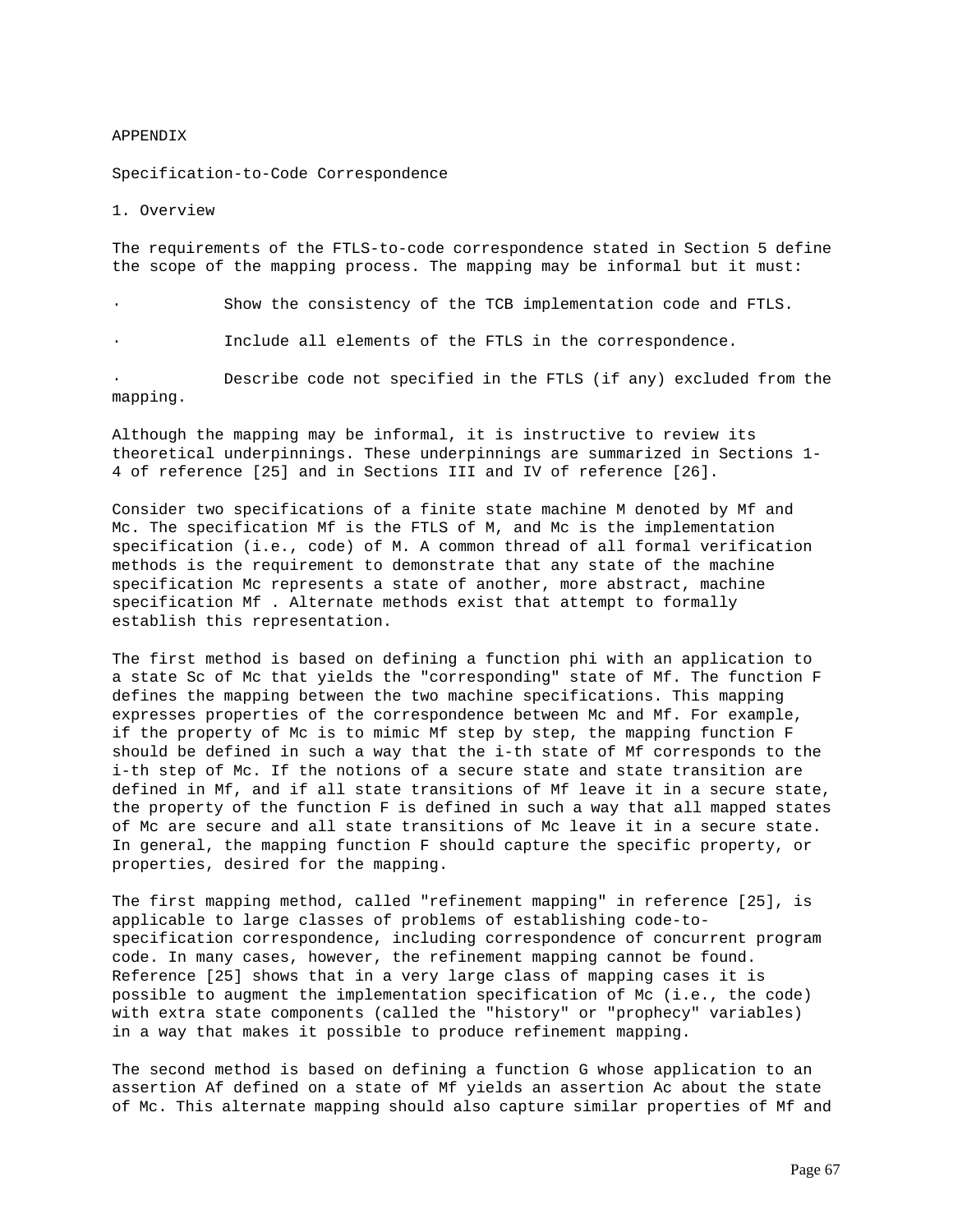Mc as those defined above. These two notions of mapping defined by F and G are inverses of each other, as argued in reference (16], in the sense that:

For any assertion Af about the states of Mf and any state Sc of Mc, Af is true of state F(Sc) of Mf if and only if assertion G(Af) is true of state Sc.

Examples of how the two mapping definitions are applied to system specifications and design are provided in [26]. A further example, which uses similar methods for the generation of correct implementation code from abstract specifications, is given in [27]. In both references, the mappings are defined on types, variables, constants, operators (e.g., logic operators), and state transformations. The common characteristics of all formal mappings are (1) the mapping definition, (2) the identification and justification of unmapped specifications (if any), (3) the specification of the properties that should be preserved by the mappings, and (4) the proofs that these properties are preserved by the defined mappings.

# 2. Informal Methods for Specification-to-Code Correspondence

Informal methods for FTLS-to-code correspondence attempt, to a significant degree, to follow the steps prescribed by formal methods. Two informal exercises of FTLS-to-code correspondence are presented briefly in references [28 and 29], one based on FTLS written in SPECIAL and the other in Ina Jo. Analysis of both exercises, one of which was carried out on the SCOMP kernel [28], reveals the following common characteristics.

#### 2.1 Mapping Definition

The mapping units of both FTLS and code are identified and labeled explicitly. For example, each "processing module" is identified both in FTLS and code. This identification is aided by:

Intermediate English language specification or program design language specifications, and/or

Naming conventions common to FTLS and code (if common conventions are used). Processing modules are represented by the "transform" sections of Ina Jo and by the module V, O, and OV functions of SPECIAL.

Alternatively, the mapping units may consist of individual statements of FTLS and implementation code.

Correspondences are established between similarly labeled mapping units. This is particularly important for the units that have user visible interfaces. Correspondences include:

Data structures used by processing modules (namely variables, constants, and types of the FTLS) are mapped in their correspondent structures of code.

Effects of processing modules and operators (e.g., logic operators) that are mapped to the corresponding code functions, procedures, statements and operators.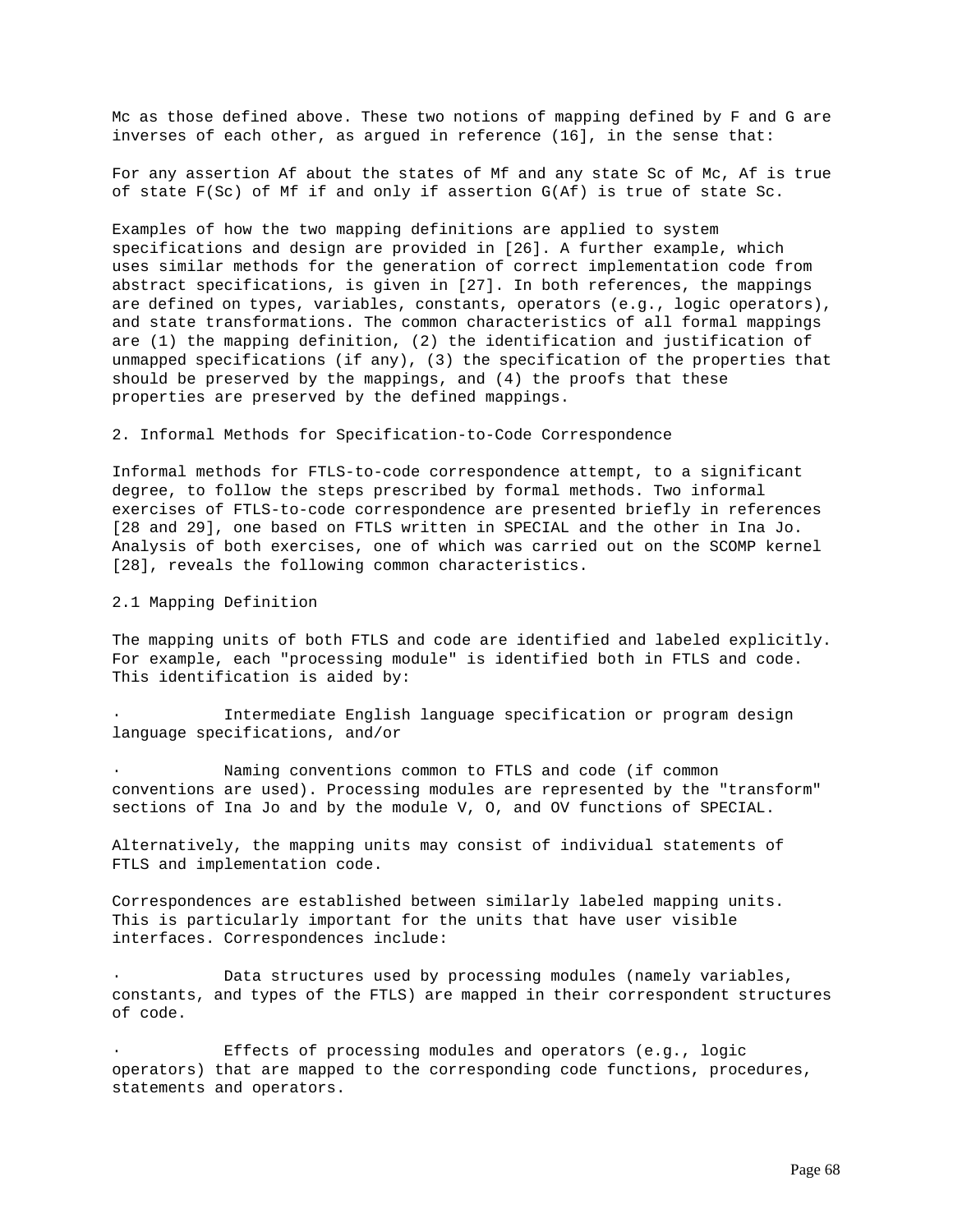In addition, whenever the effects sections of a processing module identify exceptions separately, the correspondence of FTLS exceptions and code exceptions should also be included explicitly.

### 2.2 Unmapped Specifications

The process of establishing the FTLS-to-code correspondence may reveal that the FTLS has no corresponding code or has incomplete code specifications. This situation is explicitly excluded by the TCSEC requirements, because all elements of the FTLS must have corresponding code. More often, significant portions of the implementation specifications (i.e., code) remain unmapped. Mismatches between FTLS and implementation specification may occur for many different reasons, which include:

FTLS and code are written in languages with very different semantics. This is the case whenever FTLS are written in nonprocedural languages and code is written in a procedural language. In this case, the correspondence between the assertions of the nonprocedural language and the functions, procedures, and control statements of the procedural language are difficult to establish. Some unmapped implementation code may represent implementation language detail which is not mapped explicitly to FTLS and which does not affect adversely the properties preserved by the mapping (discussed below).

The domain or range of an FTLS function may be incorrectly identified during code development. In this case the mapping process should be able to identify the cause of the FTLS and implementation code mismatch.

· A significant part of the TCB code is not visible at the user interface and thus, has no correspondent FTLS. This code, which includes internal daemons, such as daemons for page/segment replacement, daemons that take system snapshots, and so on, is nevertheless important from a security point of view because it may introduce information flows between TCB primitives in unexpected ways. The effect of such code on the mapping, or lack thereof, should be carefully analyzed and documented.

· Unmapped TCB implementation code includes code which ensures the noncircumventability and isolation of the reference monitor and has no specific relevance to the security (i.e., secrecy) policy supported. For example, TCB implementation code which validates the parameters passed by reference to the TCB is policy independent and may cause no covert channel flows (because all relevant flows caused by these checks are internal to the process invoking the TCB).

Unmapped TCB implementation code may include accountability relevant code (e.g., audit code), debugging aids, and performance monitoring code, as well as other code which is irrelevant to the security supported. The presence of such code within the TCB may introduce information flows within the TCB primitives and may introduce additional covert channels. The effect of such unmapped code on the mapping should be analyzed and documented.

The TCB may contain implementation code that is relevant to the security policy supported by the system but irrelevant to the properties that could be verified using the FTLS. For example, the correctness of some of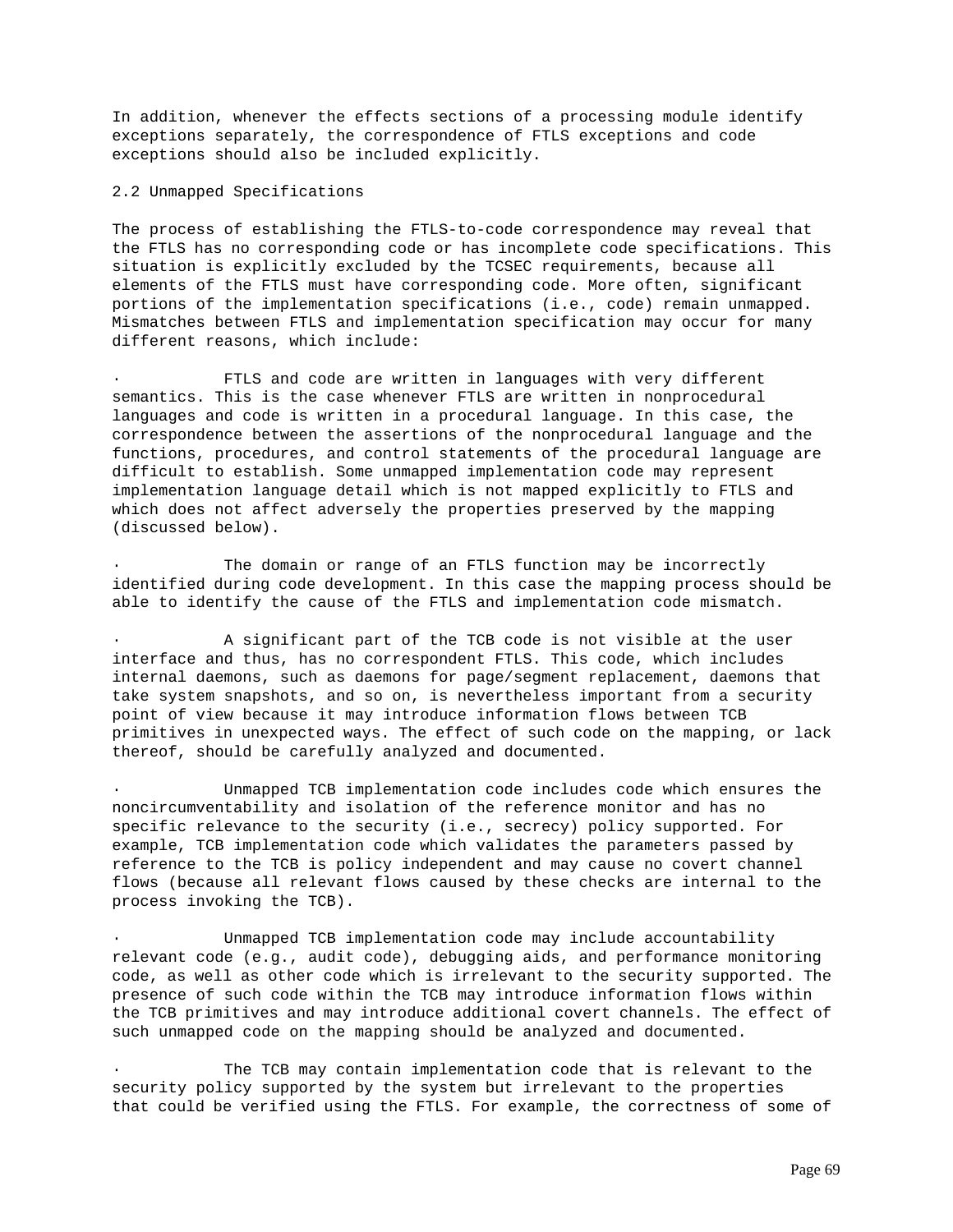the discretionary access control policies may not be easily verified with the currently available tools. Therefore, the complete mapping of code implementing such policies to the corresponding FTLS may have limited value. However, the information flows generated by such code should be analyzed and documented.

# 2.3 Properties Preserved by the Mapping

A key characteristic of any FTLS-to-code mapping is the specification of the security property of the FTLS that should be included in implementation code. Such security properties include specifications of MAC and DAC policy components, object reuse components, and accountability components, all of which are user visible at the TCB interface. These properties should also include specifications of equivalence between information flows created by FTLS and those created by implementation functions, procedures, variables and mapped code. Other safety properties and liveness properties may also be included. For each mapped module, the properties preserved by that module should be documented.

It must be noted that current emphasis of practical work on FTLS-to-code mapping is exclusively focused on the maintenance of (1) mandatory access control properties of FTLS in implementation code, and (2) the equivalence between covert channel flows of the FTLS and those of the implementation code.

### 2.4 Correlation Arguments

The documentation of each correspondence between mapping units should include a convincing argument that the desired properties are implemented by code despite unmapped specifications or code (if any). Lack of such documentation would cast doubts on the validity of the mapping and on the usefulness of demonstrating formally such properties of FTLS. For example, little use is made of the soundness of information flows of FTLS whenever flow equivalence between FTLS primitives and variables and those of implementation code is not established.

## 3. An Example of Specification-to-Code Correspondence

The module whose FTLS mapping to implementation code is illustrated in this section is "get\_\_segment\_\_access" system call of the Honeywell's Secure Communication Processor (SCOMP). The FTLS is written in SPECIAL, the language supported by the Hierarchical Development Methodology (HDM) developed at SRI International, and the implementation code is written in UCLA Pascal. The system call "get\_\_segment\_\_access" returns the access privileges of the invoking process (e.g., user process) for a uniquely identified segment. The effect of this call is similar to that of the access system call of UnixTM when applied to files, namely Tables 1 and 2, page 58. Figure 8 below shows the FTLS of "get\_\_segment\_\_access" and Figures 9a; 9b, parts 1 and 2; and 9c show its implementation code. Note that Figure 9a identifies the "def.h" file, namely the file of included header definitions of the module, Figure 9b, parts 1 and 2, contain the actual code of the module (i.e., in the ".p" file), and Figure 9c contains the code of implementation function "get\_\_segment\_\_info," which is invoked by the code of "get\_seg\_access."

3.1 Mapping Definition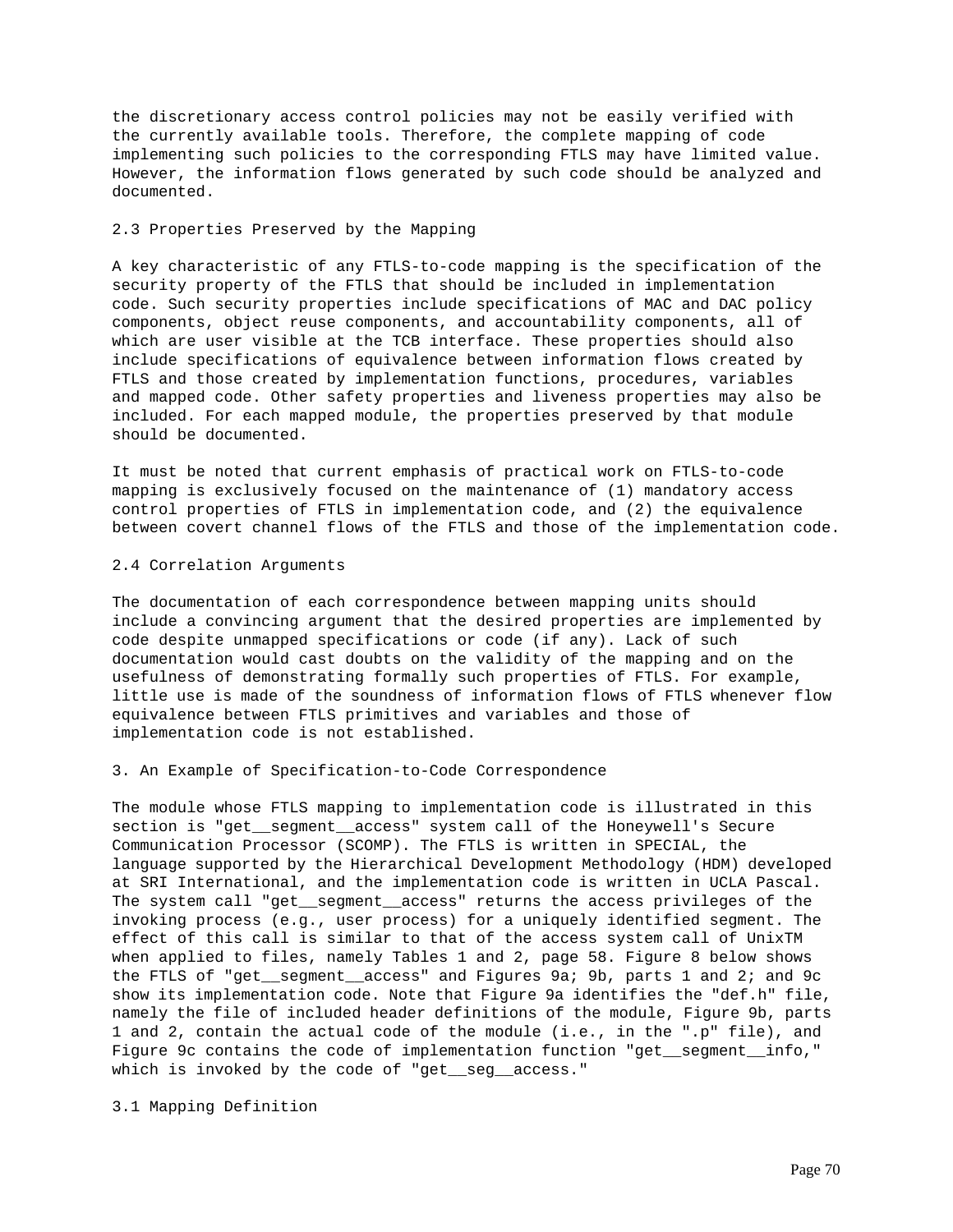# Mapping Units

The mapping units for both the FTLS and the implementation code of SCOMP are the individual language statements. To establish the mapping each statement of the implementation code is labeled unambiguously (i.e., using the code or data file name and the statement line number). Statement level labeling of data definitions (i.e., "def.h" files) and code (i.e., ".p" files) is shown in Figures 9a; 9b, parts 1 and 2; and 9c.

#### Correspondence of Labeled Units

The statement level mapping of FTLS to code is established in SCOMP by adding to each SPECIAL statement of the "get\_\_segment\_\_access" module the corresponding individual (or group of) UCLA Pascal statement(s). Figure 8 shows this.

LEGEND

| $\lambda$             | pointer to |
|-----------------------|------------|
| $\perp$               | not equal  |
| $\tilde{\phantom{a}}$ | negation   |

# User Visible Effects, Exceptions, and Data Structures

The only user visible effect of this VFUN (i.e., state returning function) is mapped to the language statements "segment.p 931-939" as part of the nondiscretionary access check performed to determine whether the calling process has MAC access to the segment passed as a parameter. Whenever this check is passed (in "segment.p 931"), the accesses of the caller process to the segment are returned through "seg\_\_access\_\_p" parameter. Note that the UCLA Pascal function "non\_\_discretionary\_\_access\_\_allowed(...)" is mapped to the SPECIAL function "valid\_\_flow(...)." The former calls the UCLA Pascal version of the latter (neither shown here). In addition, the function "non\_\_discretionary\_\_access\_\_allowed(...)" also performs checks to determine whether the invoking process has special system privileges that would allow it to bypass the MAC checks of "valid\_\_flow(...)." Since the properties of interest to the FTLS verification do not include the effects of the system privileges, only the SPECIAL function corresponding to "valid\_\_flow(...)" is used in the VFUN "get\_\_segment\_\_access" (namely, comment in the FTLS). Note that the derived SPECIAL function "get\_\_object\_\_access" corresponds to the UCLA Pascal function "get\_\_segment\_\_info," defined in "segment.p 945-978" and invoked in "segment.p 914-917," and that both are invisible at the TCB interface when used in the corresponding modules "get\_\_segment\_\_access" and "get\_\_seg\_\_access."

The two visible exceptions of the VFUN, namely "invalid\_\_segment\_\_name" and "segment\_\_does\_\_not\_\_exist," are mapped to the exceptions with the same name of the UCLA Pascal code found in statements "segment.p 908, 911, 922, and 938."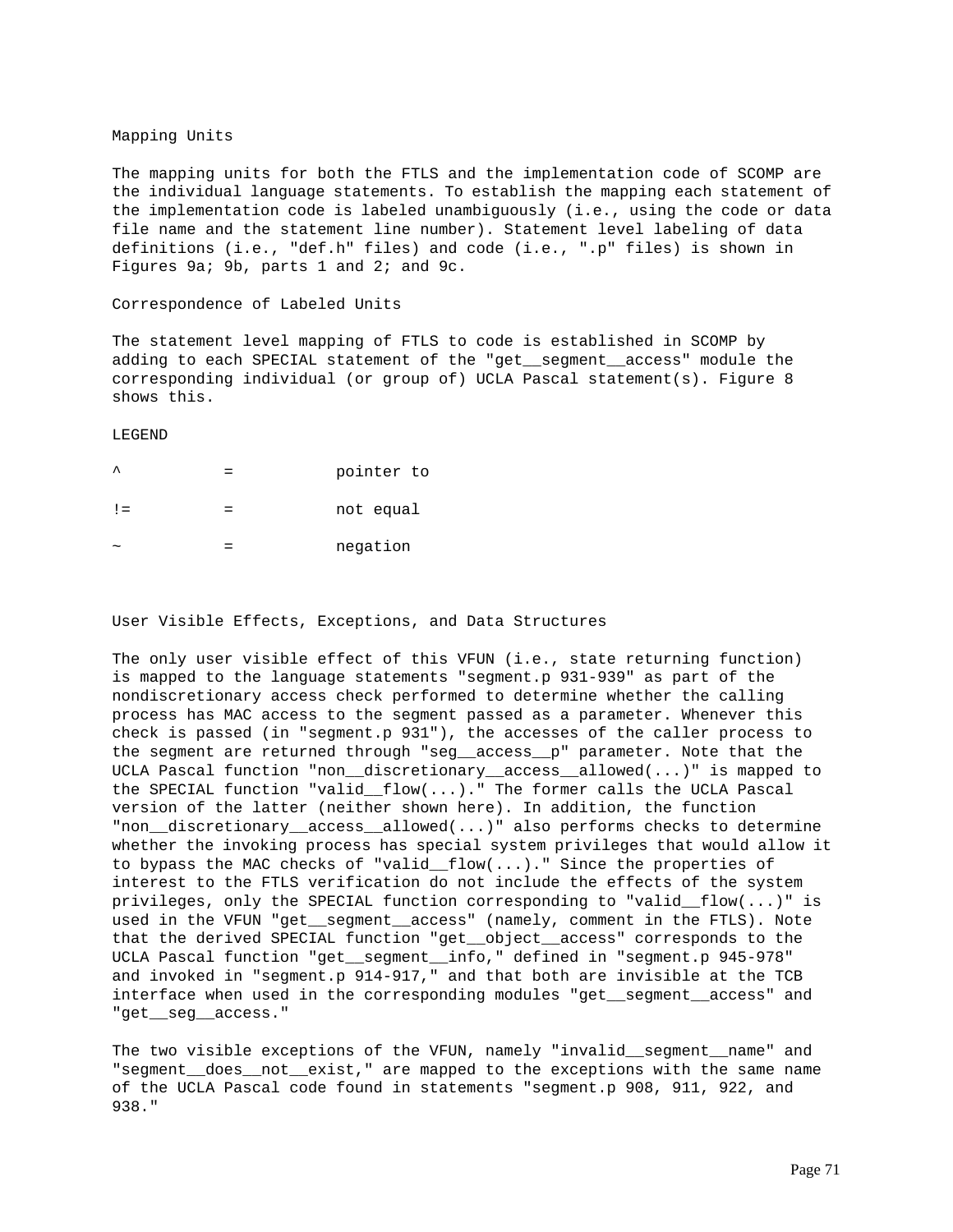The only visible data structures are the parameters exchanged by the caller process and the VFUN module. The mapping of these parameters is shown in the header file at lines "def.h 370 and 372."

3.2 Unmapped Implementation Code

The following lines of UCLA Pascal code have no correspondent SPECIAL code:

segment.p 888-898-Implementation language detail (i.e., declarations of function parameters and internal system data structures).

segment.p 901-904 (and 954-957)-Conditional compilation of debugging code}.

segment.p 905-906 and 940-942-Implementation code of the reference monitor mechanism (i.e., code that validates parameters passed by reference that helps maintain noncircumventability and isolation properties).

segment.p 912-913, 920-921, 924-930-Implementation details referring to internal data structures that remain invisible to the user interface. Note the use of locking code, which ensures that internal sequences of kernel actions cannot be interrupted.

segment.p 900, 943-Implementation language detail (i.e., control statements).

3.3 List of Properties Preserved by the Mapping

The properties preserved by the mapping are:

Mandatory Access Control to objects of type p segment.

Equivalence of information flows visible at the TCB interface.

3.4 Justification for the Maintained Properties and for Unmapped Code

MAC Properties of Segments

In both the SPECIAL FTLS and UCLA Pascal code versions of "get\_\_segment\_\_access," control returns suCcessfully to the invoking process only if the "valid flow" and the "non disCretionary access allowed" checks pass. As explained above, these checks are equivalent from an unprivileged user's point of view. Furthermore, in both the FTLS and code versions, the unsuccessful returns are caused by the same sets of exception checks, namely (1) wrong object type, segment is not in the required file system partition (consistency checks); and (2) unmounted segment, failed MAC check, and inexistent segment (MAC relevant checks). The two additional exception checks present in the implementation code are not MAC specific checks. Instead, they are checks of the reference monitor mechanism (e.g., parameter validation), and thus irrelevant for MAC property verification.

Equivalence of Information Flows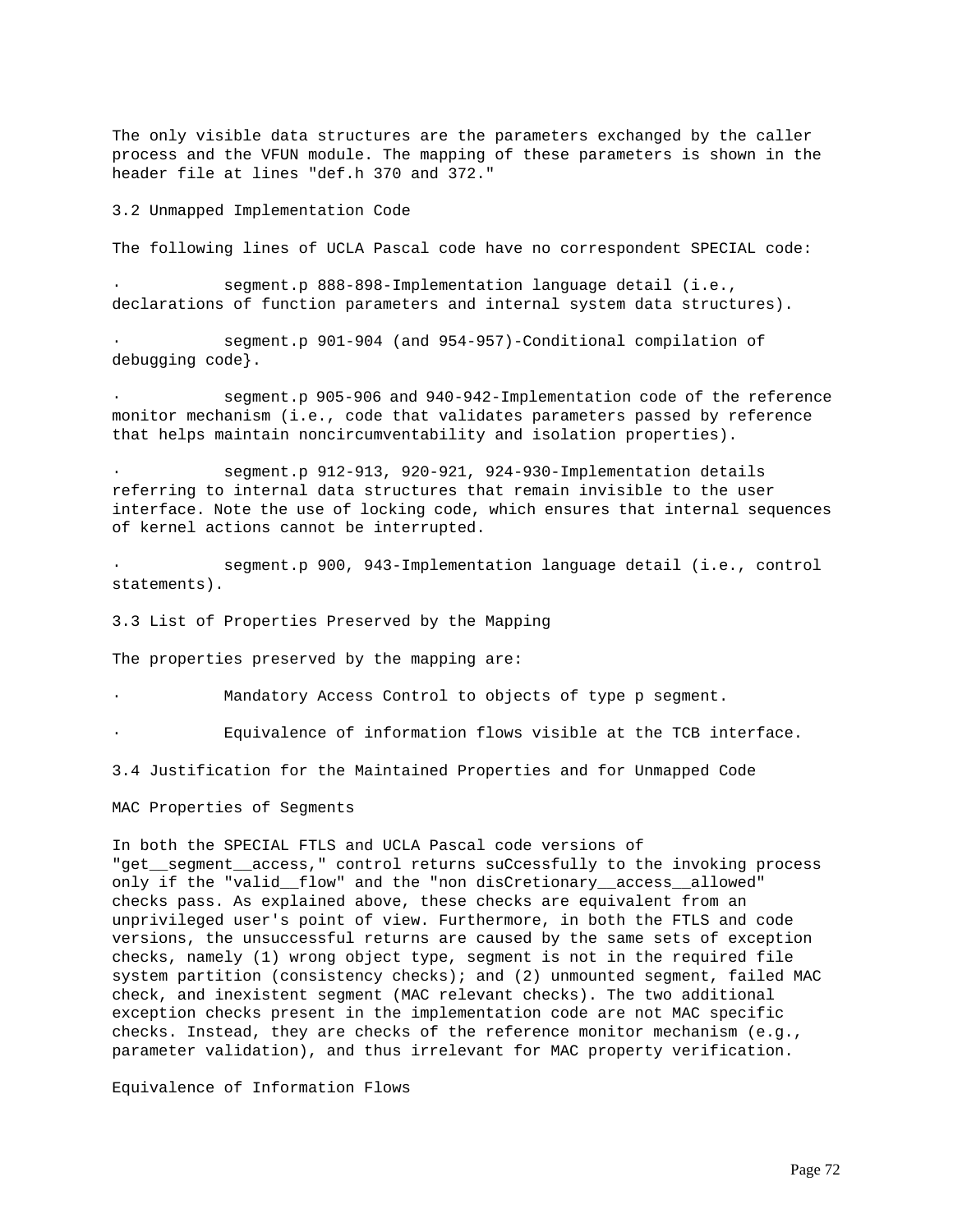The only visible flows of information through the interface of the "get\_\_segment\_\_access" module are those provided by the successful and the unsuccessful returns. These returns take place in identical FTLS and code conditions (namely, the mapping definition documented above and Figures 8; 9a; 9b, parts 1 and 2; and 9c). The additional exception returns of the implementation code to the invoker (i.e., the parameter validation exceptions) cannot introduce flows between different processes. Therefore, the equivalence of the FTLS (SPECIAL) flows and the implementation code (UCLA Pascal) flows is preserved.

Justification for Unmapped Code

The unmapped code cannot affect the mapping properties that must be preserved for the following reasons:

The syntax of the parameter declarations and of the control statements are property irrelevant language details.

The debugging code is not compiled in the TCB in the normal mode of operation.

The code implementing the reference monitor checks is not specific to either of the above properties (although the functional correctness of these checks is required for secure system operation, such proof of correctness is not required for A1 systems currently).

The code which implements internal kernel actions in a manner that cannot be interrupted is not visible at the TCB interface (although its functional correctness is required in secure systems, it is not always demonstrable using currently approved tools for A1 systems).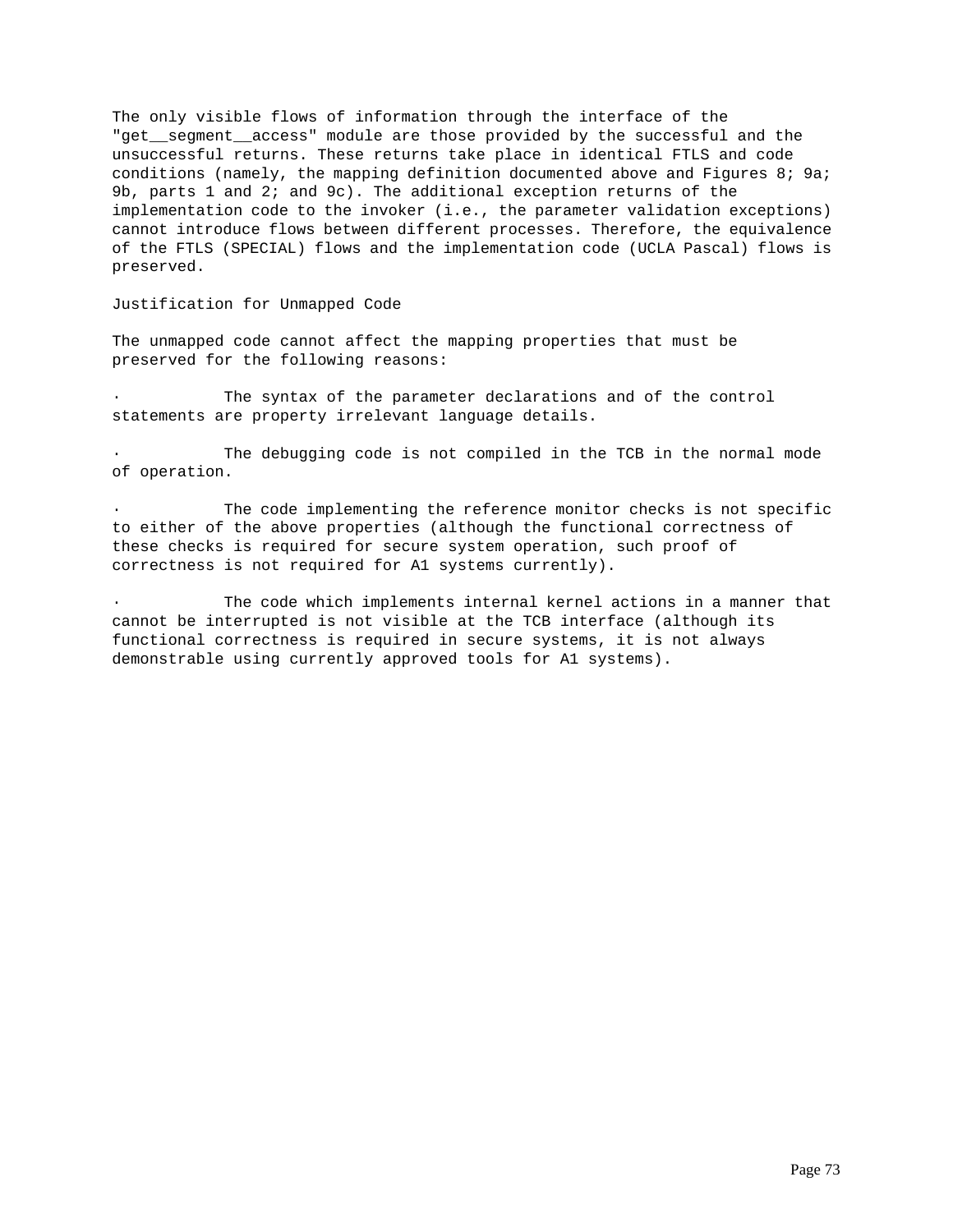## GLOSSARY

#### Access

A specific type of interaction between a subject and an object that results in the flow of information from one to the other.

Administrative User

A user assigned to supervise all or a portion of an ADP system.

Audit

To conduct the independent review and examination of system records and activities.

Audit Trail

A set of records that collectively provides documentary evidence of processing used to aid in tracing from original transactions forward to related records and reports and/or backwards from records and reports to their component source transactions.

#### Auditor

An authorized individual, or role, with administrative duties, which include selecting the events to be audited on the system, setting up the audit flags which enable the recording of those events, and analyzing the trail of audit events.

Authenticate

To establish the validity of a claimed identity.

Authenticated User

A user who has accessed an ADP system with a valid identifier and authentication combination.

Bandwidth

A characteristic of a communication channel that is the amount of information that can be passed through it in a given amount of time, usually expressed in bits per second.

#### Bell-LaPadula Model

A formal state transition model of computer security rules. In this formal model, the entities in a computer system are divided into abstract sets of subjects and objects. The notion of a secure state is defined and it is proven that each state transition preserves by moving from secure state to secure state, thus inductively proving that the system is secure. A system state is defined to be "secure" if the only permitted access modes of subjects to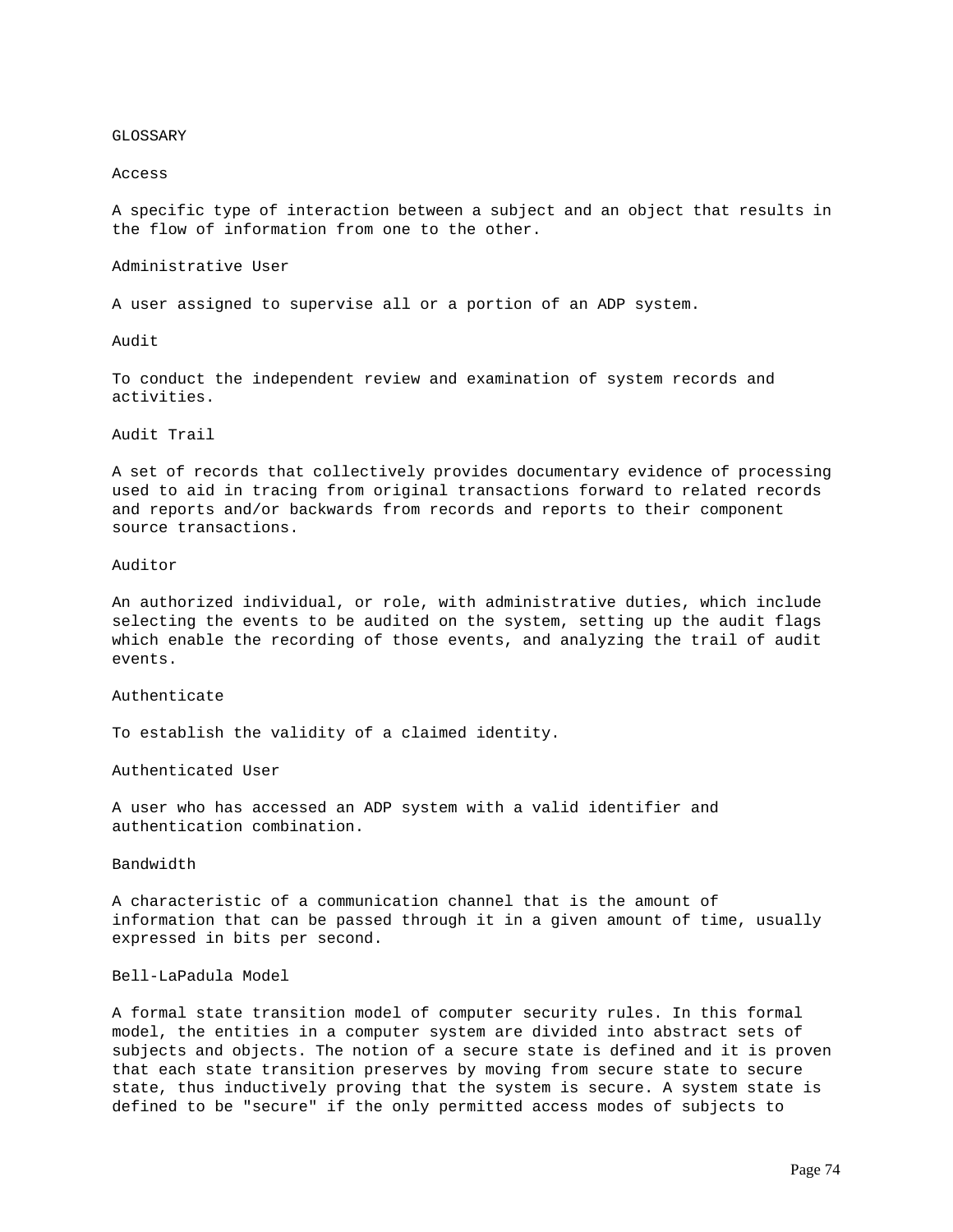objects are in accordance with a specific security policy. In order to determine whether or not a specific access mode is allowed, the clearance of a subject is compared to the classification of the object and a determination is made as to whether the subject is authorized for the specific access mode. The clearance/classification scheme is expressed in terms of a lattice. (Also see Lattice).

# Channel

An information transfer path within a system. May also refer to the mechanism by which the path is effected.

#### Covert Channel

A communication channel that allows a process to transfer information in a manner that violates the system's security policy. (Also see Covert Storage Channel and Covert Timing Channel.)

#### Covert Storage Channel

A covert channel that involves the direct or indirect writing of a storage location by one process and the direct or indirect reading of the storage location by another process. Covert storage channels typically involve a finite resource (e.g., sectors on a disk) that is shared by two subjects at different security levels.

Covert Timing Channel

A covert channel in which one process signals information to another by modulating its own use of system resources (e.g., CPU time) in such a way that this manipulation affects the real response time observed by the second process.

# Coverage Analysis

Qualitative or quantitative assessment of the extent to which the test conditions and data show compliance with required properties, e.g., security model and TCB primitive properties, etc. (Also see Test Condition and Test Data.)

# Data integrity

The state that exists when computerized data are the same as those that are in the source documents and have not been exposed to accidental or malicious alteration or destruction.

Descriptive Top-Level Specification (DTLS)

A top level specification that is written in a natural language (e.g., English), an informal program design notation, or a combination of the two.

#### Discretionary Access Control (DAC)

A means of restricting access to objects based on the identity of subjects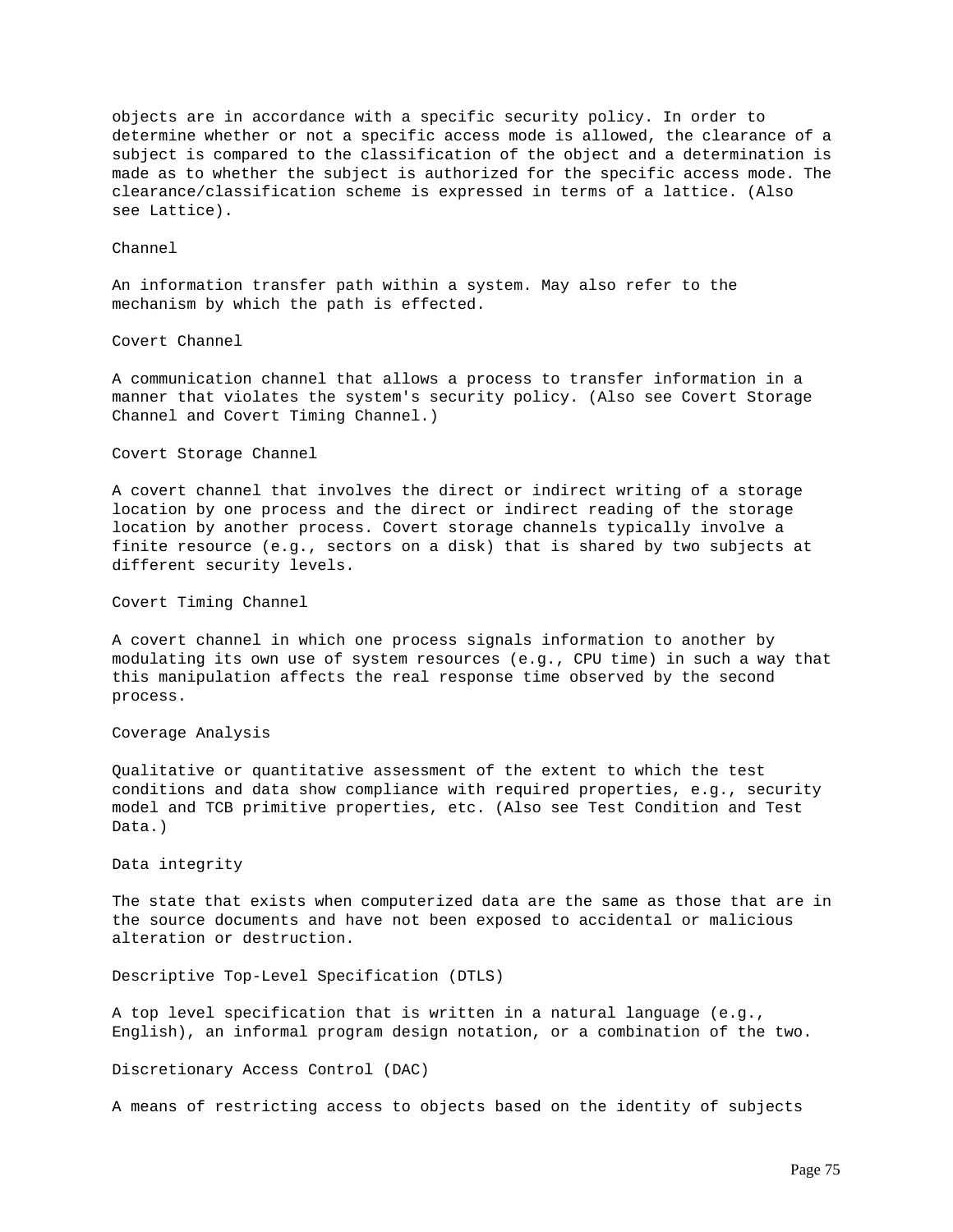and/or groups to which they belong or on the possession of a ticket authorizing access to those objects. The controls are discretionary in the sense that a subject with a certain access permission is capable of passing that permission (perhaps indirectly) onto any other subject.

# Dominate

Security level S1 is said to be the dominate security level if the hierarchical classification of S1 is greater than or equal to that of S2 and the nonhierarchical categories of S1 include all those of S2 as a subset.

Exploitable Channel

Any channel that is usable or detectable by subjects external to the Trusted Computing Base.

Flaw

An error of commission, omission, or oversight in a system that allows protection mechanisms to be bypassed.

# Flaw Hypothesis Methodology

A system analysis and penetration technique where specifications and documentation for the system are analyzed and then flaws in the system are hypothesized. The list of hypothesized flaws is prioritized on the basis of the estimated probability that a flaw actually exists and, assuming a flaw does exist, on the ease of exploiting it and on the extent of control or compromise it would provide. The prioritized list is used to direct the actual testing of the system.

Formal Proof

A complete and convincing mathematical argument, presenting the full logical justification for each proof step and for the truth of a theorem or set of theorems. The formal verification process uses formal proofs to show the truth of certain properties of formal specification and for showing that computer programs satisfy their specifications.

Formal Security Policy Model

A mathematically precise statement of a security policy. To be adequately precise, such a model must represent the initial state of a system, the way in which the system progresses from one state to another, and a definition of a "secure" state of the system. To be acceptable as a basis for a TCB, the model must be supported by a formal proof that if the initial state of the system satisfies the definition of a "secure" state and if all assumptions required by the model hold, then all future states of the system will be secure. Some formal modeling techniques include state transition models, temporal logic models, denotational semantics models, and algebraic specification models.

Formal Top-Level Specification (FTLS)

A Top Level Specification that is written in a formal mathematical language to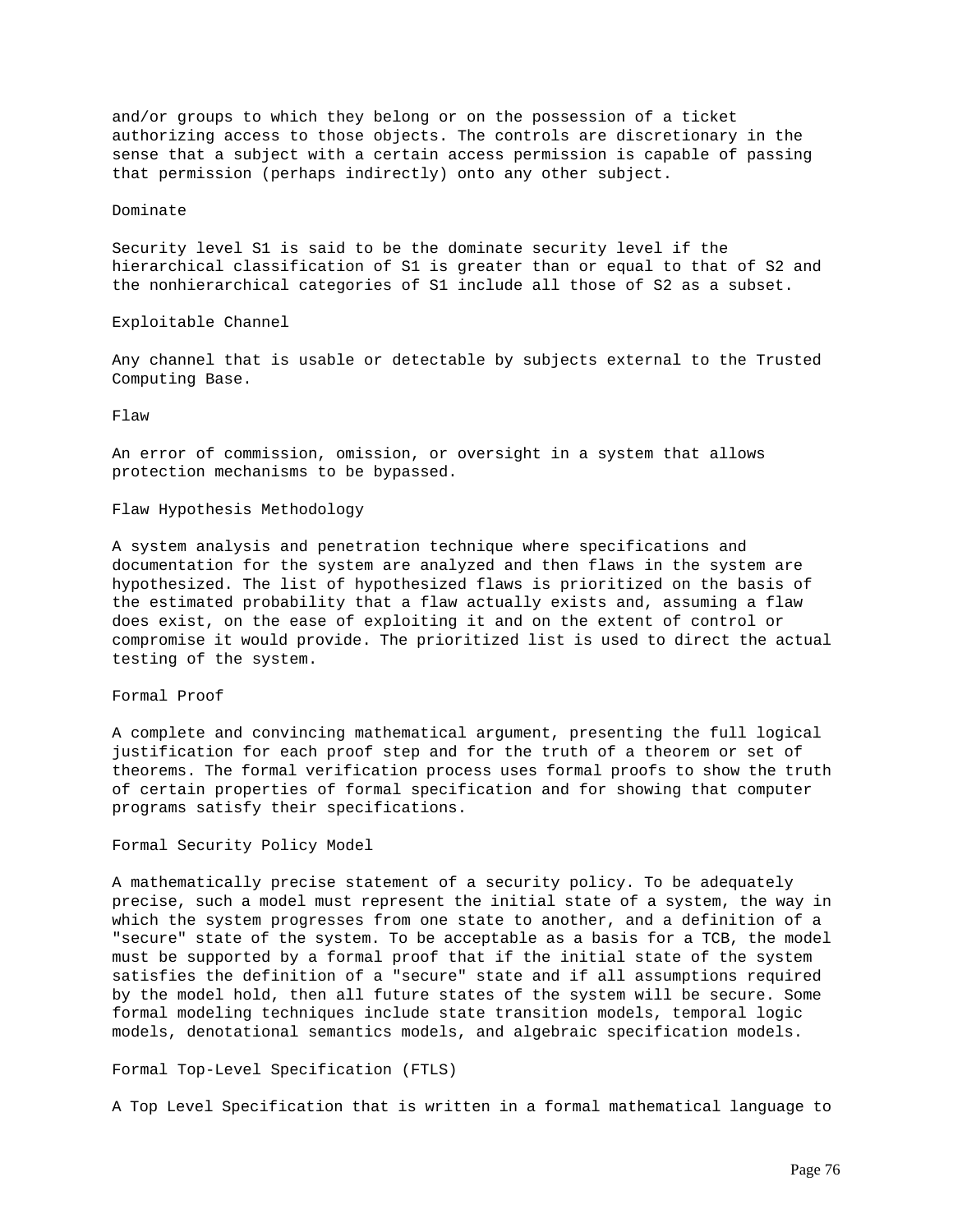allow theorems showing the correspondence of the system specification to its formal requirements to be hypothesized and formally proven.

Formal Verification

The process of using formal proofs to demonstrate the consistency (design verification) between a formal specification of a system and a formal security policy model or (implementation verification) between the formal specification and its program implementation.

Functional Testing

The portion of security testing in which the advertised features of a system are tested for correct operation.

Lattice

A partially ordered set for which every pair of elements has a greatest lower bound and a least upper bound.

Least Privilege

This principle requires that each subject in a system be granted the most restrictive set of privileges (or lowest clearance) needed for the performance of authorized tasks. The application of this principle limits the damage that can result from accident, error, or unauthorized use.

Mandatory Access Control (MAC)

A means of restricting access to objects based on the sensitivity (as represented by a label) of the information contained in the objects and the formal authorization (i.e., clearance) of subjects to access information of such sensitivity.

Multilevel Device

A device that is used in a manner that permits it to simultaneously process data of two or more security levels without risk of compromise. To accomplish this, sensitivity labels are normally stored on the same physical medium and in the same form readable by machines or humans as the data being processed.

Object

A passive entity that contains or receives information. Access to an object potentially implies access to the information it contains. Examples of objects are records, blocks, pages, segments, files, directories, directory trees, and programs, as well as bits, bytes, words, fields, processors, video displays, keyboards, clocks, printers, and network nodes, etc.

Process

A program in execution. It is completely characterized by a single current execution point (represented by the machine state) and address space.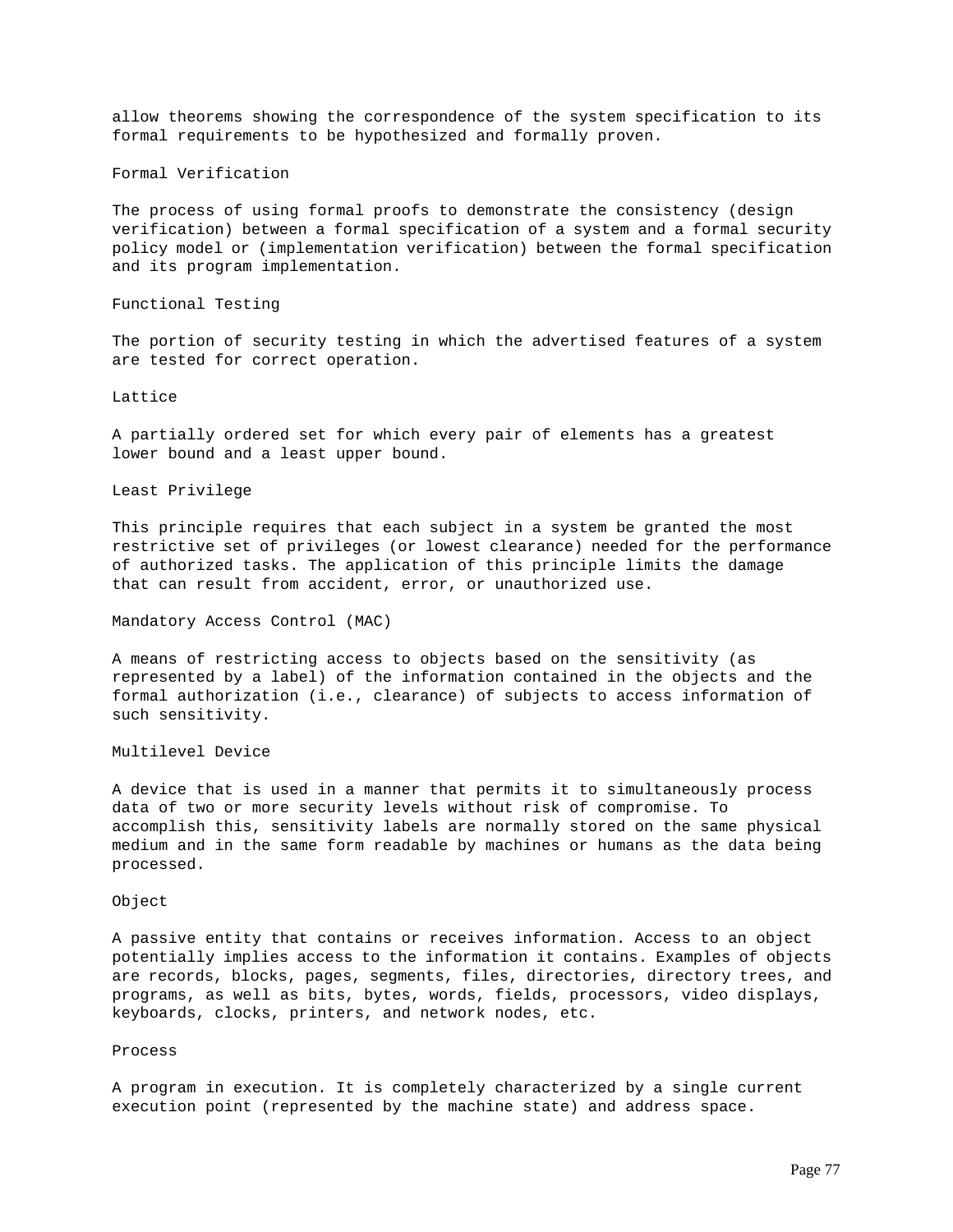Protection Critical Portions of the TCB

Those portions of the TCB, the normal function of which is to deal with the control of access between subjects and objects.

## Read

A fundamental operation that results only in the flow of information from an object to a subject. Read Access (Privilege) Permission to read information.

Security Level

The combination of a hierarchical classification and a set of nonhierarchical categories that represents the sensitivity of information.

Security Policy

The set of laws, rules, and practices that regulate how an organization manages, protects, and distributes sensitive information.

Security Policy Model

An informal presentation of a formal security policy model.

Security Relevant Event

Any event that attempts to change the security state of the system, e.g., change discretionary access controls, change the security level of the subject, or change a user's password, etc. Also, any event that attempts to violate the security policy of the system, e.g., too many attempts to login, attempts to violate the mandatory access control limits of a device, or attempts to downgrade a file, etc.

Security Testing

A process used to determine that the security features of a system are implemented as designed and that they are adequate for a proposed application environment.

Single Level Device

A device that is used to process data of a single security level at any one time. Since the device need not be trusted to separate data of different security levels, sensitivity labels do not have to be stored with the data being processed.

Subject

An active entity, generally in the form of a person, process, or device that causes information to flow among objects or changes the system state. Technically, a process/domain pair.

Subject Security Level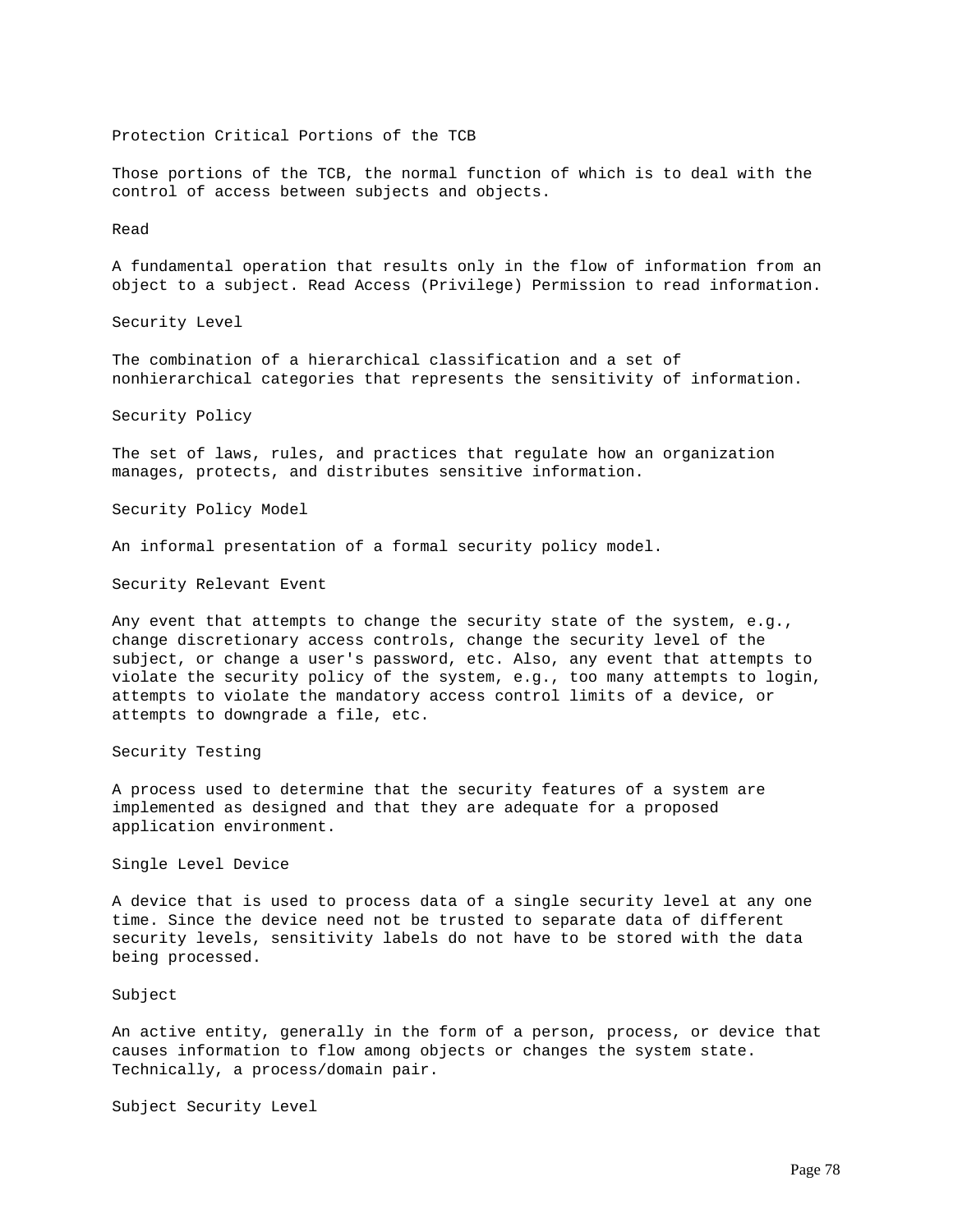A subject's security level is equal to the security level of the objects to which it has both read and write access. A subject's security level must always be dominated by the clearance of the user the subject is associated with.

## TCB-primitive

An operation implemented by the TCB whose interface specifications (i.e., names, parameters, effects, exceptions, access control checks, errors, and calling conventions) are provided by system reference manuals or DTLS/FTLS as required.

#### Test Condition

A statement defining a constraint that must be satisfied by the program under test.

# Test Data

The set of specific objects and variables that must be used to demonstrate that a program produces a set of given outcomes.

# Test Plan

A document or a section of a document which describes the test conditions, data, and coverage of a particular test or group of tests. (Also see Test Condition, Test Data, and Coverage Analysis.)

Test Procedure (Script)

A set of steps necessary to carry out one or a group of tests. These include steps for test environment initialization, test execution, and result analysis. The test procedures are carried out by test operators.

Test Program

A program which implements the test conditions when initialized with the test data and which collects the results produced by the program being tested. Top Level Specification (TLS) is a nonprocedural description of system behavior at the most abstract level. Typically a functional specification that omits all implementation details.

#### Trusted Computer System

A system that employs sufficient hardware and software integrity measures to allow its use for simultaneously processing a range of sensitive or classified information.

## Trusted Computing Base (TCB)

The totality of protection mechanisms within a computer system-including hardware, firmware, and software-the combination of which is responsible for enforcing a security policy. It creates a basic protection environment and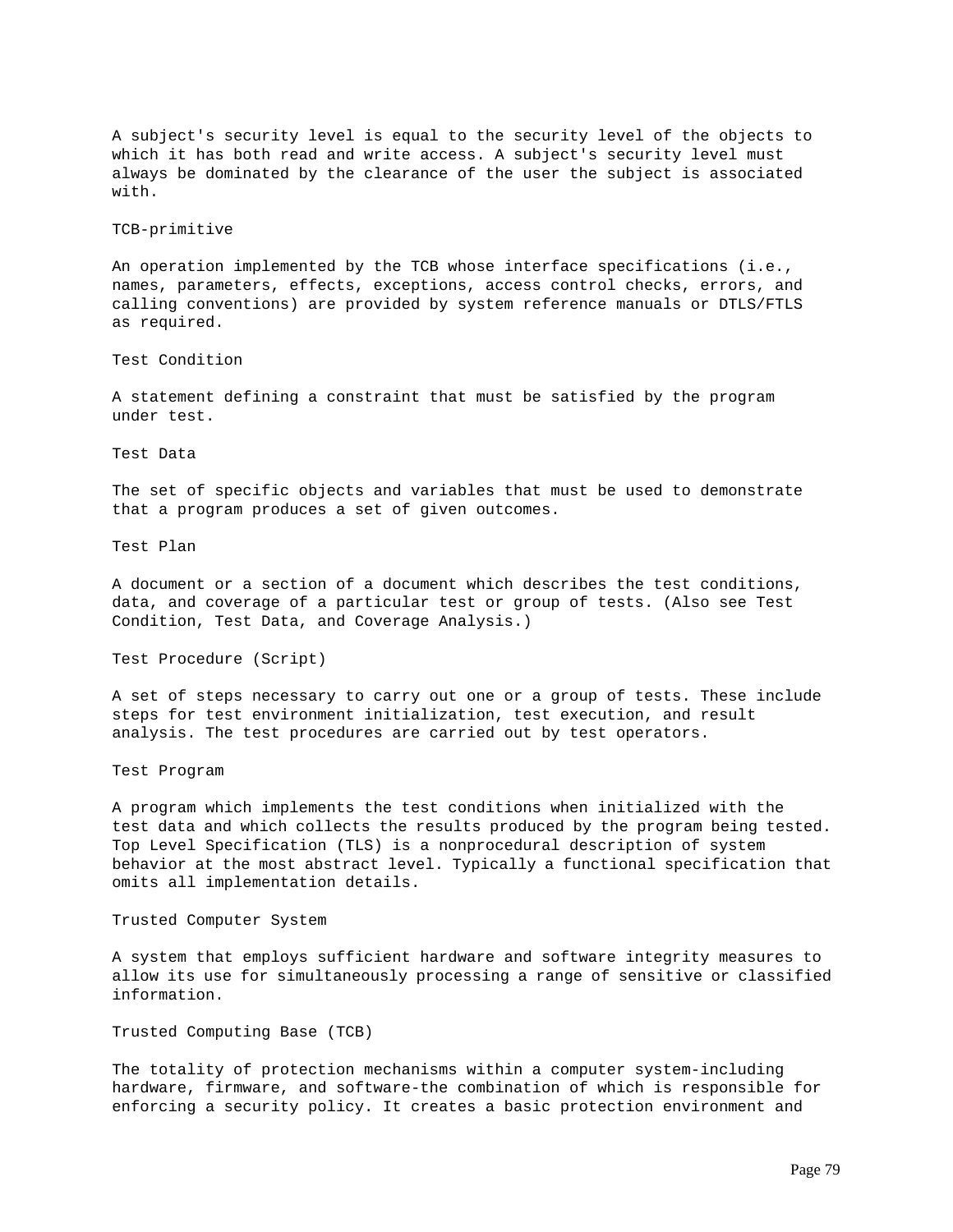provides additional user services required for a trusted computer system. The ability of a trusted computing base to correctly enforce a security policy depends solely on the mechanisms within the TCB and on the correct input by system administrative personnel of parameters (e.g., a user's clearance) related to the security policy.

#### Trusted Path

A mechanism by which a person at a terminal can communicate directly with the Trusted Computing Base. This mechanism can only be activated by the person or the Trusted Computing Base and cannot be imitated by those untrusted. Any person who interacts directly with a computer system.

# Verification

The process of comparing two levels of system specification for proper correspondence (e.g., security policy model with top level specification, TLS with source code, or source code with object code). This process may or may not be automated.

### Write

A fundamental operation that results only in the flow of information from a subject to an object.

Write Access (Privilege)

Permission to write to an object.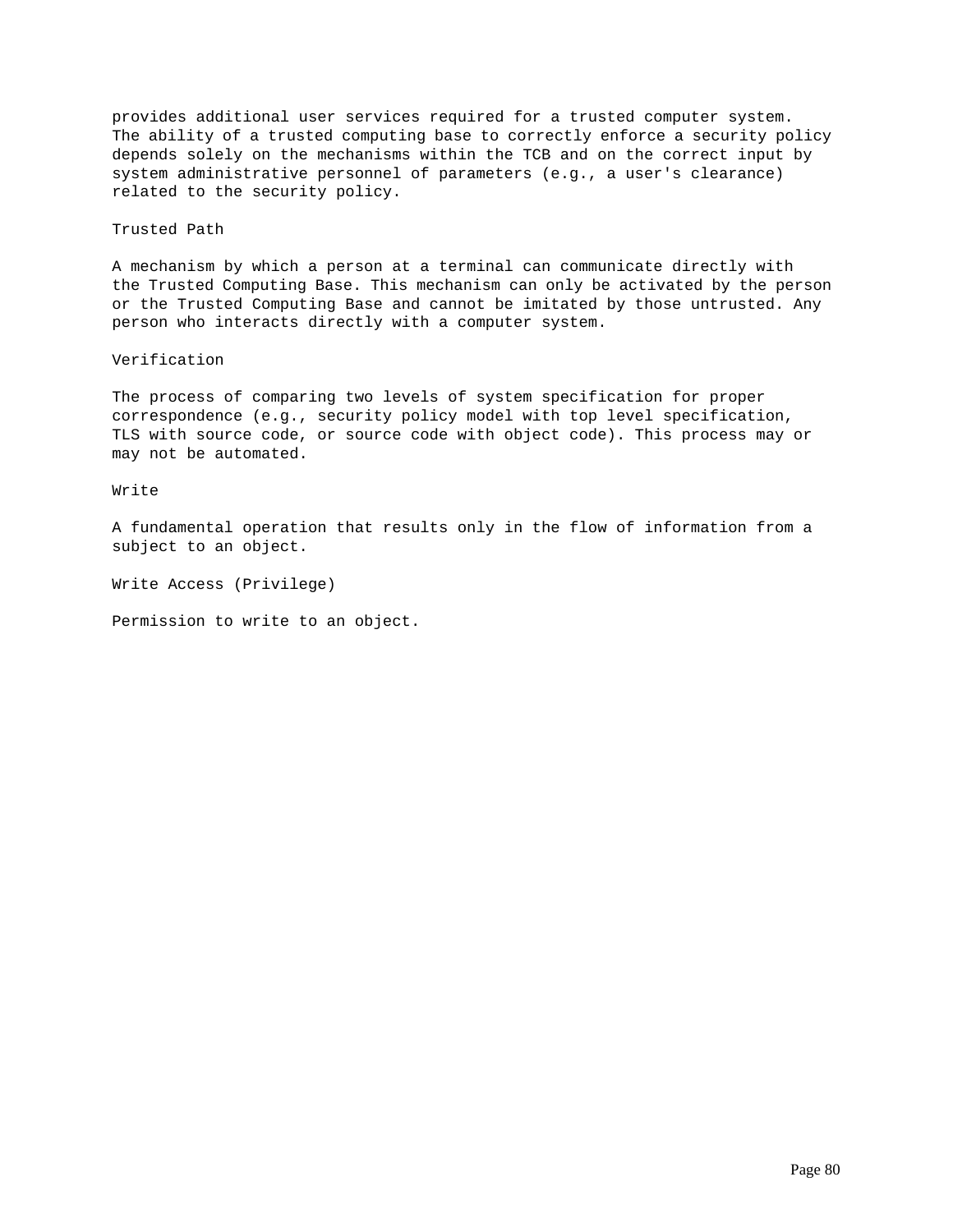REFERENCES

1. Howden, W.E., "The Theory and Practice of Functional Testing," IEEE Software, September 1985, pp. 18-23.

2. Haley, C.J. and Mayer, F.L., "Issues on the Development of Security Related Functional Tests," Proceedings of the Eighth National Computer Security Conference, National Bureau of Standards, Gaithersburg, Maryland, September 1985.

3. Gligor, V.D., "An Analysis of the Hardware Verification of the Honeywell SCOMP," Proceedings of the IEEE Symposium on Security and Privacy, Oakland, California, April 1985.

4. Gligor, V.D., "The Verification of the Protection Mechanisms of High Level Language Machines," International Journal of Computer and Information Sciences, Vol. 12, No. 4, August 1983, pp. 211-246.

5. Petschenik, N., "Practical Priorities in System Testing," IEEE Software, September 1985, pp. 1-23.

6. Myers, G.J., The Art of Software Testing, John Wiley and Sons, New York, 1979.

7. Howden, W.E., "Functional Program Testing," IEEE Transactions on Software Engineering, Vol. SE-6, No. 3, May 1980, pp. 162-169.

8. Clark, D., "Ancillary Reports: Kernel Design Project," M.I.T. Laboratory Computer Science, Cambridge, Massachusetts, Technical Memo 87, June 1977.

9. Gligor, V.D.; Chandersekaran, C.; Jiang, W.D.; Johri, A.; Luckenbaugh, G.L. and Reich, L.E., "A New Security Testing Method and Its Application to the Secure Xenix Kernel," IEEE Transactions on Software Engineering, Vol. SE13, No. 2, February 1987, pp. 169-183.

10. Laski, J.W. and Korel, B., "A Data Flow Oriented Program Testing Strategy," IEEE Transactions on Software Engineering, Vol. SE-9, No. 3, May 1983, pp. 347-354.

11. Rapps, S. and Weyuker, E.J., "Data Flow Analysis Techniques for Test Data Selection," Proceedings of the Sixth International Conference on Software Engineering, 1982, pp. 272-278.

12. Luckenbaugh, G.L.; Gligor, V.D.; Dotterer, L.J.; Chandersekaran, C.S. and Vasudevan, N., "Interpretation of the Bell-LaPadula Model in Secure Xenix," Proceedings of the Ninth National Computer Security Conference, Gaithersburg, Maryland, September 1986.

13. Department of Defense Trusted Computer System Evaluation Criteria, DoD 5200.28-STD, December 1985 (supersedes CSC-STD-001 -83, dtd 15 Aug 83), Library No. 5225,711.

14. Department of Defense-ADP Security Manual-Techniques and Procedures for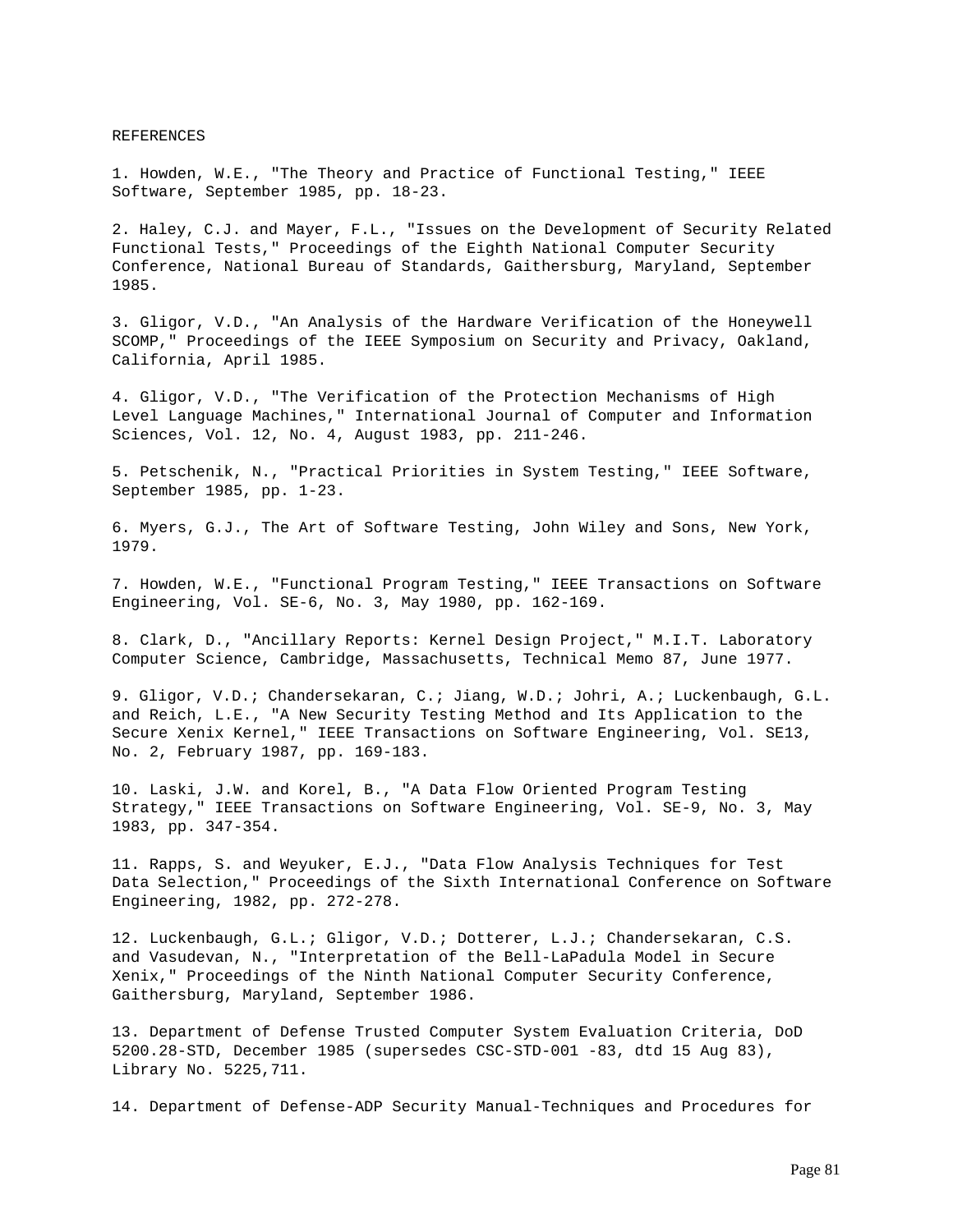Implementing, Deactivating, Testing, and Evaluating Secure Resource Sharing ADP Systems, DoD 5200.28-M, revised June 1979.

15. Gligor, V.D.; Chandersekasan, C.S.; Jiang, W.D.; Johri, A.; Luckenbaugh, G.L. and Vasuderan, N., "Design and Implementation of Secure Xenix," IEEE Transactions on Software Engineering, Vol. SE-13, No. 2, February 1987, pp. 208-221.

16. Tsai, C.R. and Gligor, V.D., "A Bandwidth Computation Model for Covert Storage Channels and its Applications," Proceedings of the IEEE Symposium on Security and Privacy, Oakland, California, April 1988.

17. Aerospace Report No. TOR-0086 (6777-25)1, "Trusted Computer System Evaluation Management Plan," 1 October 1985.

18. National Computer Security Center, Trusted Product Evaluations-A Guide For Vendors, NCSC-TG-002, Version-1, 22 June 1990.

19. Millen, J.K., "Kernel Isolation for the PDP-11/70," Proceedings of the IEEE Symposium on Security and Privacy, Oakland, California, 1982.

20. Cugini, J.A.; Lo, S.P.; Hedit, M.S.; Tsai, C.R.; Gligor, V.D.; Auditham, R. and Wei, F.J., "Security Testing of AIX System Calls using Prolog," Proceedings of the Usenix Conference, Baltimore, Maryland, June 1989.

21. Millen, J.K., "Finite-State Noiseless Covert Channels," Proceedings of the Computer Security Foundation Workshop II, Franconia, New Hampshire, June 1989. (IEEE Catalog Number 89TH02550)

22. Carnall, J.J. and Wright, A. F., "Secure Communication Processor Hardware Verification Report," Technical Report, Honeywell Inc., Program Code No. 7P10, prepared for Contract No. HAVELEX N00039-77-C-0245.

23. Honeywell, Inc., "Secure Communication Processor-Test and Verification Software Description," Technical Report, Rev. 3, April 1980, Program Code No. 7P10, prepared for Contract No. NAVELEX N00039-77-C-0245.

24. Vickers-Benzel, T., "Overview of the SCOMP Architecture and Security Mechanisms," The MITRE Corporation, Technical Report, MTR-9071, September 1983.

25. Abadi, M. and Lamport, L., "The Existence of Refinement Mappings," Research Report 29, Systems Research Center, Digital Equipment Corporation, August 1988.

26. Berry, D.M., "Towards a Formal Basis for the Formal Development Method and the Ina Jo Specification Language," IEEE Transactions on Software Engineering, VoL. SE-13, No. 2, February 1987, pp. 184-201.

27. Yu, C.F. and Gligor, V.D., "A Formal Specification and Verification Method for the Prevention of Denial of Service in ADATM Services," Institute for Defense Analyses, Paper No. P-2120, July 1988.

28. Vickers-Benzel, T., "Analysis of a Kernel Verification," Proceedings of